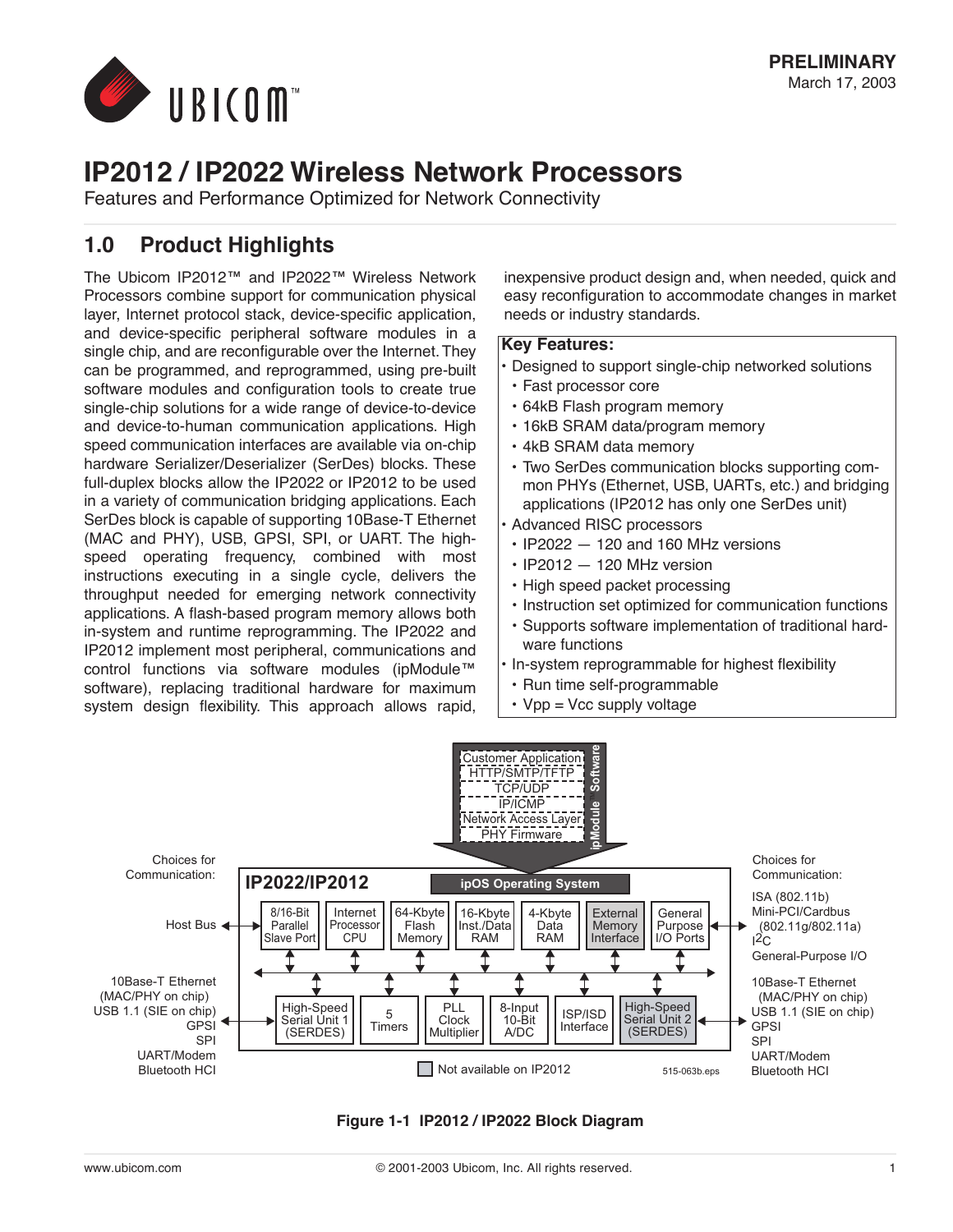|                | <b>1.0 Product Highlights</b>                                          | 1  |
|----------------|------------------------------------------------------------------------|----|
| 1.1            |                                                                        |    |
| 1.2            |                                                                        |    |
| 1.2.1<br>1.2.2 | Serializer/Deserializers4                                              |    |
| 1.2.3          |                                                                        |    |
| 1.2.4          |                                                                        |    |
| 1.2.5<br>1.2.6 |                                                                        |    |
| 1.2.7          | Programming and Debugging Support 5                                    |    |
|                | <b>2.0 Pin Definitions</b>                                             | 6  |
| 2.1            | PQFP (Plastic Quad Flat Package) for IP2022. 6                         |    |
| 2.2            | PQFP (Plastic Quad Flat Package) for IP2012. 7                         |    |
| 2.3            | $\mu$ BGA (Micro Ball Grid Array) IP2022-120 Only 8                    |    |
| 2.4            |                                                                        |    |
| $2.5\,$        | Signal Descriptions - IP2012 12                                        |    |
|                | 3.0 System Architecture                                                | 15 |
| 3.1            |                                                                        |    |
| 3.2            | Data Memory 19                                                         |    |
| 3.3<br>3.3.1   |                                                                        |    |
| 3.3.2          |                                                                        |    |
| 3.4            |                                                                        |    |
| 3.4.1          |                                                                        |    |
| 3.4.2<br>3.5   |                                                                        |    |
| 3.6            |                                                                        |    |
| 3.7            |                                                                        |    |
| 3.7.1          |                                                                        |    |
| 3.7.2<br>3.7.3 |                                                                        |    |
| 3.7.4          |                                                                        |    |
| 3.7.5          |                                                                        |    |
| 3.8            |                                                                        |    |
| 3.8.1<br>3.8.2 |                                                                        |    |
| 3.8.3          |                                                                        |    |
| 3.9            |                                                                        |    |
| 3.9.1          |                                                                        |    |
| 3.10<br>3.10.1 | FUSEO Register (not run-time programmable). 32                         |    |
| 3.10.2         | FUSE1 Register (not run-time programmable) 33                          |    |
| 3.10.3         |                                                                        |    |
|                | <b>4.0 Instruction Set Architecture</b>                                | 35 |
| 4.1            |                                                                        |    |
| 4.1.1          |                                                                        |    |
| 4.1.2<br>4.1.3 |                                                                        |    |
| 4.1.4          | Indirect-with-Offset Addressing Mode37                                 |    |
| 4.2            |                                                                        |    |
| 4.2.1<br>4.2.2 |                                                                        |    |
| 4.3            |                                                                        |    |
| 4.4            | Subroutine Call/Return Stack 41                                        |    |
| 4.5            | Key to Abbreviations and Symbols42                                     |    |
| 4.6            | Instruction Set Summary Tables. 42                                     |    |
| 4.7            | Program Memory Instructions. 47                                        |    |
| 4.7.1<br>4.7.2 |                                                                        |    |
|                | 5.0 Peripherals                                                        | 49 |
| 5.1            |                                                                        |    |
| 5.1.1          |                                                                        |    |
| 5.1.2          | Reading and Writing the Ports50                                        |    |
| 5.1.3          |                                                                        |    |
| 5.1.4<br>5.1.5 |                                                                        |    |
| 5.1.6          |                                                                        |    |
| 5.1.7          |                                                                        |    |
| 5.1.8<br>5.1.9 | Port Configuration Upon Power-Up 51                                    |    |
| 5.2            |                                                                        |    |
| 5.3            |                                                                        |    |
| 5.4            | Multi-Function Timers (T1 and T2) $\ldots \ldots \ldots \ldots 54$     |    |
| 5.4.1<br>5.4.2 | Timers T1, T2 Operating Modes 54<br>T1 and T2 Timer Pin Assignments 56 |    |
|                |                                                                        |    |

| 5.4.3<br>5.5<br>5.6<br>5.6.1<br>5.6.2<br>5.6.3<br>5.6.4<br>5.6.5<br>5.6.6<br>5.6.7<br>5.6.8<br>5.6.9<br>5.7<br>5.7.1<br>5.7.2<br>5.7.3<br>5.7.4<br>5.8<br>5.8.1<br>5.9<br>5.10<br>5.10.1<br>5.11 | Serializer/Deserializer (SERDES). 58<br>Analog to Digital Converter (ADC) 72<br>CMPCFG Register73<br>Linear Feedback Shift Register (LFSR) 74<br>Parallel Slave Peripheral (PSP) 79 |     |
|--------------------------------------------------------------------------------------------------------------------------------------------------------------------------------------------------|-------------------------------------------------------------------------------------------------------------------------------------------------------------------------------------|-----|
| 5.11.1                                                                                                                                                                                           | 6.0 In-System Programming                                                                                                                                                           | 83  |
|                                                                                                                                                                                                  | <b>7.0 Memory Reference</b>                                                                                                                                                         | 84  |
| 7.0.1                                                                                                                                                                                            |                                                                                                                                                                                     |     |
| 7.0.2                                                                                                                                                                                            | Program Memory88                                                                                                                                                                    |     |
| 7.1<br>7.1.1                                                                                                                                                                                     |                                                                                                                                                                                     |     |
| 7.1.2                                                                                                                                                                                            |                                                                                                                                                                                     |     |
| 7.1.3<br>7.1.4                                                                                                                                                                                   |                                                                                                                                                                                     |     |
| 7.1.5                                                                                                                                                                                            |                                                                                                                                                                                     |     |
| 7.1.6                                                                                                                                                                                            |                                                                                                                                                                                     |     |
| 7.1.7                                                                                                                                                                                            |                                                                                                                                                                                     |     |
| 7.1.8                                                                                                                                                                                            |                                                                                                                                                                                     |     |
| 7.1.9<br>7.1.10                                                                                                                                                                                  |                                                                                                                                                                                     |     |
| 7.1.11                                                                                                                                                                                           | SxMODE Register 96                                                                                                                                                                  |     |
| 7.1.12                                                                                                                                                                                           |                                                                                                                                                                                     |     |
| 7.1.13                                                                                                                                                                                           |                                                                                                                                                                                     |     |
| 7.1.14<br>7.1.15                                                                                                                                                                                 |                                                                                                                                                                                     |     |
| 7.1.16                                                                                                                                                                                           |                                                                                                                                                                                     |     |
| 7.1.17                                                                                                                                                                                           |                                                                                                                                                                                     |     |
| 7.1.18                                                                                                                                                                                           |                                                                                                                                                                                     |     |
| 7.1.19<br>7.1.20                                                                                                                                                                                 |                                                                                                                                                                                     |     |
| 7.1.21                                                                                                                                                                                           |                                                                                                                                                                                     |     |
| 7.1.22                                                                                                                                                                                           |                                                                                                                                                                                     |     |
| 7.1.23<br>7.1.24                                                                                                                                                                                 |                                                                                                                                                                                     |     |
| 7.1.25                                                                                                                                                                                           |                                                                                                                                                                                     |     |
| 7.1.26                                                                                                                                                                                           |                                                                                                                                                                                     |     |
|                                                                                                                                                                                                  | <b>8.0 Electrical Characteristics</b>                                                                                                                                               | 105 |
| 8.1                                                                                                                                                                                              | Absolute Maximum Ratings). 105                                                                                                                                                      |     |
| 8.2                                                                                                                                                                                              | DC Specifications: IP2022-120, IP2012-120 106                                                                                                                                       |     |
| 8.3<br>8.4                                                                                                                                                                                       | DC Specifications: IP2022-160. 108<br>AC Specifications: IP2022-120, IP2012-120 110                                                                                                 |     |
| 8.5                                                                                                                                                                                              | AC Specifications: IP2022-160. 111                                                                                                                                                  |     |
| 8.6                                                                                                                                                                                              | Comparator DC and AC Specifications 112                                                                                                                                             |     |
| 8.7                                                                                                                                                                                              | ADC 10-bit Converter DC and AC Specifications. .112                                                                                                                                 |     |
|                                                                                                                                                                                                  | 9.0 Package Dimensions                                                                                                                                                              | 113 |
| 9.1                                                                                                                                                                                              |                                                                                                                                                                                     |     |
| 9.2                                                                                                                                                                                              | µBGA (available for IP2022-120 only) 114                                                                                                                                            |     |
|                                                                                                                                                                                                  | <b>10.0 Part Numbering</b>                                                                                                                                                          | 115 |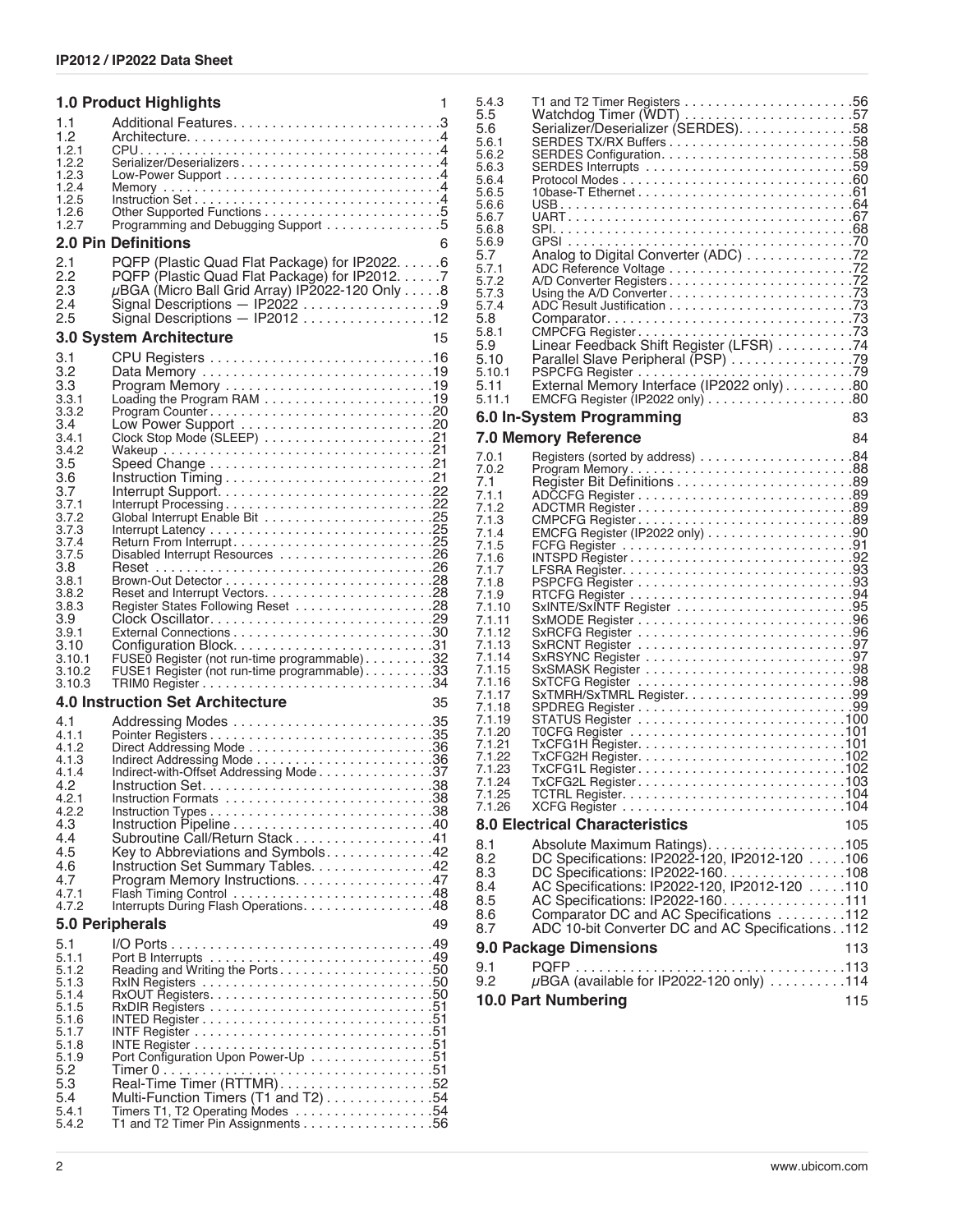# **1.1 Additional Features**

# **Internet Processor Capabilities**

Foundation for Highly Flexible Connectivity Solution

- Performance: 120 MIPS @ 120 MHz, 160 MIPS @ 160 MHz
- Predictable execution for hard real-time applications
- Fast and deterministic 3-cycle (25ns @120MHz, 18.75ns @ 160 MHz) internal interrupt response
- Hardware save/store of key registers
- Functions implemented via software tightly coupled with hardware assist peripherals

#### **Multiple Networking Protocols and Physical Layer Support Hardware**

- Two full-duplex serializer/deserializer (SERDES) channels (IP2022 has two, IP2012 has one)
	- Flexible to support 10Base-T, GPSI, SPI, UART, USB protocols
	- Two channels for protocol bridging
	- On-chip squelch function for 10Base-T Ethernet on each SERDES
- Four hardware LFSR (Linear Feedback Shift Register) units
	- CRC generation/checking
	- Data whitening
	- Encryption

#### **Memory**

- 64-Kbyte (32K  $\infty$  16) on-chip program flash memory
- 16-Kbyte (8K  $\infty$  16) on-chip program/data RAM
- 4-Kbyte on-chip linear-addressed data RAM
- Self-programming with built-in charge pump: instructions to read, write, and erase flash memory
- Addresses up to 2 Mbytes of external memory (IP2022 only)

## **CPU Features**

- RISC engine core
	- IP2022-120, IP2012-120
	- DC to 120 MHz operation
		- 8.33 ns instruction cycle at max frequency
- IP2022-160
	- DC to 120 MHz and 160 MHz operation only
	- 6.25 ns instruction cycle at max frequency
- Compact 16-bit fixed-length instructions
- Single-cycle instruction execution on most instructions (3 cycles for jumps and calls)
- Sixteen-level hardware stack for high-performance subroutine linkage
- $8 \approx 8$  signed/unsigned single-cycle multiply
- Pointers and stack operation optimized for C compiler
- Uniform, linear address space (no register banks)

## **General-Purpose Hardware Peripherals**

- Two 16-bit timers with 8-bit prescalers supporting:
	- Timer mode
	- PWM mode
	- Capture/Compare mode
- Parallel host interface, 8/16-bit selectable for use as a communications coprocessor (IP2012 supports 8-bit only)
- External memory interface (IP2022 only)
- One 8-bit timer with programmable 8-bit prescaler
- One 8-bit real-time clock/counter with programmable 15-bit prescaler and 32 kHz crystal input
- Watchdog timer with prescaler
- 10-bit, 8-channel ADC with 1/2 LSB accuracy
- Analog comparator with hysteresis enable/disable
- Brown-out minimum supply voltage detector
- External interrupt inputs on 8 pins (Port B)

#### **Sophisticated Power and Frequency/Clock Management Support**

- Operating voltage of 2.3V to 2.7V (120 MHz)
- Switching the system clock frequencies between different clock sources
- On-chip PLL clock multiplier with pre- and post-divider
	- 120 MHz on-chip clock from 4.8 MHz ext. crystal
	- 160 MHz on-chip clock from 3.2 MHz ext. crystal
- Changing the core clock using a selectable divider
- Shutting down the PLL and/or the OSC input
- Dynamic CPU speed control with **speed** instruction
- Power-On-Reset (POR) logic

# **Flexible I/O**

- 52 I/O Pins (48 on IP2012)
- 2.3V to 3.6V symmetric CMOS output drive (120MHz part)
- 5V-tolerant inputs
- Port A pins capable of sourcing/sinking 24 mA
- Optional I/O synchronization to CPU core clock

## **Re-configurable Over The Internet**

- Customer application program updatable – Run-time self programming
- On-chip in-system programming interface
- On-chip in-system debugging support interface
- Debugging at full IP2022 operating speed
- Programming at device supply voltage level
- Real-time emulation, program debugging, and integrated software development environment offered by leading third-party tool vendors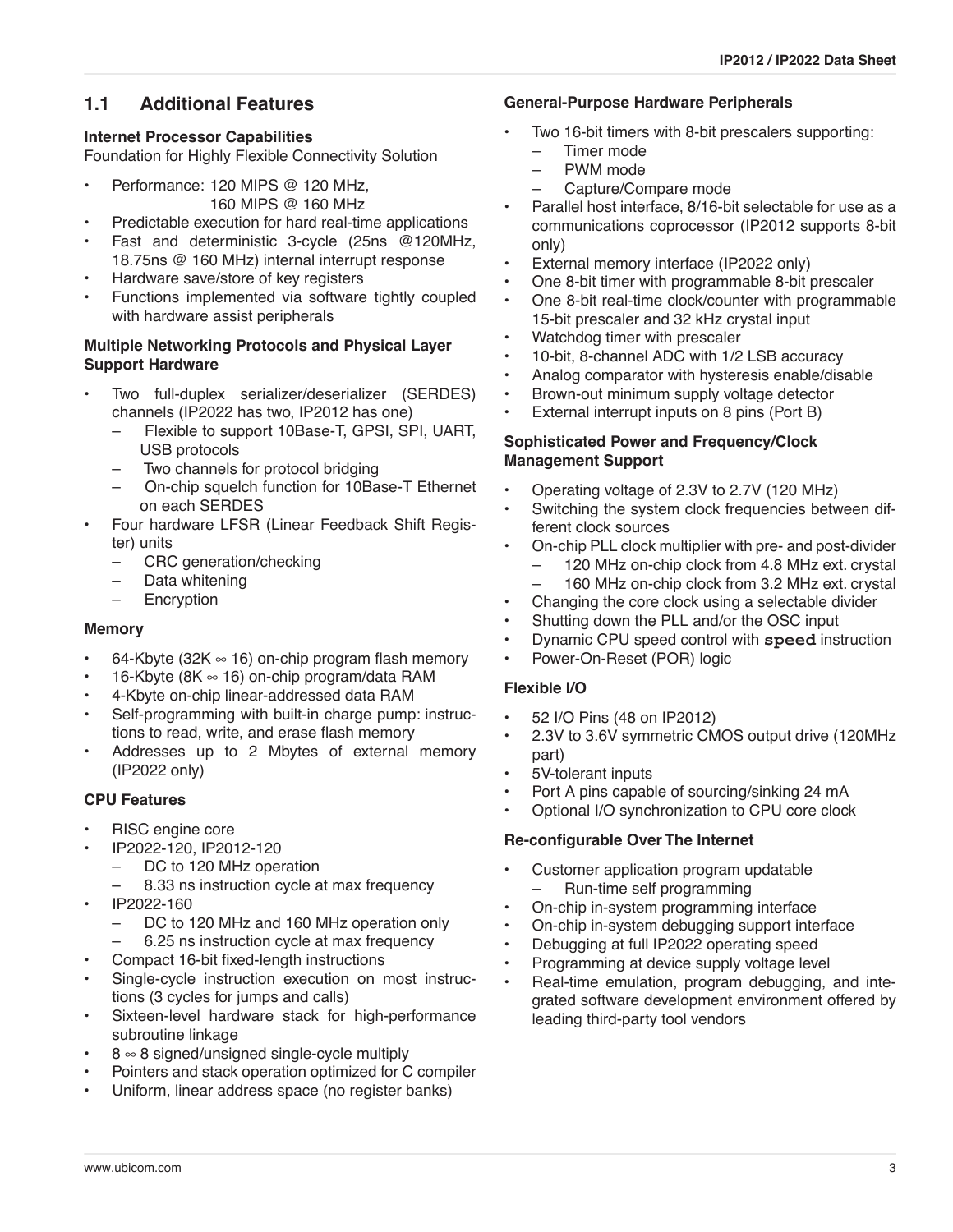# **1.2 Architecture**

# **1.2.1 CPU**

The IP2012 and IP2022 implement an enhanced Harvard architecture (i.e. separate instruction and data memories) with independent address and data buses. The 16-bit program memory and 8-bit dual-port data memory allow instruction fetch and data operations to occur in parallel. The advantage of this architecture is that instruction fetch and memory transfers can be overlapped by a multistage pipeline, so that the next instruction can be fetched from program memory while the current instruction is executed with data from the data memory.

Ubicom has developed a revolutionary RISC-based architecture that is deterministic, jitter free, and completely reprogrammable.

The architecture implements a four-stage pipeline (fetch, decode, execute, and write back). At the maximum operating frequency of 160 MHz, instructions are executed at the rate of one per 6.25 ns clock cycle.

## **1.2.2 Serializer/Deserializers**

One of the key elements in optimizing the IP2012 and IP2022 for device-to-device and device-to-human communication is the inclusion of on-chip serializer/deserializer units. Each unit supports popular communication protocols such as GPSI, SPI, UART, USB, and 10Base-T Ethernet, allowing the IP2000 series devices to be used in bridge, access point and gateway applications.

By performing data serialization and deserialization in hardware, the CPU bandwidth needed to support serial communications is greatly reduced, especially at high baud rates. Providing two units (IP2022 only) allows easy implementation of protocol conversion or bridging functions between two fast serial devices, such as USBto-Ethernet, GPSI to ethernet, or Ethernet to Ethernet. A single SerDes unit (IP2012) provides the ability to bridge RS232, SPI, or WLAN (802.11b) to Ethernet.

# **1.2.3 Low-Power Support**

Particular attention has been paid to minimizing power consumption. For example, an on-chip PLL allows use of a lower-frequency external source (e.g., an inexpensive 4.8MHz crystal can be used to produce a 120 MHz onchip clock; a 3.2 MHz crystal to produce a 160 MHz onchip clock), which reduces both power consumption and EMI. In addition, software can change the execution speed of the CPU to reduce power consumption, and a mechanism is provided for automatically changing the speed on entry and return from an interrupt service routine. The **speed** instruction specifies power-saving modes that include a clock divisor between 1 and 128. This divisor only affects the clock to the CPU core, not the timers. The **speed** instruction also specifies the clock source (OSC1 clock, RTCLK oscillator, or PLL clock multiplier), and whether to disable the OSC1 clock oscillator or the PLL. The **speed** instruction executes using the current clock divisor.

## **1.2.4 Memory**

The IP2012 / IP2022 CPU executes from a 32K  $\infty$  16 flash program memory and an  $8K \approx 16$  RAM program/data memory. In addition, the ability to write into the program flash memory allows flexible non-volatile data storage. An interface is available (IP2022 only) for up to 128K bytes of linearly addressed external memory, which can be expanded to 2M bytes with additional software-based I/O addressing. At 120 MHz operation, the maximum execution rate is 40 MIPS from flash memory and 120 MIPS from RAM. At 160 MHz operation, the maximum execution rate is 53.33 MIPS from flash memory and 160 MIPS from RAM. Speed-critical routines can be copied from the flash memory to the RAM for faster execution. The IP2000 series devices have a mechanism for insystem programming of their flash and RAM program memories through a four-wire SPI interface, and software has the ability to reprogram the program memories at run time. This allows the functionality of a device to be changed in the field over the Internet.

## **1.2.5 Instruction Set**

The IP2000 series instruction set, using 16-bit words, implements a rich set of arithmetic and logical operations, including signed and unsigned 8-bit  $\infty$  8-bit integer multiply with a 16-bit product.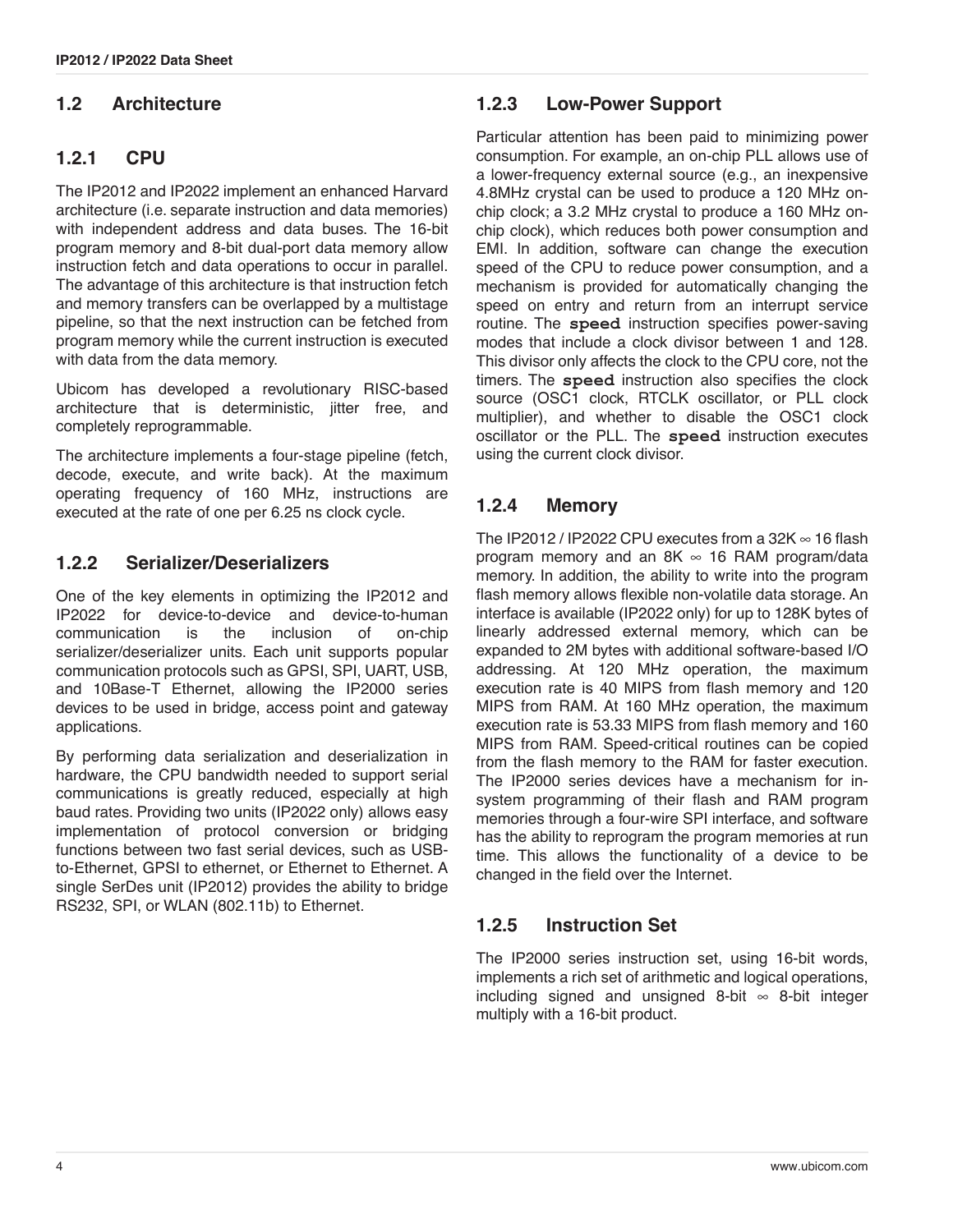## **1.2.6 Other Supported Functions**

On-chip dedicated hardware also includes a PLL, an 8 channel 10-bit ADC, general-purpose timers, single-cycle multiplier, analog comparator, LFSR units, external memory interface (IP2022 only), parallel slave port, brown-out power voltage detector, watchdog timer, lowpower support, multi-source wakeup capability, userselectable clock modes, high-current outputs, and 52 general-purpose I/O pins (48 on IP2012).

# **1.2.7 Programming and Debugging Support**

The IP2000 series has advanced in-system programming and debug support on-chip. This unobtrusive capability is provided through the ISP/ISD interface. There is no need for a bond-out chip for software development. This eliminates concerns about differences in electrical characteristics between a bond-out chip and the actual chip used in the target application. Designers can test and revise code on the same part used in the actual application.

Ubicom provides the complete Red Hat GNUPro tools, including C compiler, assembler, linker, utilities and GNU debugger. In addition, Ubicom offers an integrated graphical development environment which includes an editor, project manager, graphical user interface for the GNU debugger, device programmer, and ipModule™ configuration tool.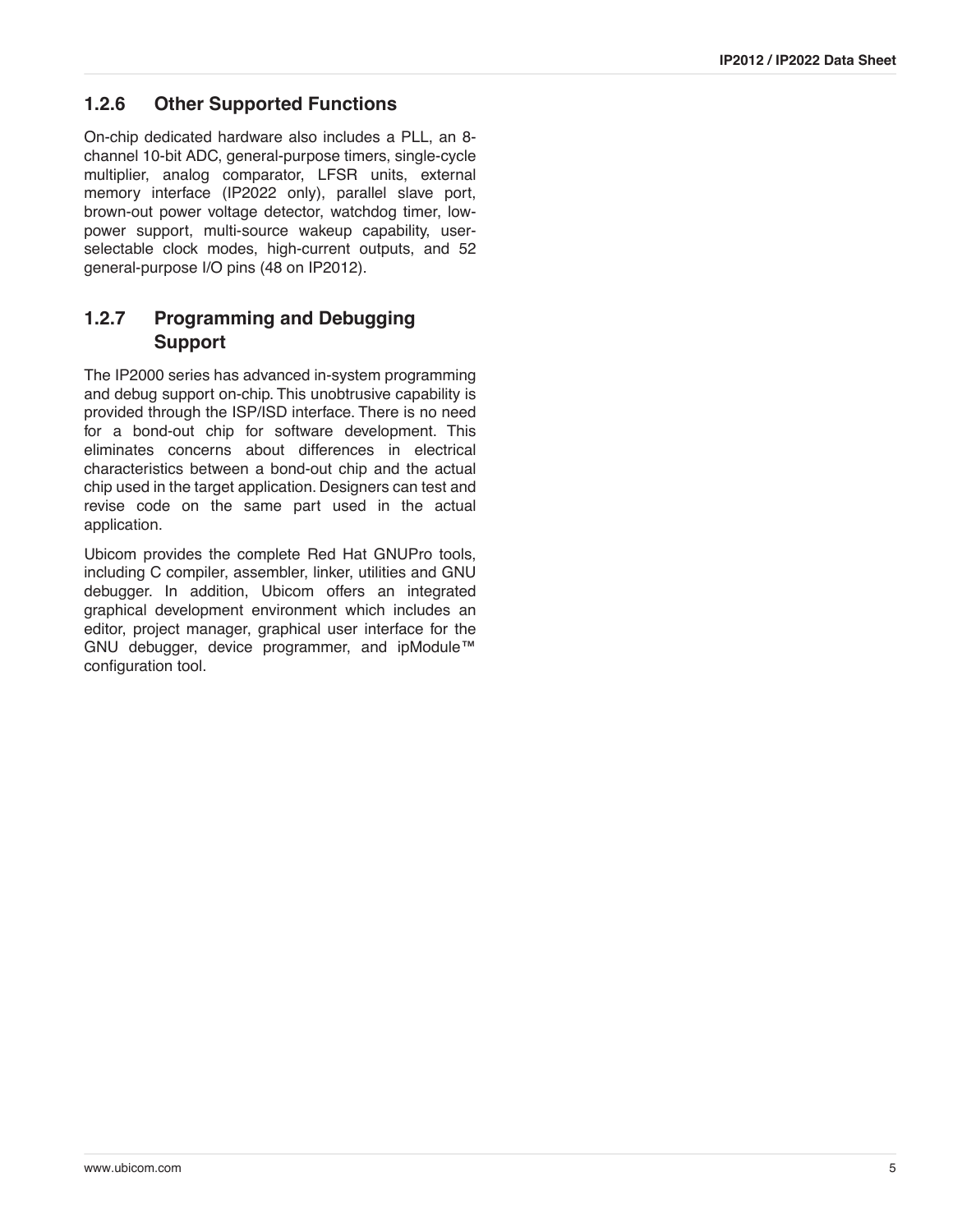# **2.0 Pin Definitions**

# **2.1 PQFP (Plastic Quad Flat Package) for IP2022**



**Figure 2-1 IP2022 PQFP Pin Definition (Top View)**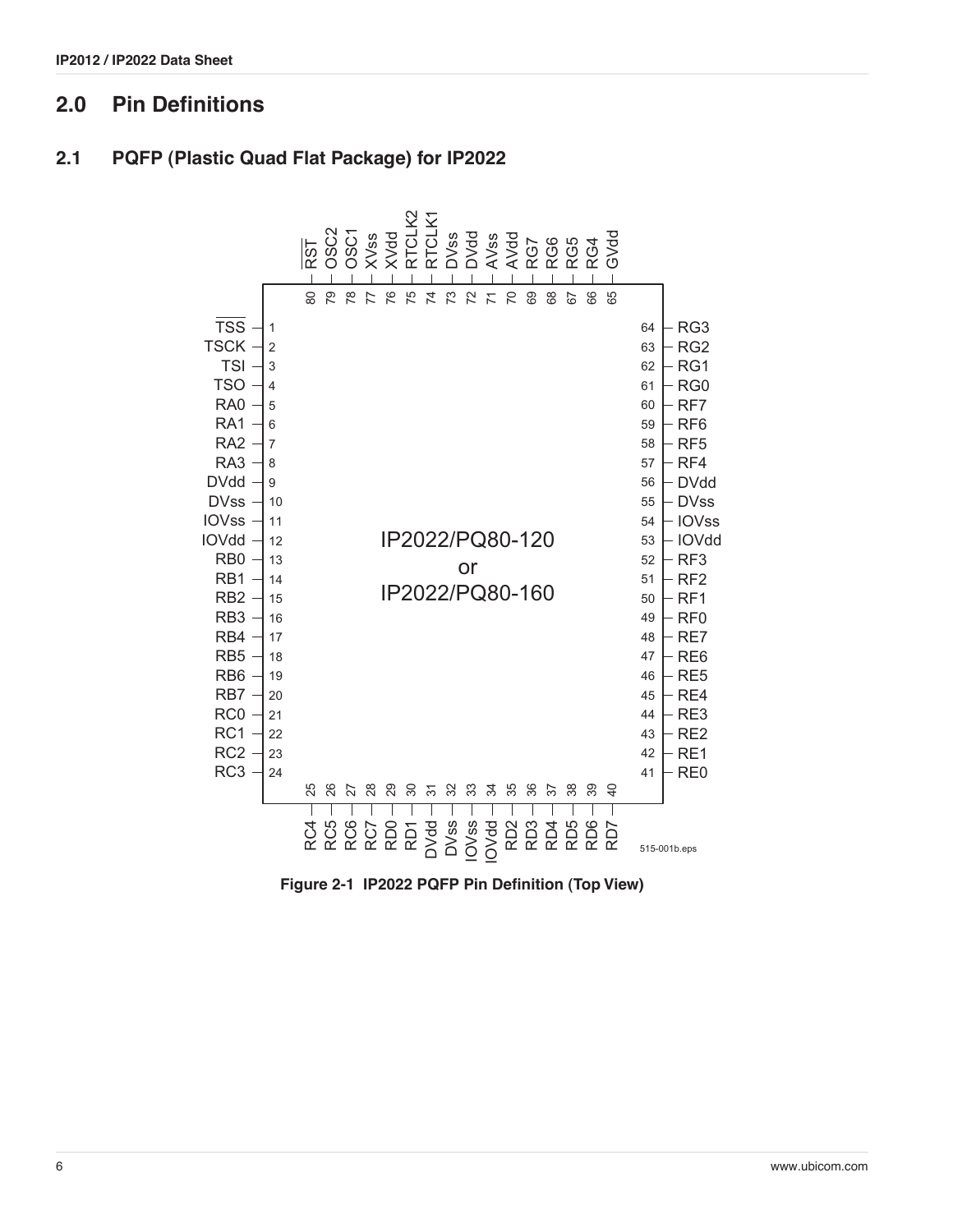#### **IP2012 / IP2022 Data Sheet**

#### **2.2 PQFP (Plastic Quad Flat Package) for IP2012**



**Figure 2-2 IP2012 PQFP Pin Definition (Top View)**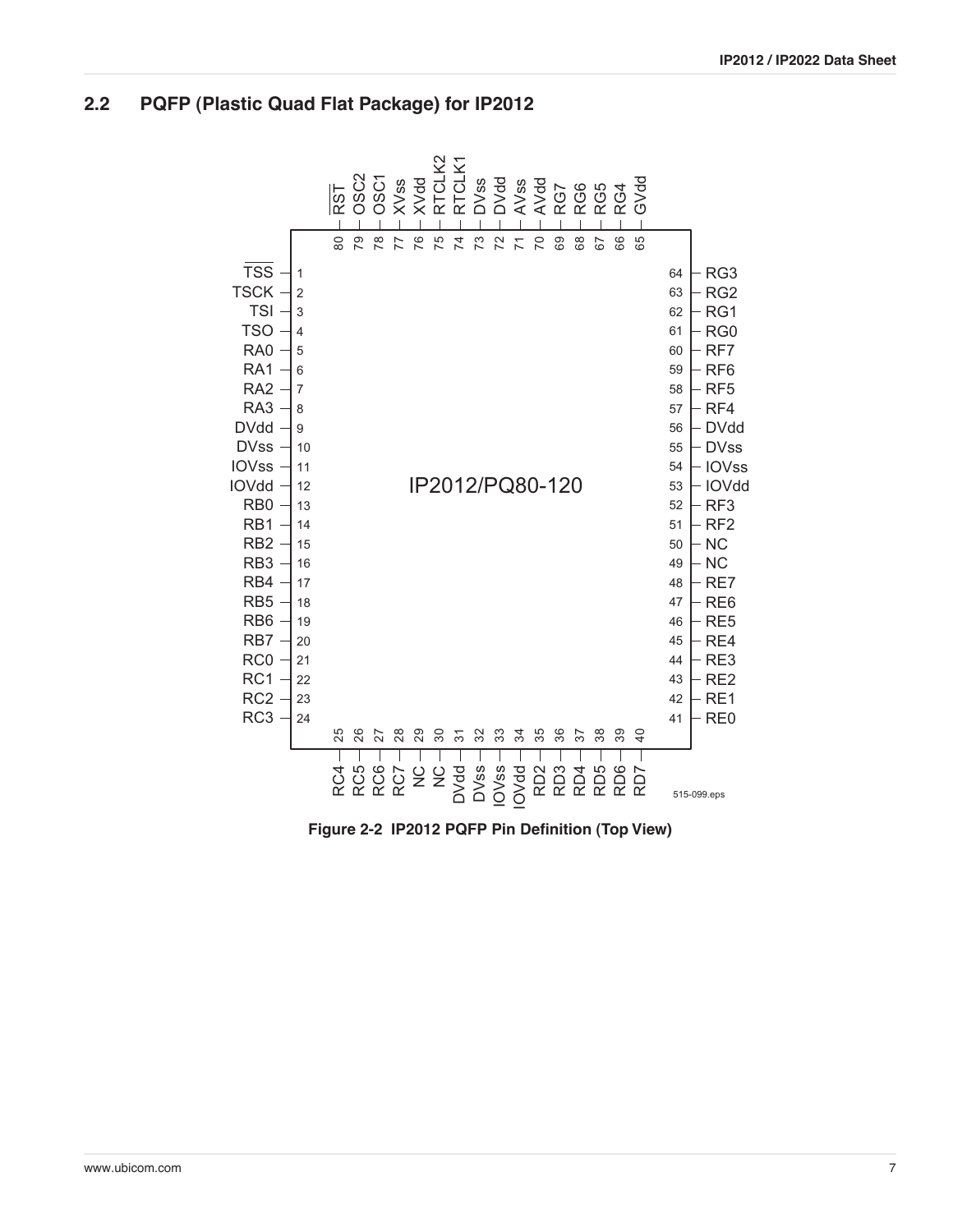## **2.3 µBGA (Micro Ball Grid Array Package) IP2022-120 Only**

IP2022/BG80-120



515-092b.eps

Refer to [Section 2.4](#page-8-0) for signal names. **Figure 2-3 µBGA Pin Definition**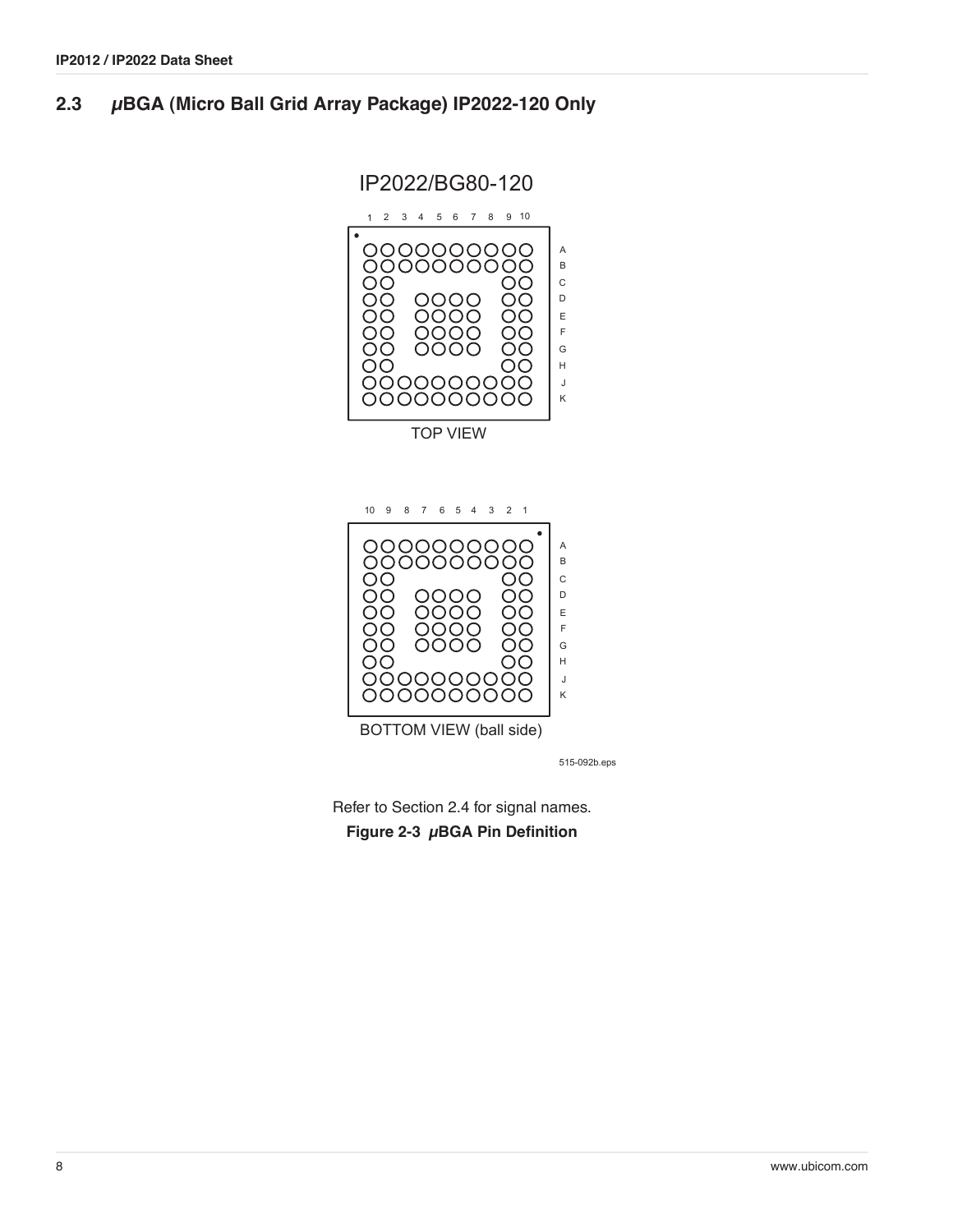# <span id="page-8-0"></span>**2.4 Signal Descriptions — IP2022**

I = Digital Input, AI = Analog Input, O/DO = Digital Output, HiZ = High Impedance, P = Power, PLP = On-Chip Pullup, ST = Schmitt Trigger

|                  |                  | Pin                            |                     | <b>Sink</b>            | <b>Source</b>          |                                                                                                           |  |
|------------------|------------------|--------------------------------|---------------------|------------------------|------------------------|-----------------------------------------------------------------------------------------------------------|--|
| <b>Name</b>      | <b>PQFP</b>      | $\mu$ BGA                      | <b>Type</b>         | @ 3.3V<br><b>IOVDD</b> | @ 3.3V<br><b>IOVDD</b> | <b>Function</b>                                                                                           |  |
| <b>AVDD</b>      | 70               | B <sub>6</sub>                 | P                   |                        |                        | <b>Analog Supply</b>                                                                                      |  |
| <b>AVSS</b>      | 71               | A <sub>6</sub>                 | $\mathsf{P}$        |                        |                        | Analog Ground                                                                                             |  |
| <b>DVDD</b>      | 9, 31,<br>56,72  | D1, D6,<br>E9, G5              | $\overline{P}$      |                        |                        | Logic Supply                                                                                              |  |
| <b>DVSS</b>      | 10, 32,<br>55,73 | E1, K <sub>5</sub> ,<br>E10,D5 | $\mathsf{P}$        |                        |                        | Logic Ground                                                                                              |  |
| <b>GVDD</b>      | 65               | A <sub>8</sub>                 | P                   |                        |                        | I/O Port G supply                                                                                         |  |
| <b>IOVDD</b>     | 12, 34,<br>53    | E5, G6,<br>E <sub>6</sub>      | $\mathsf{P}$        |                        |                        | I/O Supply (except Port G)                                                                                |  |
| <b>IOVSS</b>     | 11, 33,<br>54    | E2,K6,<br>E7                   | $\mathsf{P}$        |                        |                        | I/O Ground (all ports)                                                                                    |  |
| <b>XVDD</b>      | 76               | A4                             | $\mathsf{P}$        |                        |                        | <b>PLL Supply</b>                                                                                         |  |
| <b>XVSS</b>      | 77               | D <sub>4</sub>                 | P                   |                        |                        | <b>PLL Ground</b>                                                                                         |  |
| OSC1             | 78               | <b>B4</b>                      | I/ST                |                        |                        | Clock/Crystal Input                                                                                       |  |
| OSC <sub>2</sub> | 79               | A <sub>3</sub>                 | O/HiZ               |                        |                        | Crystal Output (tri-state if FUSE0 bit $15 = 1$ )                                                         |  |
| <b>RST</b>       | 80               | A <sub>2</sub>                 | I/ST/<br><b>PLP</b> |                        |                        | Reset Input. There is a weak pull-up on this pin, but<br>floating this pin does not guarantee Vih.        |  |
| RTCLK1           | 74               | A <sub>5</sub>                 | $\mathbf{I}$        |                        |                        | Real-Time Clock/Crystal Input                                                                             |  |
| RTCLK2           | 75               | B <sub>5</sub>                 | O/HiZ               |                        |                        | Real-Time Crystal Output (tri-state if FUSE0 bit 14 =<br>1)                                               |  |
| <b>TSS</b>       | 1                | A1                             | I/ST/<br><b>PLP</b> |                        |                        | Target SPI Slave Select (used only for in-system pro-<br>gramming and debug)                              |  |
| <b>TSCK</b>      | $\mathbf{2}$     | C <sub>2</sub>                 | I/ST/<br><b>PLP</b> |                        |                        | Target SPI Clock (used only for in-system program-<br>ming and debug)                                     |  |
| <b>TSI</b>       | 3                | <b>B1</b>                      | I/ST<br>/PLP        |                        |                        | Target SPI Serial Data Input (used only for in-system<br>programming and debug)                           |  |
| <b>TSO</b>       | $\overline{4}$   | B <sub>2</sub>                 | O/HiZ               |                        |                        | Target SPI Serial Data output (used only for in-sys-<br>tem programming and debug; high Z unless TSS low) |  |
| RA0              | 5                | D <sub>2</sub>                 | I/O                 | 24 mA                  | 24 mA                  | I/O Port, High Power Output, Timer 1 Capture 1 Input                                                      |  |
| RA <sub>1</sub>  | 6                | C <sub>1</sub>                 | I/O                 | 24 mA                  | 24 mA                  | I/O Port, High Power Output, Timer 1 Capture 2 Input                                                      |  |
| RA <sub>2</sub>  | $\overline{7}$   | B <sub>3</sub>                 | 1/O                 | 24 mA                  | 24 mA                  | I/O Port, High Power Output, Timer 1 Clock Input                                                          |  |
| RA3              | 8                | E4                             | 1/O                 | 24 mA                  | 24 mA                  | I/O Port, High Power Output, Timer 1 Output                                                               |  |
| R <sub>B</sub>   | 13               | F <sub>5</sub>                 | I/O                 | 8 mA                   | 8 mA                   | I/O Port, External Interrupt, Timer 2 Capture 1 Input                                                     |  |
| RB <sub>1</sub>  | 14               | F <sub>1</sub>                 | I/O                 | 8 mA                   | 8 mA                   | I/O Port, External Interrupt, Timer 2 Capture 2 Input                                                     |  |
| RB <sub>2</sub>  | 15               | F <sub>2</sub>                 | I/O                 | 8 mA                   | 8 mA                   | I/O Port, External Interrupt, Timer 2 Clock Input                                                         |  |

|  |  | <b>Table 2-1 Signal Descriptions</b> |
|--|--|--------------------------------------|
|--|--|--------------------------------------|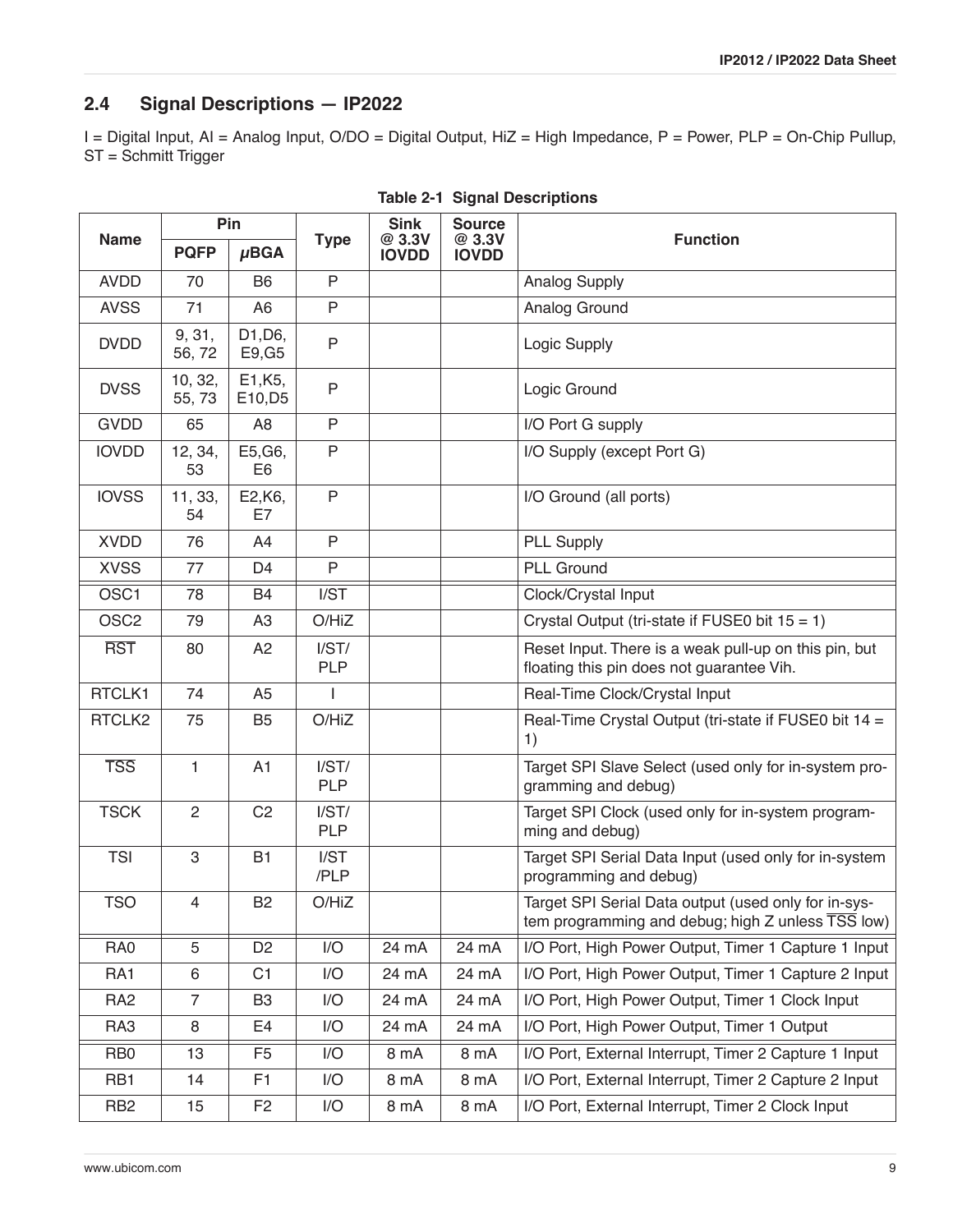|                 |             | Pin             |             | <b>Sink</b>            | <b>Source</b>          |                                                                                             |
|-----------------|-------------|-----------------|-------------|------------------------|------------------------|---------------------------------------------------------------------------------------------|
| <b>Name</b>     | <b>PQFP</b> | $\mu$ BGA       | <b>Type</b> | @ 3.3V<br><b>IOVDD</b> | @ 3.3V<br><b>IOVDD</b> | <b>Function</b>                                                                             |
| RB <sub>3</sub> | 16          | G <sub>1</sub>  | 1/O         | 8 mA                   | 8 mA                   | I/O Port, External Interrupt, Timer 2 Output                                                |
| RB4             | 17          | F <sub>4</sub>  | 1/O         | 8 mA                   | 8 mA                   | I/O Port, External Interrupt, External Memory WR                                            |
| RB <sub>5</sub> | 18          | J3              | 1/O         | 8 mA                   | 8 mA                   | I/O Port, External Interrupt, Parallel Slave Peripheral<br><b>HOLD, External Memory RD</b>  |
| RB <sub>6</sub> | 19          | G <sub>2</sub>  | 1/O         | 8 mA                   | 8 mA                   | I/O Port, External Interrupt, Parallel Slave Peripheral<br>R/W, External Memory LE          |
| RB7             | 20          | H1              | I/O         | 8 mA                   | 8 mA                   | I/O Port, External Interrupt, Parallel Slave Peripheral<br>CS, External Memory A0           |
| RC <sub>0</sub> | 21          | J2              | I/O         | 4 mA                   | 4 mA                   | I/O Port, Parallel Slave Peripheral Data D8, External<br>Memory A9                          |
| RC1             | 22          | H2              | 1/O         | 4 mA                   | 4 mA                   | I/O Port, Parallel Slave Peripheral Data D9, External<br>Memory A10                         |
| RC <sub>2</sub> | 23          | J1              | I/O         | 4 mA                   | 4 mA                   | I/O Port, Parallel Slave Peripheral Data D10, External<br>Memory A11                        |
| RC <sub>3</sub> | 24          | K <sub>1</sub>  | 1/O         | 4 mA                   | 4 mA                   | I/O Port, Parallel Slave Peripheral Data D11, External<br>Memory A12                        |
| RC4             | 25          | K <sub>2</sub>  | I/O         | 4 mA                   | 4 mA                   | I/O Port, Parallel Slave Peripheral Data D12, External<br>Memory A13                        |
| RC <sub>5</sub> | 26          | K <sub>3</sub>  | I/O         | 4 mA                   | 4 mA                   | I/O Port, Parallel Slave Peripheral Data D13, External<br>Memory A14                        |
| RC <sub>6</sub> | 27          | J <sub>4</sub>  | I/O         | 4 mA                   | 4 mA                   | I/O Port, Parallel Slave Peripheral Data D14, External<br>Memory A15                        |
| RC7             | 28          | K4              | 1/O         | 4 mA                   | 4 mA                   | I/O Port, Parallel Slave Peripheral Data D15, External<br>Memory A16                        |
| RD <sub>0</sub> | 29          | G4              | I/O         | 4 mA                   | 4 mA                   | I/O Port, Parallel Slave Peripheral Data D0, External<br>Memory shared A1/D0                |
| RD <sub>1</sub> | 30          | J5              | I/O         | 4 mA                   | 4 mA                   | I/O Port, Parallel Slave Peripheral Data D1, External<br>Memory shared A2/D1                |
| RD <sub>2</sub> | 35          | J6              | 1/O         | 4 mA                   | 4 mA                   | I/O Port, Parallel Slave Peripheral Data D2, External<br>Memory shared A3/D2                |
| RD <sub>3</sub> | 36          | G7              | 1/O         | 4 mA                   | 4 mA                   | I/O Port, Parallel Slave Peripheral Data D3, External<br>Memory shared A4/D3                |
| RD4             | 37          | K7              | I/O         | 4 mA                   | 4 mA                   | I/O Port, Parallel Slave Peripheral Data D4, External<br>Memory shared A5/D4                |
| RD <sub>5</sub> | 38          | J7              | 1/O         | 4 mA                   | 4 mA                   | I/O Port, Parallel Slave Peripheral Data D5, External<br>Memory shared A6/D5                |
| RD <sub>6</sub> | 39          | K <sub>8</sub>  | I/O         | 4 mA                   | 4 mA                   | I/O Port, Parallel Slave Peripheral Data D6, External<br>Memory shared A7/D6                |
| RD7             | 40          | K <sub>9</sub>  | 1/O         | 4 mA                   | 4 mA                   | I/O Port, Parallel Slave Peripheral Data D7, External<br>Memory shared A8/D7                |
| RE <sub>0</sub> | 41          | K <sub>10</sub> | 1/O         | 8 mA                   | 8 mA                   | I/O Port, S1CLK - SCLK (SPI), RxCLK (GPSI),<br>optional SERDES clock input for UART or USB. |

**Table 2-1 Signal Descriptions (continued)**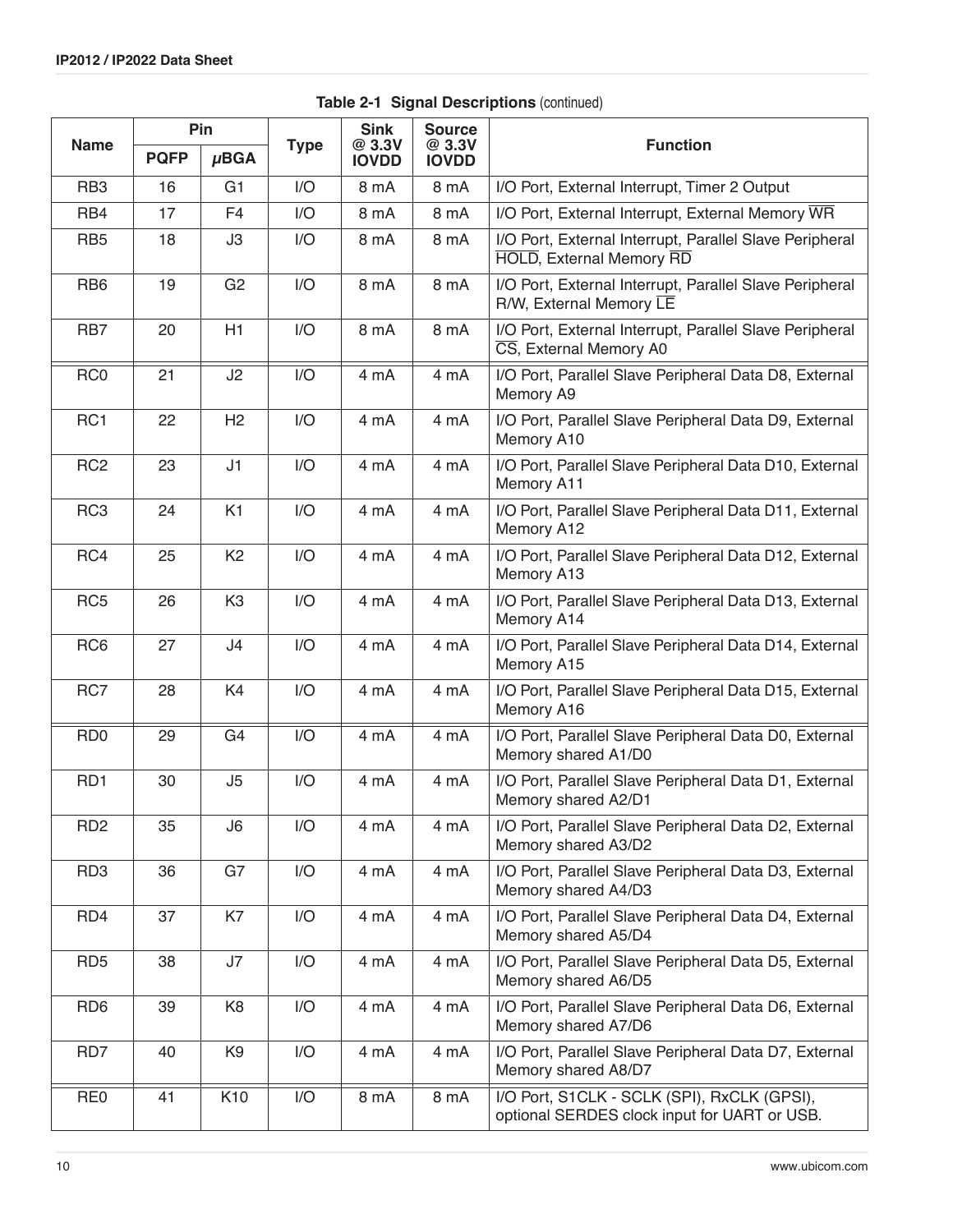|                 |             | Pin             |             | <b>Sink</b>            | <b>Source</b>          |                                                                                                                                 |  |
|-----------------|-------------|-----------------|-------------|------------------------|------------------------|---------------------------------------------------------------------------------------------------------------------------------|--|
| <b>Name</b>     | <b>PQFP</b> | $\mu$ BGA       | <b>Type</b> | @ 3.3V<br><b>IOVDD</b> | @ 3.3V<br><b>IOVDD</b> | <b>Function</b>                                                                                                                 |  |
| RE1             | 42          | H <sub>9</sub>  | 1/O         | 8 mA                   | 8 mA                   | I/O Port, S1RXP - VP (USB), SS (SPI Slave), TxEN<br>(GPSI Master), RxEN (GPSI Slave)                                            |  |
| RE <sub>2</sub> | 43          | J10             | 1/O         | 8 mA                   | 8 mA                   | I/O Port, S1RXM - VM (USB)                                                                                                      |  |
| RE3             | 44          | J9              | I/O         | 8 mA                   | 8 mA                   | I/O Port, S1RXD - RCV (USB), RXD (UART), DI<br>(SPI), TxD (GPSI Master), RxD (GPSI Slave)                                       |  |
| RE4             | 45          | H <sub>10</sub> | I/O         | 8 mA                   | 8 mA                   | I/O Port, S1TXPE/S1OE - TxD+ (Ethernet), OE<br>(USB), RxEN (GPSI Master), TxEN (GPSI Slave)                                     |  |
| RE <sub>5</sub> | 46          | G <sub>9</sub>  | I/O         | 24 mA                  | 24 mA                  | I/O Port, High Power Output, S1TXP - Tx+ (Ethernet),<br>VPO (USB), TXD (UART), DO (SPI), RxD (GPSI<br>Master), TxD (GPSI Slave) |  |
| RE <sub>6</sub> | 47          | G <sub>10</sub> | I/O         | 24 mA                  | 24 mA                  | I/O Port, High Power Output, S1TXM - Tx- (Ethernet),<br>VMO (USB), TxCLK/RxCLK (GPSI Master), TxCLK<br>(GPSI Slave)             |  |
| RE7             | 48          | J8              | I/O         | 8 mA                   | 8 mA                   | I/O Port, S1TXME - TxD- (Ethernet), TxBUSY (GPSI)                                                                               |  |
| RF <sub>0</sub> | 49          | F7              | I/O         | 8 mA                   | 8 mA                   | I/O Port, S2TXPE/S2OE - TxD+ (Ethernet), OE<br>(USB), RxEN (GPSI Master), TxEN (GPSI Slave)                                     |  |
| RF <sub>1</sub> | 50          | F <sub>9</sub>  | I/O         | 24 mA                  | 24 mA                  | I/O Port, High Power Output, S2TXP - Tx+ (Ethernet),<br>VPO (USB), TXD (UART), DO (SPI), RxD (GPSI<br>Master), TxD (GPSI Slave) |  |
| RF <sub>2</sub> | 51          | F10             | I/O         | 24 mA                  | 24 mA                  | I/O Port, High Power Output, S2TXM - Tx- (Ethernet),<br>VMO (USB), TxCLK/RxCLK (GPSI Master), TxCLK<br>(GPSI Slave)             |  |
| RF <sub>3</sub> | 52          | F <sub>6</sub>  | 1/O         | 8 mA                   | 8 mA                   | I/O Port, S2TXME - TxD- (Ethernet), TxBUSY (GPSI)                                                                               |  |
| RF4             | 57          | B <sub>9</sub>  | 1/O         | 8 mA                   | 8 mA                   | I/O Port, S2CLK - SCLK (SPI), RxCLK (GPSI),<br>optional SERDES clock input for UART or USB.                                     |  |
| RF <sub>5</sub> | 58          | A <sub>9</sub>  | 1/O         | 8 mA                   | 8 mA                   | I/O Port, S2RXP - VP (USB), SS (SPI Slave), TxEN<br>(GPSI Master), RxEN (GPSI Slave)                                            |  |
| RF <sub>6</sub> | 59          | D <sub>10</sub> | I/O         | 8 mA                   | 8 mA                   | I/O Port, S2RXM - VM (USB)                                                                                                      |  |
| RF7             | 60          | D <sub>9</sub>  | I/O         | 8 mA                   | 8 mA                   | I/O Port, S2RXD - RCV (USB), RXD (UART), DI<br>(SPI), TxD (GPSI Master), RxD (GPSI Slave)                                       |  |
| RG <sub>0</sub> | 61          | C10             | AI/DO       | $4 mA^*$               | $4 mA^*$               | Output Port, ADC0 Input, Comparator Output                                                                                      |  |
| RG1             | 62          | C <sub>9</sub>  | AI/DO       | $4 mA^*$               | $4 \text{ mA}^*$       | Output Port, ADC1 Input, Comparator - Input                                                                                     |  |
| RG <sub>2</sub> | 63          | <b>B10</b>      | AI/DO       | $4 \text{ mA}^*$       | $4 mA^*$               | Output Port, ADC2 Input, Comparator + Input                                                                                     |  |
| RG3             | 64          | A10             | AI/DO       | $4 mA^*$               | $4 mA^*$               | Output Port, ADC3 Input, ADC reference Input                                                                                    |  |
| RG4             | 66          | B7              | AI/DO       | $4 \text{ mA}^*$       | $4 \text{ mA}^*$       | Output Port, ADC4 Input, S1RX-                                                                                                  |  |
| RG5             | 67          | B8              | AI/DO       | $4 mA^*$               | $4 mA^*$               | Output Port, ADC5 Input, S1RX+                                                                                                  |  |
| RG <sub>6</sub> | 68          | A7              | AI/DO       | $4 \text{ mA}^*$       | $4 \text{ mA}^*$       | Output Port, ADC6 Input, S2RX-                                                                                                  |  |
| RG7             | 69          | D7              | AI/DO       | $4 mA^*$               | $4 \text{ mA}^*$       | Output Port, ADC7 Input, S2RX+                                                                                                  |  |

|  |  | Table 2-1 Signal Descriptions (continued) |  |  |
|--|--|-------------------------------------------|--|--|
|--|--|-------------------------------------------|--|--|

 $*$  GVDD = 2.5V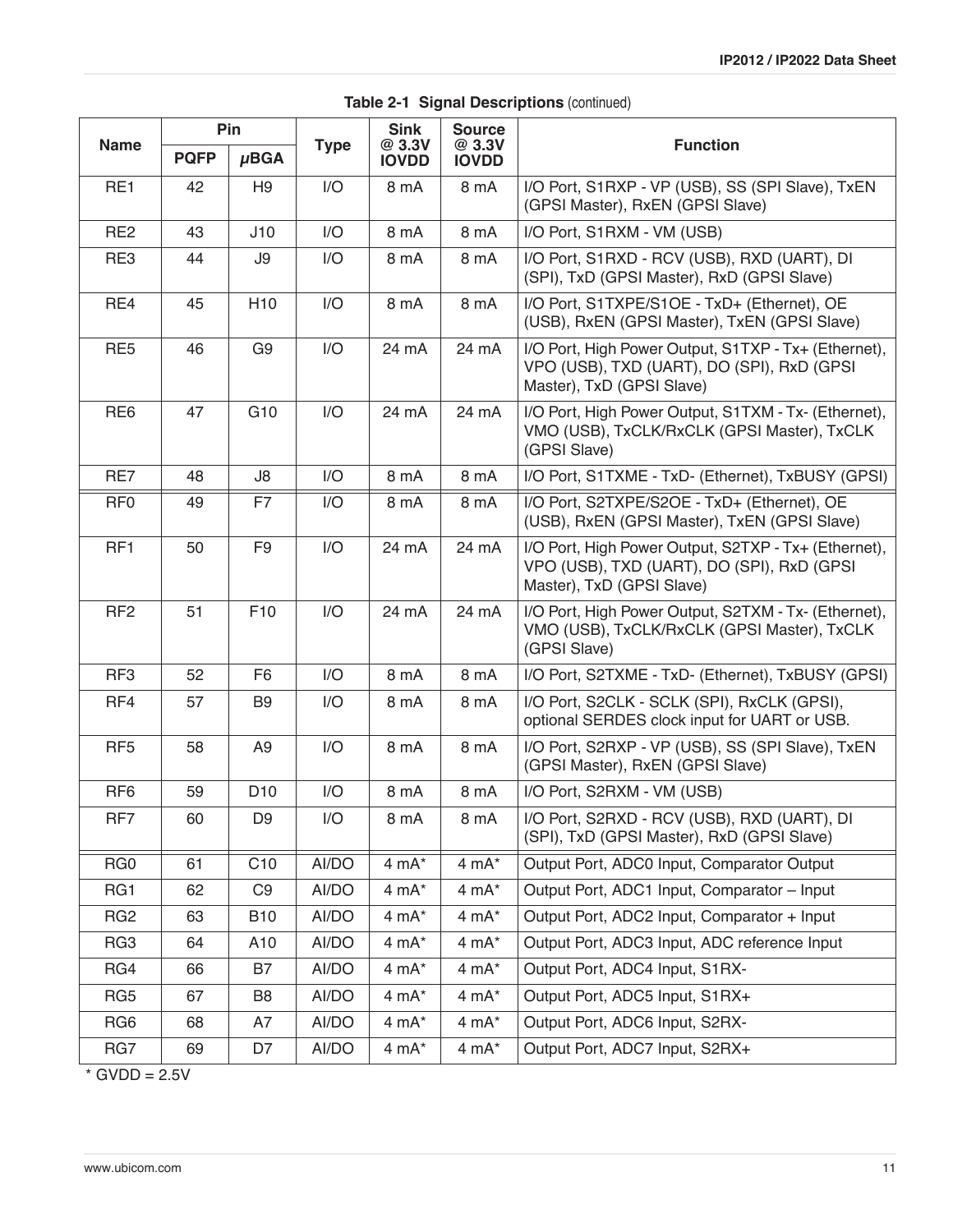# **2.5 Signal Descriptions — IP2012**

I = Digital Input, AI = Analog Input, O/DO = Digital Output, HiZ = High Impedance, P = Power, PLP = On-Chip Pullup, ST = Schmitt Trigger

|                  |                  | Pin                            |                     | <b>Sink</b>            | <b>Source</b>          |                                                                                                           |  |
|------------------|------------------|--------------------------------|---------------------|------------------------|------------------------|-----------------------------------------------------------------------------------------------------------|--|
| <b>Name</b>      | <b>PQFP</b>      | $\mu$ BGA                      | <b>Type</b>         | @ 3.3V<br><b>IOVDD</b> | @ 3.3V<br><b>IOVDD</b> | <b>Function</b>                                                                                           |  |
| <b>AVDD</b>      | 70               | B <sub>6</sub>                 | $\mathsf{P}$        |                        |                        | <b>Analog Supply</b>                                                                                      |  |
| <b>AVSS</b>      | 71               | A6                             | $\mathsf{P}$        |                        |                        | Analog Ground                                                                                             |  |
| <b>DVDD</b>      | 9, 31,<br>56,72  | D1, D6,<br>E9, G5              | $\mathsf{P}$        |                        |                        | Logic Supply                                                                                              |  |
| <b>DVSS</b>      | 10, 32,<br>55,73 | E1, K <sub>5</sub> ,<br>E10,D5 | $\mathsf{P}$        |                        |                        | Logic Ground                                                                                              |  |
| <b>GVDD</b>      | 65               | A <sub>8</sub>                 | P                   |                        |                        | I/O Port G supply                                                                                         |  |
| <b>IOVDD</b>     | 12, 34,<br>53    | E5, G6,<br>E6                  | $\mathsf{P}$        |                        |                        | I/O Supply (except Port G)                                                                                |  |
| <b>IOVSS</b>     | 11, 33,<br>54    | E2, K6,<br>E7                  | $\mathsf{P}$        |                        |                        | I/O Ground (all ports)                                                                                    |  |
| <b>XVDD</b>      | 76               | A4                             | $\mathsf{P}$        |                        |                        | <b>PLL Supply</b>                                                                                         |  |
| <b>XVSS</b>      | 77               | D <sub>4</sub>                 | $\mathsf{P}$        |                        |                        | <b>PLL Ground</b>                                                                                         |  |
| OSC1             | 78               | <b>B4</b>                      | I/ST                |                        |                        | Clock/Crystal Input                                                                                       |  |
| OSC <sub>2</sub> | 79               | A <sub>3</sub>                 | O/HiZ               |                        |                        | Crystal Output (tri-state if FUSE0 bit $15 = 1$ )                                                         |  |
| <b>RST</b>       | 80               | A <sub>2</sub>                 | I/ST/<br><b>PLP</b> |                        |                        | Reset Input. There is a weak pull-up on this pin, but<br>floating this pin does not guarantee Vih.        |  |
| RTCLK1           | 74               | A <sub>5</sub>                 | ı                   |                        |                        | Real-Time Clock/Crystal Input                                                                             |  |
| RTCLK2           | 75               | B <sub>5</sub>                 | O/HiZ               |                        |                        | Real-Time Crystal Output (tri-state if FUSE0 bit 14 =<br>1)                                               |  |
| <b>TSS</b>       | 1                | A1                             | I/ST/<br><b>PLP</b> |                        |                        | Target SPI Slave Select (used only for in-system pro-<br>gramming and debug)                              |  |
| <b>TSCK</b>      | $\mathbf{2}$     | C <sub>2</sub>                 | I/ST/<br><b>PLP</b> |                        |                        | Target SPI Clock (used only for in-system program-<br>ming and debug)                                     |  |
| <b>TSI</b>       | 3                | <b>B1</b>                      | I/ST<br>/PLP        |                        |                        | Target SPI Serial Data Input (used only for in-system<br>programming and debug)                           |  |
| <b>TSO</b>       | 4                | B <sub>2</sub>                 | O/HiZ               |                        |                        | Target SPI Serial Data output (used only for in-sys-<br>tem programming and debug; high Z unless TSS low) |  |
| RA <sub>0</sub>  | 5                | D <sub>2</sub>                 | I/O                 | 24 mA                  | 24 mA                  | I/O Port, High Power Output, Timer 1 Capture 1 Input                                                      |  |
| RA <sub>1</sub>  | 6                | C <sub>1</sub>                 | I/O                 | 24 mA                  | 24 mA                  | I/O Port, High Power Output, Timer 1 Capture 2 Input                                                      |  |
| RA <sub>2</sub>  | $\overline{7}$   | B <sub>3</sub>                 | 1/O                 | 24 mA                  | 24 mA                  | I/O Port, High Power Output, Timer 1 Clock Input                                                          |  |
| RA3              | 8                | E <sub>4</sub>                 | I/O                 | 24 mA                  | 24 mA                  | I/O Port, High Power Output, Timer 1 Output                                                               |  |
| R <sub>B</sub>   | 13               | F <sub>5</sub>                 | I/O                 | 8 mA                   | 8 mA                   | I/O Port, External Interrupt, Timer 2 Capture 1 Input                                                     |  |
| RB <sub>1</sub>  | 14               | F <sub>1</sub>                 | I/O                 | 8 mA                   | 8 mA                   | I/O Port, External Interrupt, Timer 2 Capture 2 Input                                                     |  |
| RB <sub>2</sub>  | 15               | F <sub>2</sub>                 | 1/O                 | 8 mA                   | 8 mA                   | I/O Port, External Interrupt, Timer 2 Clock Input                                                         |  |

#### **Table 2-2 Signal Descriptions**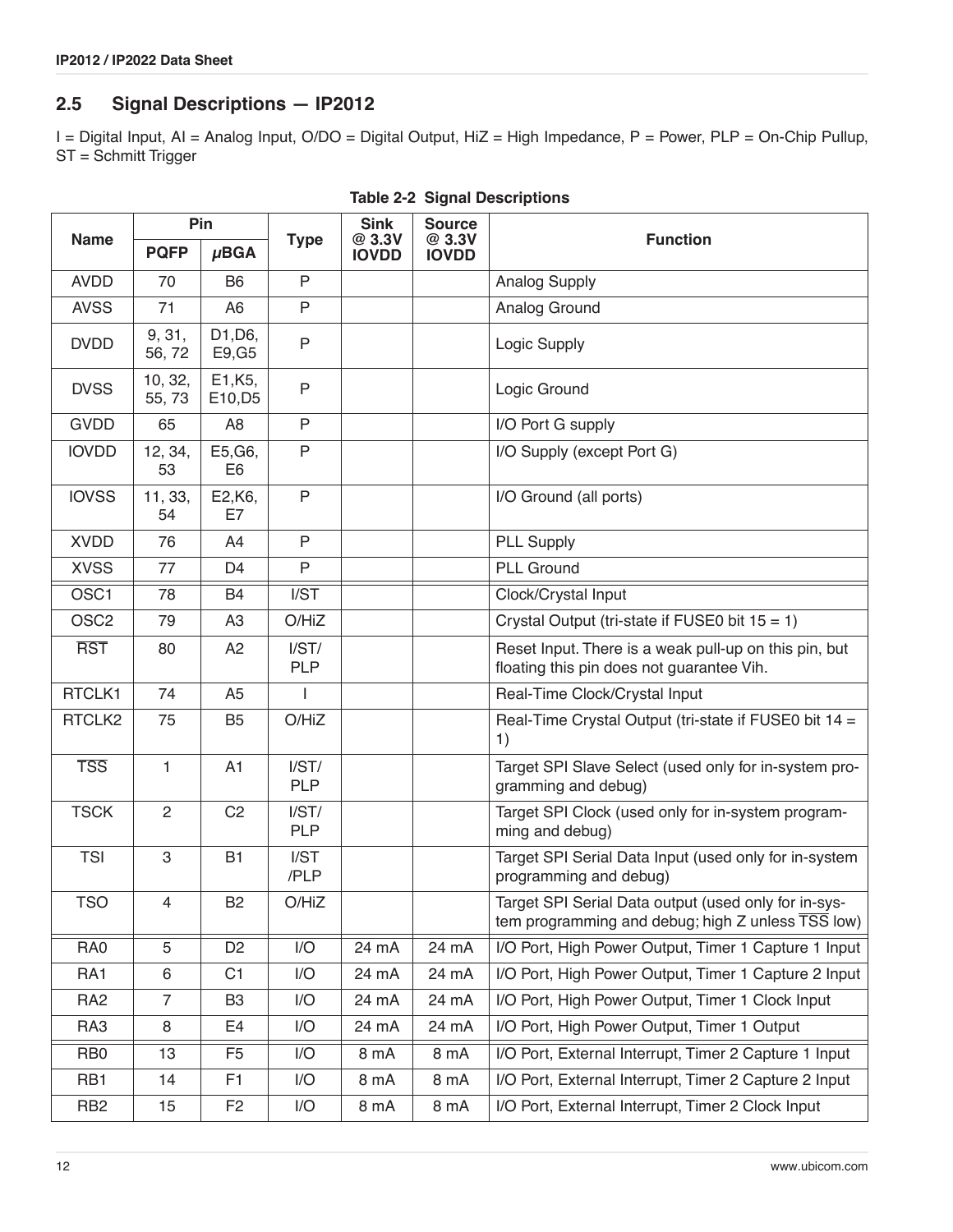| <b>Name</b>     | <b>PQFP</b> | Pin<br>$\mu$ BGA | <b>Type</b> | <b>Sink</b><br>@ 3.3V<br><b>IOVDD</b> | <b>Source</b><br>@ 3.3V<br><b>IOVDD</b> | <b>Function</b>                                                                                                                 |
|-----------------|-------------|------------------|-------------|---------------------------------------|-----------------------------------------|---------------------------------------------------------------------------------------------------------------------------------|
| RB <sub>3</sub> | 16          | G <sub>1</sub>   | I/O         | 8 mA                                  | 8 mA                                    | I/O Port, External Interrupt, Timer 2 Output                                                                                    |
| RB4             | 17          | F <sub>4</sub>   | 1/O         | 8 mA                                  | 8 mA                                    | I/O Port, External Interrupt                                                                                                    |
| RB <sub>5</sub> | 18          | J3               | I/O         | 8 mA                                  | 8 mA                                    | I/O Port, External Interrupt, Parallel Slave Peripheral<br><b>HOLD</b>                                                          |
| RB <sub>6</sub> | 19          | G <sub>2</sub>   | I/O         | 8 mA                                  | 8 mA                                    | I/O Port, External Interrupt, Parallel Slave Peripheral<br>R/W                                                                  |
| RB7             | 20          | H1               | I/O         | 8 mA                                  | 8 mA                                    | I/O Port, External Interrupt, Parallel Slave Peripheral<br>$\overline{\text{CS}}$                                               |
| RC <sub>0</sub> | 21          | J2               | 1/O         | 4 mA                                  | 4 mA                                    | I/O Port, Parallel Slave Peripheral Data D8                                                                                     |
| RC <sub>1</sub> | 22          | H <sub>2</sub>   | I/O         | 4 mA                                  | 4 mA                                    | I/O Port, Parallel Slave Peripheral Data D9                                                                                     |
| RC <sub>2</sub> | 23          | J1               | I/O         | 4 mA                                  | 4 mA                                    | I/O Port, Parallel Slave Peripheral Data D10                                                                                    |
| RC <sub>3</sub> | 24          | K <sub>1</sub>   | I/O         | 4 mA                                  | 4 mA                                    | I/O Port, Parallel Slave Peripheral Data D11                                                                                    |
| RC4             | 25          | K <sub>2</sub>   | I/O         | 4 mA                                  | 4 mA                                    | I/O Port, Parallel Slave Peripheral Data D12                                                                                    |
| RC <sub>5</sub> | 26          | K <sub>3</sub>   | I/O         | 4 mA                                  | 4 mA                                    | I/O Port, Parallel Slave Peripheral Data D13                                                                                    |
| RC <sub>6</sub> | 27          | J4               | I/O         | 4 mA                                  | 4 mA                                    | I/O Port, Parallel Slave Peripheral Data D14                                                                                    |
| RC7             | 28          | K4               | I/O         | 4 mA                                  | 4 mA                                    | I/O Port, Parallel Slave Peripheral Data D15                                                                                    |
| RD <sub>2</sub> | 35          | J6               | 1/O         | 4 mA                                  | 4 mA                                    | I/O Port                                                                                                                        |
| RD <sub>3</sub> | 36          | G7               | I/O         | 4 mA                                  | 4 mA                                    | I/O Port                                                                                                                        |
| RD4             | 37          | K7               | I/O         | 4 mA                                  | 4 mA                                    | I/O Port                                                                                                                        |
| RD <sub>5</sub> | 38          | J7               | I/O         | 4 mA                                  | 4 mA                                    | I/O Port                                                                                                                        |
| RD <sub>6</sub> | 39          | K8               | I/O         | 4 mA                                  | 4 mA                                    | I/O Port                                                                                                                        |
| RD7             | 40          | K <sub>9</sub>   | I/O         | 4 mA                                  | 4 mA                                    | I/O Port                                                                                                                        |
| RE <sub>0</sub> | 41          | K <sub>10</sub>  | I/O         | 8 mA                                  | 8 mA                                    | I/O Port, S1CLK - SCLK (SPI), RxCLK (GPSI),<br>optional SERDES clock input for UART or USB.                                     |
| RE1             | 42          | H <sub>9</sub>   | I/O         | 8 mA                                  | 8 mA                                    | I/O Port, S1RXP - VP (USB), SS (SPI Slave), TxEN<br>(GPSI Master), RxEN (GPSI Slave)                                            |
| RE <sub>2</sub> | 43          | J10              | 1/O         | 8 mA                                  | 8 mA                                    | I/O Port, S1RXM - VM (USB)                                                                                                      |
| RE3             | 44          | J9               | I/O         | 8 mA                                  | 8 mA                                    | I/O Port, S1RXD - RCV (USB), RXD (UART), DI<br>(SPI), TxD (GPSI Master), RxD (GPSI Slave)                                       |
| RE4             | 45          | H <sub>10</sub>  | I/O         | 8 mA                                  | 8 mA                                    | I/O Port, S1TXPE/S1OE - TxD+ (Ethernet), OE<br>(USB), RxEN (GPSI Master), TxEN (GPSI Slave)                                     |
| RE <sub>5</sub> | 46          | G <sub>9</sub>   | I/O         | 24 mA                                 | 24 mA                                   | I/O Port, High Power Output, S1TXP - Tx+ (Ethernet),<br>VPO (USB), TXD (UART), DO (SPI), RxD (GPSI<br>Master), TxD (GPSI Slave) |
| RE <sub>6</sub> | 47          | G10              | I/O         | 24 mA                                 | 24 mA                                   | I/O Port, High Power Output, S1TXM - Tx- (Ethernet),<br>VMO (USB), TxCLK/RxCLK (GPSI Master), TxCLK<br>(GPSI Slave)             |
| RE7             | 48          | J8               | I/O         | 8 mA                                  | 8 mA                                    | I/O Port, S1TXME - TxD- (Ethernet), TxBUSY (GPSI)                                                                               |
| RF <sub>2</sub> | 51          | F <sub>10</sub>  | I/O         | 24 mA                                 | 24 mA                                   | I/O Port, High Power Output                                                                                                     |

#### **Table 2-2 Signal Descriptions (continued)**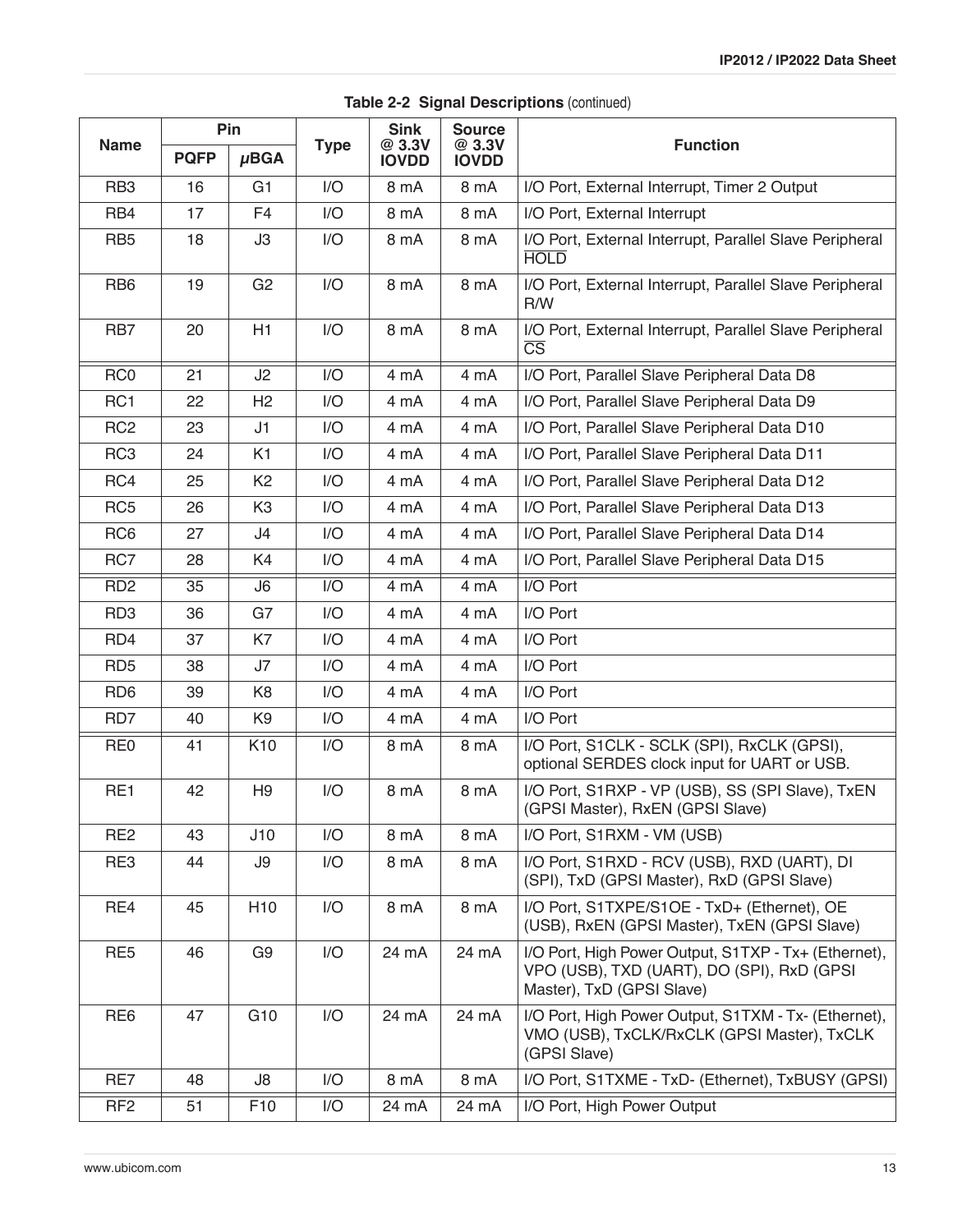|                 | Pin         |                 |             | <b>Sink</b>            | <b>Source</b>          |                                              |  |
|-----------------|-------------|-----------------|-------------|------------------------|------------------------|----------------------------------------------|--|
| <b>Name</b>     | <b>PQFP</b> | $\mu$ BGA       | <b>Type</b> | @ 3.3V<br><b>IOVDD</b> | @ 3.3V<br><b>IOVDD</b> | <b>Function</b>                              |  |
| RF3             | 52          | F <sub>6</sub>  | 1/O         | 8 mA                   | 8 mA                   | I/O Port                                     |  |
| RF4             | 57          | B <sub>9</sub>  | 1/O         | 8 mA                   | 8 mA                   | I/O Port                                     |  |
| RF <sub>5</sub> | 58          | A9              | 1/O         | 8 mA                   | 8 mA                   | I/O Port                                     |  |
| RF <sub>6</sub> | 59          | D <sub>10</sub> | 1/O         | 8 mA                   | 8 mA                   | I/O Port                                     |  |
| RF7             | 60          | D <sub>9</sub>  | 1/O         | 8 mA                   | 8 mA                   | I/O Port                                     |  |
| RG <sub>0</sub> | 61          | C10             | AI/DO       | 4 mA*                  | $4 \text{ mA}^*$       | Output Port, ADC0 Input, Comparator Output   |  |
| RG1             | 62          | C <sub>9</sub>  | AI/DO       | 4 mA*                  | $4 \text{ mA}^*$       | Output Port, ADC1 Input, Comparator - Input  |  |
| RG <sub>2</sub> | 63          | <b>B10</b>      | AI/DO       | $4 \text{ mA}^*$       | $4 \text{ mA}^*$       | Output Port, ADC2 Input, Comparator + Input  |  |
| RG3             | 64          | A10             | AI/DO       | $4 \text{ mA}^*$       | $4 \text{ mA}^*$       | Output Port, ADC3 Input, ADC reference Input |  |
| RG4             | 66          | <b>B7</b>       | AI/DO       | $4 \text{ mA}^*$       | $4 \text{ mA}^*$       | Output Port, ADC4 Input, S1RX-               |  |
| RG5             | 67          | B <sub>8</sub>  | AI/DO       | $4 \text{ mA}^*$       | $4 \text{ mA}^*$       | Output Port, ADC5 Input, S1RX+               |  |
| RG <sub>6</sub> | 68          | A7              | AI/DO       | $4 \text{ mA}^*$       | $4 \text{ mA}^*$       | Output Port, ADC6 Input                      |  |
| RG7             | 69          | D7              | AI/DO       | $4 \text{ mA}^*$       | $4 \text{ mA}^*$       | Output Port, ADC7 Input                      |  |

**Table 2-2 Signal Descriptions** (continued)

 $*$  GVDD = 2.5V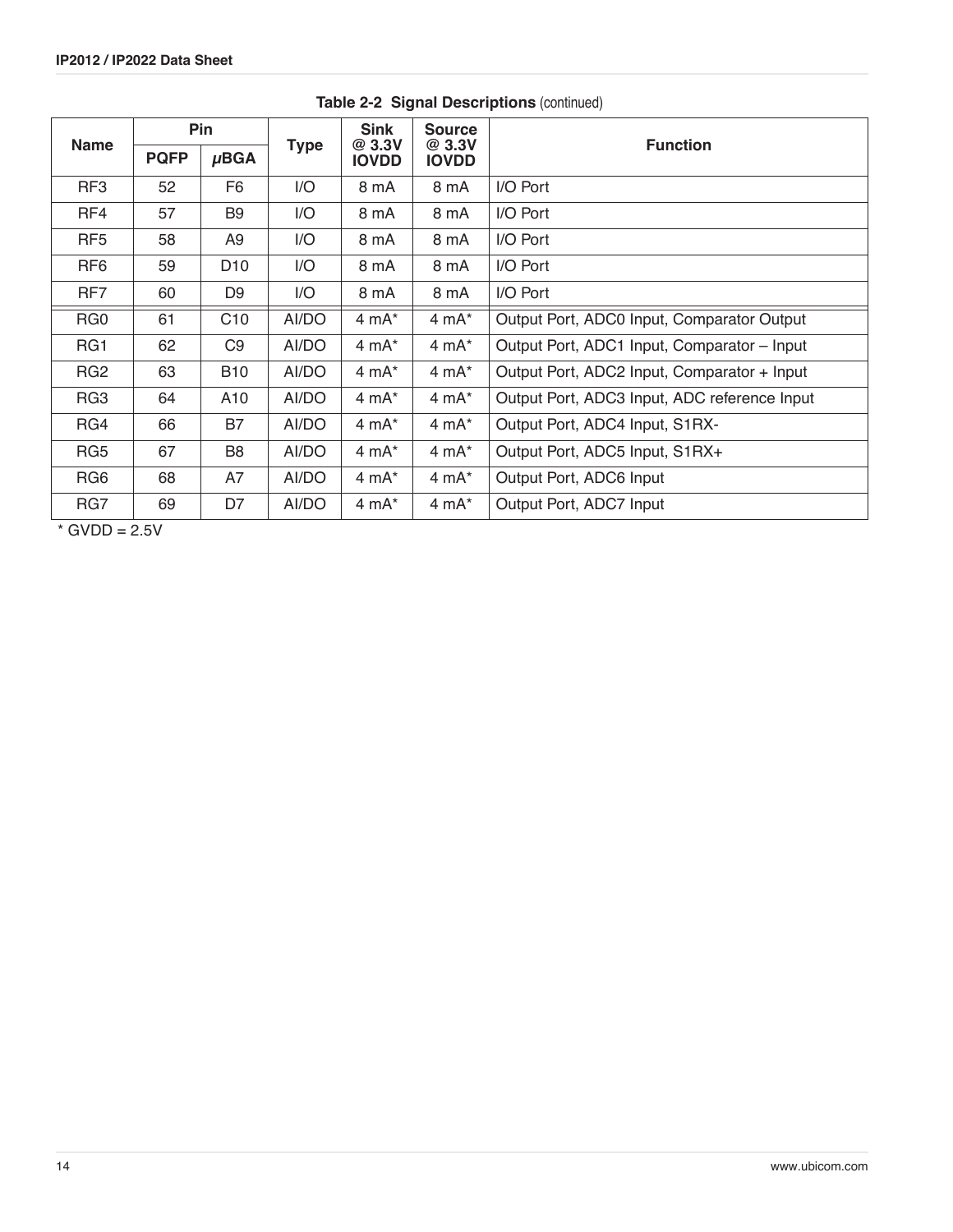# **3.0 System Architecture**



**Figure 3-1 IP2022 Detailed Block Diagram**

The IP2012 / IP2022 CPUs execute from a 32K  $\infty$  16 flash program memory and an  $8K \approx 16$  RAM program memory. Figure 3-1 shows the IP2022 detailed block diagram, and [Figure 3-2](#page-15-0) shows the IP2012 detailed block diagram. At 120 MHz operation, the maximum execution rate is 40 MIPS from Flash and 120 MIPS from RAM. At 160 MHz operation, the maximum execution rate is 53.33 MIPS from Flash and 160 MIPS from RAM. Speed-critical routines can be copied from the flash memory to the RAM for faster execution.

The CPU operates on 8-bit data in 128 special-purpose registers, 128 global registers, and 3840 bytes of data memory. The special-purpose registers hold control and status bits used for CPU control and for interface with hardware peripherals (timers, I/O ports, A/D converter, etc.)Although the philosophy followed in the design of Ubicom products emphasizes the use of fast RISC CPUs with predictable execution times to emulate peripheral devices in software (the ipModule™ concept), there are a few hardware peripherals which are difficult to emulate in software alone (e.g. an A/D converter) or consume an excessive number of instruction cycles when operating at high speed (e.g. data serialization/deserialization). The design of the IP2012 / IP2022 incorporates only those hardware peripherals which can greatly accelerate or extend the reach of the ipModule™ concept. The hardware peripherals included on-chip are:

- 52 I/O port pins (48 on IP2012)
- Watchdog timer
- Real-time timer
- 2 Multifunction 16-bit timers with compare and capture registers
- 2 Real-time 8-bit timers
- 2 Serializer/deserializer (SERDES) units (IP2012 has one unit)
- 4 Linear feedback shift register (LFSR) units
- 10-bit, 8-channel A/D converter
- Analog comparator
- Parallel slave peripheral interface
- External SRAM interface (IP2022 only)

There is a single interrupt vector which can be reprogrammed by software. On-chip peripherals and up to 8 external inputs can raise interrupts.

There are five sources of reset:

- **RST** external reset input
- Power-On Reset (POR) logic
- Brown-Out Reset (BOR) logic (detects low AVdd condition)
- Watchdog timer reset
- In-system debugging/programming interface reset

An on-chip PLL clock multiplier (x50) enables high-speed operation (up to 160 MHz) from a slow-speed external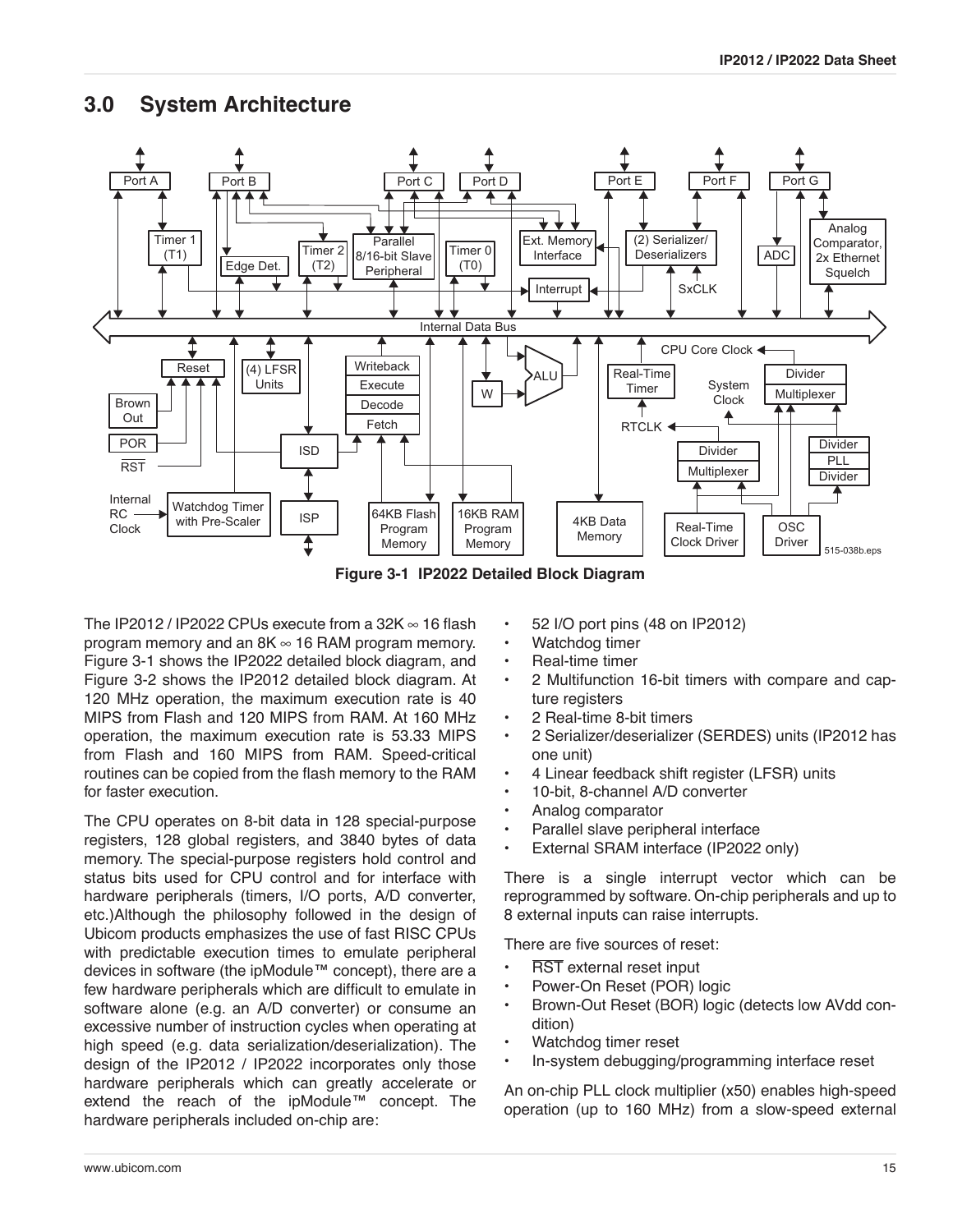clock input or crystal. A CPU clock-throttling mechanism allows fine control over power consumption in modes that do not require maximum speed, such as waiting for an interrupt.

The IP200 series has a mechanism for in-system programming of its flash and RAM program memories through a four-wire SPI interface. This provides easy programming and reprogramming of devices on assembled circuit boards. In addition, the flash memory can be programmed by software at run time, for example to store user-specific data such as phone numbers and to receive software upgrades downloaded over the Internet. The devices also have an on-chip debugging facility which makes the internal operation of the chip visible to thirdparty debugging tools.



**Figure 3-2 IP2012 Detailed Block Diagram**

## <span id="page-15-0"></span>**3.1 CPU Registers**

[Figure 3-3](#page-16-0) shows the CPU registers, which consist of seven 8-bit registers, seven 16-bit registers, and one 24 bit register. The 16-bit registers are formed from pairs of 8-bit registers, and the 24-bit register is formed from three 8-bit registers. For the register quick reference guide, see [Section 7.0](#page-83-0) and [Section 7.1](#page-88-0).

The W or working register is used as the source or destination for most arithmetic, movement, and logical instructions.

The STATUS register holds the condition flags for the results of arithmetic and logical operations, the page bits (used for jumps and subroutine calls), and bits which indicate the skipping state of the core and control of continuation skip after return from interrupt. [Figure 3-4](#page-16-1) shows the assignment of the bits in the STATUS register.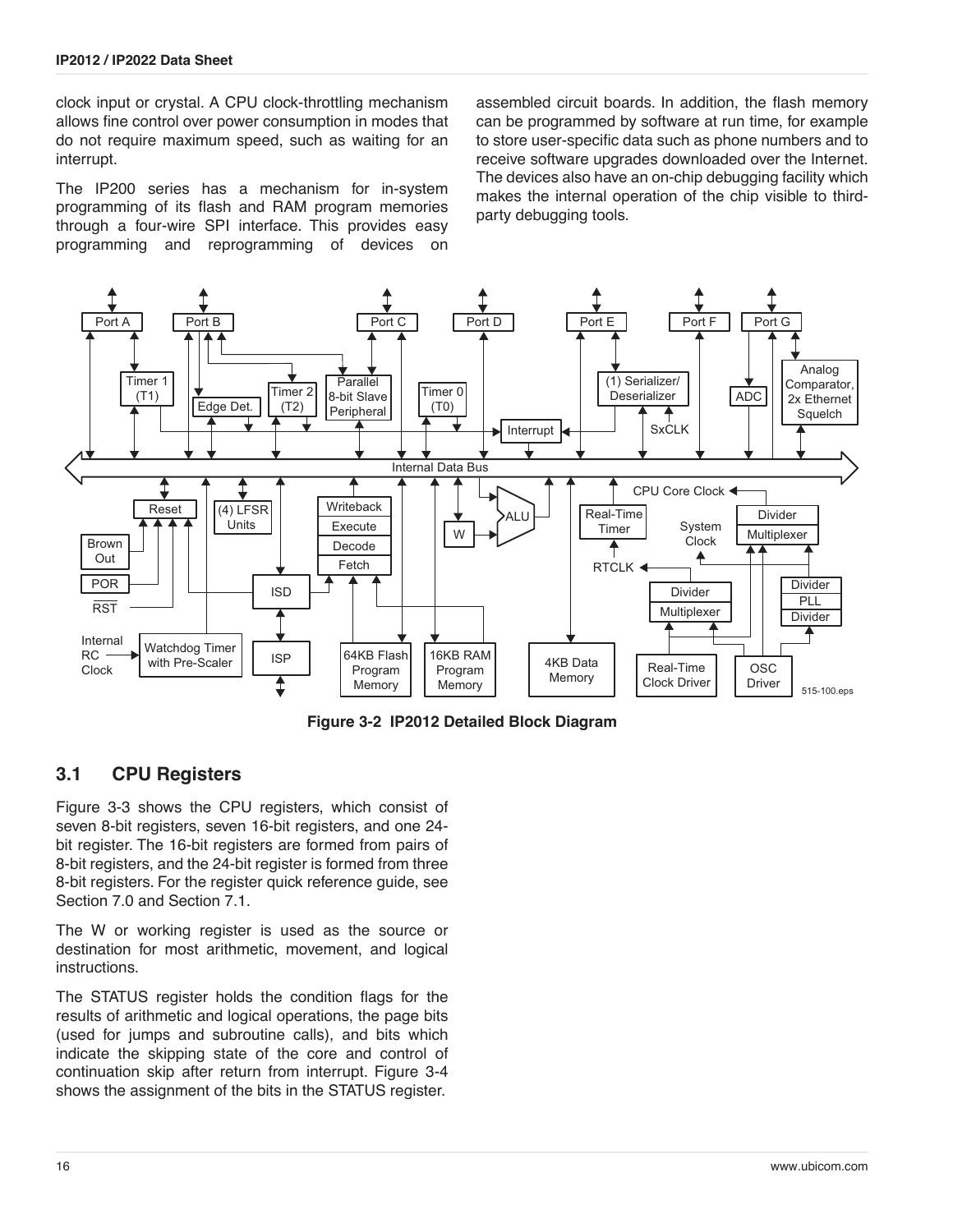



|                            | ∩∙כ∆⊂ |  |  | SAR I SSF I |  |  |  |  |
|----------------------------|-------|--|--|-------------|--|--|--|--|
| Figure 3-4 STATUS Register |       |  |  |             |  |  |  |  |

- <span id="page-16-1"></span>• *PA2:PA0*—Program memory page select bits. Used to extend the 13-bit address encoded in jump and call instructions (selects 8K-word pages). Modified using the **page** instruction.
- SAR-Skip After Return bit. This bit should be set if the core should be in the skipping state, and should not be set if the core should not be in the skipping state after the completion of the return instruction (**ret**, **retnp**, or **retw** instructions, but not **reti**). The return instruction will also clear the SAR control bit to ensure correct behavior after the dynamic jump.
- *SSF*—Shadowed Skipping/not state Flag. Gives the ISR the ability to know if the interrupt occurred immediately following a skip instruction. The software can

choose either to clear the SSF flag in the ISR or to make the first instruction of the context switching code a **nop** to flush out the skip state.

- *Z*—Zero bit. Affected by most logical, arithmetic, and data movement instructions. Set if the result was zero, otherwise cleared.
- *DC*—Digit Carry bit. After addition, set if carry from bit 3 occurred, otherwise cleared. After subtraction, cleared if borrow from bit 3 occurred, otherwise set.
- *C*—Carry bit. After addition, set if carry from bit 7 of the result occurred, otherwise cleared. After subtraction, cleared if borrow from bit 7 of the result occurred, otherwise set. After rotate (**rr** or **rl**) instructions, loaded with the LSB or MSB of the operand, respectively.

The MULH register receives the upper 8 bits of the 16-bit product from signed or unsigned multiplication. The lower 8 bits are loaded into the W register.

The SPDREG register holds bits that control the CPU speed and clock source settings, and is loaded by using the **speed** instruction, as shown in [Figure 3-5](#page-16-2). The SPDREG register is read-only, and its contents may only be changed by executing a **speed** instruction, taking an interrupt, or returning from an interrupt. For more information about the **speed** instruction and the clock throttling mechanism, see [Section 3.4](#page-19-0) and [Figure 3-17](#page-28-0).

Note: The **speed** instruction should be followed by a **nop** instruction if Port B interrupt is used to wake up from sleep mode.



- <span id="page-16-2"></span> $\overline{PLL}$  - enable x50 PLL clock multiplier; 0 = enabled; 1 = disabled. Power consumption can be reduced by disabling it. See [Figure 3-17.](#page-28-0)
- $\overline{OSC}$  enable OSC oscillator; 0 = enabled; 1 = disabled (stops OSC oscillator and blocks propagation of OSC1 external clock input). Power consumption can be reduced by disabling it.
- *CLK1:0*—selects the system clock source, as shown in [Table 3-1.](#page-17-0) See [Figure 3-17](#page-28-0) for the clock logic. See [Section 7.1.5](#page-90-0) (FCFG register, FRDTS1:0 bits) for exceptions.

<span id="page-16-0"></span>.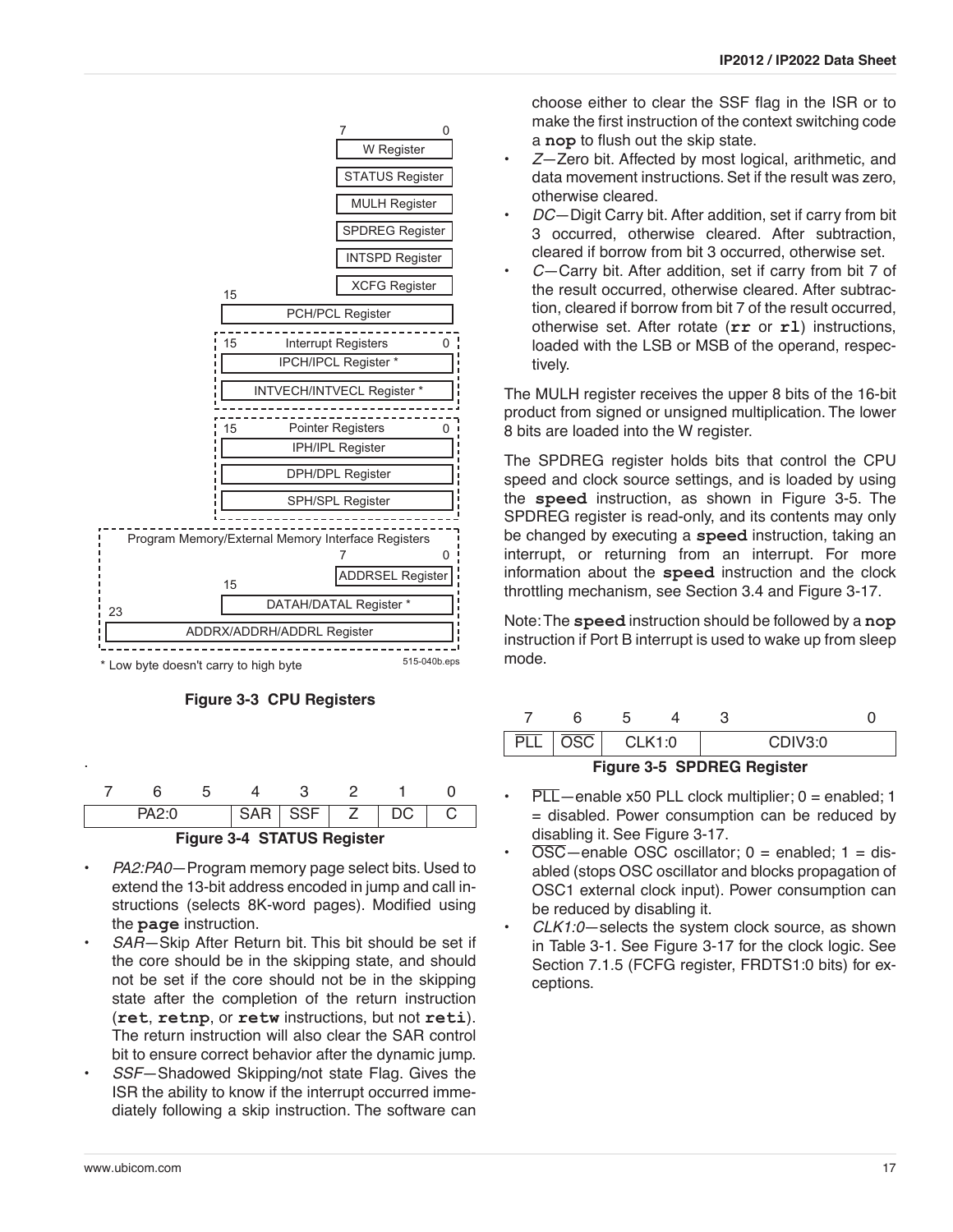|  |  |  | Table 3-1 CLK1:0 Field Encoding |
|--|--|--|---------------------------------|
|--|--|--|---------------------------------|

<span id="page-17-0"></span>

| <b>CLK1:0</b> | <b>System Clock Source</b>                         |
|---------------|----------------------------------------------------|
| 00            | <b>PLL Clock Multiplier</b>                        |
| 01            | OSC Oscillator/External OSC1 Input                 |
| 10            | RTCLK oscillator/external clock on<br>RTCLK1 input |
| 11            | System Clock Off                                   |

• *CDIV3:0*—selects the clock divisor used to generate the CPU core clock from the system clock, as shown in Table 3-2 (also see [Figure 3-17\)](#page-28-0).

|                | <b>System</b>                  |                           | <b>CPU Core Frequency</b> |  |  |  |  |  |  |  |
|----------------|--------------------------------|---------------------------|---------------------------|--|--|--|--|--|--|--|
| <b>CDIV3:0</b> | <b>Clock</b><br><b>Divisor</b> | 120 MHz Sys-<br>tem Clock | 160 MHz Sys-<br>tem Clock |  |  |  |  |  |  |  |
| 0000           | 1                              | 120 MHz                   | 160 MHz                   |  |  |  |  |  |  |  |
| 0001           | $\mathfrak{p}$                 | 60 MHz                    | 80 MHz                    |  |  |  |  |  |  |  |
| 0010           | 3                              | 40 MHz                    | 53.33 MHz                 |  |  |  |  |  |  |  |
| 0011           | 4                              | 30 MHz                    | 40 MHz                    |  |  |  |  |  |  |  |
| 0100           | 5                              | 24 MHz                    | 32 MHz                    |  |  |  |  |  |  |  |
| 0101           | 6                              | 20 MHz                    | 26.66 MHz                 |  |  |  |  |  |  |  |
| 0110           | 8                              | 15 MHz                    | 20 MHz                    |  |  |  |  |  |  |  |
| 0111           | 10                             | 12 MHz                    | 16 MHz                    |  |  |  |  |  |  |  |
| 1000           | 12                             | 10 MHz                    | 13.33 MHz                 |  |  |  |  |  |  |  |
| 1001           | 16                             | 7.5 MHz                   | 10 MHz                    |  |  |  |  |  |  |  |
| 1010           | 24                             | 5 MHz                     | 6.66 MHz                  |  |  |  |  |  |  |  |
| 1011           | 32                             | 3.75 MHz                  | 5 MHz                     |  |  |  |  |  |  |  |
| 1100           | 48                             | 2.5 MHz                   | 3.33 MHz                  |  |  |  |  |  |  |  |
| 1101           | 64                             | 1.875 MHz                 | $2.5$ MHz                 |  |  |  |  |  |  |  |
| 1110           | 128                            | 0.9375 MHz                | 1.25 MHz                  |  |  |  |  |  |  |  |
| 1111           | Clock Off                      | 0 MHz                     | 0 MHz                     |  |  |  |  |  |  |  |

#### **Table 3-2 System Clock Divisor**

The INTSPD register holds bits that control the CPU speed and clock source during interrupt service routines (it is copied to the SPDREG register when an interrupt occurs). It has the same format as the SPDREG register.

When the OSC crystal driver is stopped (SPDREG bit  $6 =$ 1) and Port B or Real Time Timer interrupts are enabled, then INTSPD bits 5 and 4 must not both be 0, because the crystal startup time plus PLL startup time may be greater than WUDP2:0 (see [Figure 3-17](#page-28-0)).

The XCFG register holds additional control and status bits, as shown in [Figure 3-6.](#page-17-1)

<span id="page-17-1"></span>GIE FWP RTEOS RTOSC\_EN INT\_EN Rsvd FBUSY **Figure 3-6 XCFG Register**

- *GIE*—global interrupt enable bit. When set, interrupts are enabled. When clear, interrupts are disabled. For more information about interrupt processing, see [Section 3.7](#page-21-0).
- *FWP*—flash write protect bit. When clear, writes to flash memory are ignored. For more information about programming the flash memory, see [Section](#page-46-0) [4.7.](#page-46-0)
- *RTEOS*—real-time timer oversampling enable bit. When set, oversampling is used. For more information, see [Section 5.3.](#page-51-0)
- *RTOSC\_EN*—RTCLK oscillator enable bit. When clear, the RTCLK oscillator is operational. When set, the RTCLK oscillator is turned off.
- *INT\_EN*—**int** instruction interrupt enable bit. When set, **int** instructions cause interrupts. When clear, **int** instructions only increment the PC, like **nop**.
- *FBUSY*—read-only flash memory busy bit. Set while fetching instructions out of flash memory or while busy processing an **iread**, **ireadi**, **iwrite**, **iwritei**, **fwrite**, **fread** or **ferase** instruction that operates on Flash, otherwise clear. For more information about programming the flash memory, see [Section 4.7](#page-46-0).

The PCH and PCL register pair form a 16-bit program counter. The PCH register is read-only. The PCL register can be used to implement a lookup table, by moving a variable to the w register, then executing an **add PCL,w** instruction. If w=01 when the add occurs, the instruction after the add will be skipped; if w=02, two instructions will be skipped, etc.

The IPCH and IPCL register pair specifies the return address when a **reti** instruction is executed.

The INTVECH and INTVECL register pair specifies the interrupt vector. It has a default value of 0 following reset. On a return from interrupt, an option of the **reti** instruction allows software to save the incremented value of the program counter in the INTVECH and INTVECL registers.

The IPH and IPL register pair is used as a pointer for indirect addressing. For more information about indirect addressing, see [Section 4.1.3.](#page-35-0)

The DPH and DPL register pair and the SPH and SPL register pair are used as pointer registers for indirect-withoffset addressing. For more information about indirect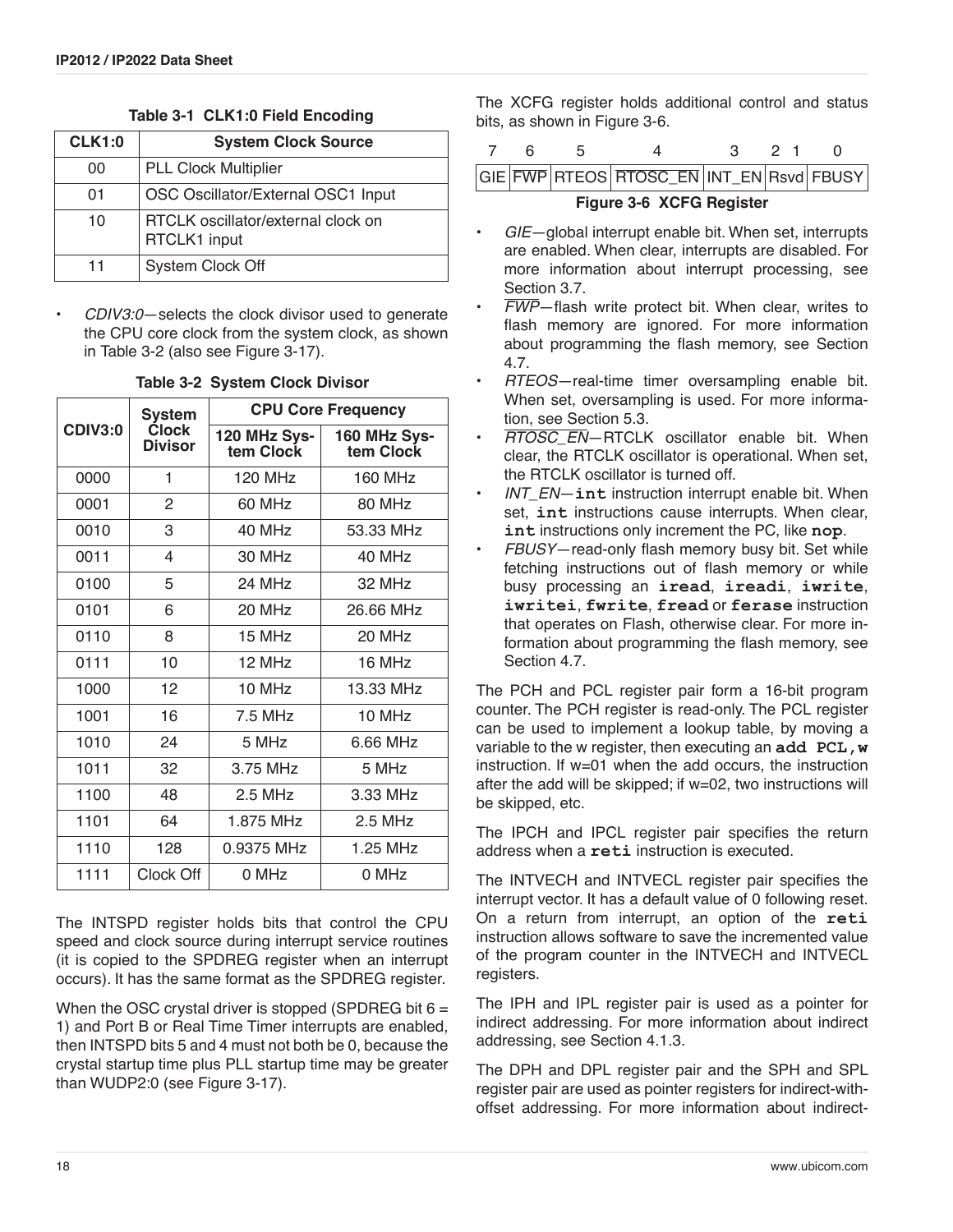with-offset addressing, see [Section 4.1.4](#page-36-0). The SPH and SPL registers are automatically post-decremented when storing to memory with a **push** instruction, and they are automatically pre-incremented when reading from memory with a **pop** instruction.

The ADDRSEL register holds an index to one of eight 24 bit pointers used to address program memory. The current program memory/external memory 24-bit address selected by the ADDRSEL register is accessible in the ADDRX (bits 23:16), ADDRH (bits 15:8), and ADDRL (bits 7:0) registers. The upper 5-bits of the ADDRSEL register are unused. All 8 banks of 24-bits are initialized to 0x000000 upon reset.

Program memory is always read or written as 16-bit words. On reads, the data from program memory is loaded into the DATAH and DATAL register pair. On writes, the contents of the DATAH and DATAL register pair are loaded into the program memory.

# **3.2 Data Memory**

[Figure 3-7](#page-18-0) is a map of the data memory. The specialpurpose registers and the first 128 data memory locations (between addresses 0x080 and 0x0FF) can be accessed with a direct addressing mode in which the absolute address of the operand is encoded within the instruction. The remaining 3840 bytes of data memory (between addresses 0x100 and 0xFFF) must be accessed using indirect or indirect-with-offset addressing modes. There is one 16-bit register for the indirect address pointer, and two 16-bit registers for indirect-with-offset address pointers. The offset is a 7-bit value encoded within the instruction. For more information about the addressing modes, see [Section 4.1](#page-34-0).



<span id="page-18-0"></span>**Figure 3-7 Data Memory Map**

# **3.3 Program Memory**

[Figure 3-8](#page-18-1) is a map of the program memory. A program memory address in the INTVECH/INVECL, IPCH/IPCL, or PCH/PCL registers or on the hardware stack is a word address. *However, the GNU software tools require byte addresses when referring to locations in program memory.* An address loaded in the ADDRX/ADDRH/ADDL register is a byte address.

The program memory is organized as 8K-word pages (16K bytes). Single-instruction jumps and subroutine calls are restricted to be within the same page. Longer jumps and calls require using a **page** instruction to load the upper address bits into the PA2:0 bits of the STATUS register. The **page** instruction must immediately precede the jump or call instruction. The PA2:0 bits should not be modified by writing directly to the STATUS register, because this may cause a mismatch between the PA2:0 bits in the STATUS register and the current program counter (see [Section 3.3.2\)](#page-19-1). For more information about the flash program memory, see [Section 4.7](#page-46-0) and [Section](#page-87-0) [7.0.2](#page-87-0).



**Figure 3-8 Program Memory Map**

<span id="page-18-1"></span>External memory is not shown in [Figure 3-8](#page-18-1) because the CPU cannot execute instructions directly out of external memory. For more information about external memory, see [Section 5.11](#page-79-0).

# **3.3.1 Loading the Program RAM**

Software loads the program RAM from program flash memory using the **iread**/**ireadi** and **iwrite**/**iwritei** instructions. The **iread** instruction reads the 16-bit word specified by the address held in the ADDRX/ADDRH/ADDRL register. This word can be in program flash memory, program RAM, or external memory. When the **iread** instruction is executed, bits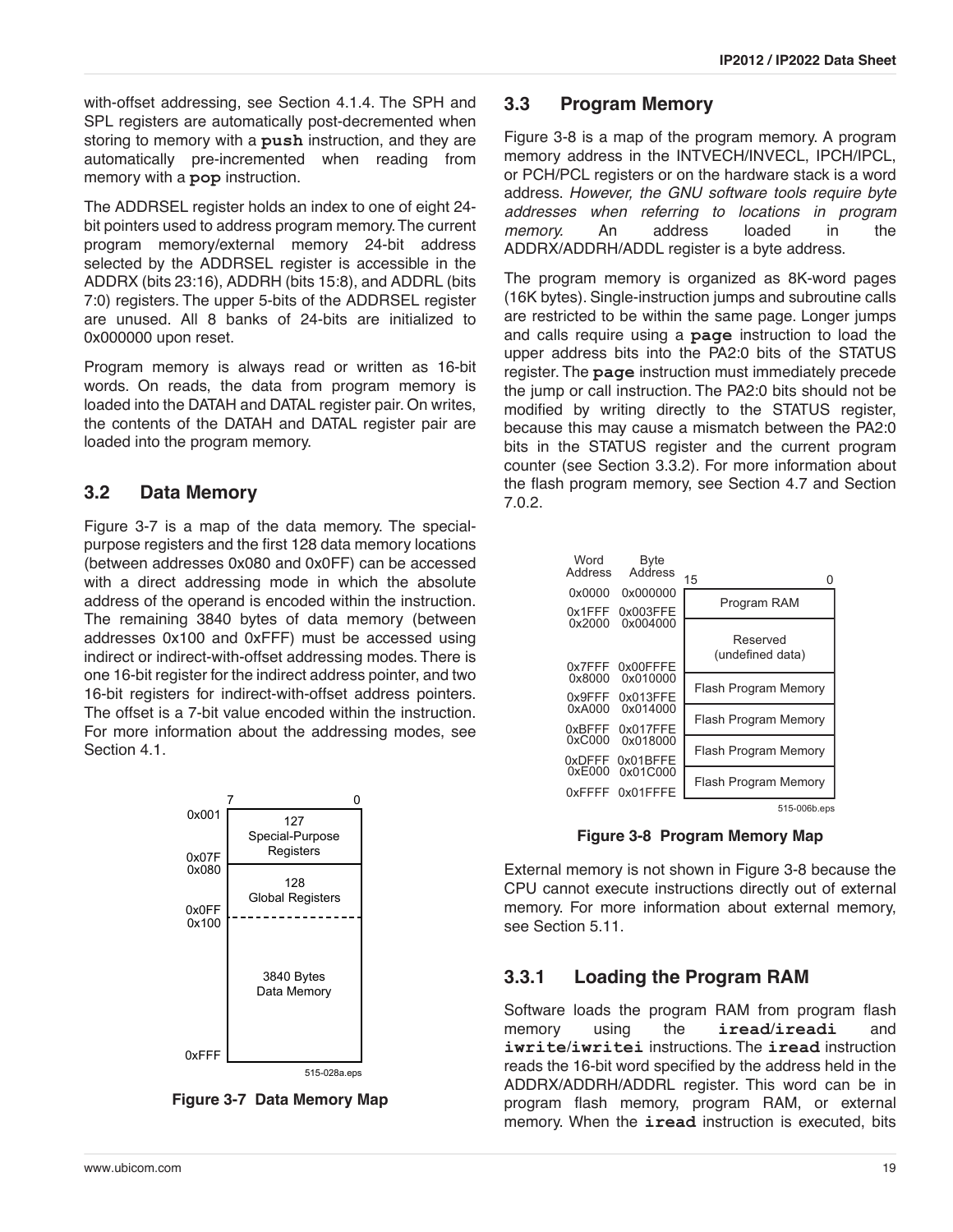15:8 of the word are loaded into the DATAH register, and bits 7:0 are loaded into the DATAL register. The address is a word-aligned byte address (i.e. an address that is zero in its LSB). The **ireadi** instruction is identical to the **iread** instruction, except that it also increments the address by 2.

The **iwrite** instruction writes the 16-bit word held in the DATAH/DATAL registers to the program RAM location specified by the address held in the ADDRX/ADDRH/ADDRL register. The **iwritei** instruction is identical, except that it also increments the address by 2. For more information about the **iread**/**ireadi** and **iwrite**/**iwritei** instructions, see [Section 4.7.](#page-46-0)

#### <span id="page-19-1"></span>**3.3.2 Program Counter**

The program counter holds the 16-bit address of the instruction to be executed. The lower eight bits of the program counter are held in the PCL register, and the upper eight bits are held in the PCH register. A write to the PCL register will cause a jump to the 16-bit address specified by the PCH and PCL registers. If the PCL register is written as the destination of an **add** or **addc** instruction and carry occurs, the PCH register is automatically incremented. (This may cause a mismatch between the PA2:0 bits in the STATUS register and the current program counter, therefore it is strongly recommended that direct modification of the PCL register is only used for jumps within a page.) The PCH register is read-only.

The PA2:0 bits in the STATUS register are not used for address generation, except when a jump or subroutine call instruction is executed. However, when an interrupt is taken, the PA2:0 bits are automatically updated with the upper three bits of the interrupt vector (INTVECH/L). These bits are restored from the STATUS shadow register when the interrupt service routine returns (i.e. executes a **reti** instruction).

## <span id="page-19-0"></span>**3.4 Low Power Support**

Software can change the execution speed of the CPU to reduce power consumption. A mechanism is also provided for automatically changing the speed on entry and return from the interrupt service routine. The **speed** instruction specifies power-saving modes that include a clock divisor between 1 and 128. This divisor only affects the clock to the CPU core, not the timers, SERDES, external memory or ADC (see [Figure 3-17\)](#page-28-0). The **speed** instruction also specifies the clock source (OSC clock, RTCLK oscillator, or PLL clock multiplier) and whether to disable the OSC clock oscillator or the PLL.

For maximum power savings when running from the OSC clock, disable the RTCLK oscillator (RTOSC\_EN bit in the XCFG register), disable the watchdog timer (WDTE bit in the FUSE1 register), disable the A/D converter (ADCGO bit in the ADCCFG register, disable the analog comparator (CMPEN bit in the CMPCFG register) and check that no flash operation is in progress (FBUSY bit in the XCFG register) before executing a **speed #\$FF** instruction.

To summarize settings for lowest power:

- $XCFG$  bit  $4 = 1$
- $FUSE1 bit 3 = 0$
- CMPCFG bit  $7 = 0$
- ADCCFG bit  $3 = 0$
- $XCFG$  bit  $0 = 0$

Note: Before executing the **speed** instruction or executing an interrupt (an interrupt will cause INTSPD to be copied to SPDREG), insure that the FCFG register has appropriate settings for the new clock frequency.

The SPDREG register (see [Figure 3-5](#page-16-2)) holds the current settings for the clock divisor, clock source, and disable bits. These settings can be explicitly changed by executing a **speed** instruction, and they change automatically on interrupts. The SPDREG register is readonly, and its contents may only be changed by executing a **speed** instruction, taking an interrupt, or returning from an interrupt. Two consecutive **speed** instructions are not allowed. The INTSPD register specifies the settings used during execution of the interrupt service routine. The INTSPD register is both readable and writable.

On return from interrupts, the **reti** instruction includes a bit that specifies whether the pre-interrupt speed is restored or the current speed is maintained (see [Table 3-](#page-24-0) [5\)](#page-24-0).

The actual speed of the CPU is indicated by the SPDREG register unless the specified speed is faster than the flash access time and the program is executing out of flash. When program execution moves from program RAM to program flash memory, the new clock divisor will be the greater (slower) of the clock divisor indicated by the SPDREG register and the clock divisor required to avoid violating the flash memory access time. The SPDREG register does not indicate if the flash clock divisor is being used. The speed indicated by the SPDREG will be overridden only if the speed is too fast for the flash memory.

The FCFG register holds bits that specify the minimum number of system clock cycles for each flash memory cycle (see [Section 4.7.1](#page-47-0)).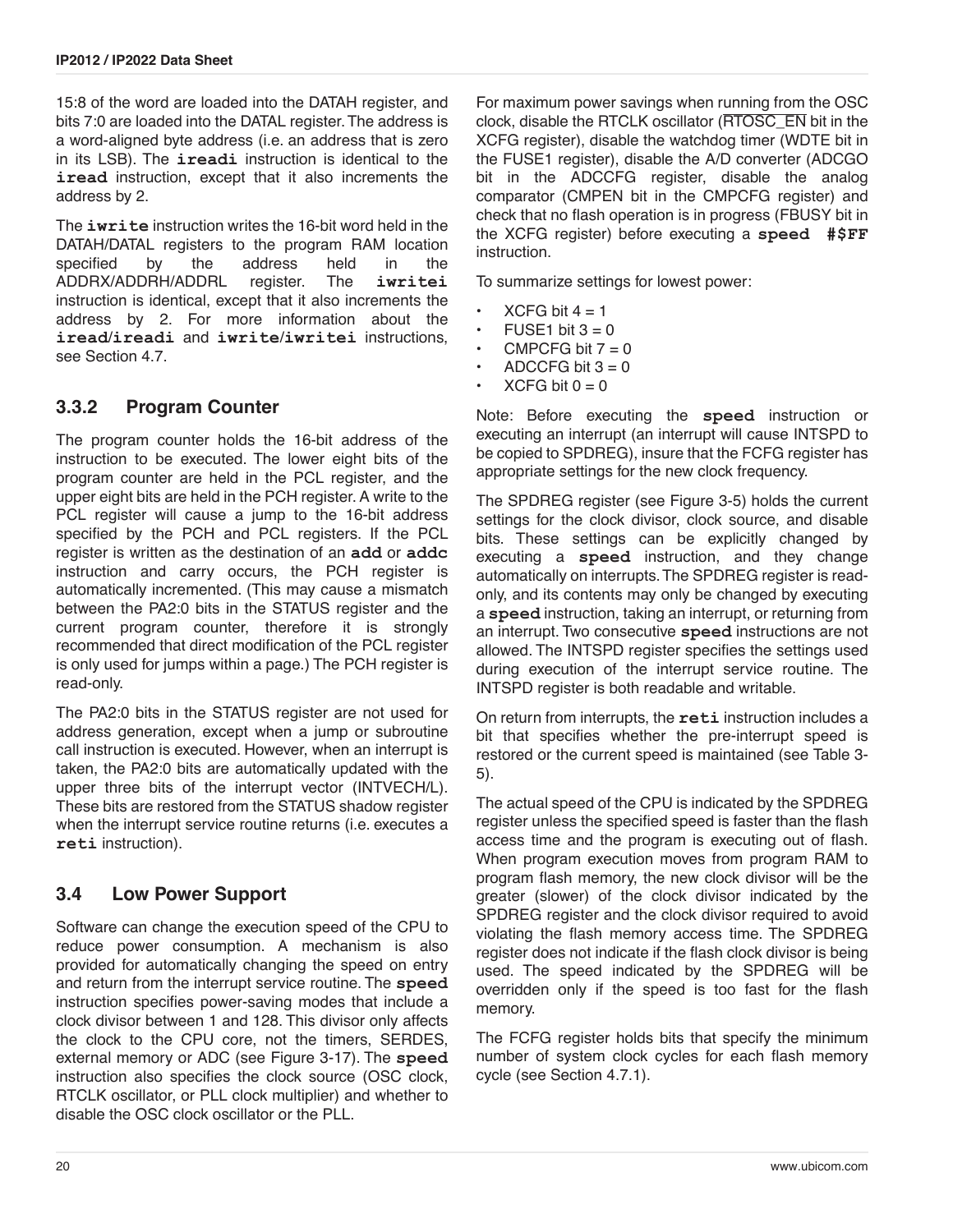# **3.4.1 Clock Stop Mode (SLEEP)**

When a **speed** instruction occurs, it is possible for the CPU clock source to be disabled. The clock to the CPU core may be disabled while the system clock is left running, or the system clock may be disabled which also disables the CPU core clock. See SPDREG, [Section](#page-98-0) [7.1.18.](#page-98-0)

# **3.4.2 Wakeup**

Recovery from SLEEP (core clock stop) mode to normal execution is possible from these sources:

- External interrupts (i.e. Port B interrupts)
- Real-time timer interrupts
- Watchdog timer overflow reset
- Brown-out voltage reset
- **RST** external reset

The first two sources listed do not reset the chip, so register and CPU states are maintained. The last three sources reset the chip, so software must perform all of its reset initialization tasks to recover. This usually requires additional time, as compared to recovery through an interrupt. If a Port B or Real Time Timer interrupt occurs during core clock stop mode, the INTSPD register will be copied to the SPDREG register, the ISR will be executed, then mainline code will resume execution at the instruction after the **speed** command that caused the clock to stop.

Note: If wakeup triggers an ISR that has a **reti** instruction which reinstates the pre-interrupt speed (see [Table 3-5\)](#page-24-0), the device goes back to sleep. If a subsequent wakeup occurs which does not reinstate the pre-interrupt speed, then a **nop** must be inserted after the **speed** instruction which puts it to sleep.

# <span id="page-20-0"></span>**3.5 Speed Change**

The **speed** instruction executes using the current clock divisor. The new clock divisor takes effect with the following instruction, as shown in the following code example.

| nop           | assume divisor is 4, so this |
|---------------|------------------------------|
|               | ; instruction takes 4 cycles |
| speed $#0x06$ | ; change the divisor to 8,   |
|               | instruction takes 4 cycles;  |
| nop           | instruction takes 8 cycles   |
| speed $#0x00$ | ; change the divisor to 1,   |
|               | ; instruction takes 8 cycles |
| nop           | ; instruction takes 1 cycle  |
|               |                              |

The automatic speed changes require a certain amount of delay to take effect (see [Figure 3-5](#page-16-2) and [Figure 3-17](#page-28-0)):

- *Changing the Core Clock Divisor*—there is no delay when the clock divisor is changed (the instruction after the speed instruction is executed at the new speed).
- *Changing the System Clock Source*—the delay is up to one cycle of the slower clock. For example, changing between 4 MHz and 120 MHz could require up to 0.25 microseconds.
- *Turning on the OSC Clock Oscillator (clearing the OSC bit in the SPDREG register)*—the system clock suspend time is specified in the WUDX2:0 bits in the FUSE0 register (see [Section 3.10.1](#page-31-0)).
- *Turning on the PLL Clock Multiplier (clearing the PLL bit in the SPDREG register)*—the system clock suspend time is specified in the WUDP2:0 bits in the FUSE0 register.

If both the OSC oscillator and PLL are re-enabled simultaneously, the delay is controlled by only the WUDP2:0 bits. Bits in the FUSE0 register are flash memory cells which cannot be changed dynamically during program execution.

# **3.6 Instruction Timing**

All instructions that perform branches take 3 cycles to complete, consisting of 1 cycle to execute and 2 cycles to load the pipeline.

| <b>Instruction</b> | <b>Execution Time</b> | <b>Pipeline Load</b><br>Time |  |  |  |  |
|--------------------|-----------------------|------------------------------|--|--|--|--|
| jmp                |                       |                              |  |  |  |  |
| call               |                       | 2                            |  |  |  |  |
| ret                |                       | 2                            |  |  |  |  |
| reti               |                       |                              |  |  |  |  |

**Table 3-3 Branch Timing**

In the case of an automatic speed change, the execution time will be with respect to the original speed and the pipeline load time will be with respect to the new speed.

Conditional branching is implemented in the IP2012 / IP2022 by using conditional skip instructions to branch over an unconditional jump instruction. To support conditional branching to other pages, the conditional skip instructions will skip over two instructions if the first instruction is a **page** instruction. The **loadh** and **loadl** instructions also cause an additional instruction to be skipped. When any of these conditions occur, it is called an *extended skip instruction*.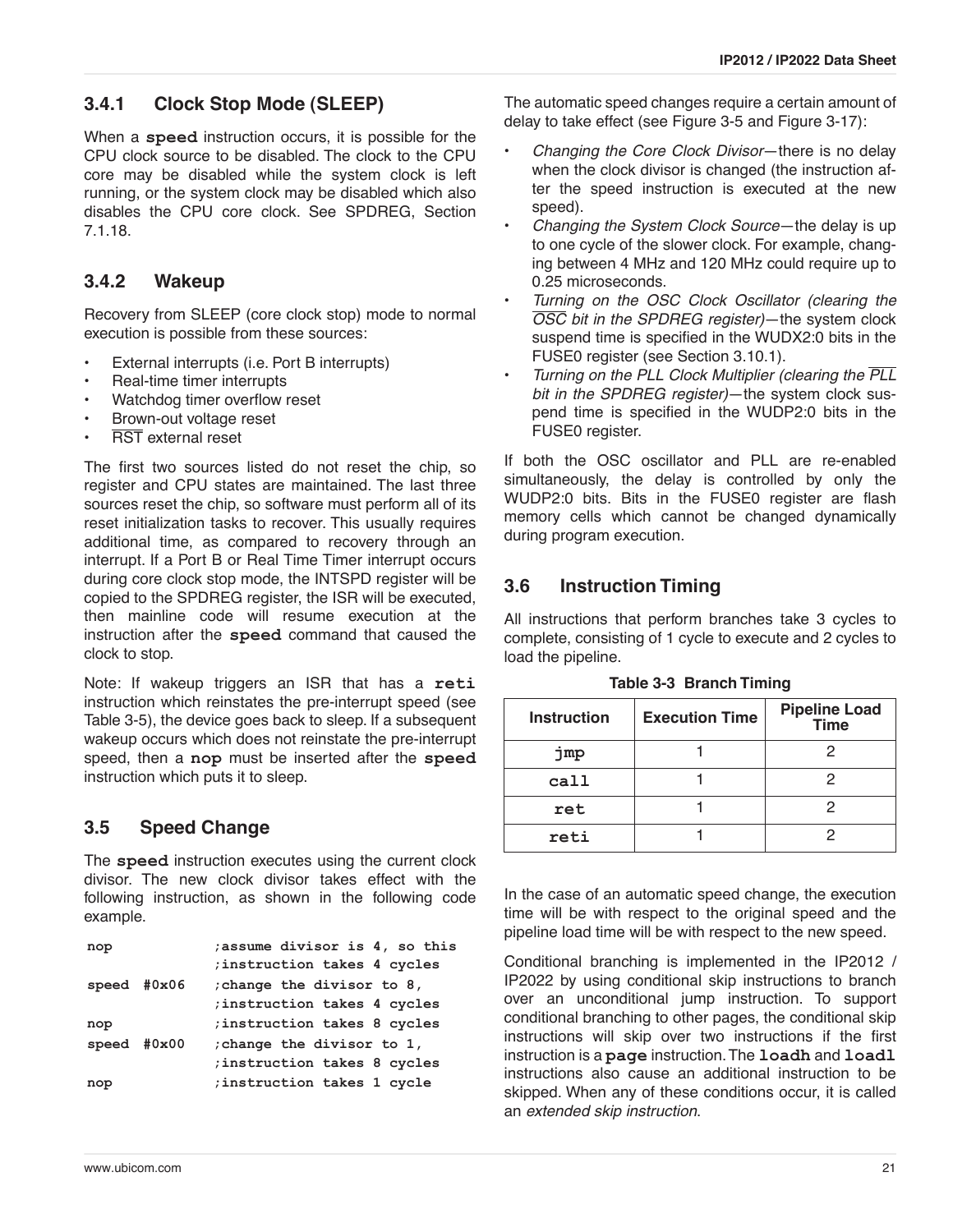Skip instructions take 1 cycle if they do not skip, or 2 cycles if they skip over one instruction. An extended skip instruction may skip over more than one **loadh**, **loadl**, **page** instruction, however this operation is interruptible and does not affect interrupt latency.

The **iread** and **iwrite** instructions take 4 cycles. The multiply instructions take 1 cycle.

### <span id="page-21-0"></span>**3.7 Interrupt Support**

There are three types of interrupt sources:

- *On-Chip Peripherals*–the serializer/deserializer units, real-time timer, timer 0, timer 1, and timer 2 are capable of generating interrupts. The Parallel Slave Peripheral does not generate interrupts on its own; it requires programming one of the Port B external interrupt inputs to generate interrupts on its behalf.
- *External Interrupts*–the eight pins on Port B can be programmed to generate interrupts on either rising or falling edges (see [Section 5.1.1](#page-48-0)).
- *int Instruction*–the **int** instruction can be executed by software to generate an interrupt. The INT\_EN bit can be considered as the interrupt flag for the **int** instruction, if the ISR checks for interrupt source. The INT\_EN bit in the XCFG register must be set to enable the **int** instruction to trigger an interrupt. Because the **reti** instruction returns to the **int** instruction, the INT\_EN bit must be cleared in the interrupt service routine (ISR) before returning.

[Figure 3-9](#page-21-1) shows the system interrupt logic. Each interrupt source has an interrupt enable bit. To be capable of generating an interrupt, the interrupt enable bit and the global interrupt enable (GIE) bit must be set.

### **3.7.1 Interrupt Processing**

There is one interrupt vector held in the INTVECH and INTVECL registers, which is reprogrammable by software. When an interrupt is taken, the current PC is saved in the IPCH and IPCL registers. On return from interrupt (i.e. execution of the **reti** instruction), the PC is restored from the IPCH and IPCL registers. Optionally, the **reti** instruction may also copy the incremented PC to the INTVECH and INTVECL registers before returning. This has the effect of loading the INTVECH and INTVECL registers with the address of the next instruction following the **reti** instruction. This option can be used to directly implement a state machine, such as a simple round-robin scheduling mechanism for a series of interrupt service routines (ISRs) in consecutive memory locations.

If multiple sources of interrupts have been enabled, the ISR must check the interrupt flags of each source to determine the cause of the interrupt. The ISR must clear the interrupt flag for the source of the interrupt to prevent retriggering of the interrupt on completion of the ISR (i.e. execution of the **reti** instruction). Because the interrupt logic adds a 2-cycle delay between clearing an interrupt flag and deasserting the interrupt request to the CPU, the flag must be cleared at least 2 cycles before the **reti** instruction is taken.

When an interrupt is taken, the registers shown in [Figure](#page-22-0) [3-10](#page-22-0) are copied to a shadow register set. Each shadow register is actually a 2-level push-down stack, so one level of interrupt nesting is supported in hardware. The interrupt processing mechanism is completely independent of the 16-level call/return stack used for subroutines.

The contents of the DATAH and DATAL registers are pushed to their shadow registers 4 cycles after the interrupt occurs, to protect the result of any pending **iread** instruction. Therefore, software should not access the DATAH or DATAL registers during the first instruction of an ISR.



<span id="page-21-1"></span>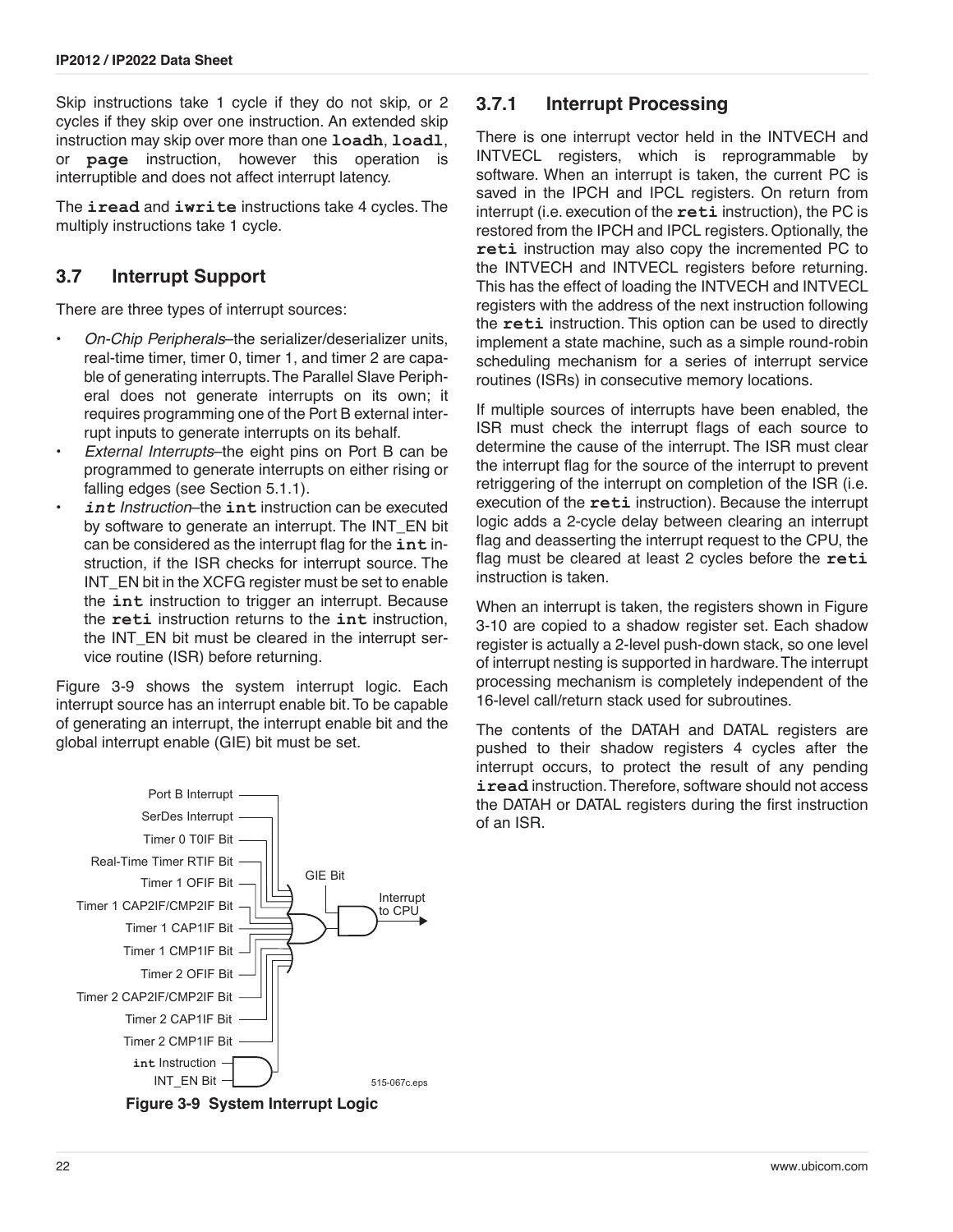

**Figure 3-10 Interrupt Processing (On Entry to the ISR)**

<span id="page-22-0"></span>Note: On entry to the ISR the W, MULH, IPH/IPL, DPH/DPL, SPH/SPL, ADDRSEL and DATAH/DATAL register values don't change from their mainline code values (they are copied to their shadow registers).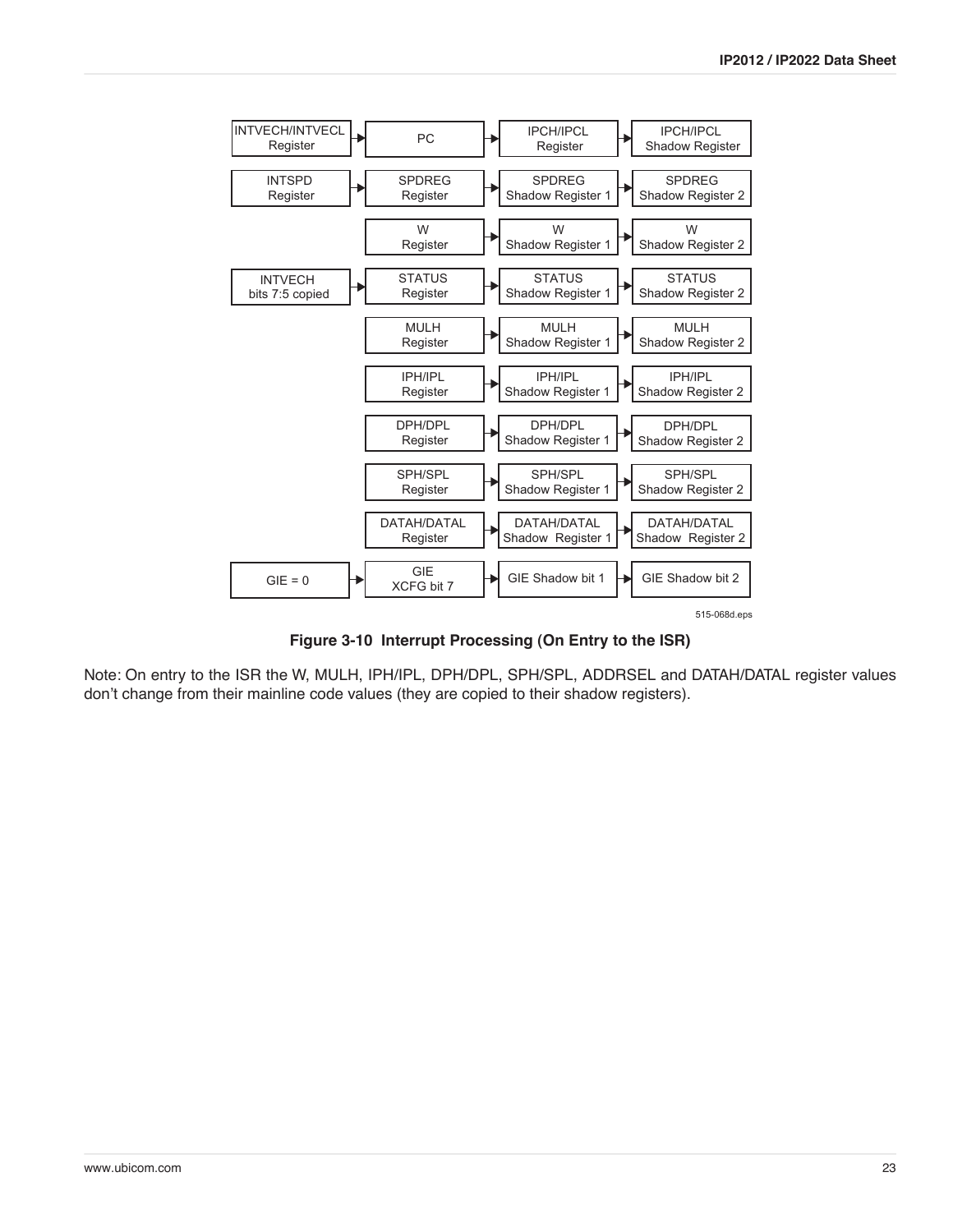On return from the ISR, these registers are restored from the shadow registers, as shown in [Figure 3-11.](#page-23-0)



<span id="page-23-0"></span>**Figure 3-11 Interrupt Return Processing (upon execution of reti)**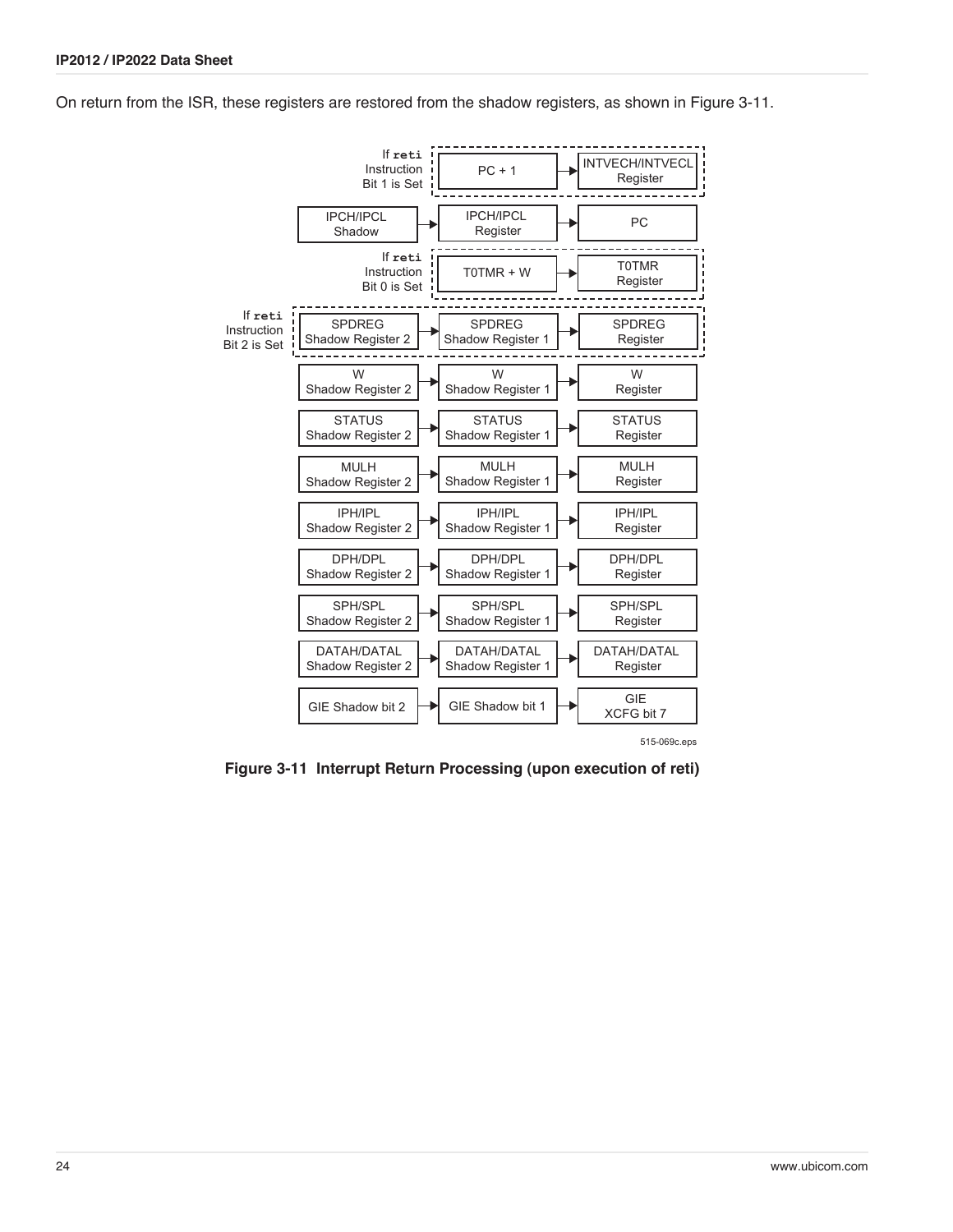# <span id="page-24-1"></span>**3.7.2 Global Interrupt Enable Bit**

The GIE bit serves two purposes:

- Preventing an interrupt in a critical section of mainline code
- Supporting nested interrupts

The GIE bit is automatically cleared when an interrupt occurs, to disable interrupts while the ISR is executing. The GIE bit is automatically set by the **reti** instruction to re-enable interrupts when the ISR returns.

| <b>Event</b>                               | <b>Effect</b>                                     |
|--------------------------------------------|---------------------------------------------------|
| Enter ISR (interrupt)                      | GIE bit is cleared                                |
| Exit ISR<br>(reti instruction)             | GIE bit is set                                    |
| setb xcfq,7<br>instruction (inside ISR)    | Enable interrupts for<br>nested interrupt support |
| clrb xcfq,7<br>instruction (inside ISR)    | Nothing, the GIE bit is<br>already clear          |
| setb xcfq,7<br>instruction (mainline code) | Enable interrupts                                 |
| clrb xcfq,7<br>instruction (mainline code) | Disable interrupts                                |

**Table 3-4 GIE Bit Handling** 

To re-enable interrupts during ISR execution, the ISR code must first clear the source of the first interrupt. It may also be desirable to disable specific interrupts before setting the GIE bit to provide interrupt prioritization. Even with GIE deasserted, interrupt triggers are still captured but an interrupt won't be triggered until GIE is re-enabled. Caution must be taken not to exceed the interrupt shadow register stack depth of 2.

Clearing the GIE bit in the ISR cannot be used to globally disable interrupts so that they remain disabled when the ISR returns, because the **reti** instruction automatically sets the GIE bit. To disable interrupts in the ISR so that they remain disabled after the ISR returns, the individual interrupt enable bits for each source of interrupts must be cleared.

# **3.7.3 Interrupt Latency**

The interrupt latency is the time from the interrupt event occurring to first ISR instruction being latched from the decode to the execute stage (see [Section 4.3\)](#page-39-0). If the interrupt comes from a Port B input and the SYNC bit in the FUSE1 register is 0, an additional two core clock cycles of synchronization delay are added to the interrupt latency.

The **ireadi** or **iwritei** instructions are blocking (i.e. prevent other instructions and interrupts from being executed) for 4 core clock cycles. The **iread** or **iwrite** instructions are blocking for 4 core clock cycles while operating on program RAM, and non-blocking (single cycle) while operating on external memory.

When an interrupt event is triggered, the CPU speed is changed to the speed specified by the INTSPD register (the SPDREG register is copied to a shadow register, then loaded with the value from the INTSPD register).

If INTSPD is set the same as SPDREG when an interrupt occurs, then the interrupt latency is 3 core clock cycles for synchronous interrupts. If not, then the interrupt latency is 3 core clock cycles, plus the speed change (delay described in [Section 3.5\)](#page-20-0).

# **3.7.4 Return From Interrupt**

The **reti** instruction word includes three bits which control its operation, as shown in [Table 3-5](#page-24-0). The three bits are specified from assembly language in a literal (e.g. **reti #0x7** to specify all bits as 1).

**Table 3-5 reti Instruction Options**

<span id="page-24-0"></span>

| <b>Bit</b> | <b>Function</b>                                                                                    |
|------------|----------------------------------------------------------------------------------------------------|
| 2          | Reinstate the pre-interrupt speed<br>$1 =$ enable, $0 =$ disable                                   |
|            | Store the PC+1 value in the INTVECH and<br><b>INTVECL registers</b><br>$1 =$ enable, $0 =$ disable |
| 0          | Add W to the T0TMR register<br>$1 =$ enable, $0 =$ disable                                         |

Updating the interrupt vector allows the programmer to implement a sequential state machine. The next interrupt will resume the code directly after the previous **reti** instruction.

The **reti** instruction takes 1 cycle to execute, and there is a further delay of 2 cycles at the mainline code speed to load the pipeline before the mainline code is resumed.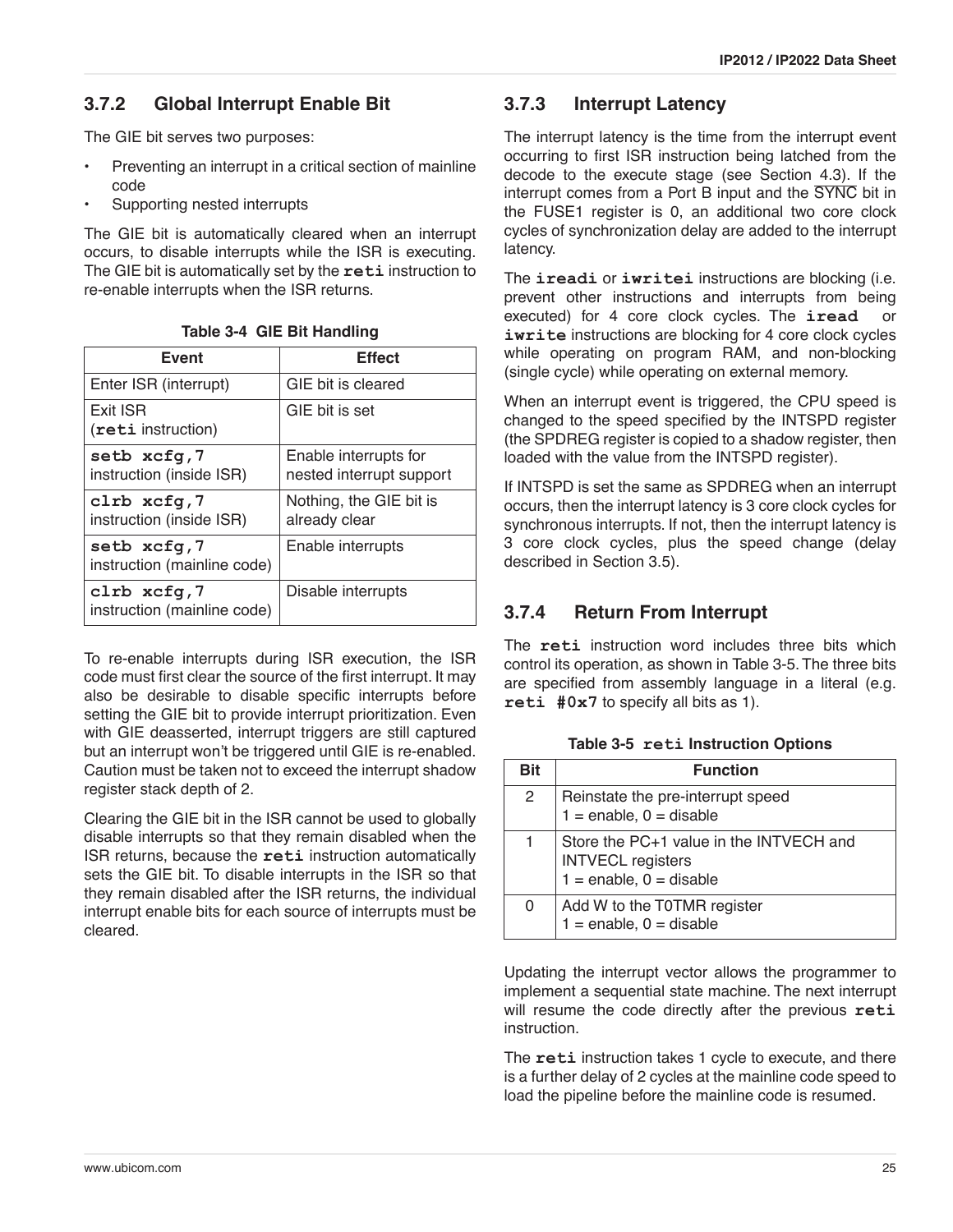Note: If RETI can return to Flash program memory, insure that all Flash reads or writes are complete (XCFG bit  $0 =$ 0) before RETI is executed.

### **3.7.5 Disabled Interrupt Resources**

If a peripheral is disabled and its interrupt flag is cleared, the peripheral does not have the ability to set an interrupt flag. The interrupt flag, however, is still a valid source of interrupt (If software sets an interrupt flag, the corresponding interrupt enable bit is set, and the GIE bit is set, then the CPU will be interrupted whether or not the peripheral is enabled or disabled).

If a peripheral is disabled inside the ISR, then its interrupt flag must be cleared to prevent an undesired interrupt from being taken when the ISR completes or when GIE is enabled (enabling nested interrupts - see [Section 3.7.2\)](#page-24-1).

#### **3.8 Reset**

There are five sources of reset:

- Power-On Reset (POR; reset occurs at power up)
- Brown-Out Reset (BOR)
- Watchdog Reset
- External Reset (from the RST pin)
- Tool Reset (from the debugging interface)

Each of these reset conditions causes the program counter to branch to the reset vector at the top of the program memory (word address 0xFFF0 or byte address 0x1FFE0).

The IP2012 / IP2022 incorporates a Power-On Reset (POR) detector that generates an internal reset as DVdd rises during power-up. [Figure 3-12](#page-25-0) is a block diagram of the reset logic. The startup timer controls the reset timeout delay. The reset latch controls the internal reset signal. On power-up, the reset latch is cleared (CPU held in reset), and the startup timer starts counting once it detects a valid logic high signal on the RST pin. Once the startup timer reaches the end of the timeout period, the reset latch is cleared, releasing the CPU from reset.

Note: CPU operation does not start until the CPU is released from reset and valid core clocks are received past the system clock suspend circuit (see WUDX block in [Figure 3-17](#page-28-0)). So, for a POR with FUSE0 register WUDX=350us, for example, the core starts operation  $\sim$ 70ms after power up. For a POR with WUDX= 1.1sec, the core starts operation  $\sim$ 1.1sec after power up.

The PSPCFG (address 0x06E) register contains two bits to indicate possible sources of the reset, WD and BO. The WD bit is cleared on reset unless the reset was caused by the watchdog timer, in which case the WD bit is set. The BO bit is cleared on reset unless the reset was caused by the brown-out logic, in which case, the BO bit is set.

[Figure 3-13](#page-26-0) shows a power-up sequence in which RST is not tied to the DVDD pin and the DVDD signal is allowed to rise and stabilize before RST pin is brought high. The WUDX2:0 bits of the FUSE0 register specify the length of time from the rising edge of  $\overline{RST}$  until the device leaves reset.



<span id="page-25-0"></span>**Figure 3-12 On-Chip Reset Circuit Block Diagram**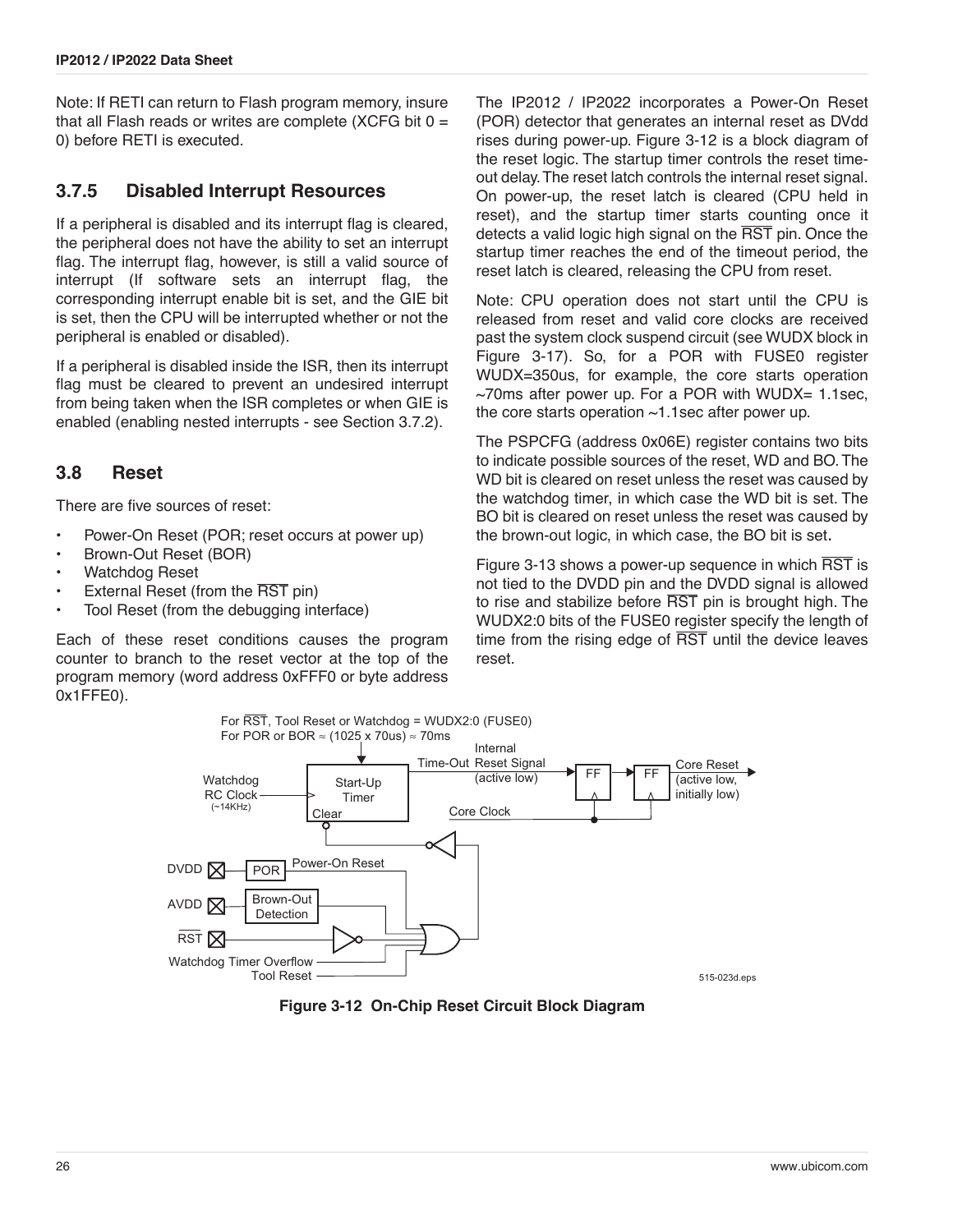

**Figure 3-13 Power-Up, Separate RST Signal**

<span id="page-26-0"></span>[Figure 3-14](#page-26-1) shows the on-chip Power-On Reset sequence in which the RST and DVDD pins are tied together. The DVDD signal is stable before the startup timer expires. In this case, the CPU receives a reliable reset.



<span id="page-26-1"></span>**Figure 3-14 Power-On Reset, RST Tied To DVdd**

However, [Figure 3-15](#page-26-2) depicts a situation in which DVDD rises too slowly. In this scenario, the startup timer will time out prior to DVDD reaching a valid operating voltage level (DVDD min). This means the CPU will come out of reset and start operating with the supply voltage below the level required for reliable performance. In this situation, an external RC circuit is recommended for driving RST. The RC delay should exceed five times the time period required for DVDD to reach a valid operating voltage.



<span id="page-26-2"></span>**Figure 3-15 DVdd Rise Time Exceeds Tstartup**

[Figure 3-16](#page-26-3) shows the recommended external reset circuit. The external reset circuit is required only if the

DVDD rise time has the possibility of being too slow (refer to SVdd specification in [Section 8.4\)](#page-109-0).



**Figure 3-16 External Reset Circuit**

<span id="page-26-3"></span>The diode D discharges the capacitor when DVDD is powered down.

R1 = 100  $\Omega$  to 1K  $\Omega$  will limit any current flowing into RST from external capacitor C1. This protects the RST pin from breakdown due to Electrostatic Discharge (ESD) or Electrical Overstress (EOS).

R2 < 40K Ω is recommended to make sure that voltage drop across R2 leaves the RST pin above a Vih level.

C1 should be chosen so that  $R2 \approx C1$  exceeds five times the time period required for DVDD to reach a valid operating voltage.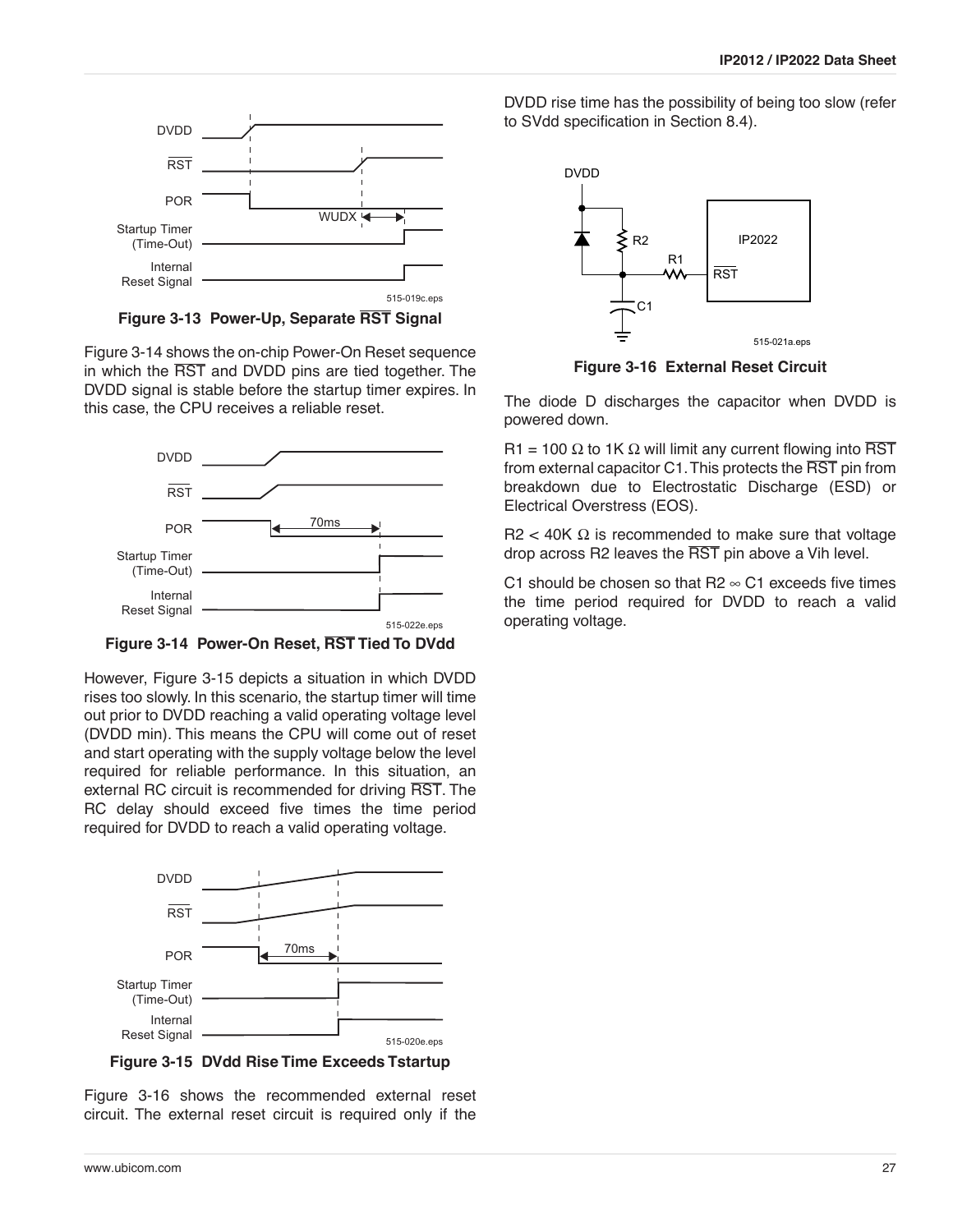# **3.8.1 Brown-Out Detector**

The on-chip brown-out detection circuitry resets the CPU when AVdd dips below the brown-out voltage level programmed in the BOR2:0 bits of the FUSE1 register (refer to [Section 3.10.2\)](#page-32-0). Bits in the FUSE1 register are flash memory cells which cannot be changed dynamically during program execution.

The device is held in reset as long as AVdd stays below the brown-out voltage. The CPU will come out of reset when AVdd rises between 100mV and 200mV above the brown-out voltage (the CPU may never come out of brownout reset, even after AVdd returns to acceptable level, if the brownout setting is too high). Therefore, the 2.10V setting is recommended. The brown-out level can be programmed using the BOR2:0 bits in the FUSE1 register, as shown in [Section 3.10.2.](#page-32-0)

# **3.8.2 Reset and Interrupt Vectors**

After reset, the PC is loaded with 0xFFF0, which is near the top of the program memory space. Typical activities for the reset initialization code include:

- Setting up the FCFG register with appropriate values for flash timing compensation.
- Issuing a **speed** instruction to initialize the CPU core clock speed.
- Checking for the cause of reset (brown-out voltage, watchdog timer overflow, or other cause). In some applications, a "warm" reset allows some data initialization procedures to be skipped.
- Copying speed-critical sections of code from flash memory to program RAM.
- Setting up data memory structures (stacks, tables, etc.).
- Initializing peripherals for operation (timers, etc.).
- Initializing the dynamic interrupt vector and enabling interrupts.

Because the default interrupt vector location is 0, which is in program RAM, interrupts should not be enabled until the ISR is loaded in shadow RAM or the dynamic interrupt vector is loaded with the address of an ISR in flash memory. There is a single dynamic interrupt vector shared by all interrupts. The interrupt vector can be changed by loading the INTVECH and INTVECL registers, or by issuing a **reti** instruction with an option specifying that the interrupt vector should be updated with the current PC value plus 1.

# **3.8.3 Register States Following Reset**

The effect of different reset sources on a register depends on the register and the type of reset operation. Some registers are initialized to specific values, some are left unchanged, and some are undefined.

A register that starts with an unknown value should be initialized by the software to a known value if it is going to be used (no need to initialize unused registers nor data memory). Do not simply test the initial state and rely on it starting in that state consistently. See [Table 7-1](#page-83-1) for more detailed information.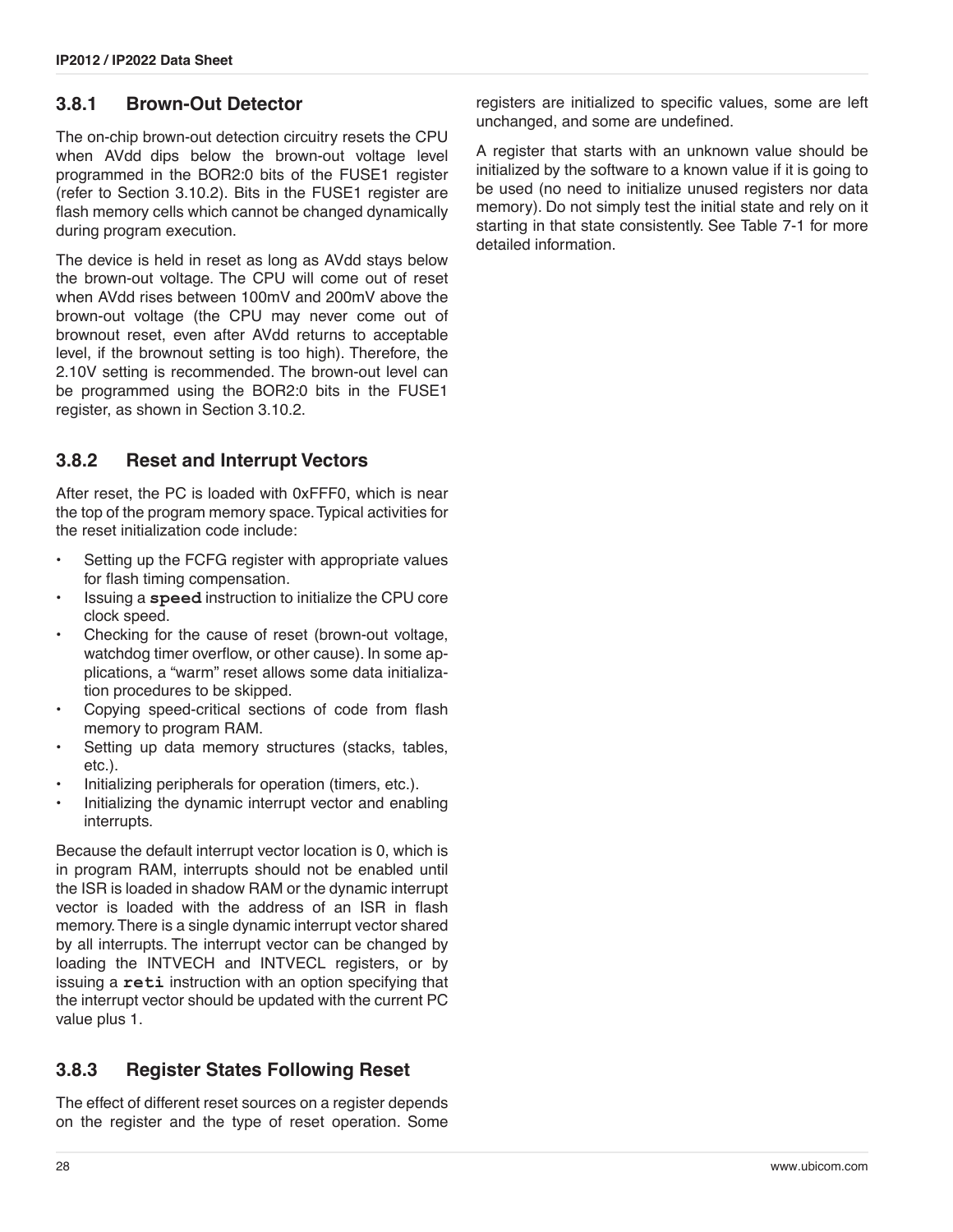### **3.9 Clock Oscillator**

There are two clock oscillators, the OSC oscillator and the RTCLK oscillator. Using the PLL clock multiplier, the OSC clock is intended to provide the time base for running the CPU core at speeds up to 120MHz for the standard version, and at 160 MHz for the faster version. The RTCLK oscillator operates at 32.768kHz using an external crystal. This oscillator is intended for running the real-time timer when the OSC oscillator and PLL clock multiplier are turned off. Either clock source can be driven by an external clock signal up to 120MHz.

[Figure 3-17](#page-28-0) shows the clock logic for the IP2022, and [Figure 3-18](#page-29-0) shows that of the IP2012. The PLL clock multiplier has a fixed multiplication factor of 50. The PLL is preceded by a divider capable of any integer divisor between 1 and 8, as controlled by the PIN2:0 bits of the FUSE0 register (refer to [Section 3.10.1](#page-31-0)). The PLL is followed by a second divider capable of any integer divisor between 1 and 4, as controlled by the POUT1:0 bits of the FUSE0 register. A third divider which only affects the clock to the CPU core is controlled by the speed change mechanism described in [Section 3.4.](#page-19-0) See [Section 3.10.1](#page-31-0) for a description of the FUSE0 WUDX2:0 and WUDP2:0 bits.

Note: Bits in the FUSE0 register are flash memory cells which cannot be changed dynamically during program execution.



<span id="page-28-0"></span>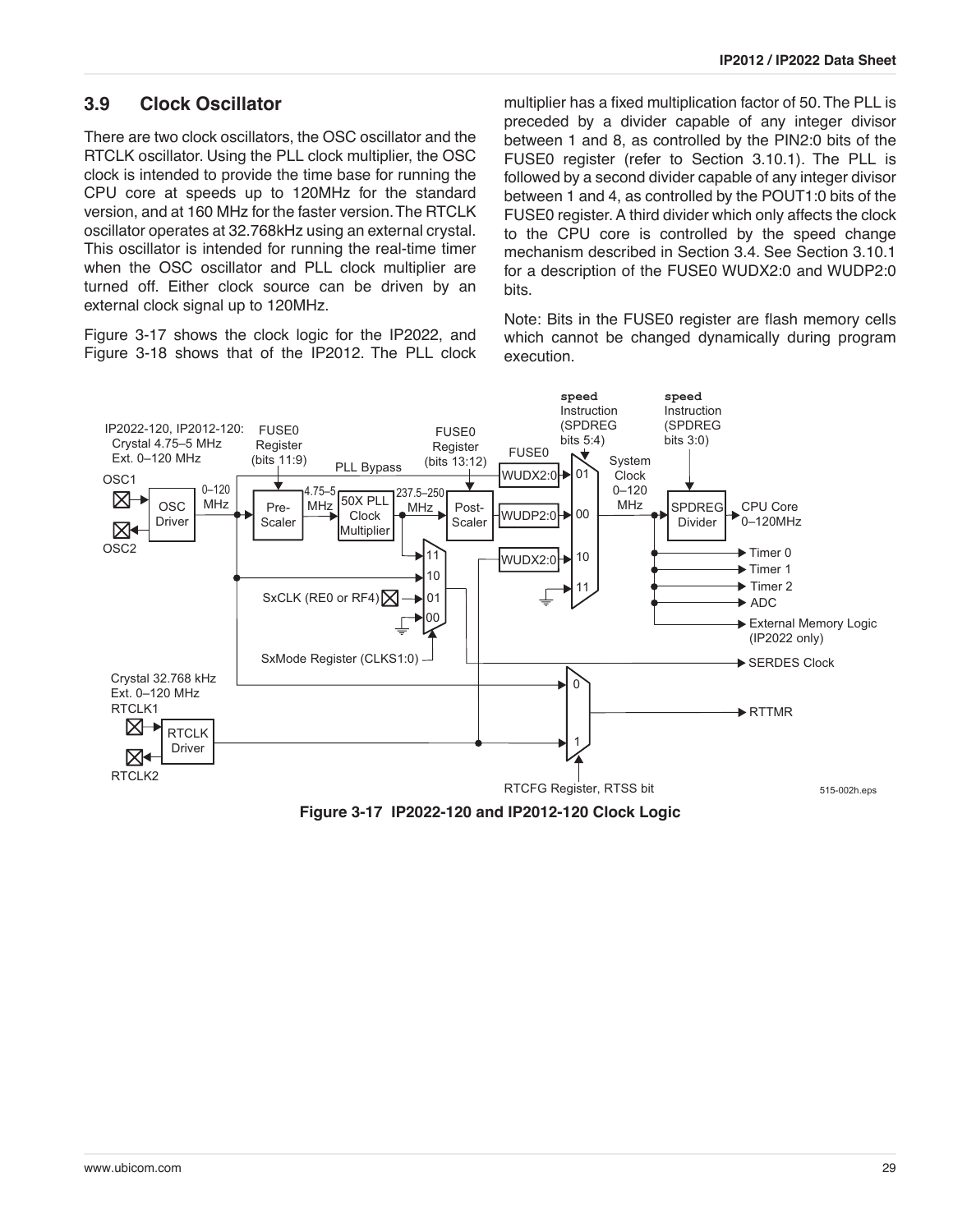

#### <span id="page-29-0"></span>**3.9.1 External Connections**

[Figure 3-19](#page-29-1) shows the connections for driving the OSC and/or RTCLK clock sources with an external signal. To drive the OSC clock source, the external clock signal is driven on the OSC1 pin and the OSC2 pin is left open. The external clock signal driven on the OSC1 pin may be any frequency up to 120 MHz. To drive the RTCLK clock source, the external clock signal is driven on the RTCLK1 input and the RTCLK2 output is left open. The external clock signal driven on the RTCLK1 pin may be any frequency up to 120 MHz.

<span id="page-29-1"></span>

[Figure 3-20](#page-30-0) shows the connections for attaching a crystal to the OSC and/or RTCLK oscillator. For the OSC oscillator, a crystal is connected across the OSC1 and OSC2 pins. For the RTCLK oscillator, a 32.768kHz crystal is connected across the RTCLK1 and RTCLK2 pins.

There is about 4pf of capacitance on each of OSC1 and OSC2 pins to DVss and about 10pf of capacitance on each of RTCLK1 and RTCLK2 pins to DVss. There is also an internal feedback resistor (no external feedback resistor needed). For the OSC crystal, a parallel resonant crystal is recommended that has a maximum ESR of 100 ohms and a load capacitance rating of 12pF (requires 24pF on each of OSC1 and OSC2 pins). For the optional RTCLK crystal, a parallel resonant crystal is recommended that has a maximum ESR of 50K ohms, and a load capacitance rating of 12.5pF (requires 25pF on each of RTCLK1 and RTCLK2 pins).

The crystal manufacturer's load capacitance rating  $(C_1)$ should be equal to  $(C_1 \times C_2)/(C_1 + C_2)$ , where  $C_1$  = capacitance on OSC1 (4pF + stray board capacitance + added capacitance), and  $C_2$  = capacitance on OSC2 (4pF + stray board capacitance + added capacitance). The trace length between the OSC pins and the crystal should be as short as possible, to avoid noise coupling.

When RTCLK1 is unused, it should be tied to GND.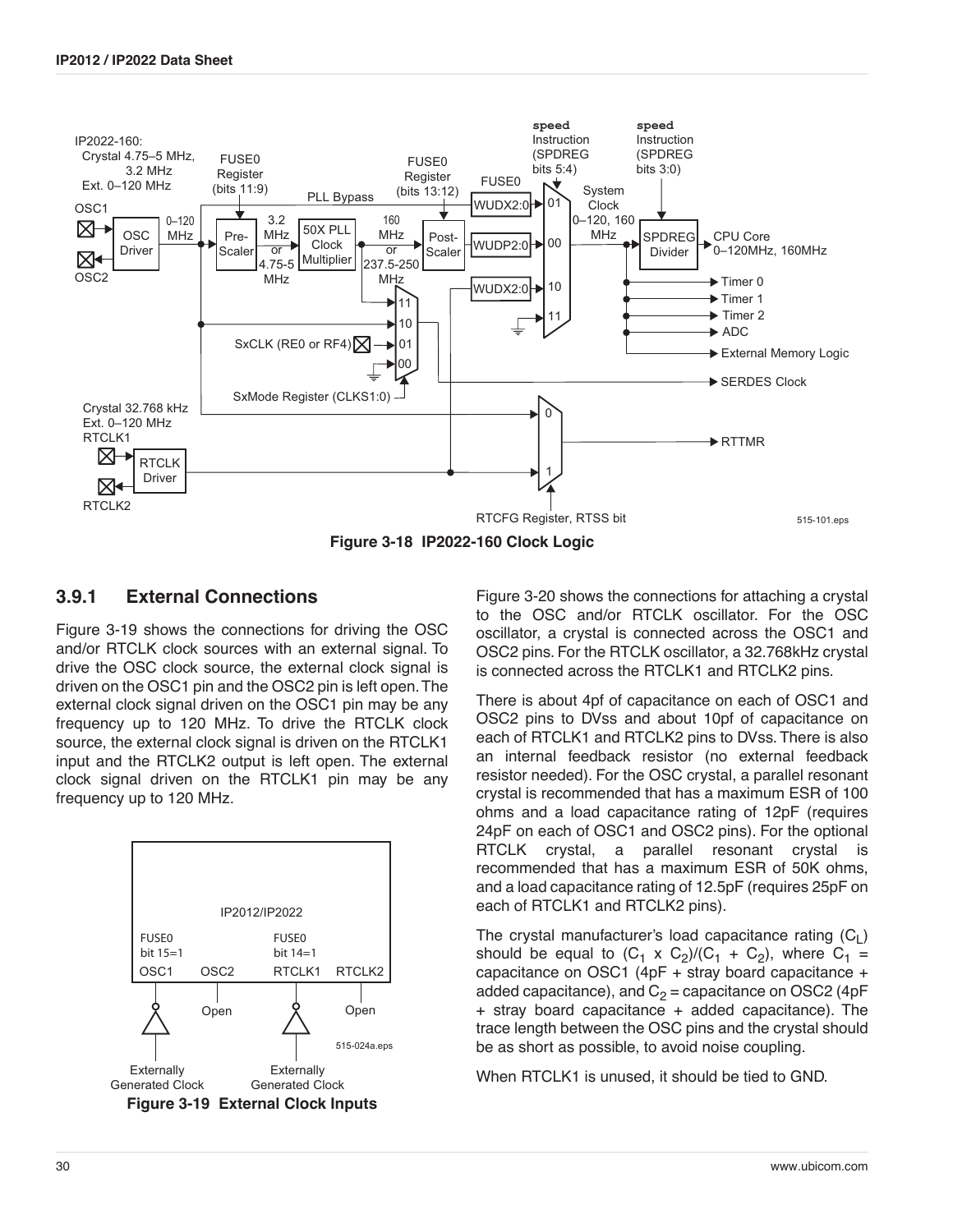

**Figure 3-20 Crystal Connection**

# <span id="page-30-0"></span>**3.10 Configuration Block**

The configuration block is a set of flash memory registers outside of both program memory and data memory. These registers are not readable or writable at run time.

The FUSE0, FUSE1 registers hold settings that must be specified by system designers. The other configuration block registers are used by software tools. The configuration block is readable but not writable when Code Protection is enabled. [Table 3-6](#page-30-1) lists the configuration block registers.

<span id="page-30-1"></span>

| <b>Word Address</b>       | <b>Words</b>   | <b>Name</b>      | <b>Description</b>                                                       |
|---------------------------|----------------|------------------|--------------------------------------------------------------------------|
| 0x00010000                |                | <b>FUSE0</b>     | FUSE0 register                                                           |
| 0x00010001                |                | <b>FUSE1</b>     | FUSE1 register                                                           |
| 0x00010002 to 0x00010003  | 2              |                  | Reserved                                                                 |
| 0x00010004                | 1              | <b>TRIMO</b>     | TRIMO register, factory programmed to<br><b>FBFE</b>                     |
| 0x00010005 to 0x0001001D  | 25             | $\sim$           | Reserved                                                                 |
| 0x0001001E-<br>0x0001001F | $\overline{2}$ | <b>FREQ</b>      | OSC1 input frequency during device pro-<br>gramming - used by tools only |
| 0x00010020 to 0x00010027  | 8              | <b>VCOMPANY</b>  | Company name                                                             |
| 0x00010028 to 0x0001002F  | 8              | <b>VPRODUCT</b>  | Product name                                                             |
| 0x00010030 to 0x00010031  | $\mathcal{P}$  | <b>VVERSION</b>  | Software version                                                         |
| 0x00010032 to 0x00010033  | 2              | <b>VSOFTDATE</b> | Software date                                                            |
| 0x00010034 to 0x00010035  | 2              | <b>VPROGDATE</b> | Programming date                                                         |
| 0x00010036 to 0x0001003F  | 10             | ٠                | Reserved                                                                 |
| <b>Total 16-bit words</b> | 64             |                  |                                                                          |

|  | <b>Table 3-6 Configuration Block</b> |  |
|--|--------------------------------------|--|
|--|--------------------------------------|--|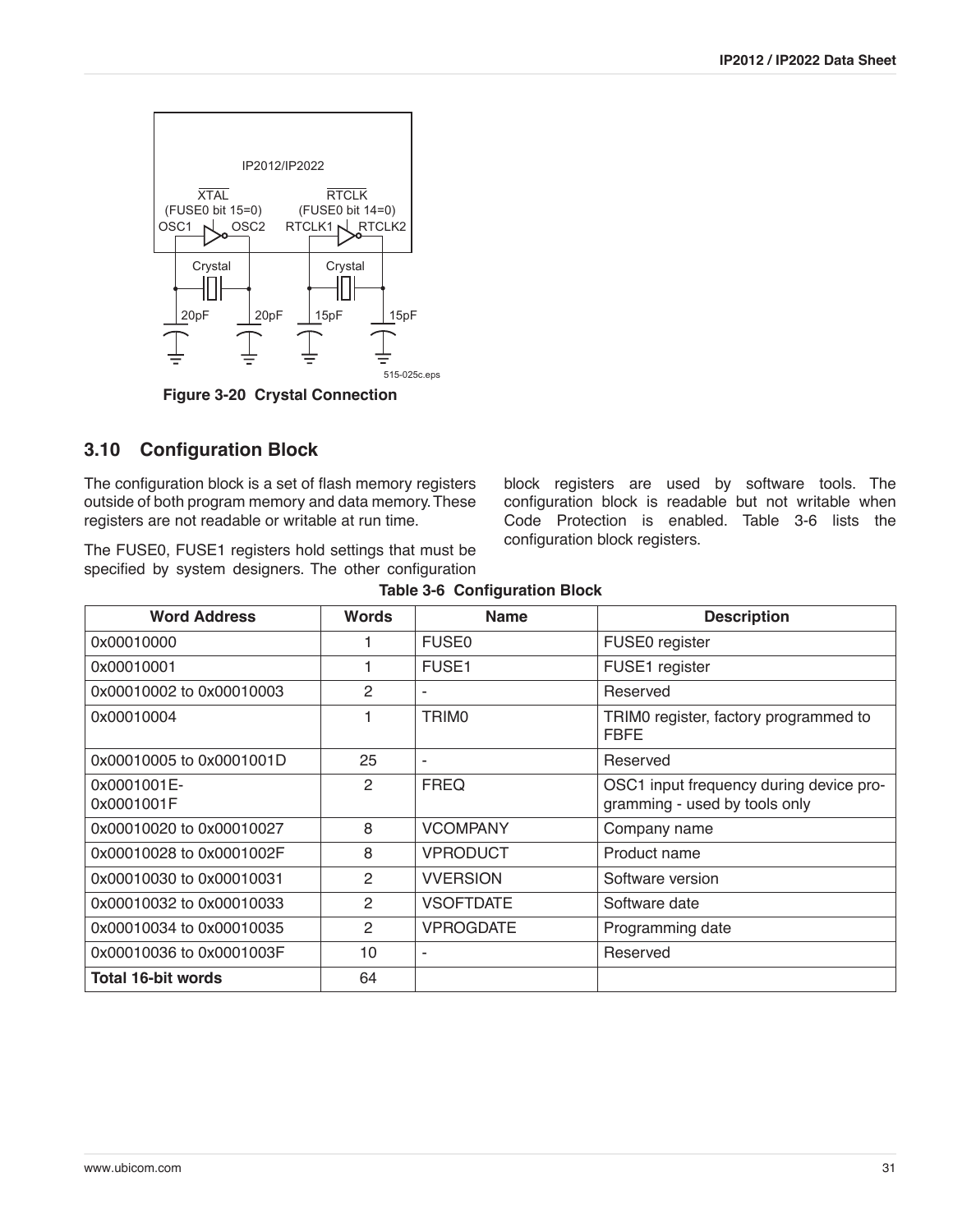<span id="page-31-0"></span>

| 3.10.1       | <b>FUSE0 Register (not run-time programmable)</b> |                             |                           |    |                                                   |   |                                                  |          |                                                                                                                                                                                                               |   |         |   |                |         |   |  |  |
|--------------|---------------------------------------------------|-----------------------------|---------------------------|----|---------------------------------------------------|---|--------------------------------------------------|----------|---------------------------------------------------------------------------------------------------------------------------------------------------------------------------------------------------------------|---|---------|---|----------------|---------|---|--|--|
| 15           | 14                                                | 13                          | 12                        | 11 | 10                                                | 9 | 8                                                | 7        | 6                                                                                                                                                                                                             | 5 | 4       | 3 | $\overline{2}$ | 1       | 0 |  |  |
| <b>XTAL</b>  | <b>RTCLK</b>                                      |                             | POUT1:0                   |    | <b>PIN2:0</b>                                     |   |                                                  | Reserved |                                                                                                                                                                                                               |   | WUDP2:0 |   |                | WUDX2:0 |   |  |  |
|              |                                                   |                             |                           |    |                                                   |   |                                                  |          | Figure 3-21 FUSE0 Register                                                                                                                                                                                    |   |         |   |                |         |   |  |  |
| <b>XTAL</b>  |                                                   |                             | OSC2 crystal drive output |    |                                                   |   |                                                  |          |                                                                                                                                                                                                               |   |         |   |                |         |   |  |  |
|              |                                                   |                             |                           |    | $0 =$ Enabled $-$ Use for crystal clock           |   |                                                  |          |                                                                                                                                                                                                               |   |         |   |                |         |   |  |  |
|              | $1 =$ Disabled $-$ Use for external clock         |                             |                           |    |                                                   |   |                                                  |          |                                                                                                                                                                                                               |   |         |   |                |         |   |  |  |
| <b>RTCLK</b> | RTCLK2 crystal drive output                       |                             |                           |    |                                                   |   |                                                  |          |                                                                                                                                                                                                               |   |         |   |                |         |   |  |  |
|              | $0 =$ Enabled $-$ Use for crystal clock           |                             |                           |    |                                                   |   |                                                  |          |                                                                                                                                                                                                               |   |         |   |                |         |   |  |  |
|              | $1 =$ Disabled $-$ Use for external clock         |                             |                           |    |                                                   |   |                                                  |          |                                                                                                                                                                                                               |   |         |   |                |         |   |  |  |
| POUT1:0      |                                                   |                             |                           |    | Specifies PLL clock multiplier postscaler divisor |   |                                                  |          |                                                                                                                                                                                                               |   |         |   |                |         |   |  |  |
|              |                                                   |                             | $00 = 1$ (reserved)       |    |                                                   |   |                                                  |          |                                                                                                                                                                                                               |   |         |   |                |         |   |  |  |
|              |                                                   | $01 = 2$                    |                           |    |                                                   |   |                                                  |          |                                                                                                                                                                                                               |   |         |   |                |         |   |  |  |
|              |                                                   | $10 = 3$                    |                           |    |                                                   |   |                                                  |          |                                                                                                                                                                                                               |   |         |   |                |         |   |  |  |
|              |                                                   | $11 = 4$                    |                           |    |                                                   |   |                                                  |          |                                                                                                                                                                                                               |   |         |   |                |         |   |  |  |
| PIN2:0       |                                                   |                             |                           |    |                                                   |   | Specifies PLL clock multiplier prescaler divisor |          |                                                                                                                                                                                                               |   |         |   |                |         |   |  |  |
|              |                                                   | $000 = 1$                   |                           |    |                                                   |   | $100 = 5$                                        |          |                                                                                                                                                                                                               |   |         |   |                |         |   |  |  |
|              |                                                   | $001 = 2$                   |                           |    |                                                   |   | $101 = 6$                                        |          |                                                                                                                                                                                                               |   |         |   |                |         |   |  |  |
|              |                                                   | $010 = 3$                   |                           |    |                                                   |   | $110 = 7$                                        |          |                                                                                                                                                                                                               |   |         |   |                |         |   |  |  |
|              |                                                   | $011 = 4$                   |                           |    |                                                   |   | $111 = 8$                                        |          |                                                                                                                                                                                                               |   |         |   |                |         |   |  |  |
| WUDP2:0      |                                                   |                             | the SPDREG register).     |    |                                                   |   |                                                  |          | Specifies system clock suspend time during PLL startup (after a speed instruction clears the PLL bit in                                                                                                       |   |         |   |                |         |   |  |  |
|              |                                                   | $000 = 140 \,\mu s$         |                           |    |                                                   |   | $100 = 1$ ms                                     |          |                                                                                                                                                                                                               |   |         |   |                |         |   |  |  |
|              |                                                   | $001 = 210 \,\mu s$         |                           |    |                                                   |   | $101 = 2$ ms                                     |          |                                                                                                                                                                                                               |   |         |   |                |         |   |  |  |
|              |                                                   | $010 = 350 \,\mu s$         |                           |    |                                                   |   | $110 = 5$ ms                                     |          |                                                                                                                                                                                                               |   |         |   |                |         |   |  |  |
|              |                                                   | $011 = 630 \,\mu s$         |                           |    |                                                   |   | $111 = 9$ ms                                     |          |                                                                                                                                                                                                               |   |         |   |                |         |   |  |  |
| WUDX2:0      |                                                   |                             |                           |    | asserted except for POR and BOR.                  |   |                                                  |          | Specifies system clock suspend time during OSC and RTCLK start-up. Used to keep the clock from prop-<br>agating to the core before the crystal achieves valid signal levels (see Figure 3-17). Also keeps RST |   |         |   |                |         |   |  |  |
|              |                                                   | $000 = 450 \,\mu s$         |                           |    |                                                   |   |                                                  |          |                                                                                                                                                                                                               |   |         |   |                |         |   |  |  |
|              |                                                   | $001 = 1$ ms                |                           |    |                                                   |   |                                                  |          |                                                                                                                                                                                                               |   |         |   |                |         |   |  |  |
|              |                                                   | $010 = 5$ ms                |                           |    |                                                   |   |                                                  |          |                                                                                                                                                                                                               |   |         |   |                |         |   |  |  |
|              |                                                   | $011 = 9$ ms                |                           |    |                                                   |   |                                                  |          |                                                                                                                                                                                                               |   |         |   |                |         |   |  |  |
|              |                                                   | $100 = 18$ ms               |                           |    |                                                   |   |                                                  |          |                                                                                                                                                                                                               |   |         |   |                |         |   |  |  |
|              |                                                   | $101 = 72$ ms               |                           |    |                                                   |   |                                                  |          |                                                                                                                                                                                                               |   |         |   |                |         |   |  |  |
|              |                                                   | $110 = 574$ ms <sup>t</sup> |                           |    |                                                   |   |                                                  |          |                                                                                                                                                                                                               |   |         |   |                |         |   |  |  |

111  $=$  1147 ms $^{\dagger}$ 

<span id="page-31-1"></span>†. Clock suspend time after POR is twice this long if the Watchdog is enabled in FUSE1 to a value less than WUDX.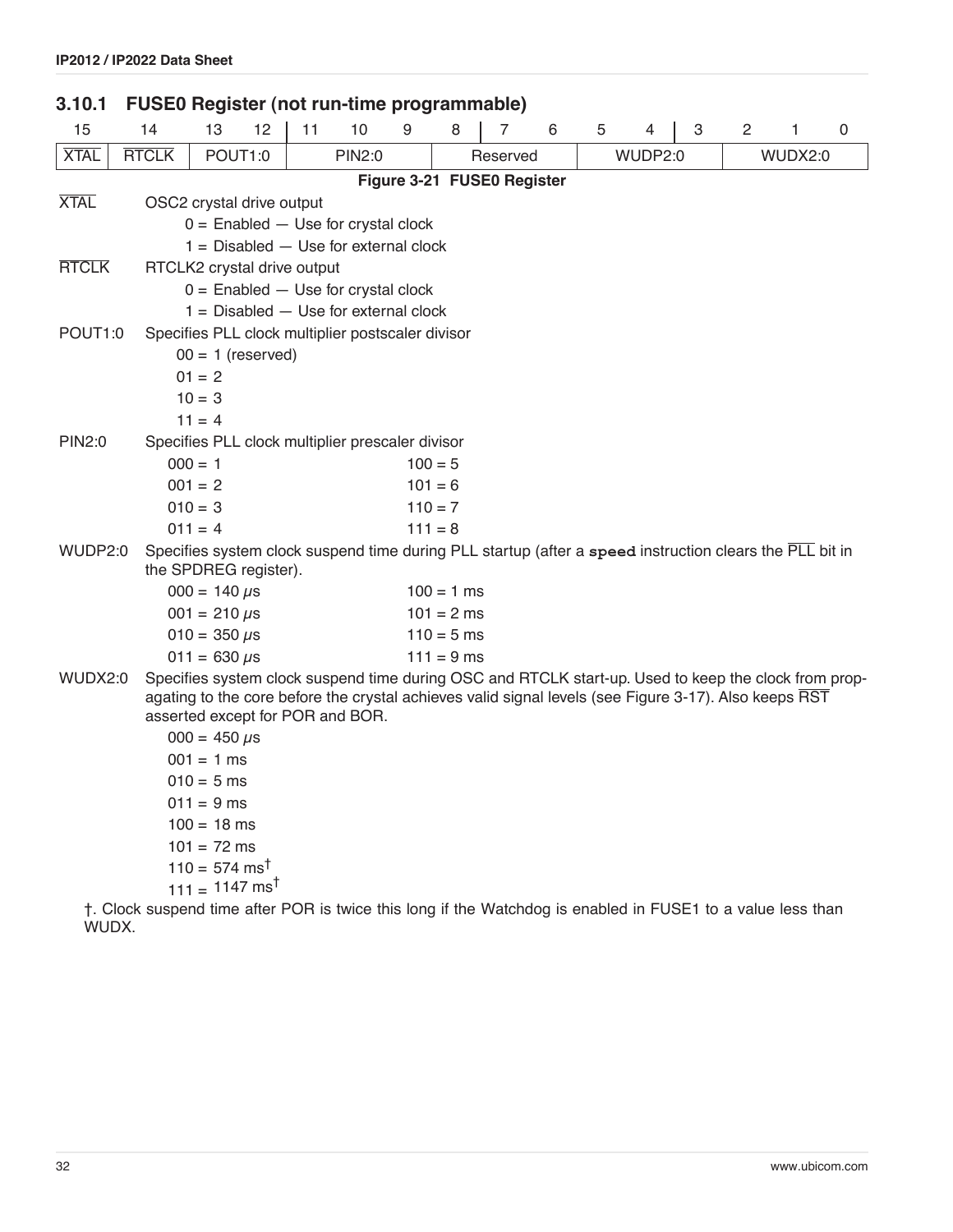# <span id="page-32-0"></span>**3.10.2 FUSE1 Register (not run-time programmable)**

| 15                                                                                                                                                                                                                                                                                                                                                                                                                                                                                                                                                                                                                                                                                       | 14          | $\overline{7}$<br>13                                                                                                                                                                                                                                                                                                                                                                                                                                                                                                                                                                                                                                                                             |  | 6 | 5             | 4 | 3                      | $\overline{c}$ | 1       | $\mathbf 0$ |  |  |  |
|------------------------------------------------------------------------------------------------------------------------------------------------------------------------------------------------------------------------------------------------------------------------------------------------------------------------------------------------------------------------------------------------------------------------------------------------------------------------------------------------------------------------------------------------------------------------------------------------------------------------------------------------------------------------------------------|-------------|--------------------------------------------------------------------------------------------------------------------------------------------------------------------------------------------------------------------------------------------------------------------------------------------------------------------------------------------------------------------------------------------------------------------------------------------------------------------------------------------------------------------------------------------------------------------------------------------------------------------------------------------------------------------------------------------------|--|---|---------------|---|------------------------|----------------|---------|-------------|--|--|--|
| $\overline{CP}$                                                                                                                                                                                                                                                                                                                                                                                                                                                                                                                                                                                                                                                                          | <b>SYNC</b> | Reserved                                                                                                                                                                                                                                                                                                                                                                                                                                                                                                                                                                                                                                                                                         |  |   | <b>BOR2:0</b> |   | <b>WDTE</b>            |                | WDPS2:0 |             |  |  |  |
|                                                                                                                                                                                                                                                                                                                                                                                                                                                                                                                                                                                                                                                                                          |             | Figure 3-22 FUSE1 Register                                                                                                                                                                                                                                                                                                                                                                                                                                                                                                                                                                                                                                                                       |  |   |               |   |                        |                |         |             |  |  |  |
| $\overline{CP}$                                                                                                                                                                                                                                                                                                                                                                                                                                                                                                                                                                                                                                                                          |             | Clear to enable code protection. Once cleared, this bit cannot be set until the entire device is erased.<br>When code protection is enabled, program memory reads as all 0 to an external device programmer.<br>This bit does not affect access to program memory made by software, using the iread, ireadi,<br>iwrite, iwritei, ferase, fwrite and fread instructions. In-system debugging is not<br>available when code protection is enabled. Code protection does not protect the configuration block<br>against reading, only against writing. Note: After clearing this bit during programming, Code Protect is<br>not activated until the part is powered down or reset.<br>$0 =$ enabled |  |   |               |   |                        |                |         |             |  |  |  |
|                                                                                                                                                                                                                                                                                                                                                                                                                                                                                                                                                                                                                                                                                          |             |                                                                                                                                                                                                                                                                                                                                                                                                                                                                                                                                                                                                                                                                                                  |  |   |               |   |                        |                |         |             |  |  |  |
| <b>SYNC</b>                                                                                                                                                                                                                                                                                                                                                                                                                                                                                                                                                                                                                                                                              |             | Set to read directly from the port pins through the RxIN register, clear to read through a CPU core<br>clock synchronization register. This bit should be clear if any external devices that can be read from<br>I/O port pins are running asynchronously to the CPU core clock. See Figure 5-1.<br>$0 =$ enabled<br>$1 =$ disabled                                                                                                                                                                                                                                                                                                                                                              |  |   |               |   |                        |                |         |             |  |  |  |
| <b>BOR2:0</b>                                                                                                                                                                                                                                                                                                                                                                                                                                                                                                                                                                                                                                                                            |             | Specifies brown-out voltage level. If AVdd goes below this level, the IP2012 / IP2022 is reset. This set-<br>ting should be at least 0.2V below the minimum operating AVdd, because there is a maximum of 0.2V<br>hysteresis to leave brownout reset after power up and after brownout reset occurs.<br>$000 = 2.30V \pm 0.1V$ Do not use unless AVdd $\ge 2.50V$<br>$001 = 2.25V \pm 0.1V$ Do not use unless AVdd $\ge 2.45V$<br>$010 = 2.20V \pm 0.1V$<br>$011 = 2.15V \pm 0.1V$<br>$100 = 2.10V \pm 0.1V$ Recommended<br>$101 =$ Reserved<br>$110 =$ Reserved<br>111 = Disabled, no brown-out reset can occur.                                                                                |  |   |               |   |                        |                |         |             |  |  |  |
| <b>WDTE</b>                                                                                                                                                                                                                                                                                                                                                                                                                                                                                                                                                                                                                                                                              |             | Enables Watchdog Timer in run mode. Disabled in debug mode regardless of this bit.<br>$0 =$ disabled<br>$1 =$ enabled                                                                                                                                                                                                                                                                                                                                                                                                                                                                                                                                                                            |  |   |               |   |                        |                |         |             |  |  |  |
| WDPS2:0<br>Specifies the Watchdog Timer prescaler divisor. This controls the time period before the Watchdog<br>Timer expires. If the Watchdog Timer is enabled, software must clear the Watchdog Timer periodically<br>within this time period to prevent a reset of the IP2012 / IP2022 from occurring. The cwdt instruction<br>or any reset clears both the Watchdog Timer and its prescaler. Care must be taken to ensure that this<br>setting is not greater than the maximum crystal start-up time plus the time required to get to the first<br>cwdt instruction.<br>$000 = 1$ (~20 ms) = 256 x WRC<br>$100 = 16$ (~320 ms)<br>$001 = 2$ (~40 ms)<br>$101 = 32 (-640 \text{ ms})$ |             |                                                                                                                                                                                                                                                                                                                                                                                                                                                                                                                                                                                                                                                                                                  |  |   |               |   |                        |                |         |             |  |  |  |
|                                                                                                                                                                                                                                                                                                                                                                                                                                                                                                                                                                                                                                                                                          |             | $010 = 4$ (~80 ms)                                                                                                                                                                                                                                                                                                                                                                                                                                                                                                                                                                                                                                                                               |  |   |               |   | $110 = 64$ (~1280 ms)  |                |         |             |  |  |  |
|                                                                                                                                                                                                                                                                                                                                                                                                                                                                                                                                                                                                                                                                                          |             | $011 = 8$ (~160 ms)                                                                                                                                                                                                                                                                                                                                                                                                                                                                                                                                                                                                                                                                              |  |   |               |   | $111 = 128$ (~2560 ms) |                |         |             |  |  |  |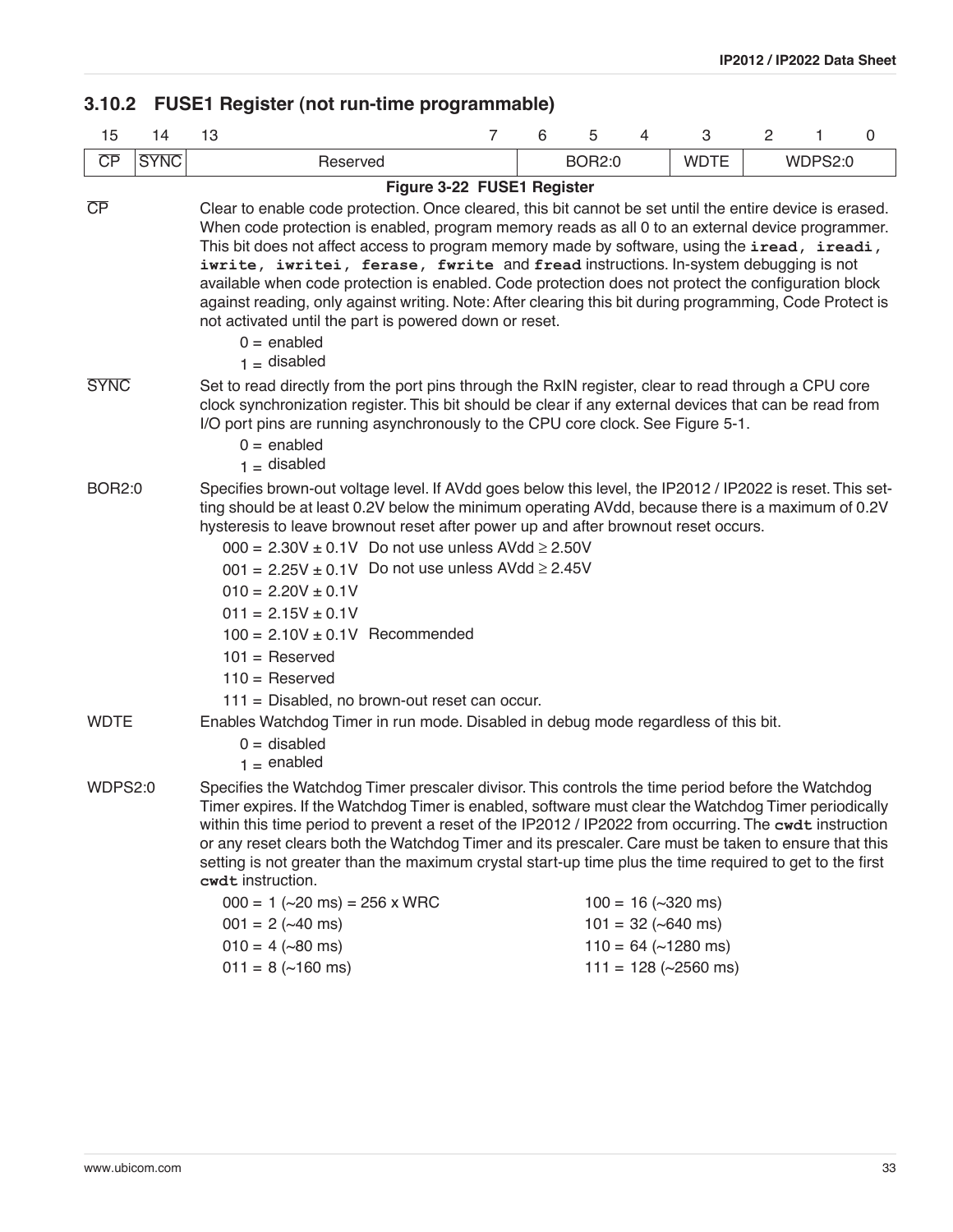# **3.10.3 TRIM0 Register**

Factory programmed to \$FBFE for 120MHz versions, \$FBFD for 160MHz versions operating at 160MHz. Must leave at factory default for proper operation.

| 15                        | 14                                                                                            | 13 | 12                       | 11                                                                    | 10           | 9 | 8       |  | 6             | 5 | 4         | 3 |         |  | 0 |  |
|---------------------------|-----------------------------------------------------------------------------------------------|----|--------------------------|-----------------------------------------------------------------------|--------------|---|---------|--|---------------|---|-----------|---|---------|--|---|--|
| SQUELT3:0                 |                                                                                               |    |                          | SQUELT <sub>5</sub>                                                   | <b>FPERT</b> |   | CMPT2:0 |  | SQUELT4 VCOT3 |   | SQUELT7:6 |   | VCOT2:0 |  |   |  |
|                           | Figure 3-23 TRIMO Register                                                                    |    |                          |                                                                       |              |   |         |  |               |   |           |   |         |  |   |  |
|                           | SQUELT7:0                                                                                     |    | SERDES squelch trim bits |                                                                       |              |   |         |  |               |   |           |   |         |  |   |  |
| <b>FPERT</b>              | Controls flash block pulse erase, both for self-programming ferase and for the FERASE command |    |                          |                                                                       |              |   |         |  |               |   |           |   |         |  |   |  |
|                           |                                                                                               |    |                          | from the ISD/ISP interface                                            |              |   |         |  |               |   |           |   |         |  |   |  |
|                           |                                                                                               |    |                          | $0 = 20$ ms, if OSC1 frequency and FCFG register settings are optimal |              |   |         |  |               |   |           |   |         |  |   |  |
|                           |                                                                                               |    |                          | $1 =$ Reserved - 10ms block erase (do not use)                        |              |   |         |  |               |   |           |   |         |  |   |  |
| CMPT <sub>2:0</sub>       |                                                                                               |    |                          | Comparator offset trim bits                                           |              |   |         |  |               |   |           |   |         |  |   |  |
| VCOT3:0                   |                                                                                               |    |                          | PLL VCO frequency trim bits                                           |              |   |         |  |               |   |           |   |         |  |   |  |
|                           |                                                                                               |    |                          | $1110 = 4.75 - 5.0$ MHz into PLL                                      |              |   |         |  |               |   |           |   |         |  |   |  |
| $1101 = 3.2$ MHz into PLL |                                                                                               |    |                          |                                                                       |              |   |         |  |               |   |           |   |         |  |   |  |
|                           |                                                                                               |    |                          |                                                                       |              |   |         |  |               |   |           |   |         |  |   |  |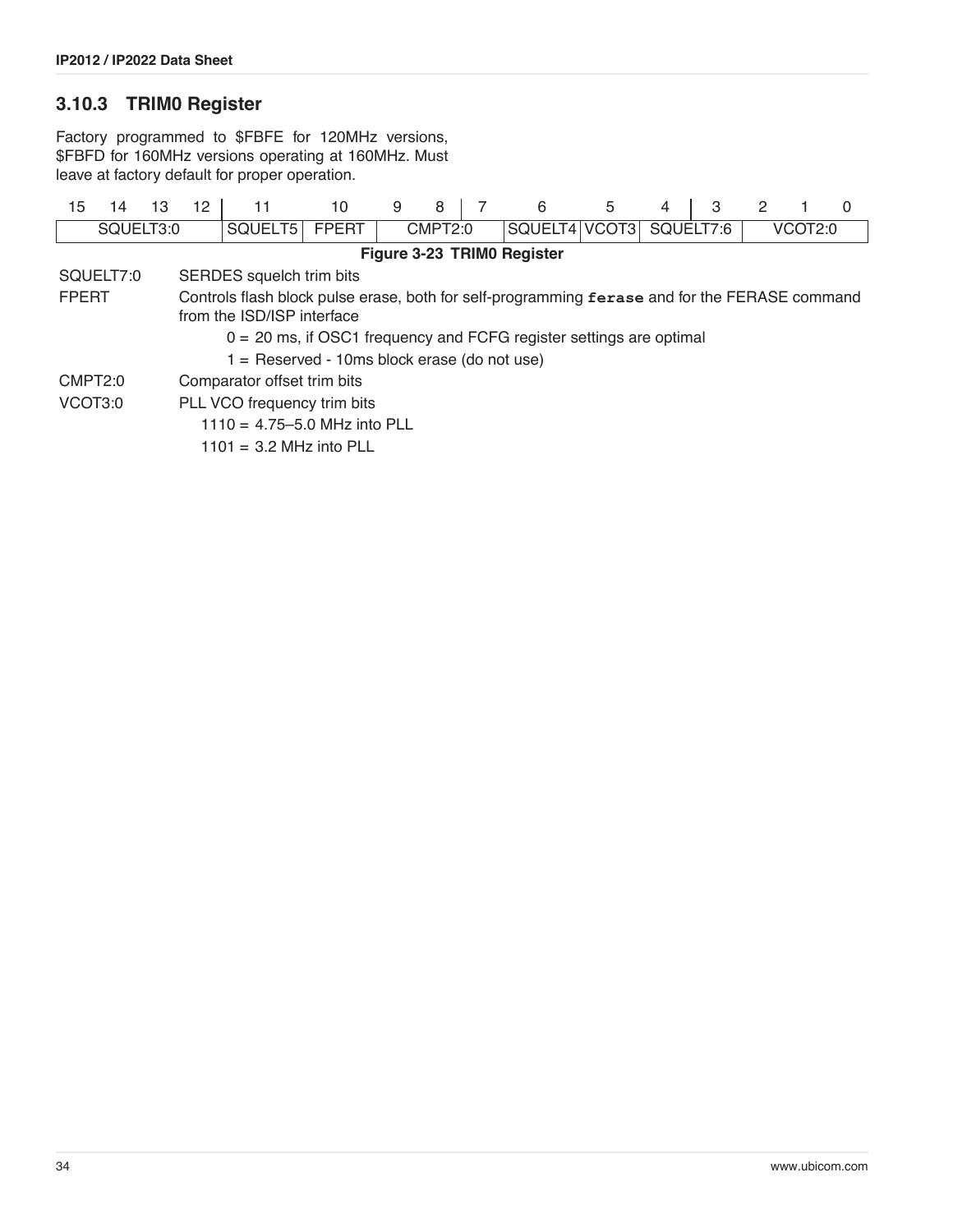# **4.0 Instruction Set Architecture**

The IP2012 / IP2022 implements a powerful load-store RISC architecture with a rich set of arithmetic and logical operations, including signed and unsigned 8-bit  $\infty$  8-bit integer multiply with a 16-bit product.

The CPU operates on data held in 128 special-purpose registers, 128 global registers, and 3840 bytes of data memory. The special-purpose registers are dedicated to control and status functions for the CPU and peripherals. The global registers and data memory may be used for any functions required by software, the only distinction among them being that the 128 global registers (addresses 0x080 to 0x0FF) can be accessed using a direct addressing mode. The remaining 3840 bytes of data memory (between addresses 0x100 and 0xFFF) must be accessed using indirect or indirect-with-offset addressing modes. The IPH/IPL register is the pointer for the indirect addressing mode, and the DPH/DPL and SPH/SPL registers are the pointers for the indirect-with-offset addressing modes.

### <span id="page-34-0"></span>**4.1 Addressing Modes**

A 9-bit field within the instruction, called the "fr" field, specifies the addressing mode and the address (in the case of direct addressing) or the address offset (in the case of indirect-with-offset addressing), as shown in [Table](#page-34-1) [4-1](#page-34-1). (See [Figure 3-7](#page-18-0) for data RAM map.)

# **4.1.1 Pointer Registers**

When an addition or increment instruction (i.e. **add**, **inc**, **incsz**, or **incsnz**) on the low byte of a pointer register (i.e. IPL, DPL, SPL, or ADDRL) generates a carry, the high part of the register is incremented. For example, if the IP register holds 0x00FF and an **inc ipl** instruction is executed, the register will hold 0x0100 after the instruction. When a subtraction or decrement instruction (i.e. **sub**, **subc**, **dec**, **decsz**, or **decsnz**) generates a borrow, the high part of the register is decremented.

Note: Because carry and borrow are automatically handled, the **addc** and **subc** instructions are not needed for arithmetic operations on pointer registers.

<span id="page-34-1"></span>

| "fr" Field     | <b>Mode</b>                            | <b>Syntax</b>                          | <b>Effective Address (EA)</b> | <b>Restrictions</b>                                          |
|----------------|----------------------------------------|----------------------------------------|-------------------------------|--------------------------------------------------------------|
| 0 0000 0000    | Indirect                               | mov w, (ip)<br>$mov$ (ip), $w$         | <b>IPH II IPL</b>             | $0x020 < EA$ < $0x$ FFF                                      |
| 0 0nnn nnnn    | Direct, special-<br>purpose registers  | mov w, fr<br>mov fr, w                 | nnnnnn                        | $0x002 < EA$ < $0x07F$                                       |
| $0$ 1 nnn nnnn | Direct, global<br>registers            | mov w, fr<br>mov fr, w                 | $0x080 + nnnnnnn$             | $0x080 < EA$ < $0x0FF$                                       |
| 1 0nnn nnnn    | Indirect with offset,<br>data pointer  | mov w, offset(dp)<br>mov offset(dp), w | DPH II DPL + nnnnnnn          | $0x000 \leq$ nnnnnn $\leq 0x07F$<br>$0x020 \le EA \le 0xFFF$ |
| 1 1nnn nnnn    | Indirect with offset,<br>stack pointer | mov w, offset(sp)<br>mov offset(sp), w | SPH II SPL + nnnnnnn          | $0x000$ < nnnnnnn < $0x07F$<br>$0x020 \le EA \le 0xFFF$      |

#### **Table 4-1 Addressing Mode Summary**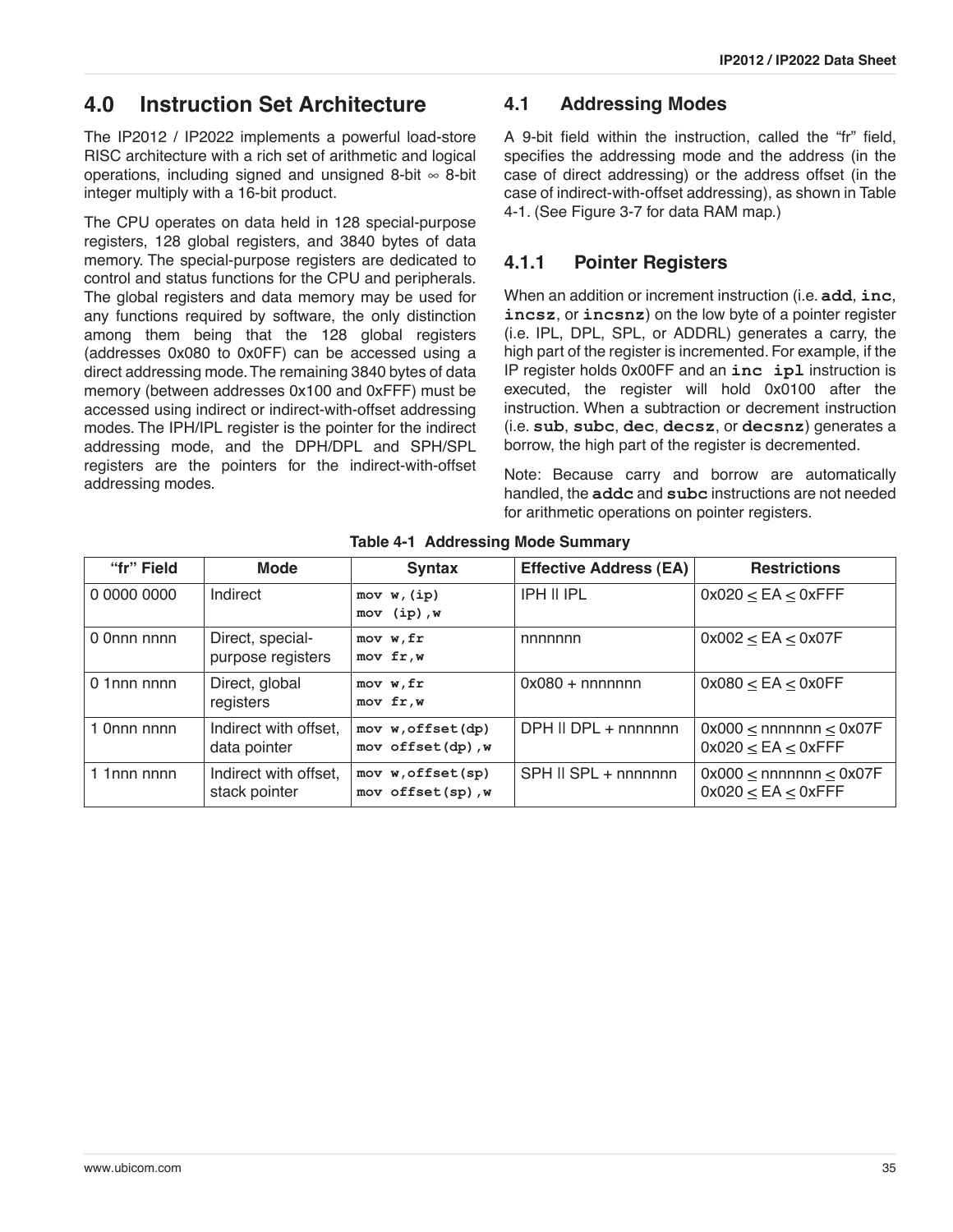#### **4.1.2 Direct Addressing Mode**

[Figure 4-1](#page-35-1) shows the direct addressing mode used to reference the special-purpose registers. Seven bits from the "fr" field allow addressing up to 128 special-purpose registers. (Not all 128 locations in this space are implemented in the IP2012 / IP2022; several locations are reserved for future expansion.)



#### <span id="page-35-1"></span>**Figure 4-1 Direct Mode, Special-Purpose Registers**

The following code example uses direct mode.

**mov w,0x0012 ;load W with the contents of ;the memory location at 0x0012 ;(the DATAL register)**

[Figure 4-2](#page-35-2) shows the direct addressing mode used to reference the global registers. This mode is distinguished from the mode used to access the special-purpose registers with bit 7 of the "fr" field. Because these registers have this additional addressing mode not available for the other data memory locations, they are especially useful for holding global variables and frequently accessed data.



**Figure 4-2 Direct Mode, Global Registers**

<span id="page-35-2"></span>Note: Addresses from 0x000 to 0x01F can only be accessed with Direct mode.

#### <span id="page-35-0"></span>**4.1.3 Indirect Addressing Mode**

The indirect addressing mode is used when all of the bits in the "fr" field are clear. The location of the operand is specified by a 12-bit pointer in the IPH and IPL registers. The upper four bits of the IPH register are not used. [Figure](#page-35-3) [4-3](#page-35-3) shows indirect mode.



**Figure 4-3 Indirect Mode**

<span id="page-35-3"></span>The following code example uses indirect mode.

| mov | $w$ , #0 $x$ 03 | :load W with 0x03                                                                    |
|-----|-----------------|--------------------------------------------------------------------------------------|
| mov | iph,w           | ; load the high byte of the<br>indirect pointer from W                               |
| mov | w, #0x85        | :load W with 0x85                                                                    |
| mov | ipl,w           | ; load the low byte of the<br>; indirect pointer from W                              |
| mov | w, (ip)         | ; load W with the contents of<br>the memory location at<br>effective address 0x0385; |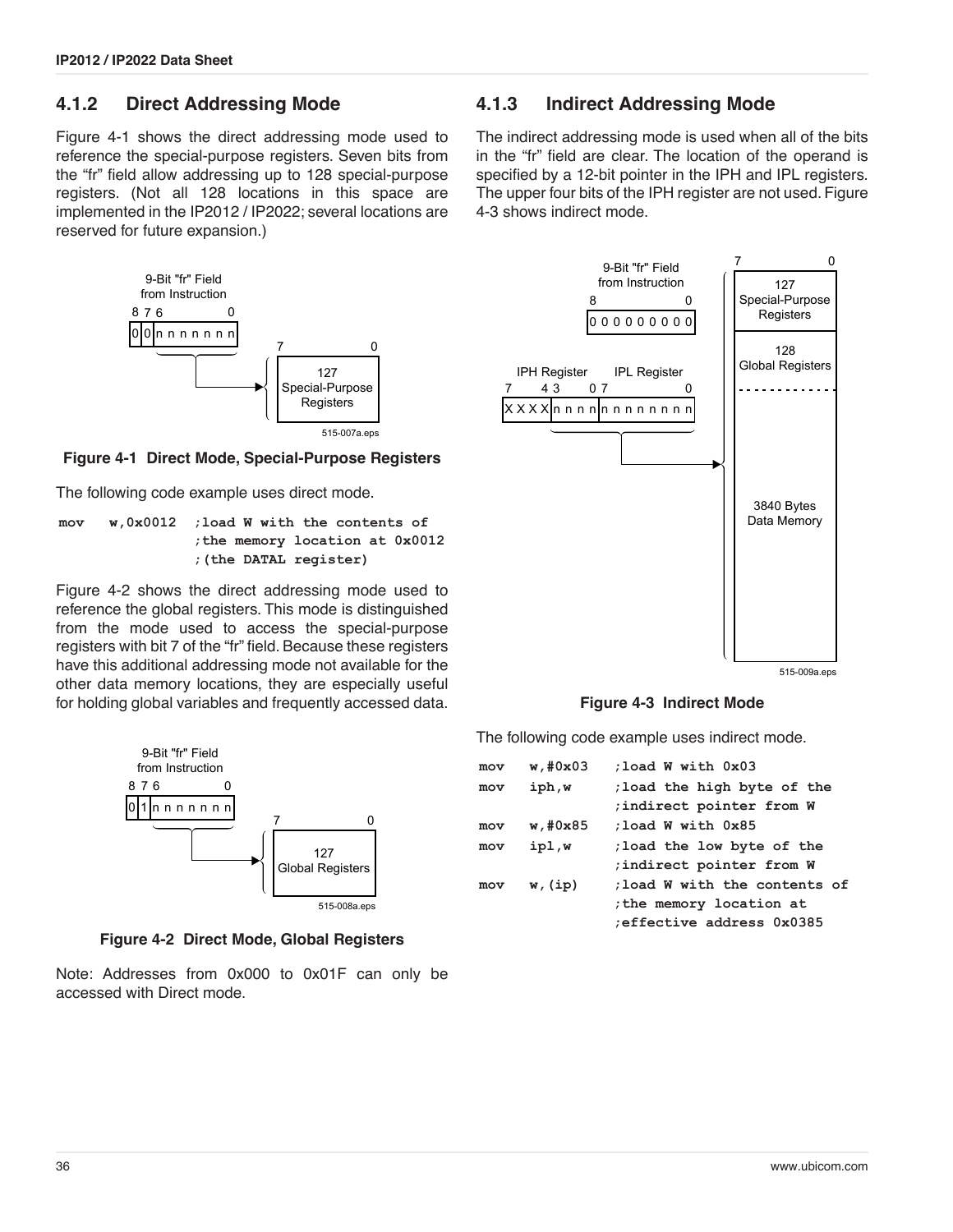## **4.1.4 Indirect-with-Offset Addressing Mode**

The indirect-with-offset addressing mode is used when bit 8 of the "fr" field is set. The location of the operand is specified by a 7-bit unsigned immediate from the "fr" field added to a 12-bit base address in a pointer register.

When bit 7 of the "fr" field is clear, the DPH/DPL register is selected as the pointer register. This register is accessed using the **loadh** and **loadl** instructions, which load its high and low bytes, respectively. The upper four bits of the DPH register are not used. [Figure 4-4](#page-36-0) shows indirect-with-offset addressing using the DPH/DPL register as the pointer register.



<span id="page-36-0"></span>**Figure 4-4 Indirect-with-Offset Mode, Data Pointer**

The following code example uses indirect-with-offset addressing mode.

| $MyStuff = 0x038D$ |         | define address MyStuff;                                               |
|--------------------|---------|-----------------------------------------------------------------------|
| loadh              | MyStuff | ; load the high byte of the<br>;DPH/DPL pointer register<br>with 0x03 |
| loadl              | MyStuff | ; load the low byte of the<br>;DPH/DPL pointer register<br>:with 0x8D |

| mov | $w, 8$ (dp) | : load W with the contents of |
|-----|-------------|-------------------------------|
|     |             | the memory location at        |
|     |             | effective address 0x038D      |
|     |             | $: (i.e. 0x0385 + 0x0008)$    |

When bit 7 of the "fr" field is set, the SPH/SPL register is selected as the pointer register. The upper four bits of the SPH register are not used. [Figure 4-5](#page-36-1) shows indirect-withoffset mode using the SPH/SPL register. In addition to this indirect-with-offset addressing mode, there are also **push** and **pop** instructions which automatically increment and decrement the SPH/SPL register while performing a data transfer between the top of stack and a data memory location specified by the "fr" field. Stacks grow down from higher addresses to lower addresses. This stack addressing mechanism is completely independent from the hardware stack used for subroutine call and return.

When a **pop** instruction is used with the indirect-withoffset addressing mode, the address calculation for the "fr" operand is made using the value in the SPH/SPL register *before* the automatic increment, even though the stack operand itself is addressed using the value *after* the automatic increment.

### <span id="page-36-1"></span>**Figure 4-5 Indirect-with-Offset Mode, Stack Pointer**



515-027a.eps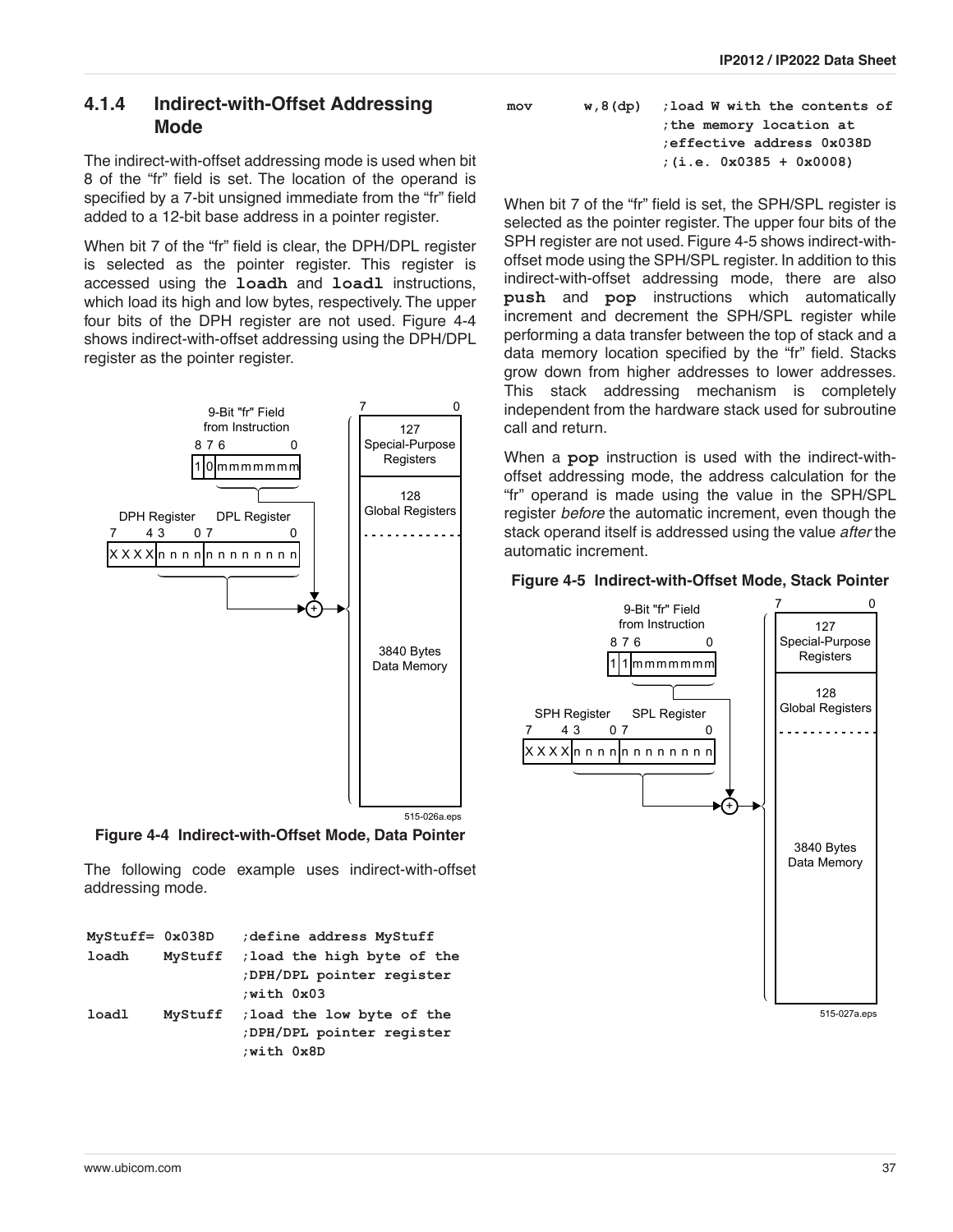## **4.2 Instruction Set**

The instruction set consists entirely of single-word (16-bit) instructions, most of which can be executed at a rate of one instruction per clock cycle, for a throughput of up to 120 MIPS when executing out of program RAM.

Assemblers may implement additional instruction mnemonics for the convenience of programmers, such as a long jump instruction which compiles to multiple IP2012 / IP2022 instructions for handling the page structure of program memory. Refer to the assembler documentation for more information about any instruction mnemonics implemented in the assembler.

## **4.2.1 Instruction Formats**

There are five instruction formats:

- Two-operand arithmetic and logical instructions
- Immediate-operand arithmetic and logical instructions
- Jumps and subroutine calls
- **Bit operations**
- Miscellaneous instructions

[Figure 4-6](#page-37-0) shows the two-operand instruction format. The two-operand instructions perform an arithmetic or logical operation between the W register and a data memory location specified by the "fr" field. The D bit indicates the destination operand. When the D bit is clear, the destination operand is the W register. When the D bit is set, the destination operand is specified by the "fr" field.

There are some exceptions to this behavior. The multiply instructions always load the 16-bit product into the MULH and W registers. The MULH register receives the upper 8 bits, and the W register receives the lower 8 bits.

Traditionally single-operand instructions, such as increment, are available in two forms distinguished by the D bit. When the D bit is clear, the source operand is specified by the "fr" field and the destination operand is the W register. When the D bit is set, the data memory location specified by the "fr" field is both the source and destination operand.

Also, there are a few cases of unrelated instructions, such as **clr** and **cmp**, which are distinguished by the D bit.

| 15 |        | u<br>ັ |            |  |
|----|--------|--------|------------|--|
|    | Opcode |        | "fr" Field |  |

**Figure 4-6 Two-Operand Instruction Format**

<span id="page-37-0"></span>[Figure 4-7](#page-37-1) shows the immediate operand instruction format. In this format, an 8-bit literal value is encoded in the instruction field. Usually the W register is the destination operand, however this format also includes instructions that use the top of the stack or a specialpurpose register as the destination operand.

| Opcode |  | 8-Bit Literal ("#lit8") |  |
|--------|--|-------------------------|--|

### <span id="page-37-1"></span>**Figure 4-7 Immediate-Operand Instruction Format**

[Figure 4-8](#page-37-2) shows the format of the jump and subroutine call instructions. 13 bits of the entry point address are encoded in the instruction. The remaining three bits come from the PA2:0 bits of the STATUS register.

| 15     | 13 12 |                                |  |  |  |
|--------|-------|--------------------------------|--|--|--|
| Opcode |       | Entry Point Address ("addr13") |  |  |  |
|        |       |                                |  |  |  |

**Figure 4-8 Jump and Call Instruction Format**

<span id="page-37-2"></span>[Figure 4-9](#page-37-3) shows the format of the instructions that clear, set, and test individual bits within registers. The register is specified by the "fr" field, and a 3-bit field in the instruction selects one of the eight bits in the register.

|        |      |  | $\Gamma$ : $\ldots$ $\ldots$ $\Lambda$ $\Omega$ $\Gamma$ : $\Lambda$ $\ldots$ $\Lambda$ : $\Lambda$ is a line-transition $\Gamma$ are $\Lambda$ |  |
|--------|------|--|-------------------------------------------------------------------------------------------------------------------------------------------------|--|
| Opcode |      |  | "fr" Field                                                                                                                                      |  |
| 15     | 1211 |  |                                                                                                                                                 |  |

**Figure 4-9 Bit Operation Instruction Format**

<span id="page-37-3"></span>[Figure 4-10](#page-37-4) shows the format of the remaining instructions.

|  |  | 15 14 13 12 11 10 9 8 |        |  |
|--|--|-----------------------|--------|--|
|  |  | 0 0 0 0 0 0 0         | Opcode |  |

<span id="page-37-4"></span>**Figure 4-10 Miscellaneous Instruction Format**

### **4.2.2 Instruction Types**

The instructions are grouped into the following functional categories:

- Logical instructions
- Arithmetic and shift instructions
- Bit operation instructions
- Data movement instructions
- Program control instructions
- System control instructions

#### **Logical Instructions**

Each logic instruction performs a standard logical operation (AND, OR, exclusive OR, or logical complement) on the respective bits of the 8-bit operands. The result of the logic operation is written to W or to the data memory location specified by the "fr" field.

All of these instructions take one clock cycle for execution.

#### **Arithmetic and Shift Instructions**

Each arithmetic or shift instruction performs an operation such as add, subtract, add with carry, subtract with carry,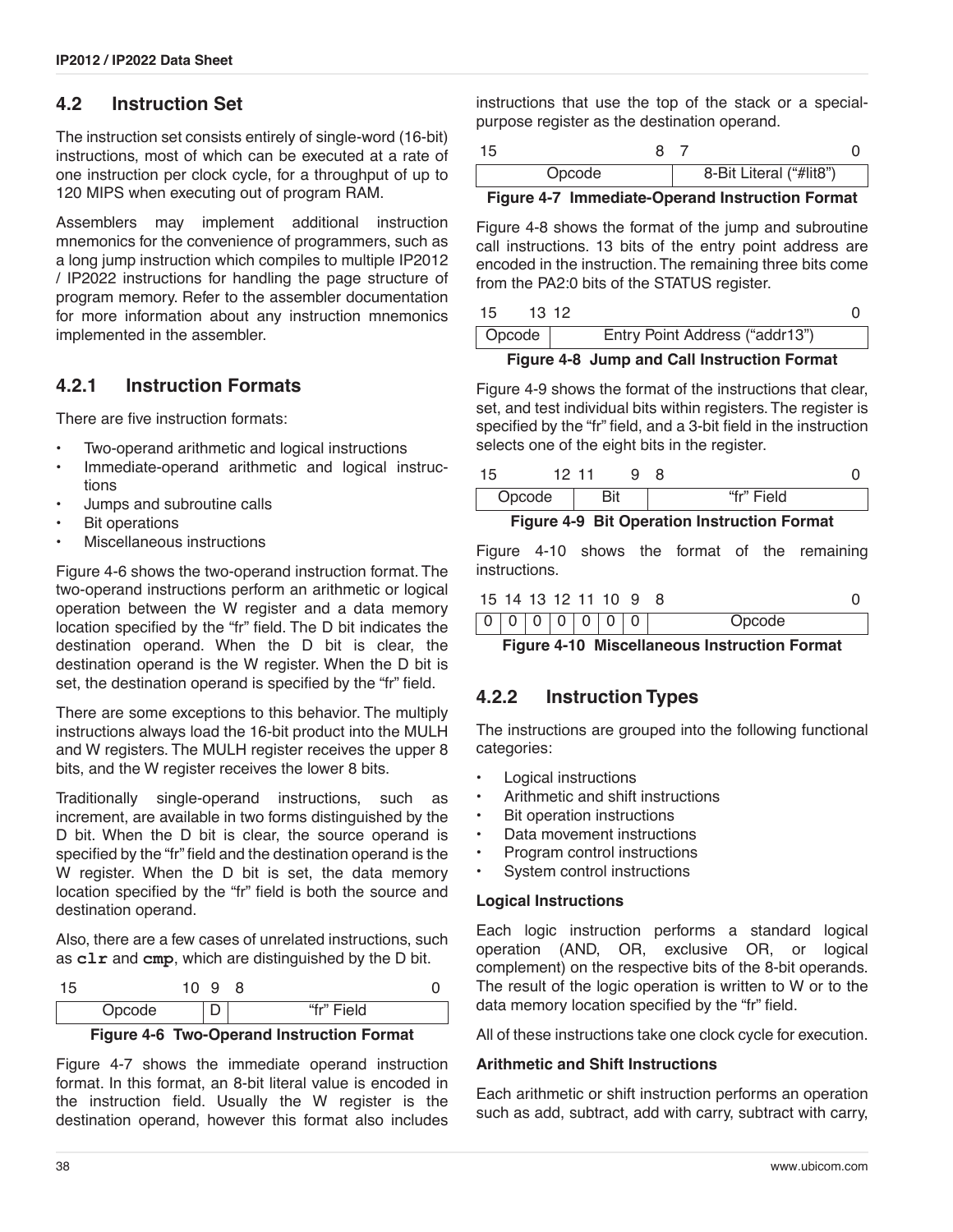rotate left or right through carry, increment, decrement, clear to zero, or swap high/low nibbles. The compare (**cmp**) instruction performs the same operation as subtract, but it only updates the C, DC, and Z flags of the STATUS register; the result of the subtraction is discarded.

There are instructions available (**incsz**, **decsz**) that increment or decrement a register and simultaneously test the result. If the 8-bit result is zero, the next instruction in the program is skipped. These instructions can be used to make program loops. There are also compare-and-skip instructions (**cse**, **csne**) which perform the same operation as subtract, but perform a conditional skip without affecting either operand or the condition flags in the STATUS register.

All of the arithmetic and shift instructions take one clock cycle for execution, except in the case of the test-and-skip instructions when the tested condition is true and a skip occurs, in which case the instruction takes at least two cycles. If a skip instruction is immediately followed by a **loadh**, **loadl**, or **page** instruction (and the tested condition is true) then two instructions are skipped and the operation consumes three cycles. This is useful for skipping over a conditional branch to another page, in which a **page** instruction precedes a **jmp** instruction. If several **page** or **loadh**/**loadl** instructions immediately follow a skip instruction, then they are all skipped plus the next instruction and a cycle is consumed for each. These "extended skip instructions" are interruptible, so they do not affect interrupt latency.

### **Bit Operation Instructions**

There are four bit operation instructions:

- setb-sets a single bit in a data register without affecting other bits
- **clrb**—clears a single bit in a data register without affecting other bits
- **sb**—tests a single bit in a data register and skips the next instruction if the bit is set
- **snb**—tests a single bit in a data register and skips the next instruction if the bit is clear

All of the bit operation instructions take one clock cycle for execution, except for test-and-skip instructions when the tested condition is true and a skip occurs.

#### **Data Movement Instructions**

A data movement instruction moves a byte of data from a data memory location to either the W register or the top of stack, or it moves the byte from either the W register or the top of stack to a data memory location. The location is specified by the "fr" field. The SPH/SPL register pair points to the top of stack. This stack is independent of the hardware stack used for subroutine call and return.

#### **Program Control Instructions**

A program control instruction alters the flow of the program by changing the contents of the program counter. Included in this category are the jump, call, return-fromsubroutine, and interrupt instructions.

The **jmp** instruction has a single operand that specifies the entry point at which to continue execution. The entry point is typically specified in assembly language with a label, as in the following code example:

| snb       | status, 0 ; test the carry bit                      |  |
|-----------|-----------------------------------------------------|--|
| jmp       | do carry ; jump to do carry routine<br>; if $C = 1$ |  |
|           |                                                     |  |
| do carry: | ; jump destination label                            |  |
|           | execution continues here                            |  |

If the carry bit is set to 1, the **jmp** instruction is executed and program execution continues where the **do\_carry** label appears in the program.

The **call** instruction works in a similar manner, except that it saves the contents of the program counter to the CALLH/CALLL registers before jumping to the new address. It calls a subroutine that is terminated by a **ret**, **retw**, or **retnp** instruction, as shown in the following code example:

| call        | add 2bytes ; call subroutine |
|-------------|------------------------------|
|             | add 2bytes;                  |
| nop         | execution returns to:        |
|             | there after the              |
|             | subroutine is finished:      |
|             |                              |
| add 2bytes: | subroutine label:            |
|             | subroutine code goes;        |
|             | :here                        |
| ret         | return from subroutine:      |

Returning from a subroutine restores the saved program counter contents from the CALLH/CALLL registers, which causes program to resume execution with the instruction immediately following the **call** instruction (a **nop** instruction, in the above example)

A program memory address contains 16 bits. The **jmp** and **call** instructions specify only the lowest thirteen bits of the jump/call address. The upper 3 bits come from the PA2:0 bits of the STATUS register. An indirect relative jump can be accomplished by adding the contents of the W register to the PCL register (i.e. an **add pcl,w** instruction).

Program control instructions such as **jmp**, **call**, and **ret** alter the normal program sequence. When one of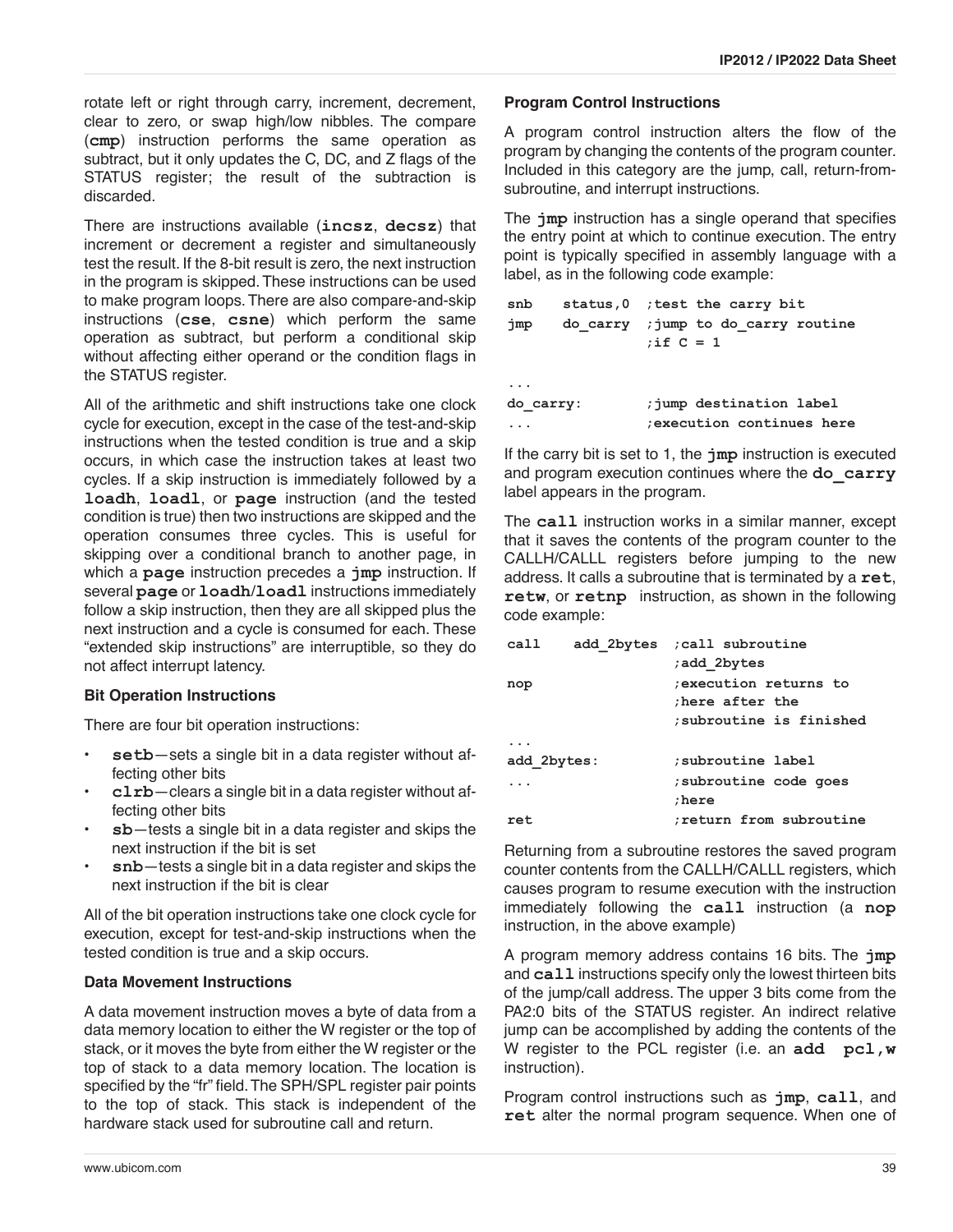these instructions is executed, the execution pipeline is automatically cleared of pending instructions and refilled with new instructions, starting at the new program address. Because the pipeline must be cleared, three clock cycles are required for execution, one to execute the instruction and two to reload the pipeline.

#### **System Control Instructions**

A system control instruction performs a special-purpose operation that sets the operating mode of the device or reads data from the program memory. Included in this category are the following types of instructions:

- speed-changes the CPU core speed (for saving power)
- **break**—enters debug mode
- **page**—writes to the PA2:0 bits in the STATUS register
- **loadh**/**loadl**—loads a 16-bit pointer into the DPH and DPL registers
- iread–reads a word from external memory, program flash memory, or program RAM
- **ireadi**—reads a word (and auto-increments ADDR by 2) from program flash memory, or program RAM
- iwrite-writes a word to external memory or program RAM
- iwritei-writes a word (and auto-increments ADDR by 2) to program RAM
- fread—reads a word from flash program memory
- fwrite-writes a word to flash program memory
- ferase-erases a block of flash program memory
- **cwdt**—clears the Watchdog Timer

### **4.3 Instruction Pipeline**

An instruction goes through a four-stage pipeline to be executed, as shown in [Figure 4-11.](#page-39-0) The first instruction is fetched from the program memory on the first core clock cycle. On the second clock cycle, the first instruction is decoded and a second instruction is fetched. On the third clock cycle, the first instruction is executed, the second instruction is decoded, and a third instruction is fetched. On the fourth clock cycle, the first instruction's results are written to its destination, the second instruction is executed, the third instruction is decoded, and a fourth instruction is fetched. Once the pipeline is full, instructions are executed at the rate of one per clock cycle.

| Stage   | Core    | Core    | Core    | Core                                                    |
|---------|---------|---------|---------|---------------------------------------------------------|
|         | Cycle 1 | Cycle 2 | Cycle 3 | Cycle 4                                                 |
| Fetch   |         |         |         | Instruction 1 Instruction 2 Instruction 3 Instruction 4 |
| Decode  |         |         |         | Instruction 1 Instruction 2 Instruction 3               |
| Execute |         |         |         | Instruction 1 Instruction 2                             |
| Write   |         |         |         | Instruction 1                                           |

#### **Figure 4-11 Pipeline Execution**

<span id="page-39-0"></span>Instructions that directly affect the contents of the program counter (such as jumps and calls) require that the pipeline be cleared and subsequently refilled. Therefore, these instructions take two additional clock cycles (the PC will be changed during the execute cycle of a jump instruction).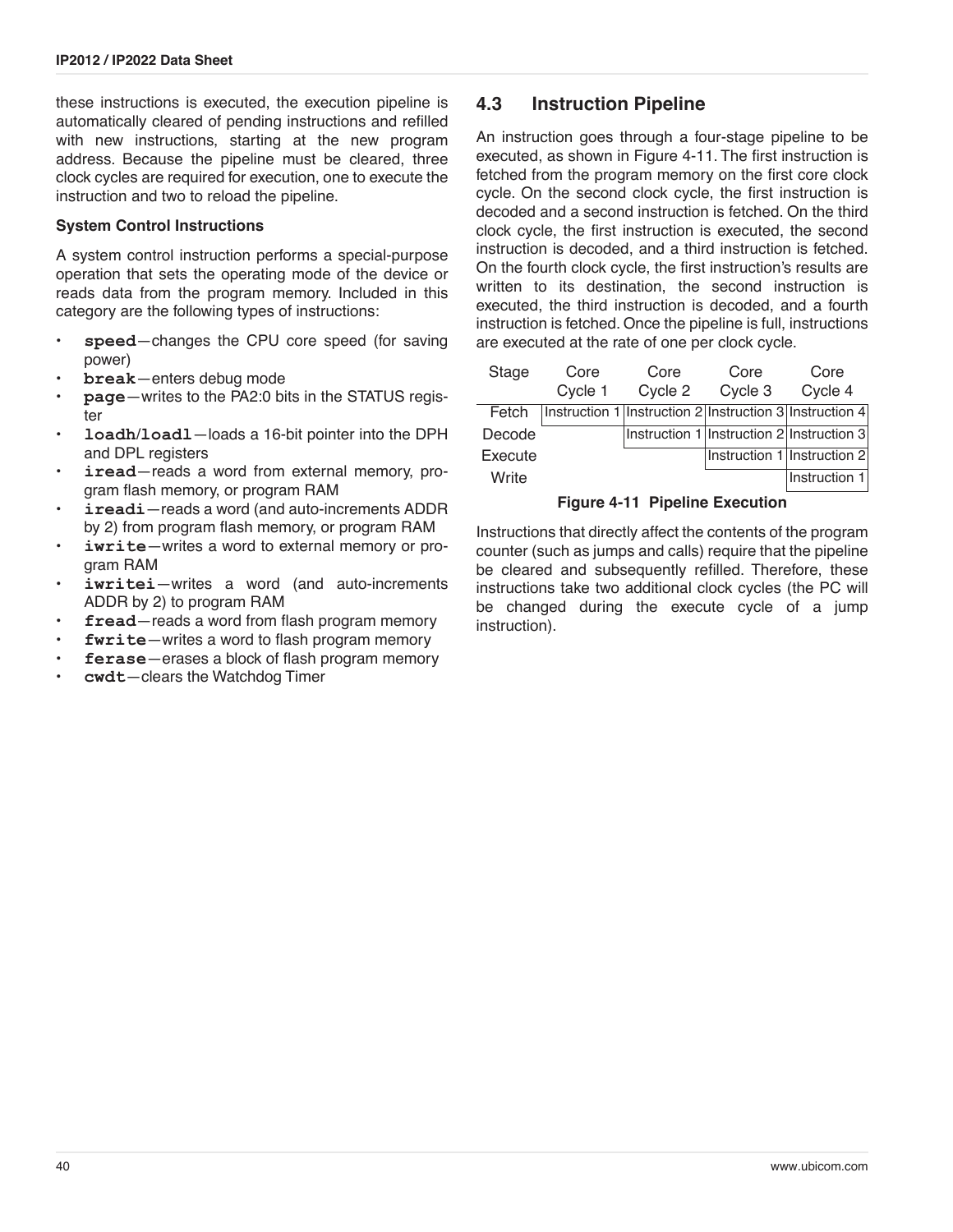### **4.4 Subroutine Call/Return Stack**

A 16-level hardware call/return stack is provided for saving the program counter on a subroutine call and restoring the program counter on subroutine return. The stack is not mapped into the data memory address space except for the top level, which is accessible as the CALLH and CALLL registers. Software can read and write these registers to implement a deeper stack, in those cases which require nesting subroutines more than 16 levels deep. This stack is completely independent of the stack used with the **push** and **pop** instructions and the SPH/SPL register pair.

Note: The CALLL and CALLH registers require special attention as modification of these values (the top of the stack) changes the return vector.

When a subroutine is called, the return address is pushed onto the subroutine stack, as shown in [Figure 4-12](#page-40-0). Specifically, each saved address in the stack is moved to the next lower level to make room for the new address to be saved. Stack 1 receives the contents of the program counter. Stack 16 is overwritten with what was in Stack 15. The contents of stack 16 are lost.



<span id="page-40-0"></span>**Figure 4-12 Stack Operation on Subroutine Call**

When a return instruction is executed the subroutine stack is popped, as shown in [Figure 4-13.](#page-40-1) Specifically, the contents of Stack 1 are copied into the program counter

and the contents of each stack level are moved to the next higher level. When a value is popped off the stack, the bottom entry is initialized to 0xFFFF. For example, Stack 1 receives the contents of Stack 2, etc., and Stack 15 is overwritten with the contents of Stack 16. Stack 16 is initialized to 0xFFFF.



<span id="page-40-1"></span>**Figure 4-13 Stack Operation on Subroutine Return**

For program bugs involving stack underflow, the instruction at byte address 0x1FFFE (word address 0xFFFF) can be used to jump to an appropriate handler. For example, system recovery may be possible by jumping to the reset vector at byte address 0x1FFE0 (word address 0xFFF0).

The options for returning from a CALL are:

- 1. RET The stack will be popped (CALLH/L will be loaded into PCH/L) and the page bits (PA2:0 in the STA-TUS register) will be loaded with the upper 3 bits of CALLH.
- 2. RETNP Same as above, but PA2:0 are not changed.
- 3. RETW #lit Same as RET, but also moves literal to W.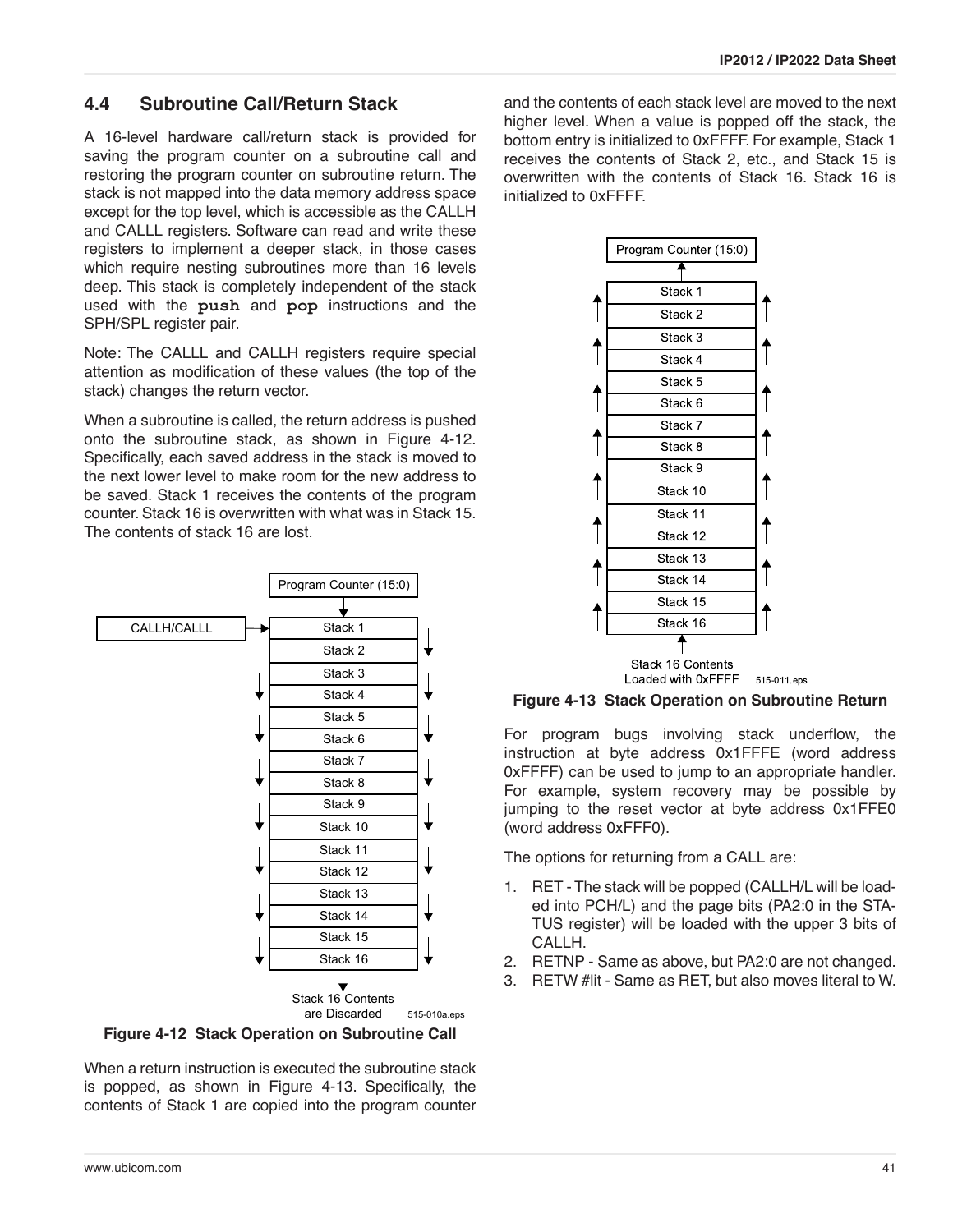### **4.5 Key to Abbreviations and Symbols**

| <b>Symbol</b> | <b>Description</b>                                                                                    |
|---------------|-------------------------------------------------------------------------------------------------------|
| addr13        | 13-bit address in assembly language instruc-<br>tion                                                  |
| addr16        | 16-bit address in assembly language instruc-<br>tion                                                  |
| bit           | Bit position selector bit in opcode                                                                   |
| BO            | Brown-out bit in the PSPCFG register (bit 0)                                                          |
| C             | Carry bit in the STATUS register (bit 0)                                                              |
| <b>DC</b>     | Digit Carry bit in the STATUS register (bit 1)                                                        |
| DPH           | Upper half of data pointer for indirect-with-off-<br>set addressing (global file register 0x00C)      |
| <b>DPL</b>    | Lower half of data pointer for indirect-with-off-<br>set addressing (global file register 0x00D)      |
| f             | File register address bit in opcode                                                                   |
| fr            | File register field (a 9-bit file register address<br>specified in the instruction)                   |
| <b>IPH</b>    | Indirect Pointer High - Upper half of pointer for<br>indirect addressing (global file register 0x004) |
| <b>IPL</b>    | Indirect Pointer Low - Lower half of pointer for<br>indirect addressing (global file register 0x005)  |
| k             | Constant value bit in opcode                                                                          |
| n             | Numerical value bit in opcode                                                                         |
| PA2:PA0       | Page bits in the STATUS register (bits 7:5)                                                           |
| <b>PCL</b>    | Virtual register for direct PC modification (glo-<br>bal file register 0x009)                         |
| <b>SPH</b>    | Upper half of stack pointer for indirect-with-off-<br>set addressing (global file register 0x006)     |
| <b>SPL</b>    | Lower half of stack pointer for indirect-with-off-<br>set addressing (global file register 0x007)     |
| <b>STATUS</b> | STATUS register (global file register 0x00B)                                                          |
| W             | Working register                                                                                      |
| <b>WD</b>     | Watchdog Timeout bit in the PSPCFG register<br>(bit 1)                                                |
| <b>WDT</b>    | Watchdog Timer counter and prescaler                                                                  |
| Ζ             | Zero bit in the STATUS register (bit 2                                                                |
| ,             | File register/bit selector separator<br>(e.g. c1rb status, z)                                         |
| !=            | inequality                                                                                            |
| #             | Immediate literal designator in assembly lan-<br>guage instruction (e.g. mov $w$ , #0xff)             |
| #lit8         | 8-bit literal value in assembly language<br>instruction                                               |
| &             | Logical AND                                                                                           |

| <b>Symbol</b> | <b>Description</b>                                 |
|---------------|----------------------------------------------------|
|               | (address) Contents of memory referenced by address |
| ٨             | Logical exclusive OR                               |
|               | Logical OR                                         |
| Ш             | Concatenation                                      |

## **4.6 Instruction Set Summary Tables**

[Table 4-2](#page-42-0) through [Table 4-7](#page-45-0) list all of the IP2012 / IP2022 instructions, organized by category. For each instruction, the table shows the instruction mnemonic (as written in assembly language), a brief description of what the instruction does, the number of instruction cycles required for execution, the binary opcode, and the flags in the STATUS register affected by the instruction.

Although the number of clock cycles for execution is typically 1, for the skip instructions the exact number of cycles depends whether the skip is taken or not taken. Taking the skip adds 1 cycle. The effect of extended skip instructions (i.e. a skip followed by a **loadh**, **loadl**, or **page** instruction) is not shown.

For more detailed description, refer to the Programmer's Reference Manual.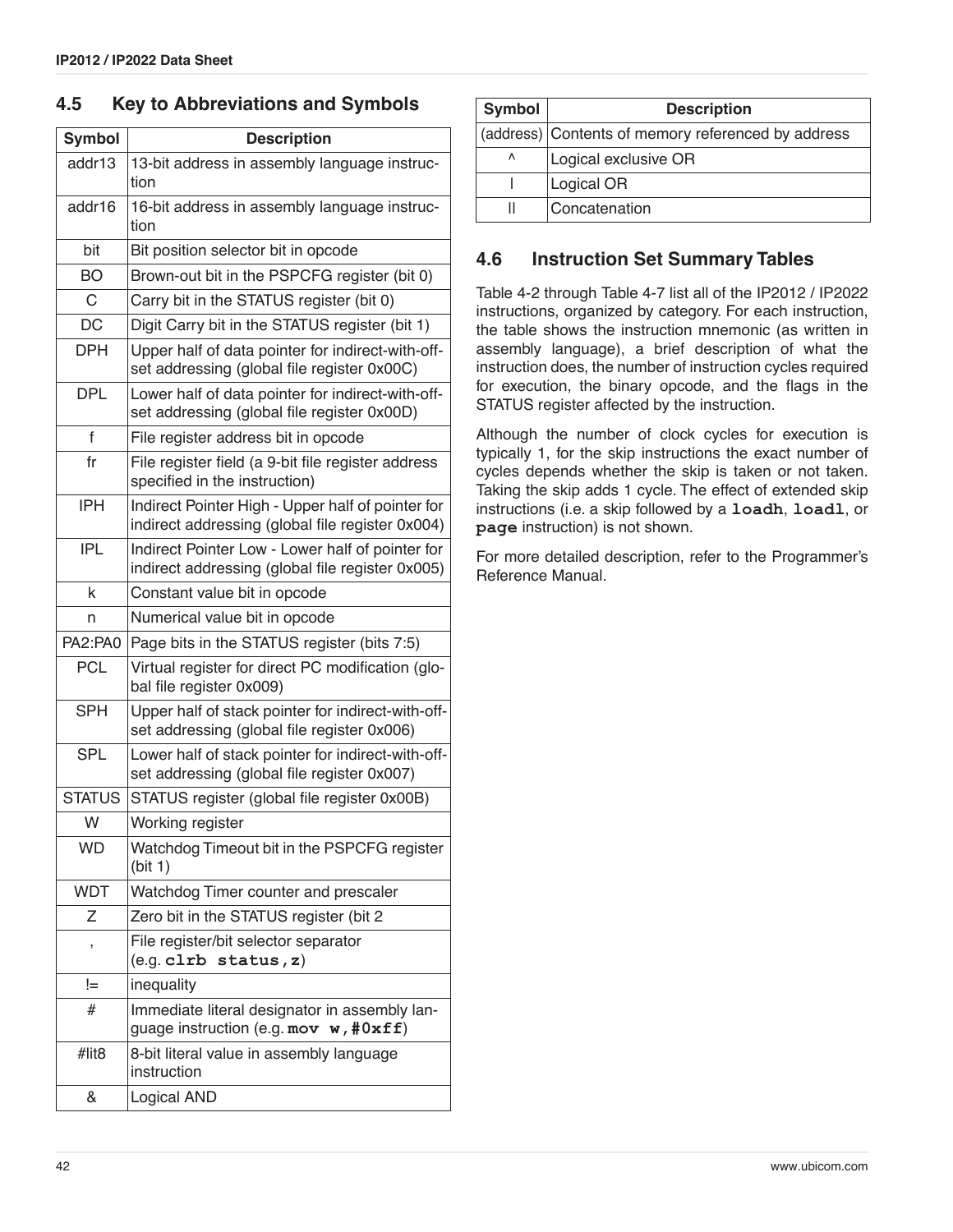<span id="page-42-0"></span>

| <b>Assembler</b><br><b>Syntax</b> | <b>Pseudocode</b><br><b>Definition</b> | <b>Description</b>    | Core<br><b>Cycles</b> | Opcode              | <b>Flags</b><br><b>Affected</b> |
|-----------------------------------|----------------------------------------|-----------------------|-----------------------|---------------------|---------------------------------|
| and fr,w                          | fr = fr & W                            | AND fr, W into fr     | 1.                    | 0001 011f ffff ffff | Ζ                               |
| and w, fr                         | $W = W &$ fr                           | AND W.fr into W       |                       | 0001 010f ffff ffff | Ζ                               |
| and $w$ , #lit8                   | $W = W &$ lit8                         | AND W, literal into W |                       | 0111 1110 kkkk kkkk | Z                               |
| not fr                            | $fr = \overline{fr}$                   | Complement fr into fr |                       | 0010 011f ffff ffff | Z                               |
| not w, fr                         | $W = \overline{fr}$                    | Complement fr into W  | 1                     | 0010 010f ffff ffff | Z                               |
| or fr,w                           | $fr = fr l W$                          | OR fr, W into fr      | 1                     | 0001 001f ffff ffff | Z                               |
| or w, fr                          | $W = W$ I fr                           | OR W, fr into W       |                       | 0001 000f ffff ffff | Z                               |
| or w,#lit8                        | $W = W \cup it8$                       | OR W, literal into W  |                       | 0111 1101 kkkk kkkk | Z                               |
| xor fr,w                          | fr = fr $\wedge$ W                     | XOR fr, W into fr     |                       | 0001 101f ffff ffff | Z                               |
| xor w, fr                         | $W = W \wedge$ fr                      | XOR W, fr into W      |                       | 0001 100f ffff ffff | Z                               |
| xor w,#lit8                       | $W = W \wedge$ lit 8                   | XOR W, literal into W |                       | 0111 1111 kkkk kkkk | Z                               |

## **Table 4-2 Logical Instructions**

### **Table 4-3 Arithmetic and Shift Instructions**

| <b>Assembler</b><br><b>Syntax</b> | <b>Pseudocode</b><br><b>Definition</b> | <b>Description</b>                                                 | Core<br><b>Cycles</b> | Opcode              | <b>Flags</b><br><b>Affected</b> |
|-----------------------------------|----------------------------------------|--------------------------------------------------------------------|-----------------------|---------------------|---------------------------------|
| add fr, w                         | $fr = fr + W$                          | Add fr, W into fr                                                  | 1                     | 0001 111f ffff ffff | C, DC, Z                        |
| add w, fr                         | $W = W + fr$                           | Add W.fr into W                                                    | 1                     | 0001 110f ffff ffff | C, DC, Z                        |
| add w,#lit8                       | $W = W +$ lit <sub>8</sub>             | Add W, literal into W                                              | 1                     | 0111 1011 kkkk kkkk | C, DC, Z                        |
| addc fr, w                        | $fr = C + fr + W$                      | Add carry, fr, W into fr                                           | 1                     | 0101 111f ffff ffff | C, DC, Z                        |
| addc w, fr                        | $W = C + W + fr$                       | Add carry, W, fr into W                                            | 1                     | 0101 110f ffff ffff | C, DC, Z                        |
| clr fr                            | $fr = 0$                               | Clear fr                                                           | 1                     | 0000 011f ffff ffff | Z                               |
| cmp w, fr                         | $fr - W$                               | Compare W.fr<br>then update STATUS                                 | 1                     | 0000 010f ffff ffff | C, DC, Z                        |
| cmp w, #list8                     | lit <sub>8</sub> - W                   | Compare W, literal<br>then update STATUS                           | 1                     | 0111 1001 kkkk kkkk | C, DC, Z                        |
| cse w, fr                         | if $(fr - W) = 0$<br>then skip         | Compare W, fr then skip if equal                                   | $1$ or<br>2 (skip)    | 0100 001f ffff ffff | None                            |
| cse w, #lit8                      | if (lit8 - W) = $0$<br>then skip       | Compare W, literal then skip if<br>equal                           | $1$ or<br>2 (skip)    | 0111 0111 kkkk kkkk | None                            |
| csne w, fr                        | if $(fr - W) = 0$<br>then skip         | Compare W, fr then skip if not<br>equal                            | 1 or<br>2 (skip)      | 0100 000f ffff ffff | None                            |
| csne w, #list8                    | if (lit8 - W) $!= 0$<br>then skip      | Compare W, literal then skip if not<br>equal                       | 1 or<br>2 (skip)      | 0111 0110 kkkk kkkk | None                            |
| cwdt                              | $WDT = 0$                              | Clear Watchdog Timer                                               | 1.                    | 0000 0000 0000 0100 | None                            |
| dec fr                            | $fr = fr - 1$                          | Decrement fr into fr                                               | $\mathbf{1}$          | 0000 111f ffff ffff | Z                               |
| dec w, fr                         | $W = fr -1$                            | Decrement fr into W                                                | 1                     | 0000 110f ffff ffff | Z                               |
| decsnz fr                         | $fr = fr - 1$<br>if $f = 0$ then skip  | Decrement fr into fr then skip if<br>not zero (STATUS not updated) | 1 or<br>2 (skip)      | 0100 111f ffff ffff | None                            |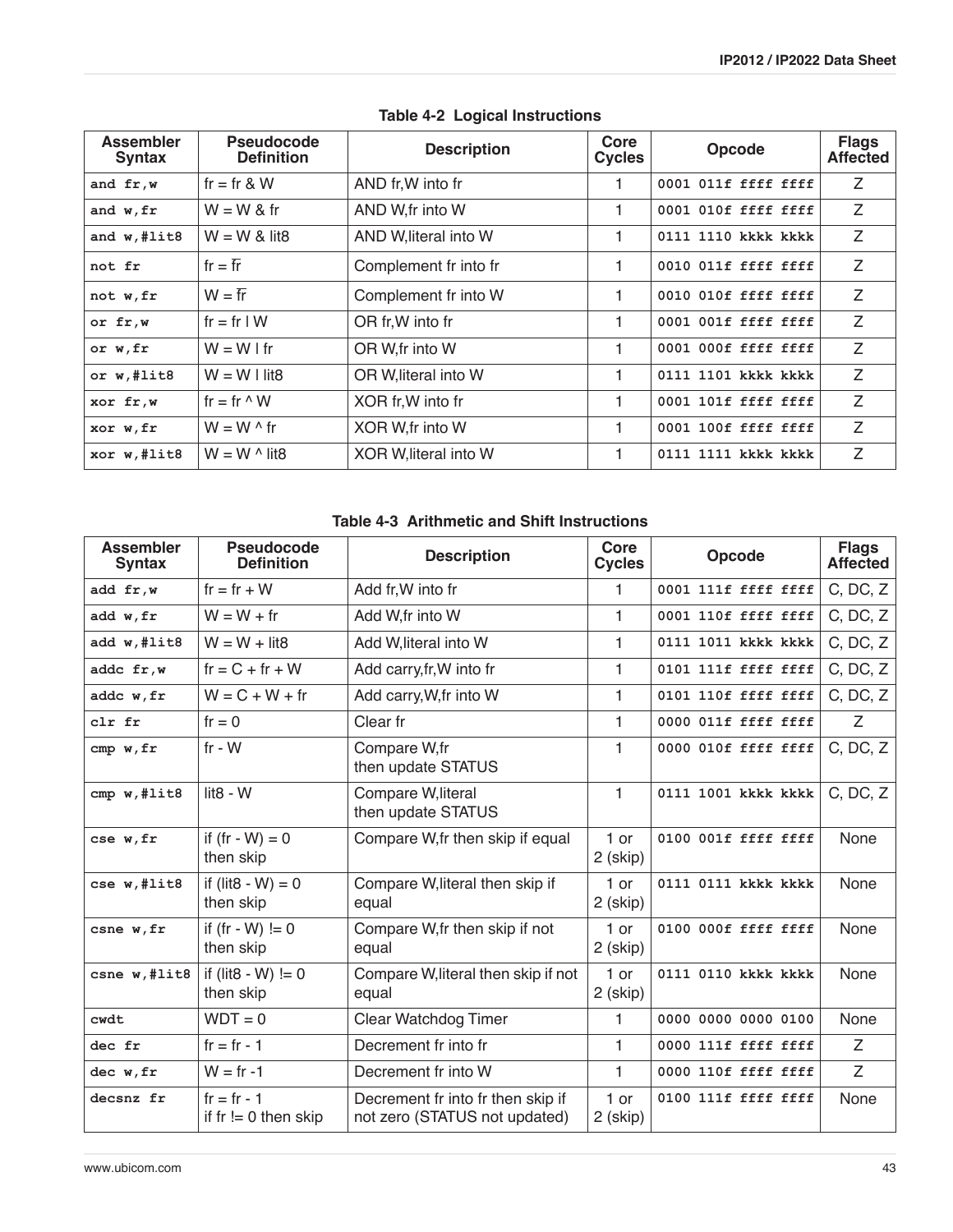| <b>Assembler</b><br><b>Syntax</b> | <b>Pseudocode</b><br><b>Definition</b> | <b>Description</b>                                                                                              | Core<br><b>Cycles</b> | Opcode              | <b>Flags</b><br><b>Affected</b> |
|-----------------------------------|----------------------------------------|-----------------------------------------------------------------------------------------------------------------|-----------------------|---------------------|---------------------------------|
| decsnz w, fr                      | $W = fr - 1$<br>if $r = 0$ then skip   | Decrement fr into W then skip if<br>not zero (STATUS not updated)                                               | 1 or<br>2 (skip)      | 0100 110f ffff ffff | None                            |
| decsz fr                          | $fr = fr - 1$<br>if $r = 0$ then skip  | Decrement fr into fr then skip if<br>zero (STATUS not updated)                                                  | 1 or<br>2 (skip)      | 0010 111f ffff ffff | None                            |
| decsz w, fr                       | $W = fr - 1$<br>if $fr = 0$ then skip  | Decrement fr into W then skip if<br>zero (STATUS not updated)                                                   | $1$ or<br>2 (skip)    | 0010 110f ffff ffff | None                            |
| inc fr                            | $fr = fr + 1$                          | Increment fr into fr                                                                                            | 1.                    | 0010 101f ffff ffff | Z                               |
| inc w, fr                         | $W = fr + 1$                           | Increment fr into W                                                                                             | $\mathbf{1}$          | 0010 100f ffff ffff | Z                               |
| incsnz fr                         | $fr = fr + 1$<br>if $r = 0$ then skip  | Increment fr into fr then skip if<br>not zero (STATUS not updated)                                              | 1 or<br>2 (skip)      | 0101 101f ffff ffff | None                            |
| incsnz w, fr                      | $W = fr + 1$<br>if $r = 0$ then skip   | Increment fr into W then skip if<br>not zero (STATUS not updated)                                               | 1 or<br>2 (skip)      | 0101 100f ffff ffff | None                            |
| incsz fr                          | $fr = fr + 1$<br>if $r = 0$ then skip  | Increment fr into fr then skip if<br>zero (STATUS not updated)                                                  | 1 or<br>2 (skip)      | 0011 111f ffff ffff | None                            |
| incsz w, fr                       | $W = fr + 1$<br>if $r = 0$ then skip   | Increment fr into W then skip if<br>zero (STATUS not updated)                                                   | 1 or<br>2 (skip)      | 0011 110f ffff ffff | None                            |
| muls w, fr                        | MULH II W = $W \approx fr$             | Signed 8 $\infty$ 8 multiply (bit 7 =<br>sign); W x fr into MULH II W (bit 7<br>of MULH is result sign)         | $\mathbf{1}$          | 0101 010f ffff ffff | None                            |
| muls w, #lit8                     | MULH II W = $W \approx$ lit8           | Signed $8 \approx 8$ multiply (bit $7 =$<br>sign); W x literal into MULH II W<br>(bit 7 of MULH is result sign) | $\mathbf{1}$          | 0111 0011 kkkk kkkk | None                            |
| mulu w, fr                        | MULH II W = $W \approx fr$             | Unsigned $8 \approx 8$ multiply; W x fr<br>into MULH II W                                                       | $\mathbf{1}$          | 0101 000f ffff ffff | None                            |
| mulu w, #lit8                     | MULH II W = $W \approx$ lit8           | Unsigned $8 \approx 8$ multiply; W x lit-<br>eral into MULH II W                                                | $\mathbf{1}$          | 0111 0010 kkkk kkkk | None                            |
| rl fr                             | fr $II C = C II$ fr                    | Rotate fr left through carry into fr                                                                            | 1                     | 0011 011f ffff ffff | C                               |
| r1 w, fr                          | $W \parallel C = C \parallel fr$       | Rotate fr left through carry into W                                                                             | 1                     | 0011 010f ffff ffff | C                               |
| rr fr                             | $C \parallel fr = fr \parallel C$      | Rotate fr right through carry into<br>fr                                                                        | $\mathbf{1}$          | 0011 001f ffff ffff | $\mathsf C$                     |
| rr w, fr                          | $C \parallel W = fr \parallel C$       | Rotate fr right through carry into<br>W                                                                         | $\mathbf{1}$          | 0011 000f ffff ffff | $\mathsf C$                     |
| sub fr,w                          | $fr = fr - W$                          | Subtract W from fr into fr                                                                                      | $\mathbf{1}$          | 0000 101f ffff ffff | C, DC, Z                        |
| sub w, fr                         | $W = fr - W$                           | Subtract W from fr into W                                                                                       | 1                     | 0000 100f ffff ffff | C, DC, Z                        |
| sub w,#lit8                       | $W =$ lit8 - W                         | Subtract W from literal into W                                                                                  | 1                     | 0111 1010 kkkk kkkk | C, DC, Z                        |
| subc fr, w                        | $fr = fr - \overline{C} - W$           | Subtract carry, W from fr into fr                                                                               | 1                     | 0100 101f ffff ffff | C, DC, Z                        |
| subc w, fr                        | $W = fr - \overline{C} - W$            | Subtract carry, W from fr into W                                                                                | 1                     | 0100 100f ffff ffff | C, DC, Z                        |

**Table 4-3 Arithmetic and Shift Instructions** (continued)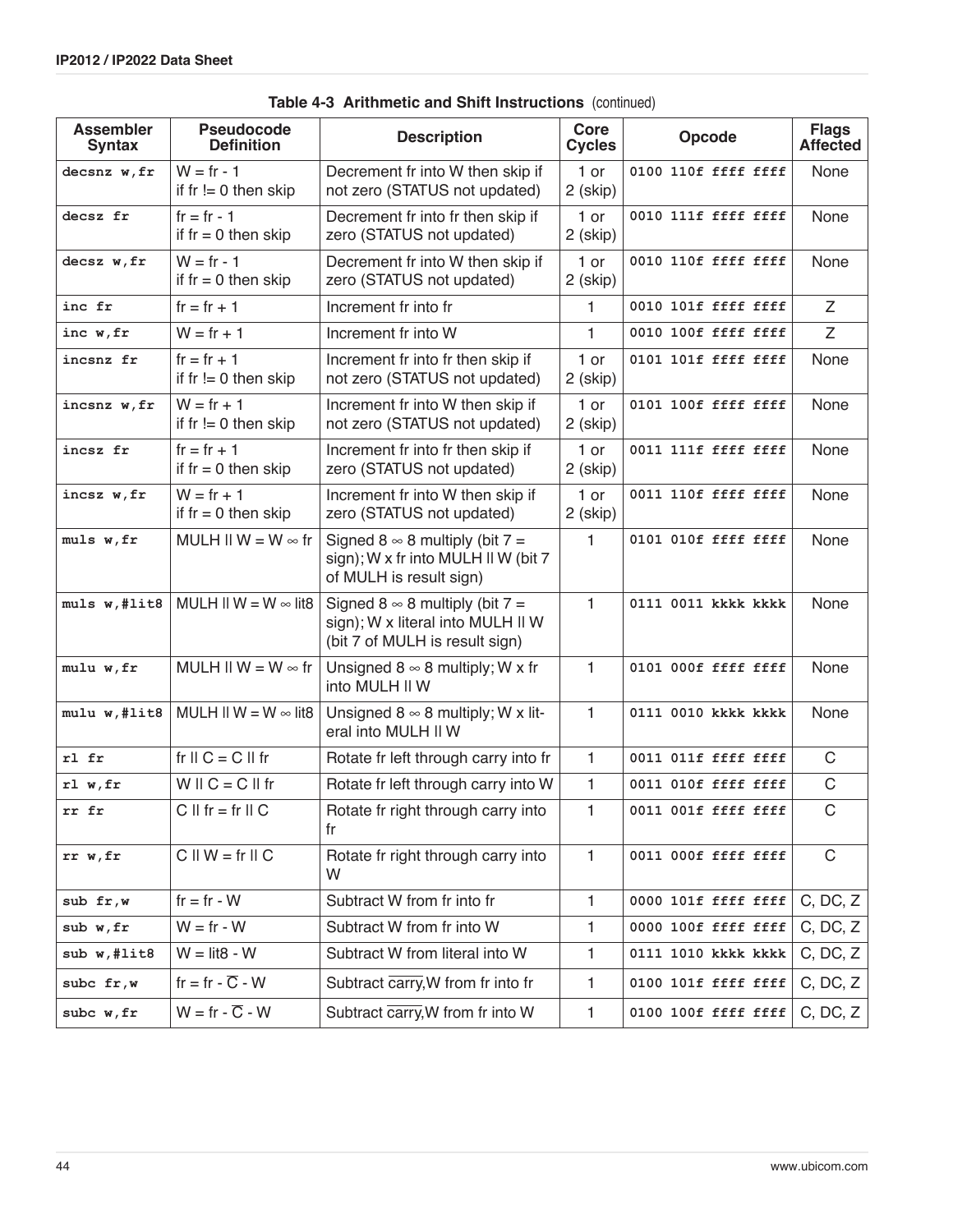| <b>Assembler</b><br><b>Syntax</b> | <b>Pseudocode</b><br><b>Definition</b> | <b>Description</b>                     | Core<br><b>Cycles</b> | <b>Opcode</b>       | <b>Flags</b><br><b>Affected</b> |
|-----------------------------------|----------------------------------------|----------------------------------------|-----------------------|---------------------|---------------------------------|
| swap fr                           | fr = fr3:0 II fr7:4                    | Swap high, low nibbles of fr into fr   |                       | 0011 101f ffff ffff | None                            |
| swap w, fr                        | $W = fr3:0$ II fr7:4                   | Swap high, low nibbles of fr into<br>W |                       | 0011 100f ffff ffff | None                            |
| test fr                           | if fr = 0 then $Z = 1$<br>else $Z = 0$ | Test fr for zero and update Z          |                       | 0010 001f ffff ffff |                                 |

**Table 4-3 Arithmetic and Shift Instructions** (continued)

## **Table 4-4 Bit Operation Instructions**

| <b>Assembler</b><br><b>Syntax</b> | <b>Pseudocode</b><br><b>Definition</b> | <b>Description</b>                | Core<br><b>Cycles</b> | <b>Opcode</b>       | <b>Flags</b><br><b>Affected</b> |
|-----------------------------------|----------------------------------------|-----------------------------------|-----------------------|---------------------|---------------------------------|
| clrb fr, bit                      | $fr, bit = 0$                          | Clear bit in fr                   |                       | 1000 bbbf ffff ffff | None                            |
| sb fr, bit                        | if fr, bit $= 1$ then skip             | Test bit in fr then skip if set   | 1 or<br>2 (skip)      | 1011 bbbf ffff ffff | None                            |
| setb fr, bit                      | fr.bit = $1$                           | Set bit in fr                     |                       | 1001 bbbf ffff ffff | None                            |
| snb fr, bit                       | if $fr, bit = 0$ then skip             | Test bit in fr then skip if clear | 1 or<br>2 (skip)      | 1010 bbbf ffff ffff | None                            |

**Table 4-5 Data Movement Instructions** 

| <b>Assembler</b><br><b>Syntax</b> | <b>Pseudocode</b><br><b>Definition</b>         | <b>Description</b>             | Core<br><b>Cycles</b> | <b>Opcode</b>       |  | <b>Flags</b><br><b>Affected</b> |
|-----------------------------------|------------------------------------------------|--------------------------------|-----------------------|---------------------|--|---------------------------------|
| $mov$ fr, $w$                     | If $r = W$                                     | Move W into fr                 |                       | 0000 001f ffff ffff |  | None                            |
| mov w, fr                         | $W = fr$                                       | Move fr into W                 |                       | 0010 000f ffff ffff |  | Z                               |
| mov w, #list8                     | $W =$ lit <sub>8</sub>                         | Move literal into W            |                       | 0111 1100 kkkk kkkk |  | None                            |
| push fr                           | $(SP) = fr$ , then<br>$SP = SP - 1$            | Move fr onto top of stack      |                       | 0100 010f ffff ffff |  | None                            |
| push #lit8                        | $(SP) =$ lit8, then<br>$SP = SP - 1$           | Move literal onto top of stack |                       | 0111 0100 kkkk kkkk |  | None                            |
| pop fr                            | $\text{fr} = (SP + 1)$ , then<br>$SP = SP + 1$ | Move top of stack + 1 into fr  |                       | 0100 011f ffff ffff |  | None                            |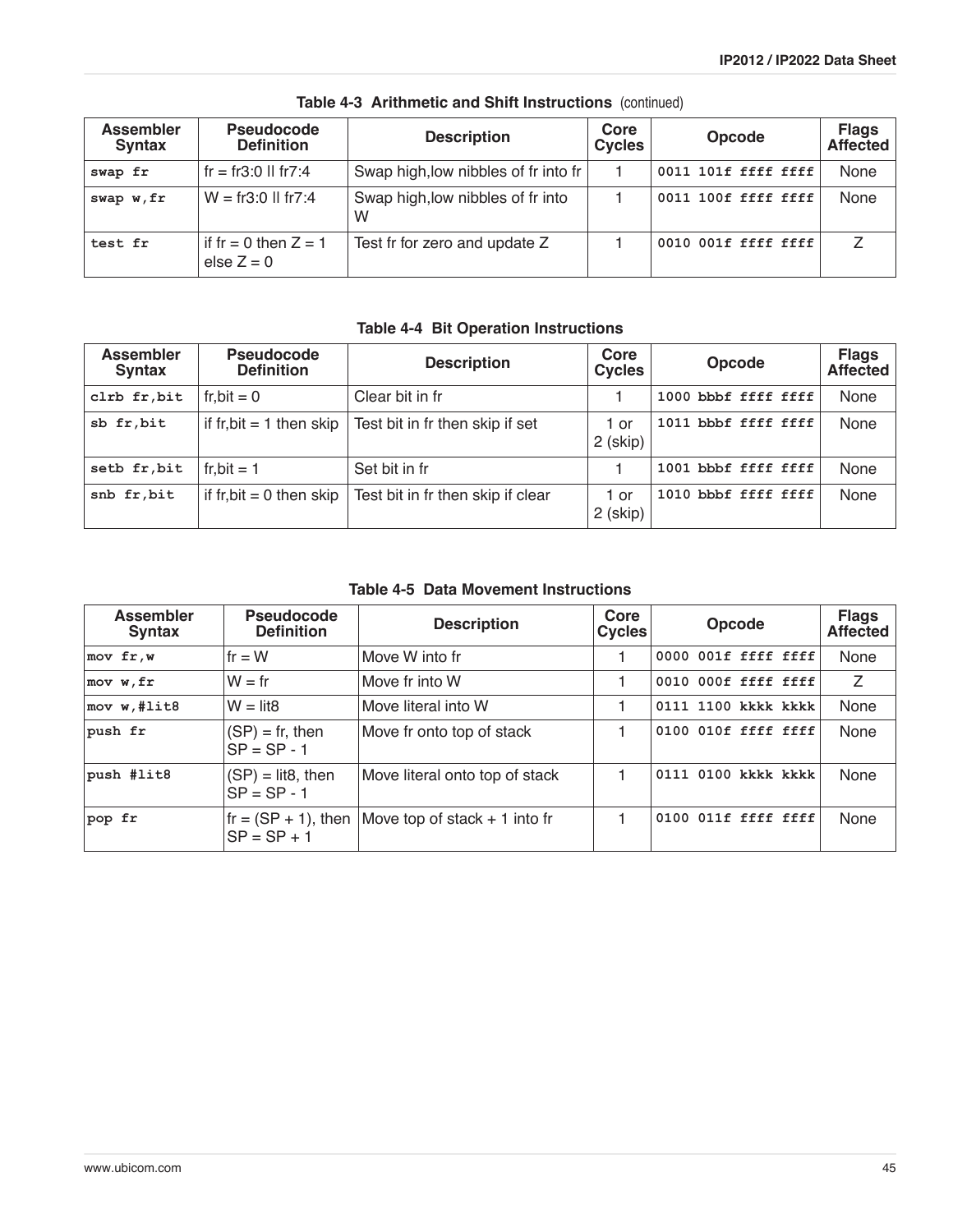| <b>Assembler</b><br><b>Syntax</b> | <b>Description</b>                                    | Core<br><b>Cycles</b> | Opcode                 | <b>Flags</b><br><b>Affected</b> |
|-----------------------------------|-------------------------------------------------------|-----------------------|------------------------|---------------------------------|
| call addr13                       | Call subroutine                                       | 3                     | 110k kkkk kkkk kkkk    | None                            |
| jmp addr13                        | Jump                                                  |                       | 111k kkkk kkkk kkkk    | None                            |
| int                               | Software interrupt                                    | 3                     | 0000 0000 0000 0110    | None                            |
| nop                               | No operation                                          |                       | 0000 0000 0000<br>0000 | None                            |
| ret                               | Return from subroutine                                |                       | 0000 0000 0000 0111    | PA2:0                           |
| retnp                             | Return from subroutine, without updating<br>page bits |                       | 0000 0000 0000 0010    | None                            |
| reti #lit3                        | Return from interrupt (see Section 3.7.4)             | 3                     | $0000000000001$ nnn    | All                             |
| retw #lit8                        | Return from subroutine with literal into W            | 3                     | 0111 1000 kkkk kkkk    | PA2:0                           |

### **Table 4-6 Program Control Instructions**

### **Table 4-7 System Control Instructions**

<span id="page-45-0"></span>

| <b>Assembler</b><br><b>Syntax</b> | <b>Description</b>                                                                                | <b>Core Cycles</b>                          | <b>Opcode</b>          | <b>Flags</b><br><b>Affected</b> |
|-----------------------------------|---------------------------------------------------------------------------------------------------|---------------------------------------------|------------------------|---------------------------------|
| break                             | Software breakpoint. Keeps PC from<br>advancing and stops timers, including the<br>Watchdog Timer |                                             | 0000 0000 0000 0001    | None                            |
| breakx                            | Software breakpoint, extending the skip                                                           | 1                                           | 0000 0000 0000 0101    | <b>None</b>                     |
| ferase                            | Erase a 256 word flash block                                                                      | $1^{\dagger}$                               | 0000 0000 0000 0011    | None                            |
| fread                             | Read flash memory                                                                                 | $1^{\dagger}$                               | 0000 0000 0001 1011    | <b>None</b>                     |
| fwrite                            | Write flash memory                                                                                | $1^{\dagger}$                               | 0000 0000 0001 1010    | None                            |
| iread                             | Read external/program memory                                                                      | 4(blocking),<br>$1^{\dagger}$ (nonblocking) | 0000 0000 0001 1001    | <b>None</b>                     |
| ireadi                            | Read program memory and increment<br>ADDRL to next even ADDRL                                     | 4(blocking),<br>$1^{\dagger}$ (nonblocking) | 0000 0000 0001 1101    | <b>None</b>                     |
| iwrite                            | Write into external memory/program RAM                                                            | 4(blocking),<br>$1^{\dagger}$ (nonblocking) | 0000 0000 0001 1000    | <b>None</b>                     |
| iwritei                           | Write into program RAM and increment<br>ADDRL to next even ADDRL                                  | 4(blocking),<br>$1^{\dagger}$ (nonblocking) | 0000 0000 0001 1100    | <b>None</b>                     |
| loadh addr8                       | Load high data address into DPH                                                                   |                                             | 0000 kkkk kkkk<br>0111 | <b>None</b>                     |
| loadl addr8                       | Load low data address into DPL                                                                    | 1                                           | 0111 0001 kkkk kkkk    | <b>None</b>                     |
| page addr3                        | Load page bits from program address into<br>PA2:0 of the STATUS register                          |                                             | 0000 0000 0001 0nnn    | PA2:0                           |
| speed #lit8                       | Change CPU speed by writing into the<br>SPDREG register                                           | 1                                           | 0000 0001 nnnn nnnn    | <b>None</b>                     |

†. Only occupies the CPU pipeline for 1 cycle, but the operation is not complete until XCFG:0 = 0. (Refer to [Sec](#page-46-0)tion  $4.7$ )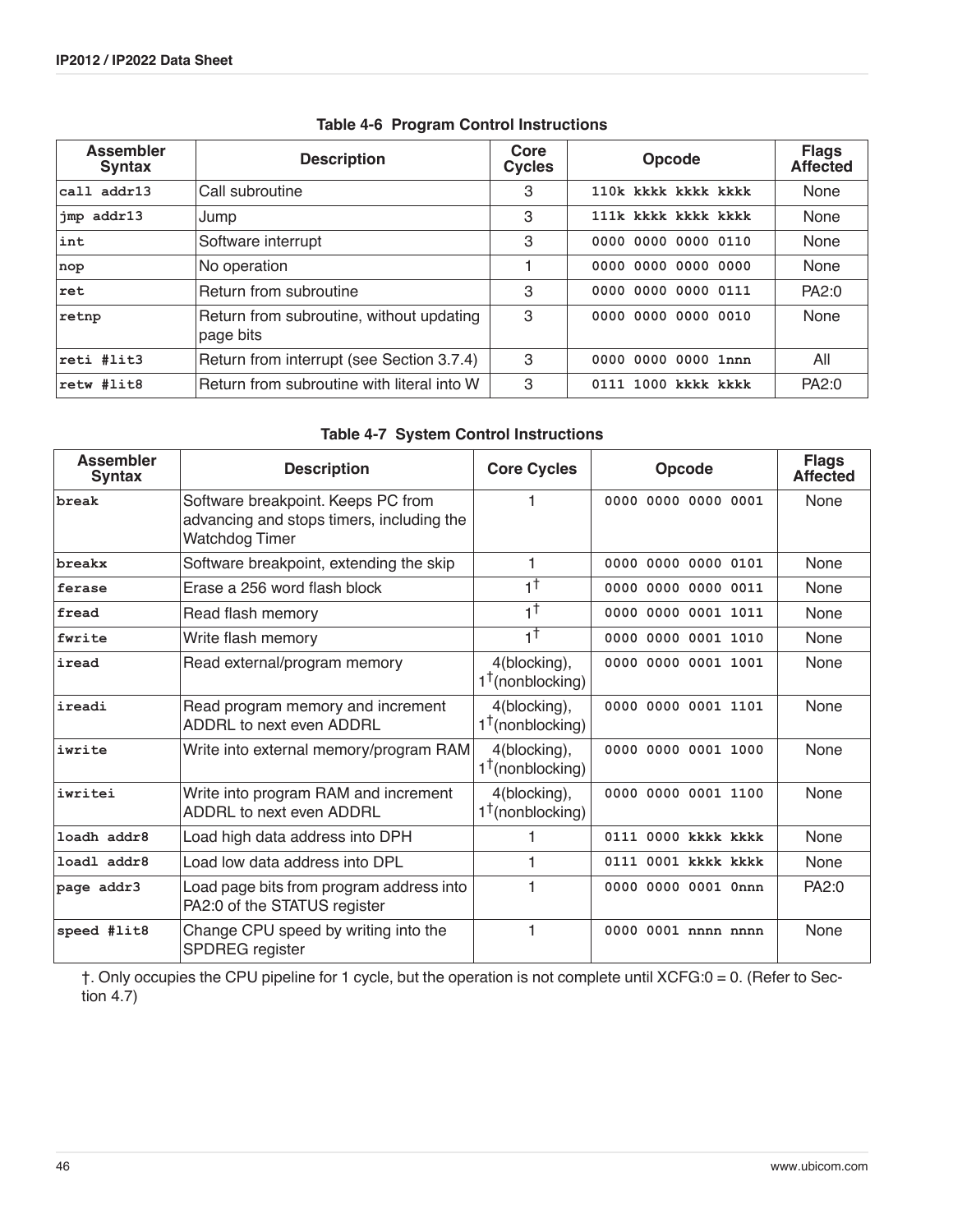### <span id="page-46-0"></span>**4.7 Program Memory Self-Programming and Read Instructions**

<span id="page-46-1"></span>

| <b>Operation</b>                                                                                                                                   | <b>Program RAM</b><br>$(ADDRX = 00)$           | <b>Flash</b><br>$(ADDRX = 01)$                                          | <b>External Memory</b><br>$(ADDRX = 80 \text{ or } 81)$ |  |  |
|----------------------------------------------------------------------------------------------------------------------------------------------------|------------------------------------------------|-------------------------------------------------------------------------|---------------------------------------------------------|--|--|
| Read                                                                                                                                               | iread (Blocking)<br>ireadi (Blocking)          | fread (Nonblocking) <sup>1</sup><br>iread <sup>2</sup><br>$i$ readi $i$ | iread (Nonblocking)                                     |  |  |
| Write                                                                                                                                              | iwrite (Blocking)<br>iwritei (Blocking)        | <b>fwrite</b> (Nonblocking) <sup>3</sup>                                | iwrite (Nonblocking)                                    |  |  |
| Erase                                                                                                                                              | N/A                                            | ferase (Nonblocking) <sup>3</sup>                                       | N/A                                                     |  |  |
|                                                                                                                                                    | $1 -$ Rules 1, 2, 3, 5, 7, and 10 below apply. |                                                                         |                                                         |  |  |
| 2 – Rules 2, 3, 5, 7, and 10 below apply. If executed from program RAM, the instruction is nonblocking; if<br>executed from flash, it is blocking. |                                                |                                                                         |                                                         |  |  |
| $3$ – Rules 1, 2, and 4–10 below apply.                                                                                                            |                                                |                                                                         |                                                         |  |  |

**Table 4-8 Instructions Used for Self-Programming**

The IP2012 / IP2022 has several instructions used to read and write the program RAM and the program flash memory. These instructions allow the program flash memory to be read and written through special-purpose registers in the data memory space, which allows the flash memory to be used to store both program code and data.

Because no special programming voltage is required to write to the flash memory, any application may take advantage of this feature at run-time. Typical uses include saving phone numbers and passwords, downloading new or updated software, and logging infrequent events such as errors and Watchdog Timer overflow.

The self-programming instructions are not affected by the code-protection flag (the  $\overline{\text{CP}}$  bit of the FUSE1 register), so the entire program memory is readable and writable by any software running on the IP2012 / IP2022.

Note: It is highly recommended to enable the brown-out reset feature if self-programming instructions are being used in user program code (see [Section 3.8.1](#page-27-0) for more information about BOR). This will avoid corruption of flash memory during power down.

There are seven instructions used for self-programming, as shown in [Table 4-8.](#page-46-1) Certain uses of the instructions are not valid. In these cases, the instruction is executed as though it were a **nop** instruction (i.e. the program counter is incremented, but no other registers or bits are affected).

Blocking instructions take 4 cycles to complete, and prevent other instructions from executing. Non-blocking instructions occupy the CPU pipeline for only one cycle, but they launch a multi-cycle operation which is not complete until indicated by the FBUSY bit in the XCFG register becoming clear.

The DATAH/DATAL register is a 16-bit data buffer used for loading or unloading data in program memory. The ADDRX/ADDRH/ADDRL register holds a 24-bit byte address used to specify the low-byte of the desired word location in program memory. Like the other pointer registers (IPH/IPL, DPH/DPL, and SPH/SPL), addition to the low byte of the register that results in carry will cause the high part of the register (ADDRX/ADDRH) to be incremented. Subtraction from the low byte of the register that results in borrow will cause the high part of the register to be decremented.

Note: If ADDRSEL is modified in the ISR, it must first be shadowed in software, and restored before **reti**.

Note: ADDRL bit 0 is ignored as the A0 address bit is handled automatically in hardware.

Software should use the FBUSY bit to check that a previous flash write or erase operation has completed before executing another instruction that accesses flash memory, before jumping to or calling program code in flash memory, and before changing the CPU core speed. It is not necessary to check the FBUSY bit if enough cycles are allowed for the flash operation to complete. See description of FRDTS1:0, FRDTC1:0 and FWRT3:0 in [Section 7.1.5](#page-90-0) for more details. Software must not attempt to execute out of flash memory while the FBUSY bit is set, because the flash memory is unreadable during that time. Therefore, code which reads, writes, or erases flash memory, using the **fread**, **fwrite** or **ferase** instructions, must execute from program RAM. Software must provide at least four cycles between an **fread** and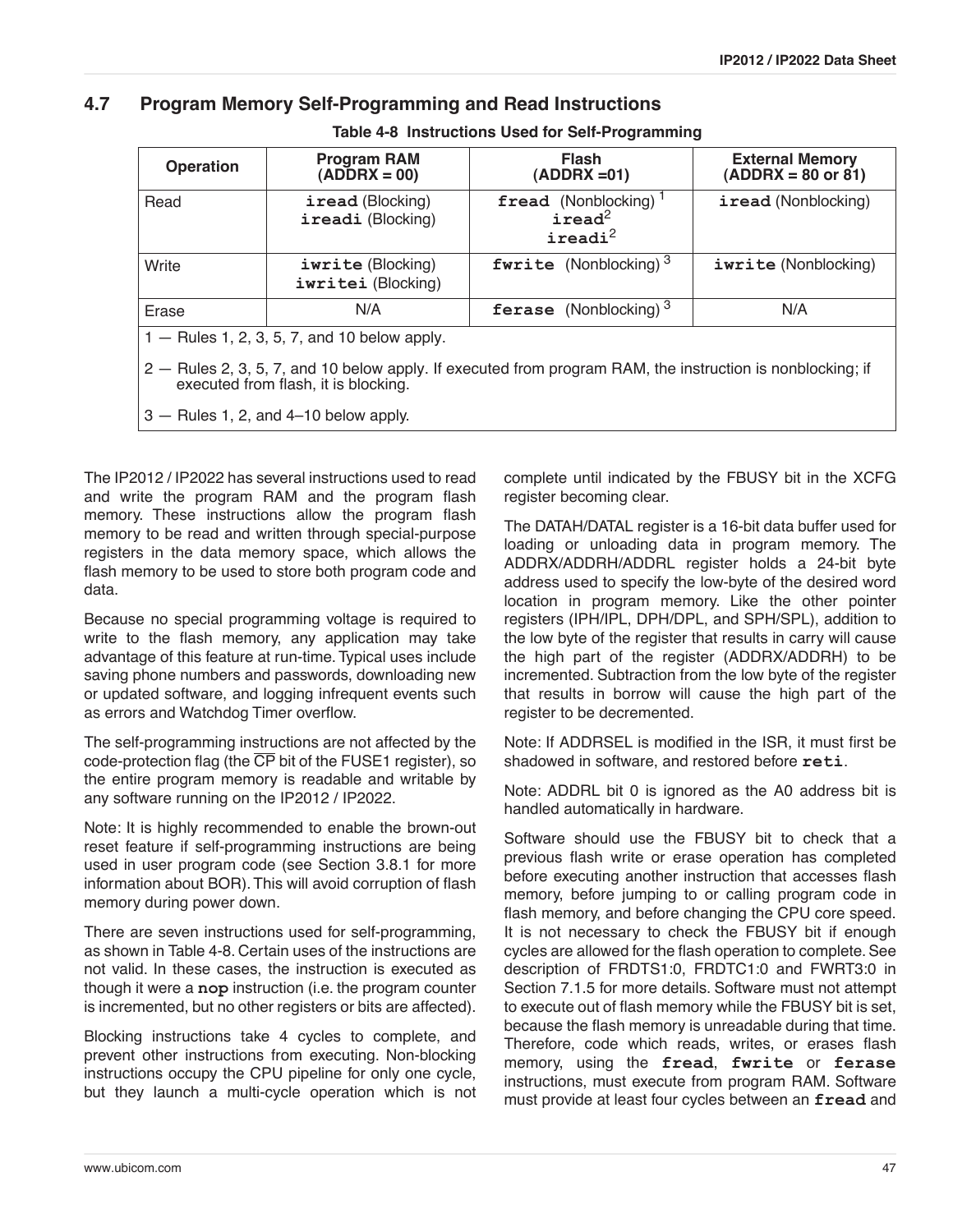reading DATAH/DATAL, or ensure that the minimum flash read time is met.

Unlike RAM, flash memory requires an explicit erase operation before being written. The **ferase** instruction is used to erase a 512-byte (256-word) block of flash memory (it brings all bits to 1, see [Table 4-9\)](#page-47-0). After the block has been erased, individual words can be written with the **fwrite** instruction (**fwrite** will not change a 0 to 1). For example, an **ferase** instruction executed on any byte address from 0x10000 to 0x100FE erases the whole block spanning those addresses. The selfprogramming instructions have no access to the flash memory bits in the configuration block.

### <span id="page-47-0"></span>**Table 4-9 ferase Addresses (ADDRX=01, ADDRL=xx)**

| <b>ADDRH</b> | <b>Flash Byte<br/>Addresses</b> |
|--------------|---------------------------------|
| 0x00         | 0x10000 - 0x101FE               |
| 0x02         | 0x10200 - 0x102FE               |
|              |                                 |
| 0xFF         | $0x1FE00 - 0x1FFFE$             |

Rules/Troubleshooting for **fread**/**fwrite**/**ferase** and **iread**/**ireadi** of flash:

- 1. Must be executing out of program RAM, with ADDRX  $= 01$ .
- 2. FCFG register must be correctly configured (refer to [Section 7.1.5](#page-90-0)).
- 3. For an **fread** or **iread**/**ireadi** of flash, there must be at least 3 core cycles between the read instruction and a read of DATAH or DATAL, or the minimum flash read time must be met.
- 4. No speed commands while **fread**, **fwrite** or **ferase** are busy (while XCFG bit  $0 = 1$ ).
- 5. Do not jump to flash memory while executing **fread**/**fwrite**/**ferase**. If INTVEC is in flash, ensure interrupts are disabled.
- 6. **fwrite** will not change a 0 to a 1 (use **ferase** first).
- 7. XCFG bit 0 = 0 before execution (even during ISR) or sufficient time is allowed to complete previous operations on flash.
- 8. XCFG bit 6 = 1, otherwise **fwrite** and **ferase** behave as **nop**.
- 9. Make sure interrupts are disabled or that the INTSPD value matches the SPDREG value. For **iread** or **ireadi** of flash from flash, a more practical solution is to jump to a routine in program RAM.
- 10. Wait 1 cycle after changing ADDRX bit 7, EMCFG bit 7, or ADDRSEL before executing an **fread**, **fwrite**, **ferase**, **iread**, **ireadi**, **iwrite**, or **iwritei** instruction.
- 11. Do not write to DATAH at the same time an **iread** of External Memory is causing a write of DATAL.

## **4.7.1 Flash Timing Control**

The FCFG register controls the timing of flash memory operations. See [Section 7.1.5](#page-90-0) for a description of the FCFG register.

## **4.7.2 Interrupts During Flash Operations**

Before starting a flash write or erase operation, the FCFG register (see [Section 7.1.5\)](#page-90-0) must be set up properly for the current speed. The CPU core clock is the time base for the flash write timing compensation, so it is critical that the CPU core clock speed is not changed during a flash write or erase operation. Interrupts may be taken during a flash write or erase operation, if the INTSPD register is set up so the speed does not change when an interrupt occurs.

If the flash read timing compensation is set up for a clock divisor of 1 (i.e. fastest speed), interrupts will not cause **fread**/**iread** instructions to fail, so no special precautions need to be taken to avoid violating the flash read access time.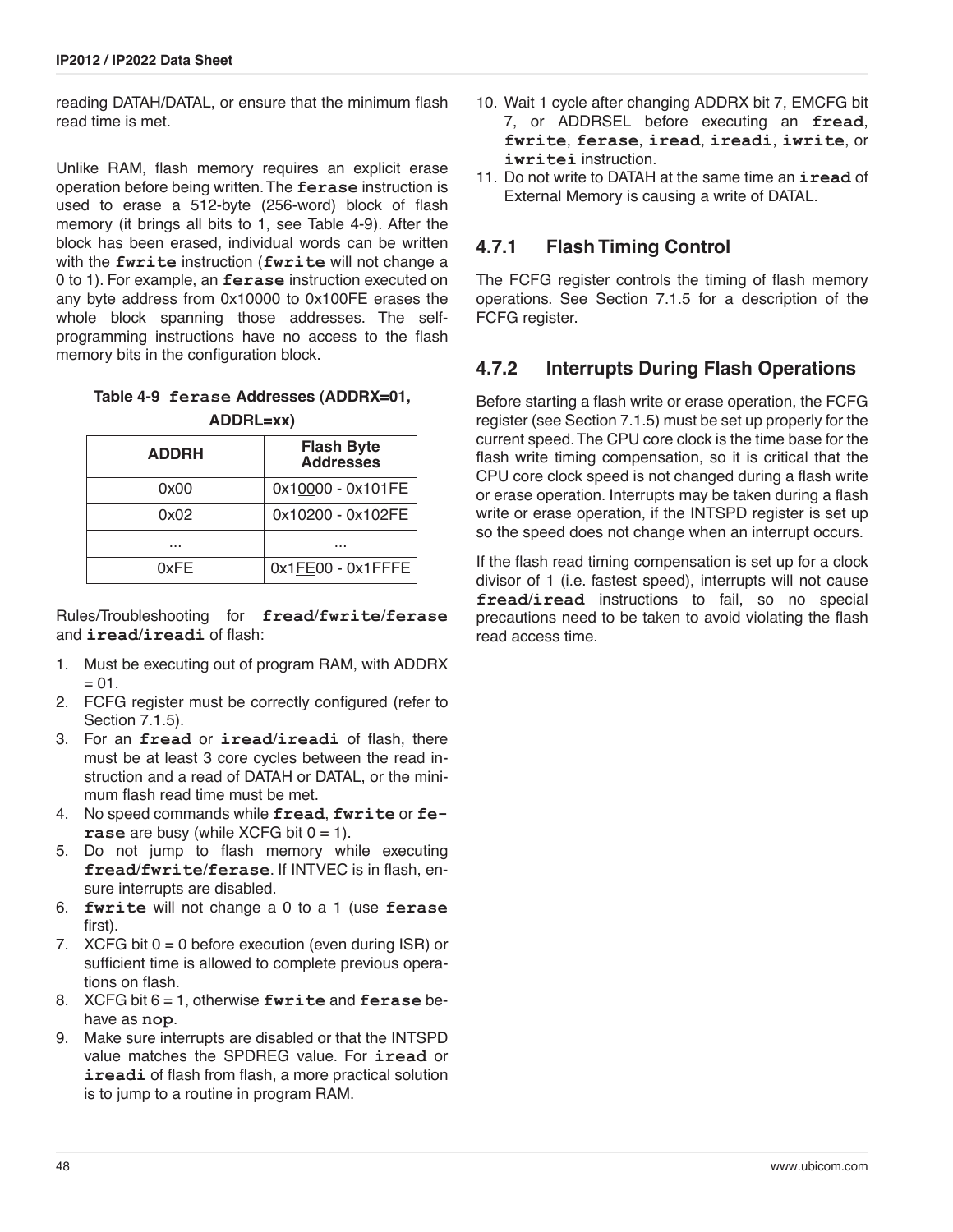# **5.0 Peripherals**

The IP2012 / IP2022 provides an array of on-chip peripherals needed to support a broad range of embedded Internet applications:

- 2 Serializer/Deserializer (SerDes) units (IP2012 has one unit)
- Real-time timer
- T0 timer
- 2 General-purpose timers with compare and capture **Registers**
- Watchdog timer
- 10-bit, 8-channel A/D converter
- Analog comparator
- Parallel slave peripheral interface
- External memory interface (IP2022 only)

All of the peripherals except the Watchdog Timer and the Real-Time Timer use alternate functions of the I/O port pins to interface with external signals.

## **5.1 I/O Ports**

The IP2022 contains one 4-bit I/O port (Port A) and six 8 bit I/O ports (Port B through Port G). The IP2012 contains one 4-bit I/O port (Port A), two 6-bit I/O ports (Ports D and F) and four 8-bit I/O ports (Ports B, C, E, and G). The four Port A pins have 24 mA current drive capability. All the ports have symmetrical drive. Inputs are 5V-tolerant. Outputs can use the same 2.3–2.7V power supply used for the CPU core and peripheral logic, or they can use a higher voltage (up to 3.6V). The IOVdd pins are provided for the I/O port pin output drivers. Port G has a separate GVdd pin which can be used to run the Port G output drivers at a voltage different from that used for the other ports, since Port G must run from a 2.3–2.7V power supply.

Each port has separate input (RxIN), output (RxOUT), and direction (RxDIR) registers, which are memory mapped. The numbers in the pin names correspond to the bit positions in these registers. These registers allow each port bit to be individually configured as a general-purpose input or output under software control. Unused pins should be configured as outputs, to prevent them from floating. Port B has three additional registers for supporting external interrupts (see [Section 5.1.1](#page-48-0)).

Each port pin has an alternate function used to support the on-chip hardware peripherals, as listed in [Table 2-1](#page-8-0). Port A and Port B support the multi-function timers Timer 1 and Timer 2. On the IP2022, Port B, Port C, and Port D support the Parallel Slave Peripheral (PSP) and external memory functions. On the IP2012, Port B and Port C support the PSP. Port E and Port F support the serializer/deserializer (SERDES) units (only Port E on the

IP2012). Port G supports the analog to digital converter (ADC) and the analog comparator. Before enabling a hardware peripheral, configure the port pins for input or output as required by the peripheral.

Note: There is positive-feedback circuitry present on the I/O ports when configured as input. This causes an input that was previously high, then subsequently tri-stated (i.e. not driven), to be actively driven by the IP2012 / IP2022 to a voltage level of approximately 1.7V, or one diode drop below (IOVdd). See [Section 8.2](#page-105-0) for details.

Figure 5-1 shows the internal hardware structure and configuration registers for each pin of a port.



**Figure 5-1 Port Pin Block Diagram**

### <span id="page-48-0"></span>**5.1.1 Port B Interrupts**

Any of the 8 Port B pins can be configured as an external interrupt input. Logic on these inputs can be programmed to sense rising or falling edges. When an edge is detected, the interrupt flag for the port pin is set.

The recommended initialization sequence is:

- 1. Configure the port pins used for interrupts as inputs by programming the RBDIR register.
- 2. Be sure all enabled interrupt pins are driven to valid logic levels, not floating.
- 3. Select the desired edge for triggering the interrupt by programming the INTED register. This may set interrupt flags.
- 4. **nop**, **nop**.
- 5. Clear the interrupt flags in the INTF register.
- **6. nop**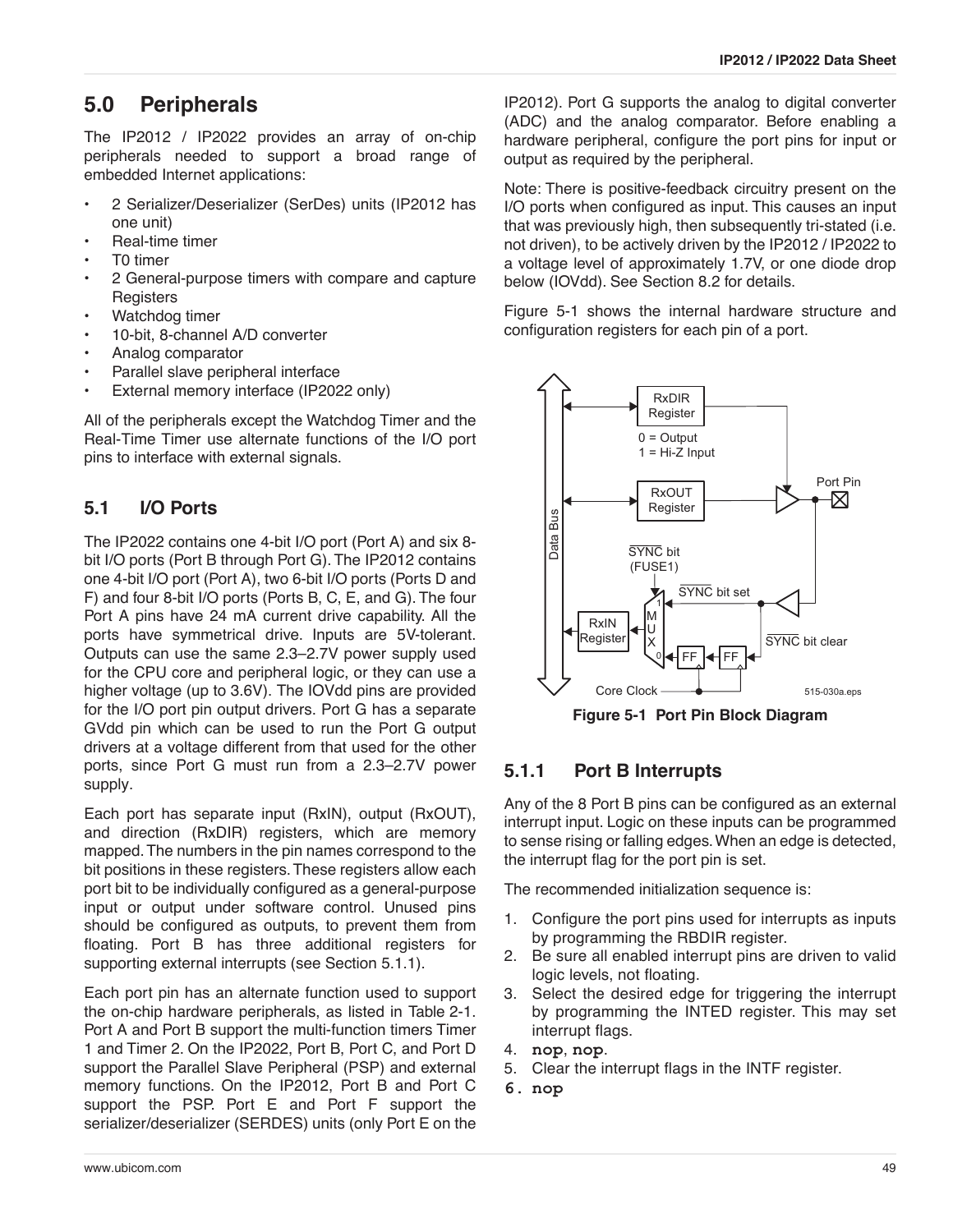- 7. Enable the interrupt input(s) by setting the corresponding bit(s) in the INTE register.
- 8. Set the GIE bit.

[Figure 5-2](#page-49-0) shows the Port B interrupt logic. Port B has three registers for supporting external interrupts, the INTED ([Section 5.1.6\)](#page-50-0), INTF ([Section 5.1.7\)](#page-50-1), and INTE [\(Section 5.1.8\)](#page-50-2) registers. The INTED register controls the logic which selects the edge sensitivity (i.e. rising or falling edge) of the Port B pins. When an edge of the selected type occurs, the corresponding flag in the INTF register is set, whether or not the interrupt is enabled. The interrupt signal passed to the system interrupt logic is the OR function of the AND of each interrupt flag in the INTF register with its corresponding enable bit in the INTE register. See [Section 5.1.8.](#page-50-2)



### <span id="page-49-0"></span>**5.1.2 Reading and Writing the Ports**

The port registers are memory-mapped into the data memory address space between 0x020 and 0x03A. In addition, Port B has three extra registers located at 0x017 through 0x019 (INTED, INTF, and INTE), which support external interrupt inputs.

Generally, successive read and write operations on the same I/O port is not an issue, as there are separate IN an OUT registers for each I/O port. Care must be given to ensure that enough time is allowed for data written to the OUT register to propagate to the IN register on a given port. If this is an issue, two instructions (or four instructions if the SYNC bit in the FUSE1 register is clear) should be inserted between any read-modify-write instruction sequences (or more **nop** instructions if the pin is capacitively loaded).

### **5.1.3 RxIN Registers**

The RxIN registers are virtual registers that provide readonly access to the physical I/O pins. Reading these registers returns the states on the pins, which may be driven either by the IP2012 / IP2022 or an external device. If the SYNC bit in the FUSE1 register is clear, the states are read from a synchronization register. If an application reads data from a device running asynchronously to the IP2012 / IP2022, the SYNC bit should be cleared to avoid the occurrence of metastable states (i.e. corrupt data caused by an input which fails to meet the setup time before the sampling clock edge, which theoretically could interfere with the operation of the CPU).

### **5.1.4 RxOUT Registers**

The RxOUT registers are data output buffer registers. The data in these registers is driven on any I/O pins that are configured as outputs. On reads, the RxOUT registers return the data previously written to the data output buffer registers, which might not correspond to the states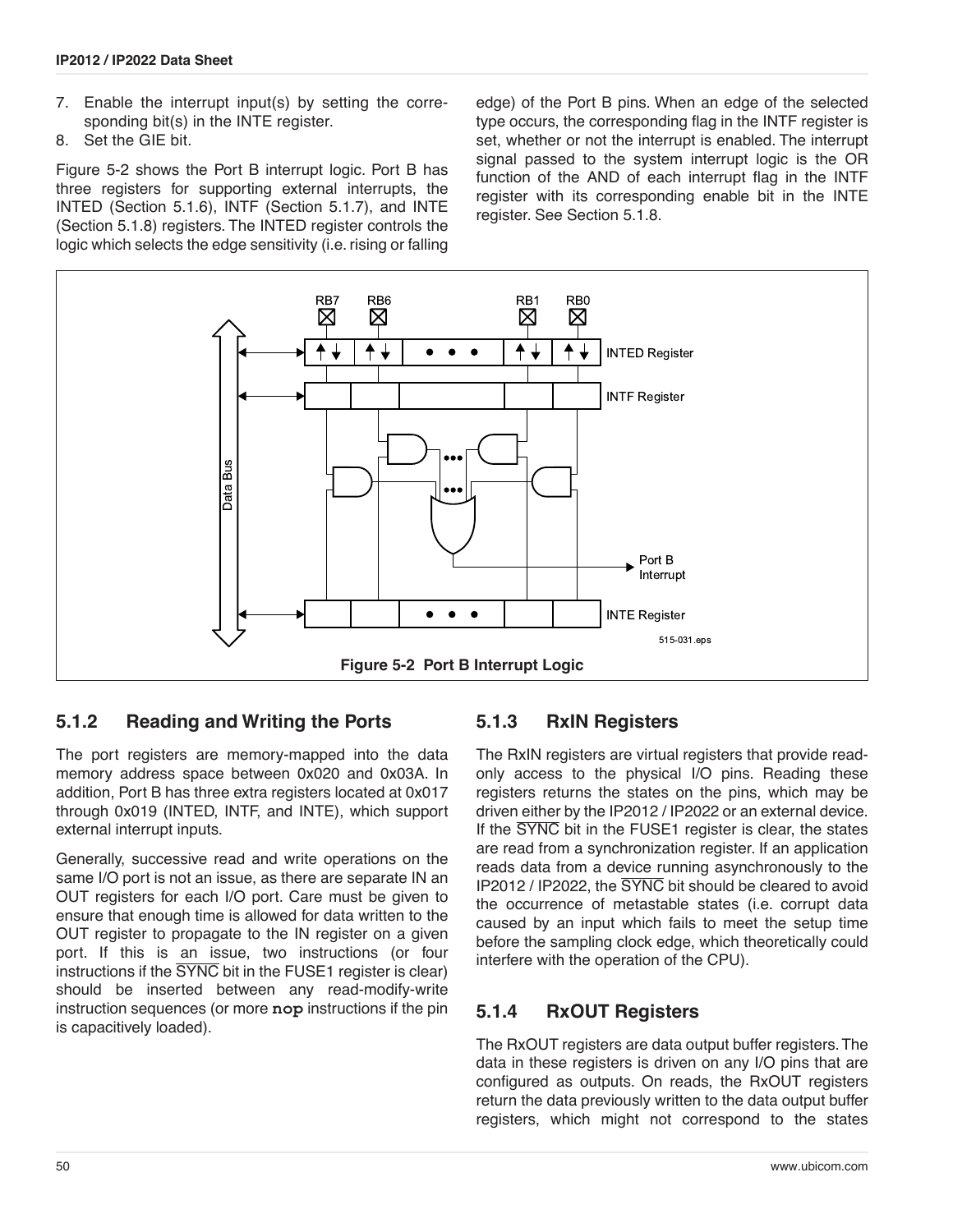actually present on pins configured as inputs or pins forced to another state by an external device.

## **5.1.5 RxDIR Registers**

The RxDIR registers select the direction of the port pins. For each output port pin, clear the corresponding RxDIR bit. For each input port pin, set the corresponding RxDIR bit. Unused pins that are left open-circuit should be configured as outputs, to keep them from floating.

For example, to configure Port A pins RA3 and RA2 as outputs and RA1 and RA0 as inputs, the following code could be used:

| mov | w,#0x03 | : load W with the value 0x03        |
|-----|---------|-------------------------------------|
|     |         | $:$ (bits $3:2$ low, and bits $1:0$ |
|     |         | ;high)                              |
| mov | 0x022,w | ; write 0x03 to RADIR               |
|     |         | register;                           |

The second move instruction in this example writes the RADIR register, located at address 0x022. Because Port A has only four I/O pins, only the four least significant bits of this register are used.

To drive the RA1 pin low and the RA0 pin high, the following code then could be executed:

| mov | w,#0x01 | : load W with the value 0x01     |
|-----|---------|----------------------------------|
|     |         | $:$ (bits $3:1$ low, and bit $0$ |
|     |         | ;high)                           |
| mov | 0x021,w | write 0x01 to RAOUT              |
|     |         | register;                        |

The second move instruction shown above writes the RAOUT register, located at address 0x021. When reading the Port A pins through the RAIN register (0x020), the upper four bits always read as zero.

When a write is performed to the RxOUT register of a port pin that has been configured as an input, the write is performed but it has no immediate effect on the pin. If that pin is later configured as an output, the pin will be driven with the data that had been previously written to the RxOUT register.

## <span id="page-50-0"></span>**5.1.6 INTED Register**

The INTED register consists of 8 edge detection bits that correspond to the 8 pins of Port B. A set bit in the INTED register makes the corresponding port pin trigger on falling edges, while a clear bit makes the pin trigger on rising edges.

### <span id="page-50-1"></span>**5.1.7 INTF Register**

The INTF register consists of 8 interrupt flags that correspond to the 8 pins of Port B. If the trigger condition for a Port B pin occurs, the corresponding bit in the INTF register is set. The bit is set even if the port pin is not enabled as a source of interrupts.

The interrupt service routine (ISR) can check this register to determine the source of an external interrupt. If a Port B pin enabled for generating interrupts has a set bit in the INTF register, software must clear the bit prior to exiting to prevent repeated calls to the ISR.

The Port B interrupt logic is asynchronous (e.g. functions without a clock in clock-stop mode). A side effect is that there is a 2-cycle delay between the instruction that clears a INTF bit and the bit being cleared. This means that software must clear the bit at least 2 cycles before executing a return from interrupt (**reti**) instruction.

## <span id="page-50-2"></span>**5.1.8 INTE Register**

The INTE register consists of 8 interrupt enable bits that correspond to the 8 pins of Port B. A Port B pin is enabled as a source of interrupts by setting the corresponding bit in the INTE register. The pin is disabled as an interrupt source by clearing the corresponding INTE bit, but takes up to 1 core clock cycle for the interrupt to be disabled.

## **5.1.9 Port Configuration Upon Power-Up**

On power-up, all the port control registers (RxDIR) are initialized to 0xFF. Therefore, each port pin is configured as a high-impedance input. This prevents any false signalling to external components which could occur if the ports were allowed to assume a random configuration at power-up.

## **5.2 Timer 0**

Timer 0 is an 8-bit timer with an 8-bit prescaler intended to generate periodic interrupts for ipModule™ instances that require being called at a constant rate, such as UART and DTMF functions. When the T0TMR register counts up to FF and rolls over to 00, the T0IF flag in the T0CFG register will be set, and an interrupt will occur if the T0IE and T0EN bit are set (see T0CFG register description in [Section 7.1.20\)](#page-100-0). To clear the interrupt, either the T0IE or T0EN bit should be cleared, and then the T0IF flag must be cleared.

Note: If T0IF is not cleared after disabling the Timer0 interrupt (T0IE = 0) or disabling Timer0 (T0EN = 0), it is assumed that another interrupt has occurred, and the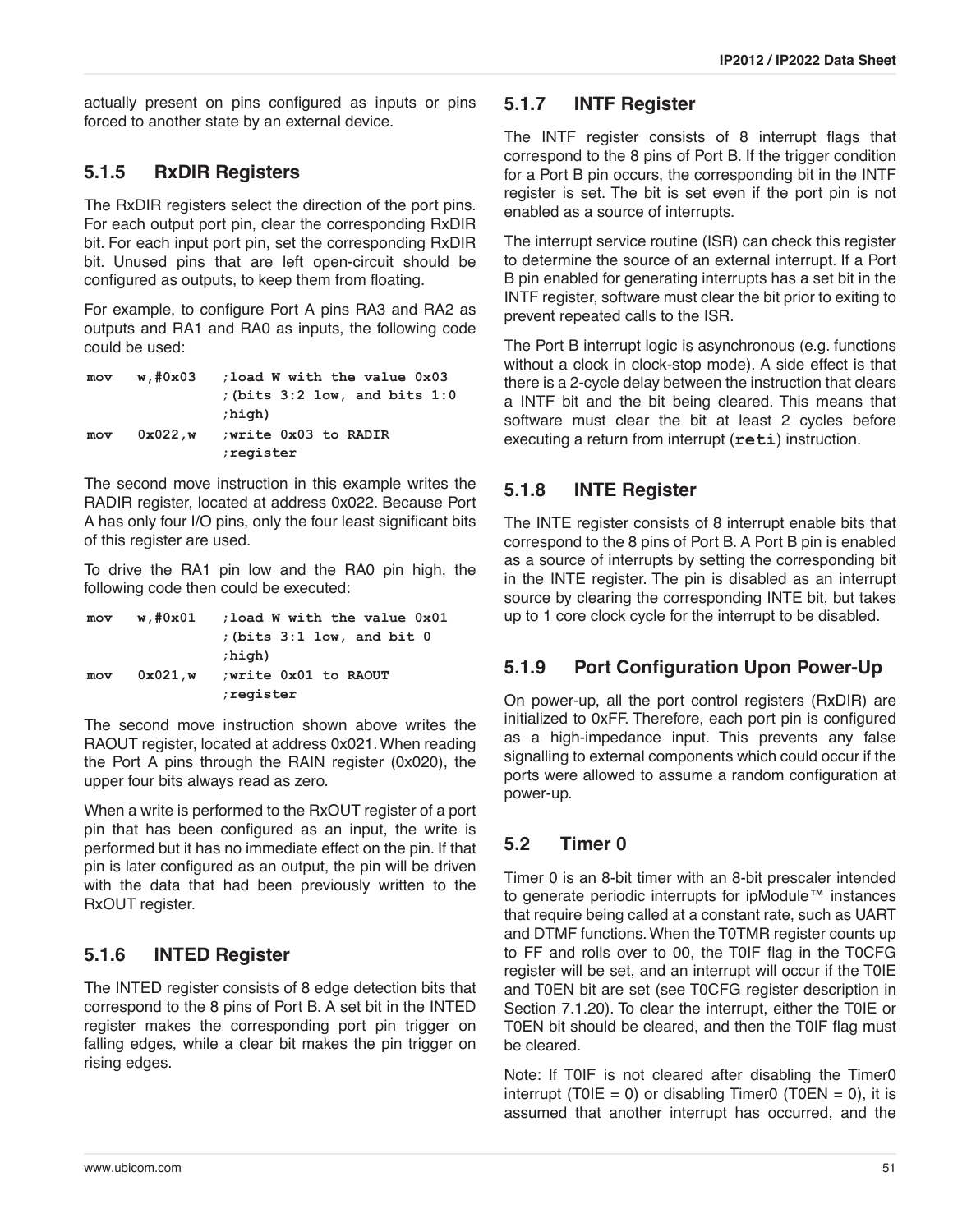interrupt will occur on the next return, or when GIE is set (enabling nested interrupts - see [Section 3.7.2](#page-24-1)).

The Timer 0 interrupt is also supported in the instruction set by an option for the **reti** instruction which adds the W register to the T0TMR register when returning from an interrupt. [Figure 5-3](#page-51-0) shows the Timer 0 logic.

Operation of Timer 0 to generate periodic interrupts:

- $TOTMR = 00$  when entering ISR from T0 interrupt
- Keeps counting up while in ISR
- Add W to T0TMR with execution of **reti** (refer to [Ta](#page-24-2)[ble 3-5](#page-24-2)). Interrupt frequency is adjusted by adjusting value loaded in W, and depending on core clock divider, since T0TMR runs on the system clock. If W added to T0TMR exceeds 0xFF, no interrupt is taken until the T0TMR rolls over from 0xFF to 0x00 again. If the T0TMR rolls over during the 3 core cycles in the return from interrupt, the ISR is executed again (and never again returns to mainline code as long as the ISR executes the same).

Note: Do not enable Timer 0 interrupt before enabling the Timer 0 itself.



**Figure 5-3 Timer 0 Block Diagram**

<span id="page-51-0"></span>The control and status register for Timer 0 is the T0CFG register, described in detail in [Section 7.1.20](#page-100-0).

Note: T0IF can only be asserted when  $T0IE = 1$ ,  $T0EN =$ 1 and T0TMR overflow occurs.

## **5.3 Real-Time Timer (RTTMR)**

The Real-Time Timer is an 8-bit timer intended to provide a periodic system wake-up interrupt. Unlike the other peripherals (except the Watchdog Timer and Port B interrupts), the Real-Time Timer continues to function when the system clock is disabled. For those applications which spend much of their time with the OSC clock oscillator turned off to conserve power, there are 5 available mechanisms to exit this mode: external reset (RST pin), reset from the Watchdog Timer, reset from Brown-out, interrupt from a Port B input, and interrupt from the Real-Time Timer. By using an interrupt rather than reset, more of the CPU state is preserved and some reset procedures such as initializing the port direction registers can be skipped. [Figure 5-4](#page-52-0) shows the Real-Time Timer logic. (When RTCLK1 is not used, it should be tied to GND.)

When the RTTMR register counts up to FF and rolls over to 00, the RTIF flag in the RTCFG register will be set, and an interrupt will occur if the RTIE and RTEN bit are set (see RTCFG register description in [Section 7.1.9](#page-93-0)). To clear the interrupt, either the RTIE or RTEN bit should be cleared, and then the RTIF flag be cleared.

Note: A **nop** is required between a **speed** instruction and an instruction that enables or writes to RTTMR.

Note: If RTIF is not cleared after disabling the Real-Time Timer interrupt (RTIE  $= 0$ ) or disabling the Real-Time Timer (RTEN  $= 0$ ), it is assumed that another interrupt has occurred, and the interrupt will occur on the next return, or when GIE is set (enabling nested interrupts - see [Section](#page-24-1) [3.7.2](#page-24-1)).

Note: The system clock must be slower or equal to the RTCLK clock, for a write to the RTTMR to work correctly.

The real-time timer is readable and writable as the RTTMR register. The control and status register for the timer is the RTCFG register, as described in [Section](#page-93-0) [7.1.9](#page-93-0).

The RTEOS bit (XCFG bit 5, see [Section 7.1.26](#page-103-0)) selects the sampling mode for the external input. If the RTEOS bit is set, the external input is over-sampled with the system clock. The CPU can always read the value in the RTTMR register, if the system clock is at least twice the frequency of the external input. If the system clock source is changed to RTCLK or turned off, then the RTEOS bit must be clear for the Real-Time Timer to function.

Note: if the RTEOS bit is cleared, expect a 3 cycle system clock delay for the overflow interrupt, due to synchronization circuitry.

If the RTEOS bit is clear then the external input directly clocks the Real-Time Timer (i.e. RTCLK is not oversampled). The Real-Time Timer will always function whether the clock input is synchronous or asynchronous. However, the CPU cannot reliably read the value in the RTTMR register unless the RTCLK clock is synchronous to the system clock (RTEOS=1).

If the value in the RTTMR register does not need to be used by the CPU (i.e. only the interrupt flag is of interest), then the RTEOS bit should be clear (i.e. RTCLK not oversampled), which allows the Real-Time Timer to function for any configuration of the system clock.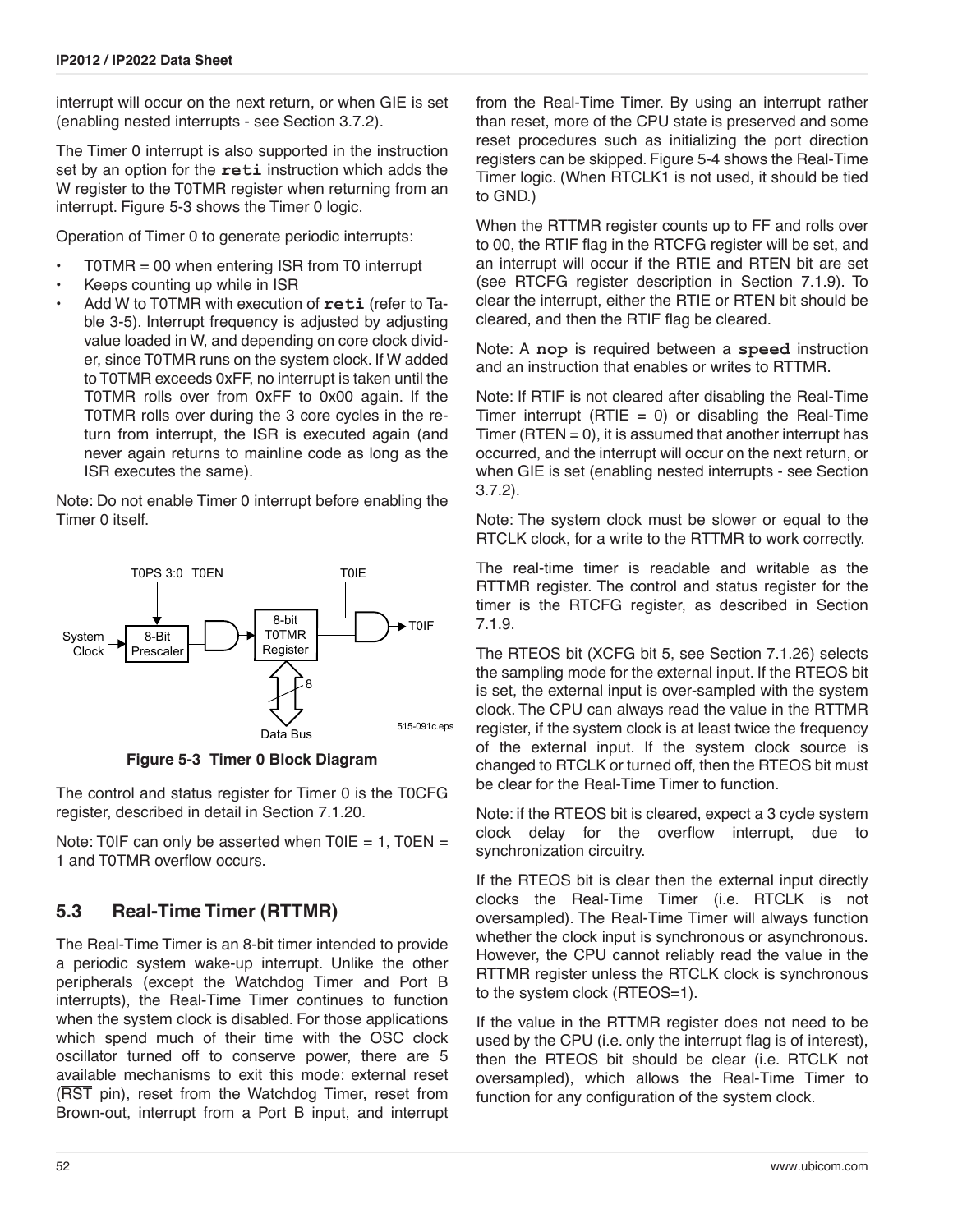If the value in the RTTMR register needs to be used by the CPU, but the Real-Time Timer is not required to function when the system clock is set to RTCLK or turned off, then the RTEOS bit should be set to ensure the CPU can reliably read the RTTMR register.

If the value in the RTTMR register needs to be used by the CPU and the Real-Time Timer is required to function when the system clock is set to RTCLK or off, then software must change the RTEOS bit when changing the system clock source. To read the RTTMR register when the system clock is not synchronous to the RTCLK, the RTEOS bit must be set to ensure reliable operation. Before the system clock is changed to RTCLK or turned off, the RTEOS bit must be clear (i.e. RTCLK not oversampled) for the Real-Time Timer to continue to function.

Note: When using development tools in single stepping mode, the RTSS bit must be cleared and RTEOS must be set, otherwise the counter will behave erratically.

Note: Care must be exercised if Port B interrupts and RTTMR interrupts are enabled, because the RTTMR may receive sporadic clocks during crystal startup while the system clock is waiting for WUDX2:0 (see [Figure 3-17\)](#page-28-0).



<span id="page-52-0"></span>**Figure 5-4 Real-Time Timer Block Diagram**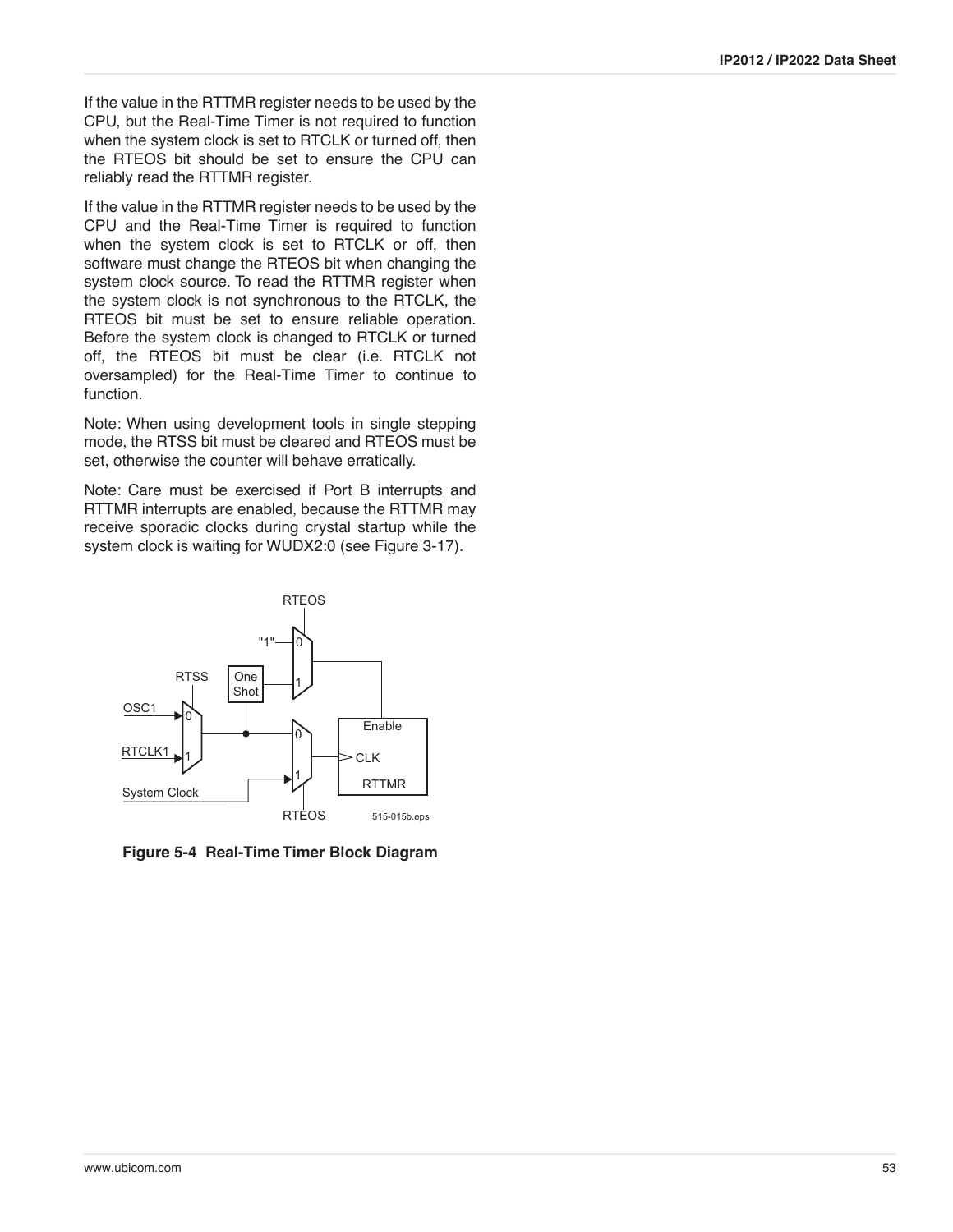## **5.4 Multi-Function Timers (T1 and T2)**



**Figure 5-5 Multifunction Timer Block Diagram**

<span id="page-53-0"></span>The IP2012 / IP2022 contains two independent 16-bit multi-function timers, called T1 and T2 (notated below as Tx). These versatile, programmable timers reduce the software burden on the CPU in real-time control applications such as PWM generation, motor control, triac control, variable-brightness display control, sine-wave generation, and data acquisition.

Each timer consists of a 16-bit counter register supported by a dedicated 16-bit capture register and two 16-bit compare registers. The second compare register can also serve as capture register. Each timer may use up to four external pins: TxCPI1 (Capture Input), TxCPI2 (Capture Input), TxCLK (Clock Input), TxOUT (Output). These pins are multiplexed with general-purpose I/O port pins. The port direction register has priority over the timer configuration, so the port direction register must be programmed appropriately for each of these four signals if their associated timer functions are used.

[Figure 5-5](#page-53-0) is a block diagram showing the registers and I/O pins of one timer. Each timer is based on a 16-bit counter/timer driven by a 15-bit prescaler. The input of the prescaler can be either the system clock or an external clock signal which is internally synchronized to the system clock. The counter cannot be directly written by software, but it may be cleared by writing to the TxRST bit in the TxCTRL register.

## **5.4.1 Timers T1, T2 Operating Modes**

Each timer can be configured to operate in one of the following modes:

- Pulse-Width Modulation (PWM)
- **Timer**
- Capture/Compare

#### **PWM Mode**

In PWM Mode, the timer can generate a pulse-width modulated signal on its output pin, TxOUT. The period of the PWM cycle (high + low), in number of system clocks, is specified by the value in the TxCAP2H/TxCAP2L register. The high time of the pulse is specified by the value in the TxCMP1H/TxCMP1L register.

PWM mode can be used to generate an external clock signal that is synchronous to the IP2012 / IP2022 system clock. For example, by loading TxCMP1H/TxCMP1L with 1 and TxCAP2H/TxCAP2L with 2 (the high registers must be written last for this to work), a symmetric external clock can be generated at ∫ the frequency of the system clock. In some applications, this can eliminate crystals or oscillators required to produce clock signals for other components in the system. SerDes GPSI mode can also produce clock outputs.

The 16-bit counter/timer counts upward, starting with the TxOUT output driven high. After reaching the value stored in the TxCMP1H/TxCMP1L register minus one, at the next clock edge the TxOUT pin is driven low. The counter/timer is unaffected by this event and continues to increment. After reaching the value stored in the TxCAP2H/TxCAP2L register minus one, at the next clock edge the timer is cleared. When the counter is cleared, the TxOUT output is driven high, *unless* the TxCMP1H/TxCMP1L register is clear, in which case the TxOUT pin is driven low.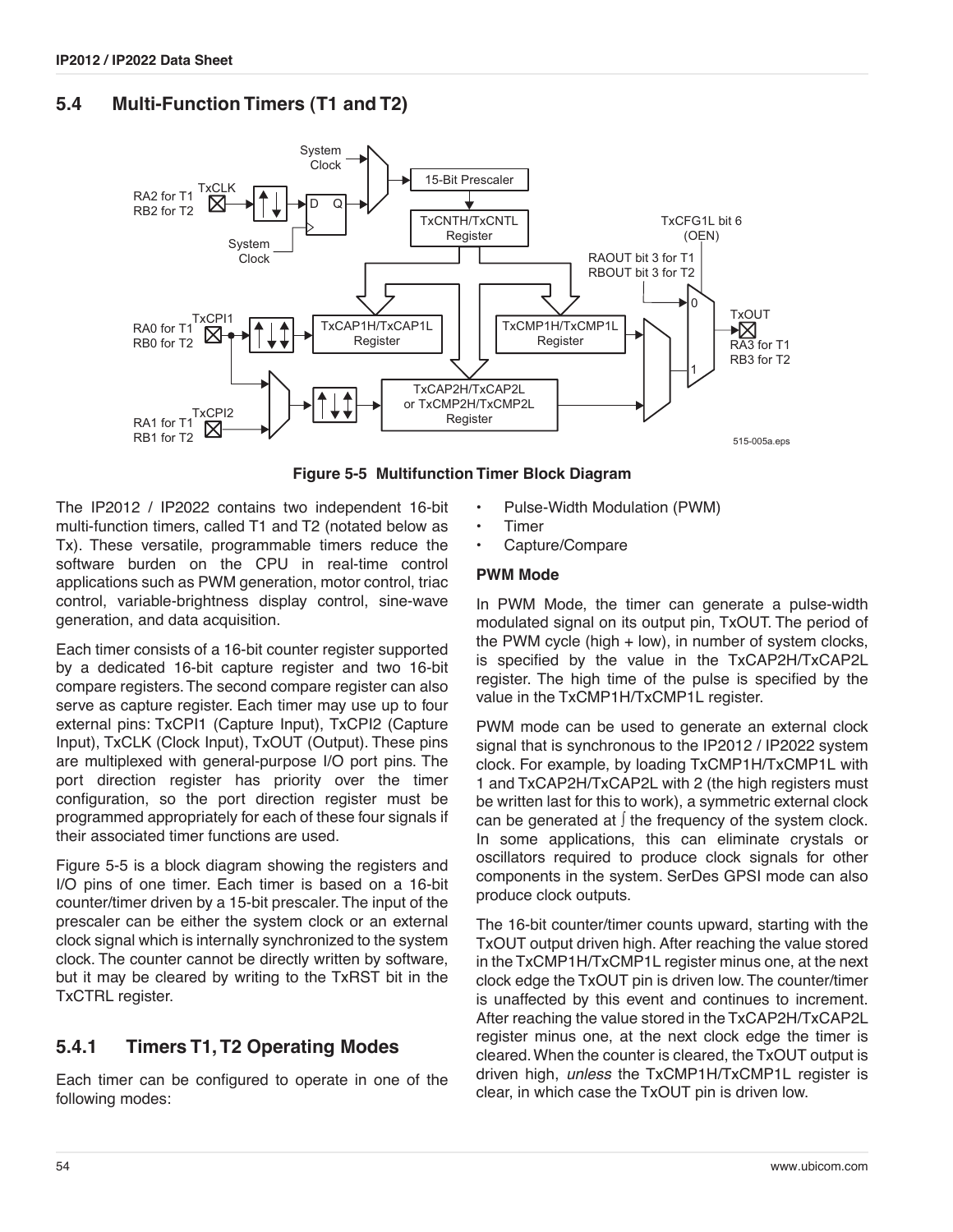There are two special cases. When the TxCMP1H/TxCMP1L register is clear, the TxOUT pin is driven with a continuous low, corresponding to a dutycycle of 0%. When the value in the TxCMP1H/TxCMP1L register is equal to the value in the TxCAP2H/TxCAP2L register, the TxOUT output is driven with a continuous high, corresponding to a duty-cycle of 100%.

The behavior of the timers is undefined when the value in the TxCMP1H/TxCMP1L register is greater than the value in the TxCAP2H/TxCAP2L register.

The timer is glitch-free no matter when the TxCMP1H/TxCMP1L register or the TxCMP2H/TxCMP2L register are changed relative to the value of the internal counter/timer. The new duty cycle or period values do not take effect until the current PWM cycle is completed (the counter/timer is reset).

Interrupts, if enabled through the TxCFG1H register, can be generated whenever the timer output is set or cleared. If the TxCMP1H/TxCMP1L register is clear, or if the value in the TxCMP1H/TxCMP1L register is equal to the value in the TxCAP2H/TxCAP2L register, an interrupt can be generated each time the counter/timer is reset to zero.

In PWM mode, the Capture 1 input remains active (if enabled by the CPI1EN bit in the TxCFG1L register) and, when triggered, captures the current counter/timer value into the TxCAP1 register.

The multifunction timers can be configured to interrupt on a Capture 1 event and reset the counter/timer on the event. For PWM operation without Capture 1, software must disable the Capture 1 input by clearing the CPI1EN bit in the TxCFG1L register.

### **Timer Mode**

This is not a separate timer mode (from the hardware point of view), but is a conceptual mode for programmers. It is the PWM mode, except that software disables the timer output by clearing the OEN bit in the TxCFG register.

### **Capture/Compare Mode**

In Capture/Compare mode, one or both of the timer capture inputs (TxCPI1 and TxCPI2) may be used. Their pin functions must be enabled in the TxCFG1 register. Each capture input can be programmed in the TxCFG2 register to trigger on a rising edge, falling edge, or both rising and falling edges.

When a trigger event occurs on either capture pin, the current value of the counter/timer is captured into the TxCAP1H/TxCAP1L register or the TxCAP2H/TxCAP2L register for that input pin.

The counter/timers can also be configured to reset on a TxCPI1 input event, in which case the value of the

counter/timer before it was reset is captured in the TxCAP1H/TxCAP1L register and the counter/timer is reset to zero. This mode is useful for measuring the frequency (or width) of external signals. By using both capture inputs and configuring them for opposite edges, the duty cycle of a signal can also be measured. To avoid wasting I/O port pins in this configuration, the CPI2EN bit in the TxCFG1L register is provided to internally tie the TxCPI1 and TxCPI2 inputs together, which frees the TxCPI2 pin to be used as a general-purpose I/O port pin.

An interrupt can be generated for any capture event and for counter/timer overflows.

This mode also features an output-compare function. The TxCMP1H/TCMP1L register is constantly compared against the internal counter/timer. When the counter/timer reaches the value of the TxCMP1H/TxCMP1L register minus one, at the next counter clock the TxOUT output is toggled. The TxOUT output, if enabled via the OEN bit, can be driven high or low by writing to the TOUTSET and TOUTCLR bits in the TxCFG2L register. An interrupt can be enabled for this event.

### **Interrupts**

When a Multi-Function Timer interrupt occurs, the corresponding interrupt flag (depending on the mode; OFIF, CAP2IF/CMP2IF, CAP1IF or CMP1IF) in the TxCFG1H register will be set, and an interrupt will occur if the TMREN bit (TxCFG1L register), the TxIE bit (TCTRL register) and an interrupt source is enabled (depending on the mode; OFIE, CAP2IE/CMP2IE, CAP1IE or CMP1IE) are set (TxCFG1H register). To clear the interrupt, either the TMREN bit, TxIE bit or the interrupt source (OFIE, CAP2IE/CMP2IE, CAP1IE or CMP1IE) should be cleared, and then the interrupt flag (OFIF, CAP2IF/CMP2IF, CAP1IF or CMP1IF) should be cleared.

Note: The interrupt flag can only be asserted when the multi-function timers are enabled, the timer interrupts are enabled, an interrupt source is enabled, and timer event occurs.

Note: If the interrupt flag is not cleared after disabling either the interrupt enable or the Multi-Function Timer enable (TMREN  $= 0$ ), it is assumed that another interrupt has occurred, and the interrupt will occur on the next return, or when GIE is set (enabling nested interrupts see [Section 3.7.2](#page-24-1)).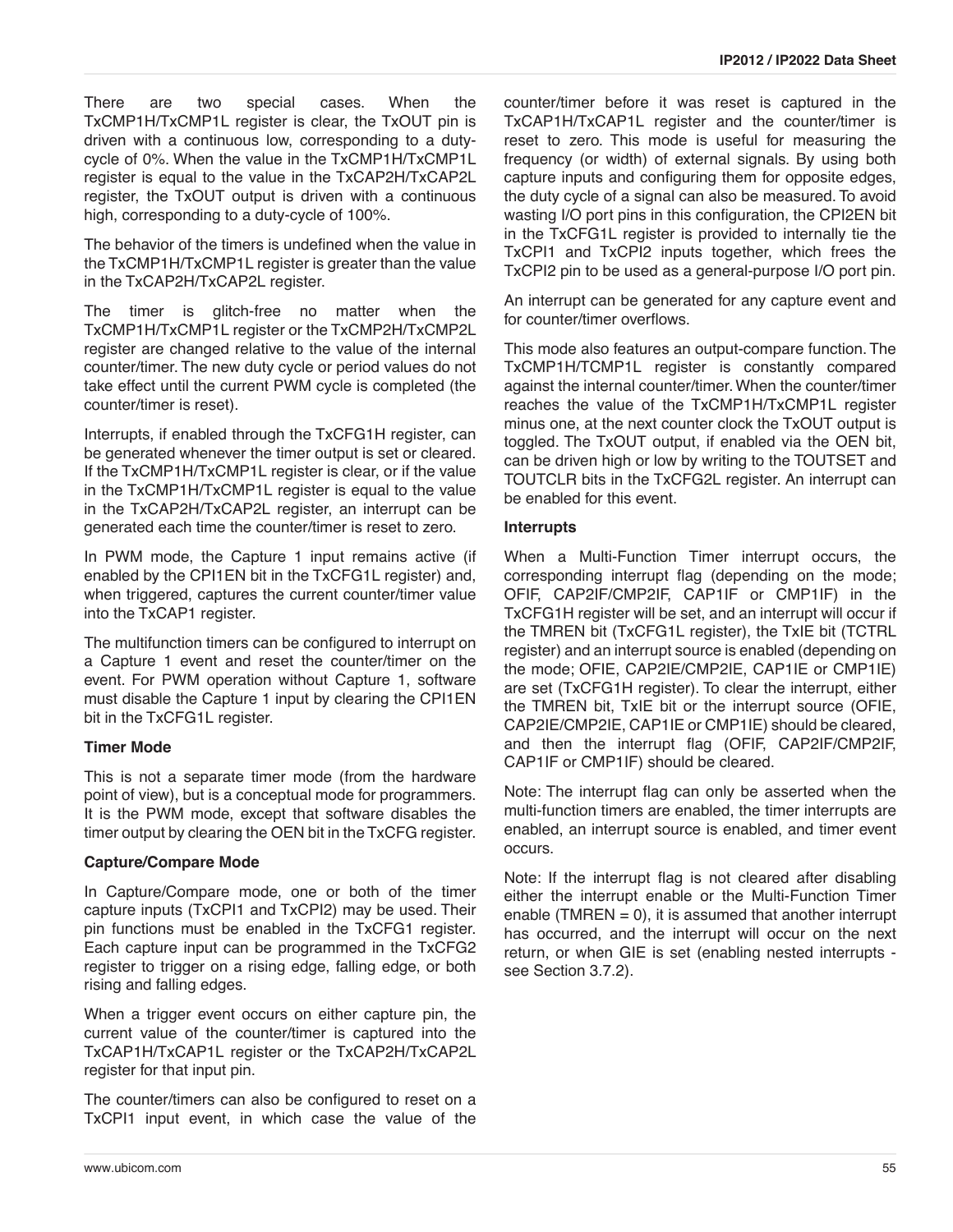### **5.4.2 T1 and T2 Timer Pin Assignments**

The following table lists the I/O port pins associated with the Timer T1 and Timer T2 I/O functions.

|  |  |  |  | Table 5-1 Timer T1/T2 Pin Assignments |
|--|--|--|--|---------------------------------------|
|--|--|--|--|---------------------------------------|

| I/O Pin         | <b>Timer T1/T2 Function</b>                 |
|-----------------|---------------------------------------------|
| RA0             | Timer T1 Capture 1 Input                    |
| RA <sub>1</sub> | Timer T1 Capture 2 Input                    |
| RA <sub>2</sub> | Timer T1 External Event Clock Source        |
| RA <sub>3</sub> | <b>Timer T1 Output</b>                      |
| RB <sub>0</sub> | Timer T2 Capture 1 Input                    |
| RB <sub>1</sub> | Timer T2 Capture 2 Input                    |
| RB <sub>2</sub> | <b>Timer T2 External Event Clock Source</b> |
| RB <sub>3</sub> | <b>Timer T2 Output</b>                      |

### **5.4.3 T1 and T2 Timer Registers**

Each timer has six 16-bit register pairs, which are accessed as 8-bit registers in the special-purpose register space. There is also one 8-bit register shared by both timers.

#### **TxCNTH/TxCNTL Register**

The TxCNTH/TxCNTL register indicates the value of the counter/timer and increments synchronously with the rising edge of the system clock. This register is read-only. The timer counter may be cleared by writing to the TxRST bit in the TCTRL register.

Reading the TxCNTL register returns the least-significant 8 bits of the internal TxCNT counter and causes the mostsignificant 8 bits of the counter to be latched into the TxCNTH register. This allows software to read the TxCNTH register later and still be assured of atomicity.

#### **TxCAP1H/TxCAP1L Register**

The TxCAP1H/TxCAP1L register captures the value of the counter/timer when the TxCPI1 input is triggered. This register is read-only.

Reading the TxCAP1L register returns the leastsignificant 8 bits of an internal capture register and causes the most-significant 8-bits of the register to be latched into the TxCAP1H register. This allows software to read the TxCAP1H register later and still be assured of atomicity.

#### **TxCMP1H/TxCMP1L Register**

In Capture/Compare mode, the TxOUT output pin is toggled (if enabled by the OEN bit in the TxCFG1 register) when the counter/timer increments to the value in the TxCMP1 register. In this mode, the value written to the TxCMP1 register takes effect immediately.

Writing to the TxCMP1L register causes the value to be stored in the TxCMP1L register with no other effect. Writing to the TxCMP1H register causes an internal compare register to be loaded with a 16-bit value in which the low 8 bits come from the TxCMP1L register and high 8 bits come from the value being written to the TxCMP1H register. Software should write the TxCMP1L register before writing the TxCMP1H register, because writing to the TxCMP1H register is used as an indication that a new compare value has been written. Writing to the TxCMP1H register is required for the new compare value to take effect - this means that TxCMP1H must be written AFTER TxCMP1L for the value to have any effect. In PWM mode, the 16-bit number latched into the internal compare register by writing to the TxCMP1H register does not take effect until the end of the current PWM cycle.

Reading the TxCMP1H or TxCMP1L registers returns the previously written value whether or not the value stored in these registers has been transferred to the internal compare register by writing to the TxCMP1H register.

#### **TxCAP2H/TxCAP2L or TxCMP2H/TxCMP2L Register**

This register may be called the TxCAP2H/TxCAP2L register or TxCMP2H/TxCMP2L register.

In PWM mode, this register determines the period of the PWM signal. In this mode, this register is both readable and writable. However, on writes the value is not applied until the end of the current PWM cycle.

Writing to the TxCAP2L register causes the value to be stored in the TxCAP2L register with no other effect. Writing to the TxCAP2H register causes an internal compare register to be loaded with a 16-bit value in which the low 8 bits come from the TxCAP2L register and the high 8 bits come from the value being written to the TxCAP2H register. Software should write the TxCAP2L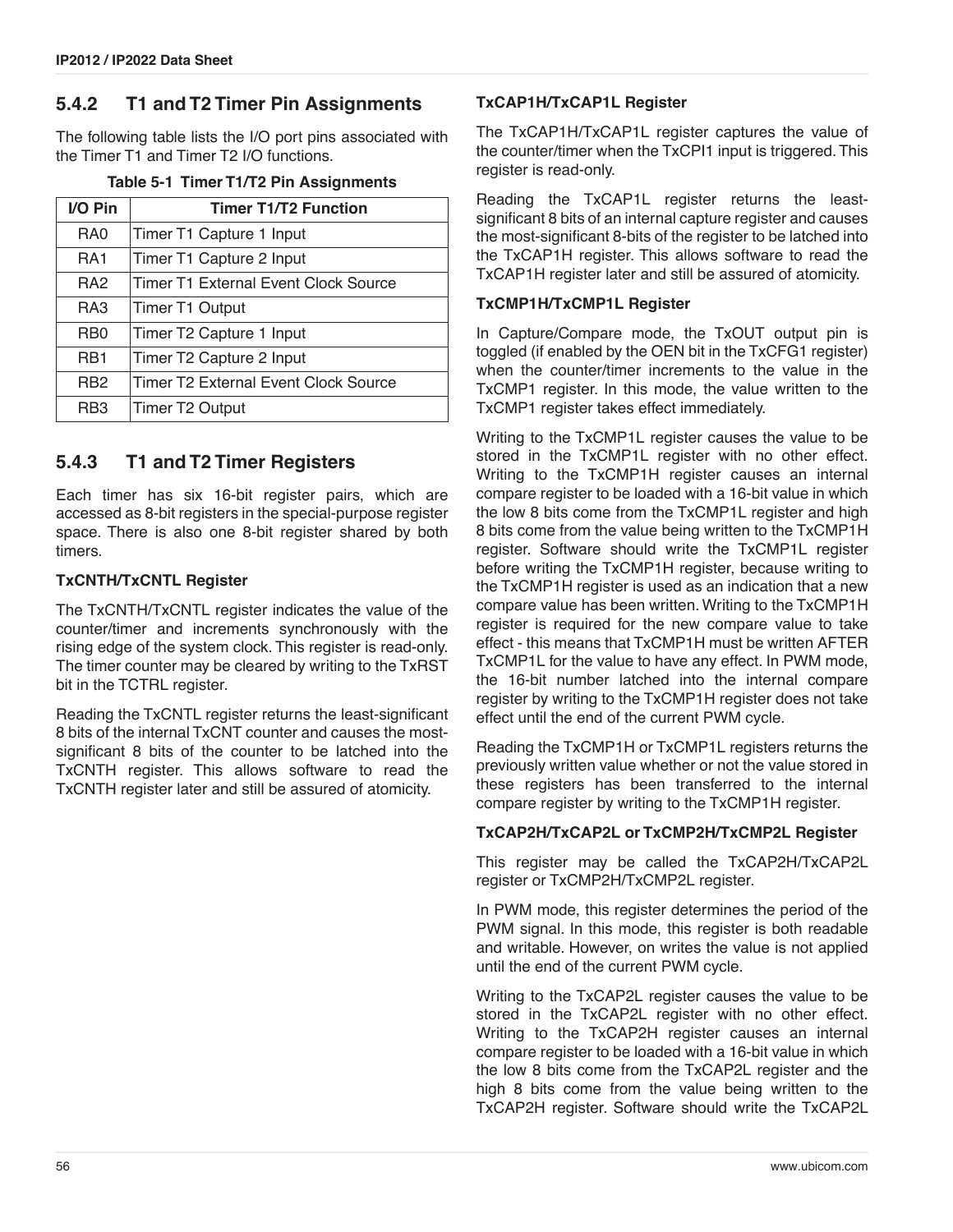register before writing the TxCAP2H register, because writing to the TxCAP2H register is used as an indication that a new compare value has been written. Writing to the TxCAP2H register is required for the new compare value to take effect. In PWM mode, the 16-bit number latched into the internal compare register by writing to the TxCAP2H register does not take effect until the end of the current PWM cycle.

Reading the TxCAP2H or TxCAP2L registers returns the previously written value regardless of whether the value stored in these registers has been transferred to the internal compare register by writing to the TxCAP2H register.

In Capture/Compare mode, this register captures the value of the counter/timer when the TxCPI2 input is triggered. In this mode, this register is read-only.

Reading the TxCAP2L register returns the leastsignificant 8 bits of an internal capture register and causes the most-significant 8-bits to be latched into the TxCAP2H register. This allows software to read the TxCAP2H register later and still be assured of atomicity.

## **TxCFG1H/TxCFG1L Register**

Selects timer operation mode, pin functions, interrupts and other configuration settings. See [Section 7.1.21](#page-100-1) for the description of TxCFG1H and [Section 7.1.23](#page-101-1) for the description of TxCFG1L.

### **TxCFG2H/TxCFG2L Register**

Selects capture input trigger edges, prescaler setting, and other configuration settings. See [Section 7.1.22](#page-101-0) for the description of TxCFG2H and [Section 7.1.24](#page-102-0) for the description of TxCFG2L.

## **TCTRL Register**

Unlike the other timer control registers, one TCTRL register is used to synchronize both timers. Setting the TxRST bit clears the TxCNTH/TxCNTL register pair and the prescaler counter, which allows global synchronization of all timers on the device. There are also individual timer interrupt-enable bits. See [Section 7.1.25](#page-103-1) for description.

# **5.5 Watchdog Timer (WDT)**

A Watchdog Timer (WDT) is available for recovering from unexpected system software hang-ups. When the Watchdog Timer is enabled, software must periodically clear the timer by executing a **cwdt** instruction. Otherwise, the timer will overflow, which resets the IP2012 / IP2022 but doesn't clear the WD bit in the PSPCFG register (this bit should be set before the first **cwdt** instruction is executed). Any other source of reset clears the WD bit, so software can use this bit to identify a reset caused by the Watchdog Timer. The Watchdog Timer is shown in [Figure 5-6.](#page-56-0)



**Figure 5-6 Watchdog Timer**

<span id="page-56-0"></span>The Watchdog Timer is enabled by setting the WDTE bit in the FUSE1 register. The time period between coming out of reset or clearing the timer and timer overflow is controlled by the WDPS2:0 bits in the FUSE1 register, as discussed in [Section 3.10.2.](#page-32-0)

Since the watchdog timer period varies by up to 50% over temperature and voltage, the minimum timeout period selected in FUSE1 that works in nominal conditions, should not be used. For instance, if the 640ms setting works in nominal conditions, the 1280ms setting should be used in production.

The Watchdog Timer register is not visible to software. The only feature of the Watchdog Timer visible to software is the WD bit in the PSPCFG register (see [Section 7.1.8\)](#page-92-0).

Note: When using the development tools, the watchdog timer is disabled while in debug mode, except when "Run" command is issued. The **break** and **breakx** instructions suspend the Watchdog Timer, so that debug mode works correctly. Therefore, if the watchdog feature is used, the **break** and **breakx** instructions should not be used, and the program RAM should be initialized to instructions that do not include **break** and **breakx**.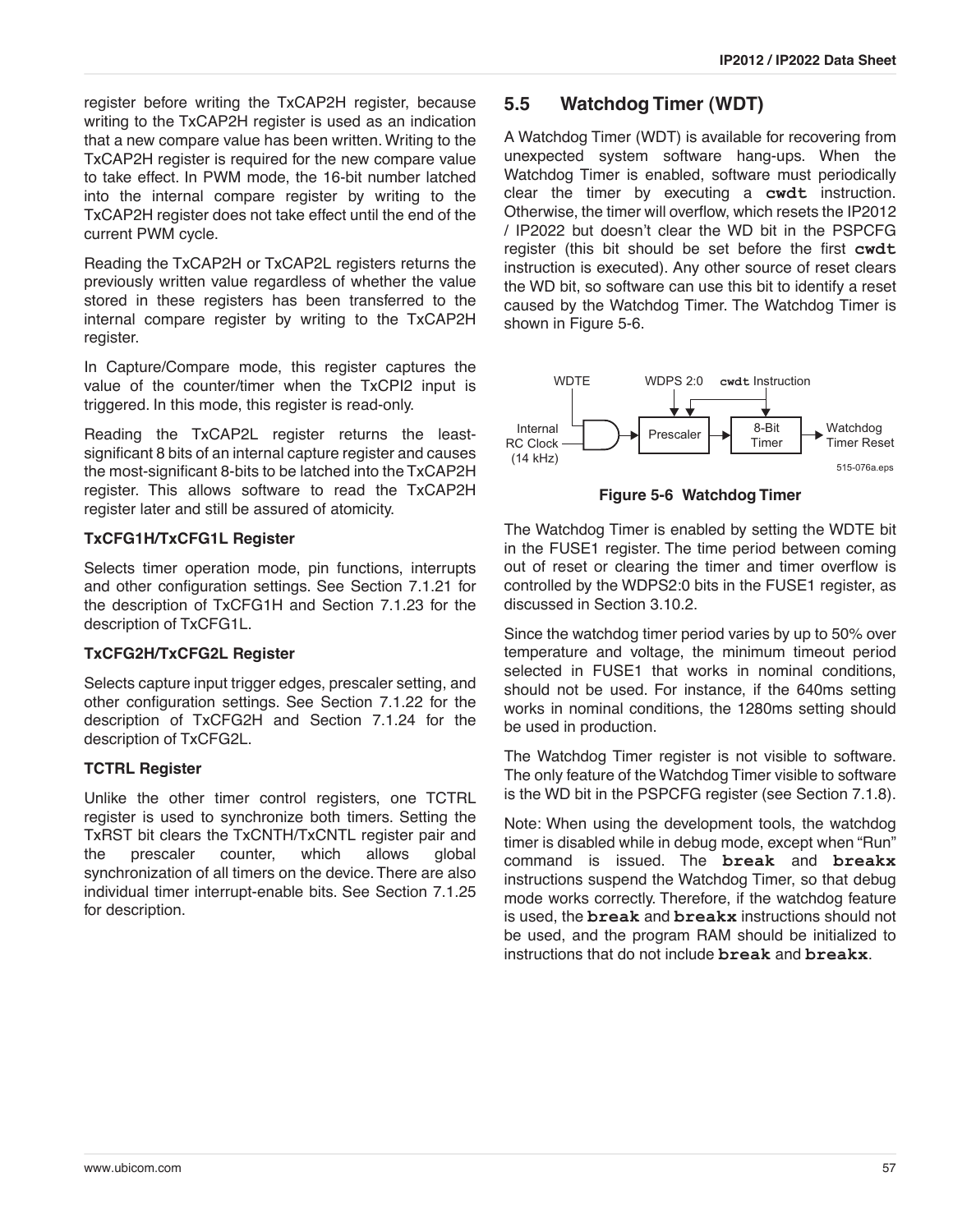### **5.6 Serializer/Deserializer (SERDES)**

There are two SERDES units in the IP2022 (one unit in the IP2012), which support a variety of serial communication protocols, including GPSI, SPI, UART, USB, and 10Base-T Ethernet. By performing data serialization/deserialization in hardware, the CPU bandwidth needed to support serial communication is greatly reduced, especially at high baud rates. Providing two units allows easy implementation of protocol conversion or bridging functions between the two highspeed serial interfaces, such as a USB to 10Base-T Ethernet bridge.

Each SERDES unit uses up to 8 external digital signals: SxCLK, SxRXD, SxRXM, SxRXP, SxTXM, SxTXME, SxTXP, and SxTXPE/SxOE. The signals for SERDES1 are multiplexed with the Port E pins, and the signals for SERDES2 are multiplexed with the Port F pins (IP2022 only). The port direction bits must be set appropriately for each pin that is used. Not all signals are used in all protocol modes. See [Table 5-3](#page-59-0) for details on signal port pin usage in various protocol modes. In addition to the digital signals, there are also two analog signals only used in 10Base-T Ethernet mode: SxRX+ and SxRX-.

Note: Proper operation of the SERDES requires that the core-clock be present — don't turn off core clock while SERDES is still transmitting.

#### **SERDES Configuration Registers**

The descriptions for the SxMODE, SxRSYNC, SxSMASK, SxRCFG, SxRCNT, SxTCFG, SxTMRH/SxTMRL and SxINTE/SxINTF registers can be found in [Section 7.1.](#page-88-0)

Note: A one cycle delay is required between consecutive read-modify-write instructions to the same SERDES register (for example, **clrb** *reg* and **setb** *reg*)

### **5.6.1 SERDES TX/RX Buffers**

### **SxRBUFH/SxRBUFL Registers**

16-bit register pair for unloading received data. The RXBF bit in the SxINTF register indicates when new data has been loaded into this register. If the corresponding bit in the SxINTE register is set, an interrupt is generated.

#### **SxTBUFH/SxTBUFL Registers**

16-bit register pair for loading data to be transmitted. The TXBE bit in the SxINTF register indicates when the data has been transmitted and the register is ready to be loaded with new data. If the corresponding bit in the SxINTE register is set, an interrupt is generated.

Regardless of the number of bits to be transmitted, both the high and low registers need to be written to initiate transmission.

### **5.6.2 SERDES Configuration**

Software prepares a SERDES unit to receive data by programming the receive shift count register (SxRCFG) and the clock select bits in the SxMODE register appropriately for the selected protocol. The SxRCFG register is copied to an internal counter, and when that number of bits of data has been received, the received data is loaded into the SxRBUF register.

In 10Base-T, GPSI, or USB mode, when an EOP is detected, the SxRCNT register is loaded with the number of bits actually received, the EOP bit of the SxINTF register is set, and the data bits are loaded into the SxRBUF register. The RXBF bit in the SxINTE register can be set to enable an interrupt on this event.

The SxTXP and SxTXM pins correspond to the differential outputs of the USB or Ethernet bus. Other serial protocols require only one output pin, which is SxTXP by default.

The SxTXP and SxTXM pins have high current outputs for driving Ethernet magnetics directly without the use of transceivers.

When the clock select register is programmed with the value for 10Base-T, the transmit pre-emphasis requirement enables the SxTXPE and SxTXME outputs, which have a 50ns-delayed version of the transmit output that is resistively combined outside the chip before driving the magnetics.

For transmitting, software must specify the number of bits to transmit (specified in the SxTCFG register) and load the data in the SxTBUF register. This data is then transferred to an internal register, from which it is serially shifted out to the transmit logic. The TXBE bit in the SxINTE register can be set to enable an interrupt when the data has been transferred from the SxTBUF register. When there is a transmit buffer underrun event (i.e. all of the data has been shifted out from the internal register, but the SxTBUF register has not been reloaded), an EOP condition is generated on the SxTXP and SxTXM outputs after an internal counter decrements to zero. The TXEOP bit in the SxINTE register can be set to enable an interrupt when an underrun event occurs.

For protocols other than USB and Ethernet, the EOP generator is bypassed.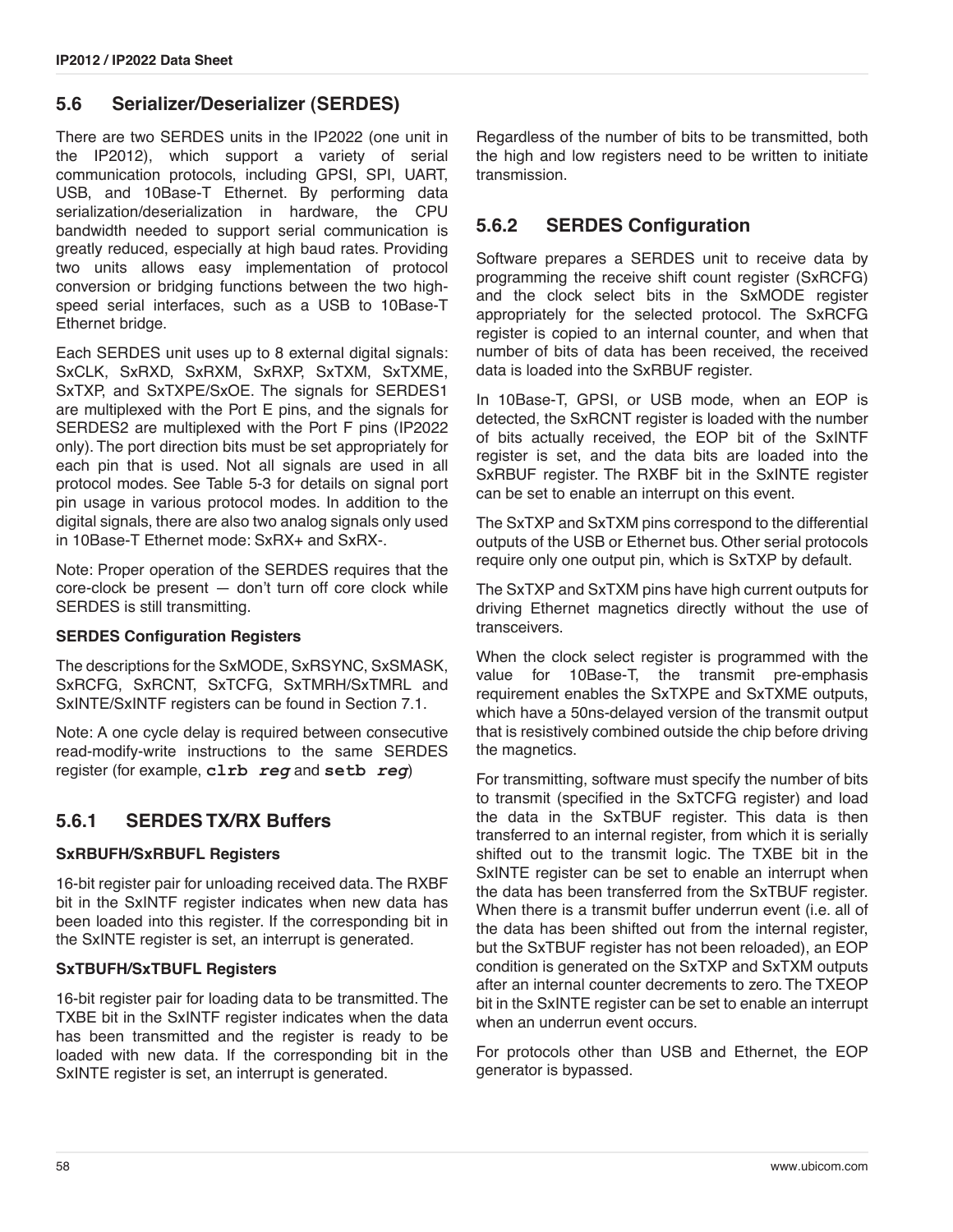## **5.6.3 SERDES Interrupts**

[Figure 5-7](#page-58-0) shows the interrupt logic for the two SERDES units. For a detailed description of the SxINTE/SxINTF register bits, refer to [Section 7.1.10](#page-94-0).



<span id="page-58-0"></span>**Figure 5-7 SERDES Interrupt Logic**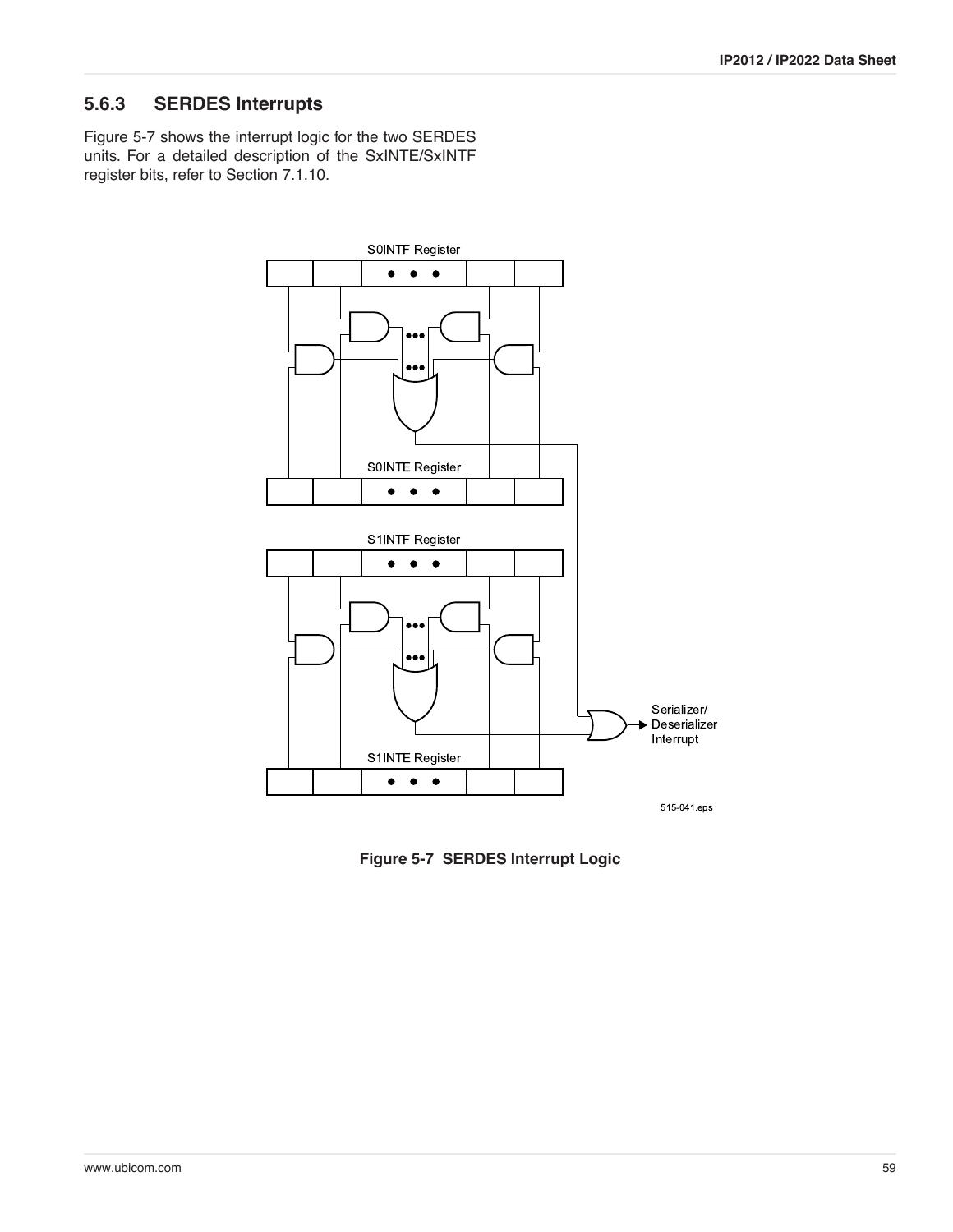### **5.6.4 Protocol Modes**

[Table 5-2](#page-59-1) shows the features which are enabled for each protocol, as controlled by the PRS3:0 bits in the SxMODE

register. These features affect which registers and register fields are used, for example the SxRSYNC register is only used in the USB and 10Base-T modes. The protocol mode also affects the signal usage, as shown in [Table 5-3.](#page-59-0)

<span id="page-59-1"></span>

| <b>PRS3:0</b> | <b>Mode</b> | <b>Encoding</b><br><b>Method</b> | <b>Differential or</b><br>Single-Ended? | Synchronization<br>Register<br>Enabled? | <b>EOP</b><br>Generation/<br>Detection? | <b>Bit</b><br>Stuffing/<br>Unstuffing? | <b>Pre-Emphasis</b><br><b>Outputs</b><br>Enabled? |  |  |  |
|---------------|-------------|----------------------------------|-----------------------------------------|-----------------------------------------|-----------------------------------------|----------------------------------------|---------------------------------------------------|--|--|--|
| 0001          | 10Base-T    | <b>Manchester</b>                | Differential                            | Yes                                     | Yes                                     | N/A                                    | Yes                                               |  |  |  |
| 0010          | USB Bus     | <b>NRZI</b>                      | <b>Differential</b>                     | Yes                                     | Yes                                     | Yes                                    | N/A                                               |  |  |  |
| 0011          | UART        | None                             | Single-Ended                            | No                                      | N/A                                     | N/A                                    | N/A                                               |  |  |  |
| 0101          | <b>SPI</b>  | None                             | Single-Ended                            | No                                      | Yes                                     | N/A                                    | N/A                                               |  |  |  |
| 0110          | <b>GPSI</b> | None                             | Single-Ended                            | No                                      | Yes                                     | N/A                                    | N/A                                               |  |  |  |

#### **Table 5-2 Protocol Features**

|  | Table 5-3 SERDES Protocol Modes And Pin Usage |  |  |  |  |
|--|-----------------------------------------------|--|--|--|--|
|--|-----------------------------------------------|--|--|--|--|

<span id="page-59-0"></span>

| <b>Signal Names</b>                  |                | <b>SxCLK</b>         | <b>SxRXP</b>        | <b>SxRXM</b>       | <b>SxRXD</b>    | <b>SxTXPE</b>        | <b>SxTXP</b>       | <b>SxTXM</b>            | <b>SxTXME</b>       | SxRX+                | SxRX-           |            |
|--------------------------------------|----------------|----------------------|---------------------|--------------------|-----------------|----------------------|--------------------|-------------------------|---------------------|----------------------|-----------------|------------|
| <b>SERDES1 Pins</b>                  |                |                      | RE <sub>0</sub>     | RE <sub>1</sub>    | RE <sub>2</sub> | RE3                  | RE4                | RE <sub>5</sub>         | RE <sub>6</sub>     | RE7                  | RG5             | RG4        |
| <b>SERDES2 Pins</b><br>(IP2022 only) |                | RF4                  | RF <sub>5</sub>     | RF <sub>6</sub>    | RF7             | RF <sub>0</sub>      | RF <sub>1</sub>    | RF <sub>2</sub>         | RF <sub>3</sub>     | RG7                  | RG <sub>6</sub> |            |
|                                      |                | 10Base-T<br>Ethernet |                     |                    |                 | <b>RXD</b><br>Note 1 | $TxD+$<br>(O)      | $Tx +$<br>(O)           | $Tx -$<br>(O)       | TxD-<br>(O)          | $RX+$<br>(1)    | RX-<br>(1) |
|                                      | <b>USB Bus</b> |                      | Optional            | VP(I)              | $VM$ (I)        | RCV(I)               | OE(0)              | VPO <sub>(O)</sub>      | VMO (O)             |                      |                 |            |
|                                      | <b>UART</b>    |                      | Optional            | ۰                  |                 | <b>RXD</b>           |                    | <b>TXD</b>              |                     |                      |                 |            |
| Mode                                 | <b>SPI</b>     | Master               | <b>SCLK</b>         |                    |                 | $DI$ (I)             | ۰                  | DO (O)                  |                     |                      |                 |            |
|                                      |                | Slave                | <b>SCLK</b>         | SS(1)              |                 | $DI$ (I)             | ٠                  | DO(O)                   | ۰                   |                      |                 |            |
|                                      |                | Master               |                     | <b>TxEN</b><br>(O) |                 | <b>TxD</b><br>(O)    | <b>RxEN</b><br>(1) | <b>RxD</b><br>(1)       | TxCLK/<br>RxCLK (O) | <b>TxBUSY</b><br>(1) |                 |            |
|                                      | <b>GPSI</b>    | Slave                | <b>RxCLK</b><br>(1) | <b>TxEN</b><br>(O) |                 | <b>TxD</b><br>(O)    | <b>RxEN</b><br>(1) | <b>RxD</b><br>$($ l $)$ | <b>TxCLK</b><br>(1) | <b>TxBUSY</b><br>(1) |                 |            |

1. Used in comparator mode only.

I. Input

O. Output

Pins not used for protocols can be used for general I/O.

- SxCLK Serial Clock in SPI or GPSI Slave modes, optional external SERDES clock input for USB or UART modes.
- SxRXP Positive-side differential input (USB only), Slave Select (for SPI Slave), or data valid (GPSI).
- SxRXM Negative-side differential input (USB only).
- *SxRXD* Serial data for USB, UART, SPI and GPSI modes (10base-T Ethernet only when comparator is used).
- *SxTXPE* Positive-side delayed differential output for pre-emphasis (10base-T Ethernet), output enable for external transceiver (USB), or data valid for GPSI mode.
- *SxTXP* Positive-side differential output (10base-T Ethernet and USB modes), or serial data (UART, SPI and GPSI modes).
- *SxTXM* Negative-side differential output (10base-T Ethernet and USB modes), transmit clock (GPSI Slave), or transmit and receive clock (GPSI Master).
- *SxTXME* Negative-side delayed differential output for pre-emphasis (10base-T Ethernet), or TxBUSY in GPSI mode.
- *SxRX+* Positive-side analog differential input, used for 10base-T Ethernet squelch function.
- *SxRX-* Negative-side analog differential input, used for 10base-T Ethernet squelch function.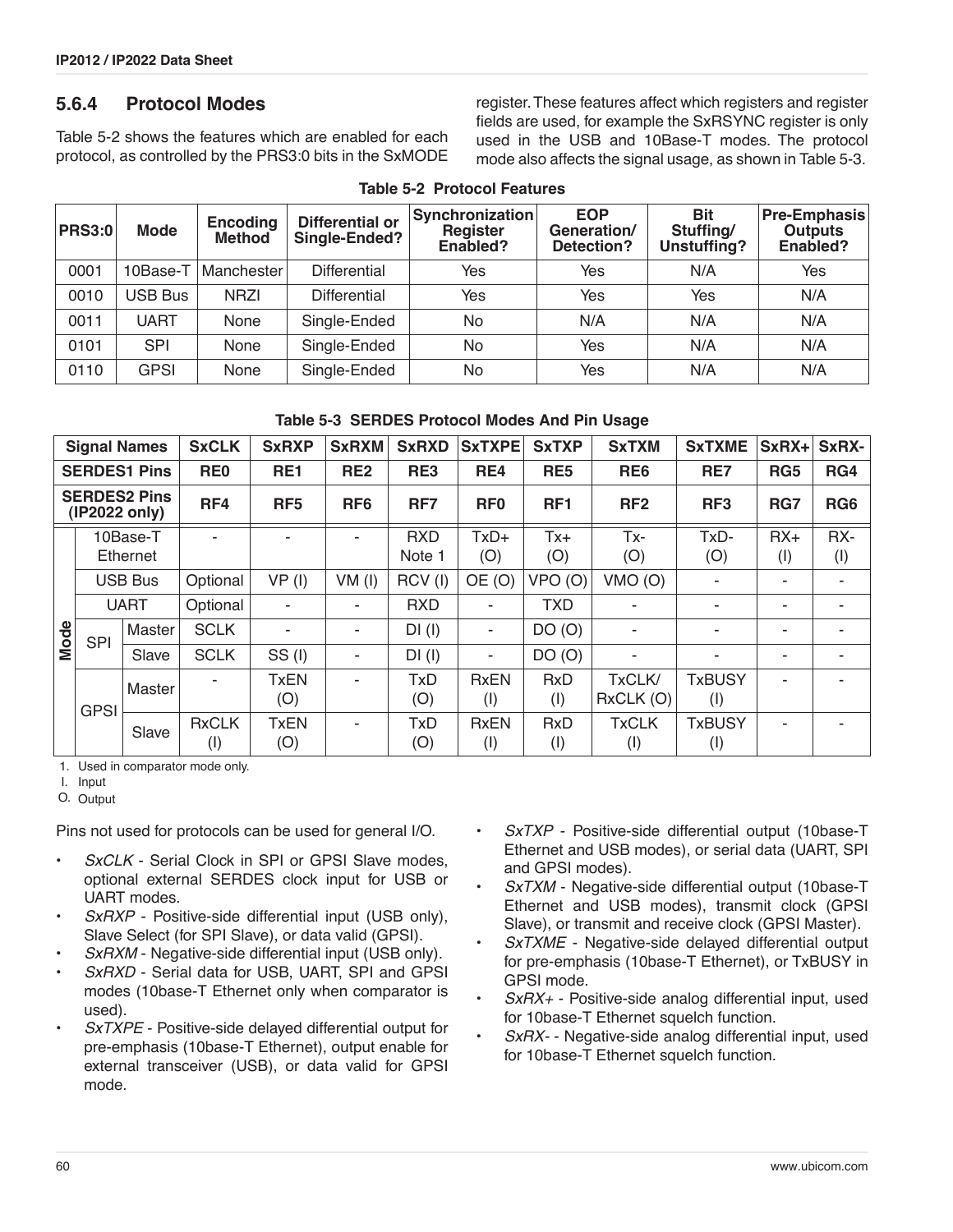## **5.6.5 10base-T Ethernet**

### **Hardware**

Each SERDES unit provides 4 transmission digital signals: SxTXM, SxTXME, SxTXP, and SxTXPE. These signals for SERDES1 are multiplexed with the Port E pins, and the signals for SERDES2 (IP2022 only) are multiplexed with the Port F pins. The differential receive signals are multiplexed on port G pins for 10Base-T Ethernet mode: SxRX+ and SxRX-. The port direction bits must be set appropriately for each pin that is used. Other unused pins from SERDES and port G remain available for other functions usage. See Table 5-4 for details on signal port pin usage in various protocol modes.

Note: Proper operation of the 10Base-T requires that the core-clock be present as SERDES master clock is derived from it - don't turn off core clock while SERDES is still transmitting.

Figure 5-8 shows the clock/data separation and End-of-Packet (EOP) detection logic of a 10Base-T receiver unit. The SxRXP and SxRXM pins correspond to the differential inputs. Providing both inputs allows sensing of an EOP condition. To set up a SERDES unit for 10Base-T Ethernet, the input data from a differential line receiver is connected to the SxRX+ and SxRX- input. The signals designated Tx+, Tx-, TxD+, and TxD- correspond to the SxTXP, SxTXM, SxTXPE, and SxTXME pins of the corresponding SERDES. These pins are connected to an RJ45 jack through a transformer with terminations.



**Figure 5-8 Clock/Data Separation and EOP Detection**

Figure 5-9 shows an example circuit. RTXPE, RTXME, RTXP, RTXM and RL values vary depending on the Ethernet magnetics used. Please refer to IP2022 Native Ethernet application notes for more details.

For 10Base-T Ethernet operation, each SERDES is equipped with a squelch circuit for discriminating between noise, link pulses, and data. Link pulses are sent periodically to keep the channel open when no data is being transmitted. The squelch circuit handles link pulse detection, link pulse polarity detection, carrier sense, and EOP detection.

The 10Base-T mode requires only a fixed SFD (start of frame) pattern, so the SFD pattern for 10Base-T is hardwired to be 11010101 and the synchronization pattern register (SxRSYNC) is used to configure features of 10Base-T other than SFD pattern. Refer to [Section](#page-96-0) [7.1.14](#page-96-0) for detailed information. The incoming data stream, after passing through the polarity inversion logic (which can be turned on or off under software control) is compared to the synchronization pattern. Once a match is found, an internal counter is set to zero and data is shifted into a shift register. The synchronization matching operation is then disabled until an EOP condition is detected, because the synchronization pattern potentially could be embedded in the data stream as valid data.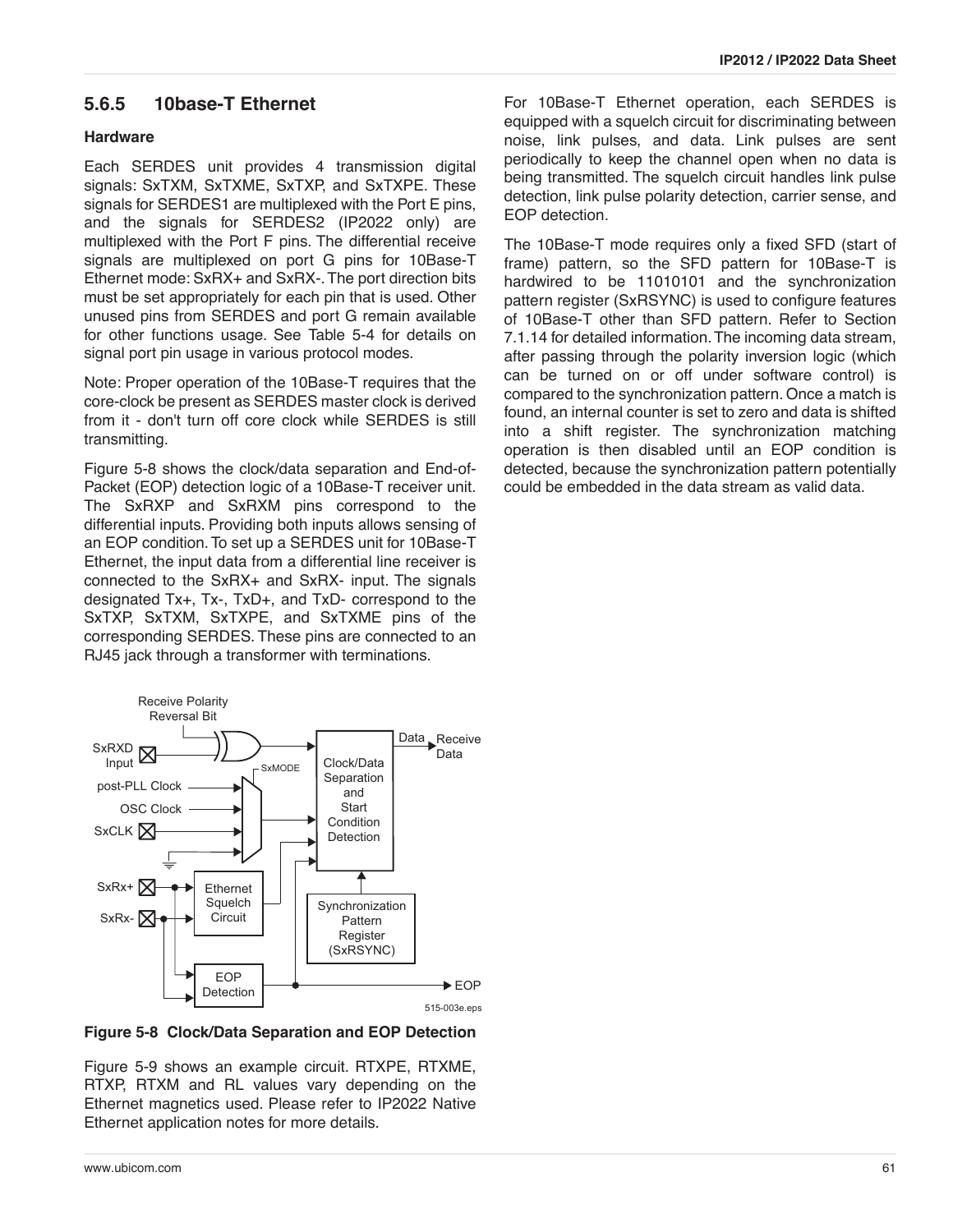| 10base-T<br><b>Signal Name</b> | <b>SERDES</b><br><b>Signal Name</b> | <b>SERDES1P</b><br>in Name | <b>SERDES2</b><br><b>Pin Name</b><br>(IP2022 only) | <b>Direction</b> | <b>Description</b>                                                                   |
|--------------------------------|-------------------------------------|----------------------------|----------------------------------------------------|------------------|--------------------------------------------------------------------------------------|
| $Tx +$                         | <b>SxTXP</b>                        | RE <sub>5</sub>            | RF <sub>1</sub>                                    | Output           | Plus-side differential output                                                        |
| Tx-                            | <b>SxTXM</b>                        | RE <sub>6</sub>            | RF <sub>2</sub>                                    | Output           | Minus-side differential output                                                       |
| $TxD+$                         | <b>SxTXPE</b>                       | RE4                        | RF <sub>0</sub>                                    | Output           | Plus-side differential output with pre-<br>emphasis                                  |
| TxD-                           | <b>SxTXME</b>                       | RE7                        | RF <sub>3</sub>                                    | Output           | Minus-side differential output with pre-<br>emphasis                                 |
| $Rx+$                          | $SxRX+$                             | RG <sub>5</sub>            | RG7                                                | Input            | Plus-side analog differential input, used<br>for 10base-T Ethernet squelch function  |
| $Rx-$                          | SxRX-                               | RG4                        | RG <sub>6</sub>                                    | Input            | Minus-side analog differential input, used<br>for 10base-T Ethernet squelch function |

**Table 5-4 10base-T Ethernet Interface Signal and Port Pin Usage** 



**Figure 5-9 Ethernet Interface Example**

Figure 5-10 shows the receive data paths. When an EOP is detected the SxRCNT register is loaded with the number of bits actually received, the EOP bit of the SxINTF register is set, and the data bits are loaded into the SxRBUF register. The RXBF bit in the SxINTE register can be set to enable an interrupt on this event.

The data encode block performs 10Base-T Manchester encoding. The encoded TX signal are sent to TX pins in a differential mode. The encode block is bypassed for all other protocols. The SxTXP and SxTXM pins have high current outputs for driving Ethernet magnetics directly without the use of transceivers. The pre-emphasis TX outputs are enabled on SxTXPE and SxTXME outputs, which have a 50ns-delayed and inverted version of the transmit outputs. The resistively combined TX outputs outside the chip are used to drive the magnetics. The output pins of the serializer are driven low when not transmitting.

Figure 5-11 shows the transmit data paths. For transmitting, software must specify the number of bits to transmit (specified in the SxTCFG register) and load the data in the SxTBUF register. This data is then transferred to an internal register, from which it is serially shifted out to the transmit logic. The TXBE bit in the SxINTE register can be set to enable an interrupt when the data has been transferred from the SxTBUF register. When there is a transmit buffer underrun event (i.e. all of the data has been shifted out from the internal register, but the SxTBUF register has not been reloaded), an EOP condition is automatically generated on the TX output pins after an internal counter decrements to zero. The TXEOP bit in the SxINTE register can be set to enable an interrupt when an underrun event occurs.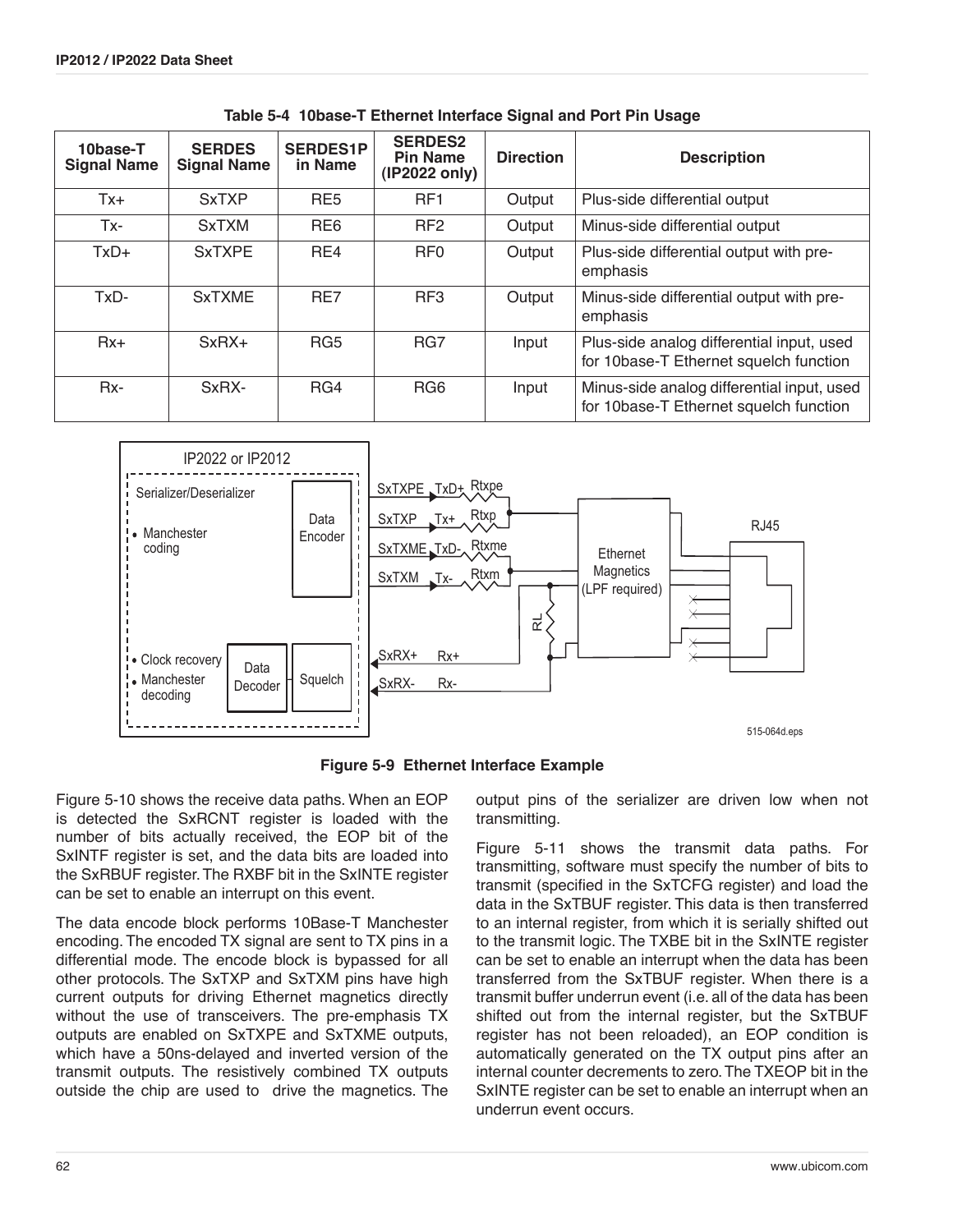





**Figure 5-11 Transmit Data Paths**

#### **Software**

The SERDES 10Base-T mode is designed to run at a fixed 8x oversampling for line receiver. So a fixed 80MHz master must be configured through SxMODE. The core PLL clock multiplier must be programmed to be an integer multiple of 80MHz for 10Base-T operation. The received data stream is used, together with the clock recovery circuit, to recover the original transmit clock and data.

Typical operation with Ubicom's SDK uses a 4.8 MHz crystal with a PLL post-divide by 2 to yield 120 MHz core operation, or a 3.2 MHz crystal with no PLL post-divide to yield 160 MHz operation.

Software must perform the following functions:

- Polarity detection and reversal.
- Carrier sense.
- Jabber detection.
- Link integrity test and link pulse generation.
- Random back off in case of collision.
- When a collision is detected, sending a 32-bit jam sequence. Collisions can be detected by positive detection of carrier sense during active transmission.
- Formation of Ethernet packet by putting the preamble, SFD, destination address, source address, length/type, MAC client data into the transmit buffer. Frame check computation can be done in software or through the LFSR units (see [Section 5.9\)](#page-73-0).
- MAC layer functions.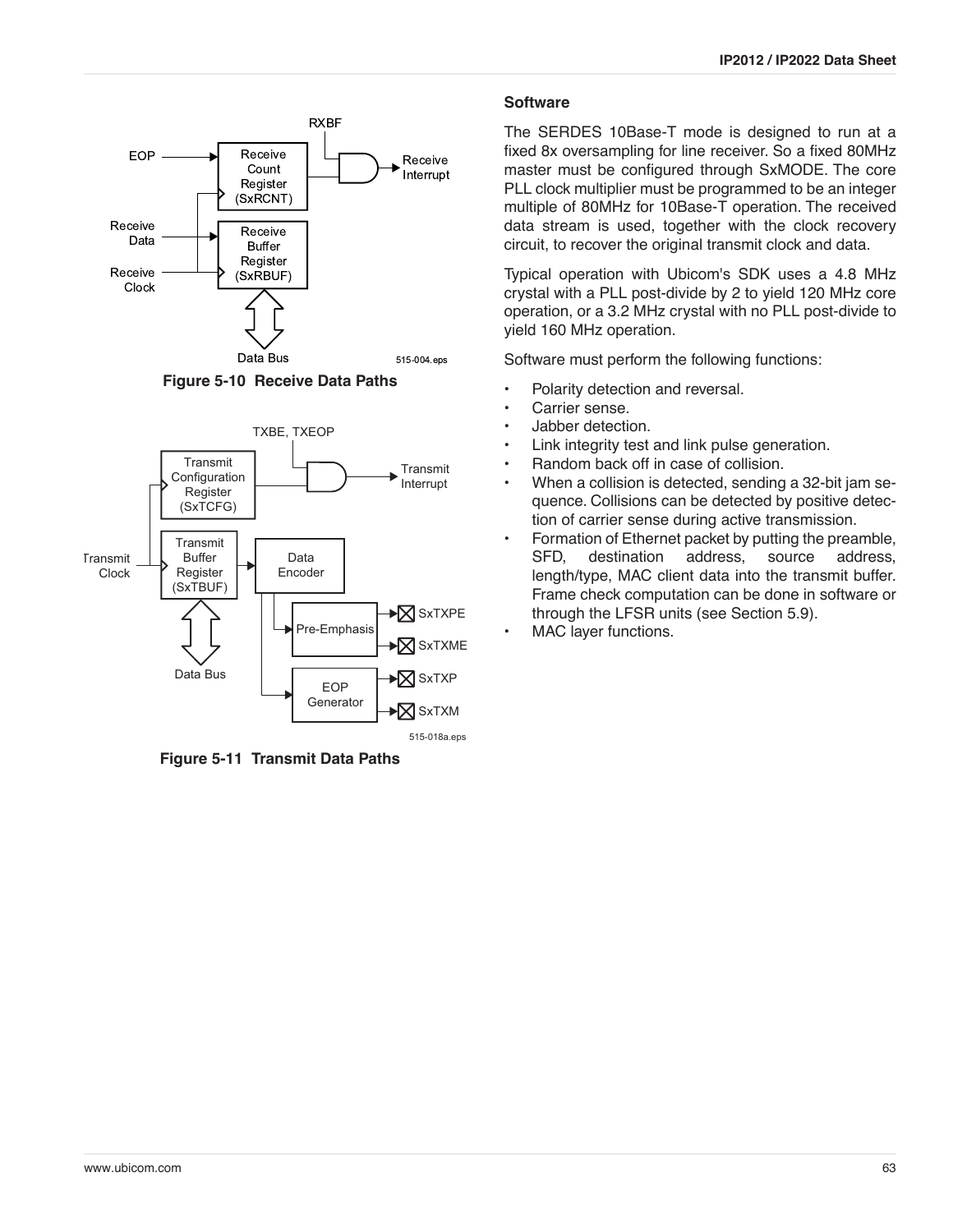## **5.6.6 USB**

Each SERDES provides support for USB revision 1.1 host and device modes of operation.

### **Hardware**

To set up a SERDES unit for USB mode, the received data output of the USB transceiver should be connected to SxRXD. The VP and VM pins of the transceiver are connected to the SxRXP and SxRXM pins to allow detection of the EOP condition. [Figure 5-12](#page-64-0) shows the connections required between an external USB transceiver and the IP2012 / IP2022. [Table 5-6](#page-64-1) shows the mapping of USB signals to the SERDES pins. If desired, an external clock source can be connected to the SxCLK pin. For additional hardware configuration information, please refer to USB reference design available.

### **Software**

The SxMODE register must be programmed with values for the desired USB mode, Full Speed or Low Speed. Serdes clock dividers, SxTMRH and SxTMRL, also need to be programmed to generate the appropriate frequency according to the USB submode selection. [Table 5-7](#page-65-0) shows the PLL clock frequencies required for the low and full speed modes of the USB mode. For example, if the PLL clock is 240 MHz, it can be programmed at 48 MHz for full speed with a divisor of  $4$  (=5). A divisor of 39 will make it suitable for low-speed operation. If external clock mode is selected, the clock divisor value is ignored and the clock is used directly for USB operation.

In USB mode, the SerDes uses two registers, SxRSYNC and SxSMASK, to detect the sync pattern marking the beginning of a USB data stream. This sequence is defined to be "7 zeros and a single 1" by the USB specification, and only the last 3 bits need to be matched to start receiving data, also defined in the specification. In order to achieve this, SxRSYNC needs to be programmed with 0x80 and SxSMASK needs to be programmed with 0xE0.

Receive behavior is controlled by the SxRCFG and SxRCNT registers. For USB operation, the higher 3 bits of SxRCFG should be set to zero, and the lower 5 bits should be set to the desired number of bits received, usually 8 or 16. SxRCNT should be cleared to make sure receive is performed LSB first. Once the SerDes matches the USB SYNC pattern, the internal receive count is reset to zero and the SerDes receives bits from the line until either the desired count is received or an EOP is encountered, at which point the received data is transferred to the Serdes Rx Data registers. If more data is coming in, the procedure will be repeated. Software is responsible for reading the data from the data registers before the next write by the hardware. Notice that this will be a short time, if RxCFG is configured with a small receive count, or an EOP is received before the desired count is reached. When the EOP is received, the SerDes remains idle until the next match of the SYNC pattern.

Transmit behavior is controlled by the SxTCFG register. For proper USB operation, the higher 3 bits should be set to 100, and the lower 5 bits should be set to the desired number of bits transmitted. Transmit can be initiated by writing to the SerDes Tx Data registers. Notice that both registers must be written even if the number of bits to transmit is less than 8. If the transmit count needs to be changed, it must be changed before the Tx Data registers are written. For continued transmission, Tx Data registers have to be written before the Tx bit count is reached. Otherwise, the SerDes automatically inserts the EOP signaling.

While receiving data, the clock/data separation circuit performs NRZI decoding, after which bit unstuffing is performed. This means every bit after a series of six consecutive ones is dropped. On transmit, the SerDes performs bit stuffing, and the clock/data separation circuit NRZI encodes the data.

Note: While configured for USB mode, the SerDes cannot be configured to interrupt on carrier status (RxCRS, SxRCNT bit 5; see [Section 7.1.13](#page-96-1)).

[Table 5-5](#page-63-0) shows the function of SerDes status flags in USB Mode. See also [Section 7.1.10.](#page-94-0)

| Flag           | <b>USB Mode Function</b>                                                                                                                                                                                                    |  |  |  |  |
|----------------|-----------------------------------------------------------------------------------------------------------------------------------------------------------------------------------------------------------------------------|--|--|--|--|
| <b>RXERROR</b> | This bit indicates the presence of 7 ones<br>in the USB bit stream.                                                                                                                                                         |  |  |  |  |
| <b>RXEOP</b>   | This bit indicates the presence of EOP<br>signaling, which is 2 bit times of SE0 and<br>1 bit time of J condition on the bus.                                                                                               |  |  |  |  |
| <b>SYND</b>    | This bit indicates that SerDes<br>successfully matched a USB SYNC<br>pattern as configured in the SxSYNC<br>register.                                                                                                       |  |  |  |  |
|                | TXBE   This bit indicates that new data can be<br>written to the Tx Data registers to<br>continue uninterrupted data stream.                                                                                                |  |  |  |  |
| <b>TXEOP</b>   | This bit indicates that an EOP condition<br>was generated to signal the end of the<br>USB data stream. Tx Data registers<br>should be written with the sync pattern to<br>start a new stream once this condition<br>occurs. |  |  |  |  |

### <span id="page-63-0"></span>**Table 5-5 Summary of Status Flags in USB Mode**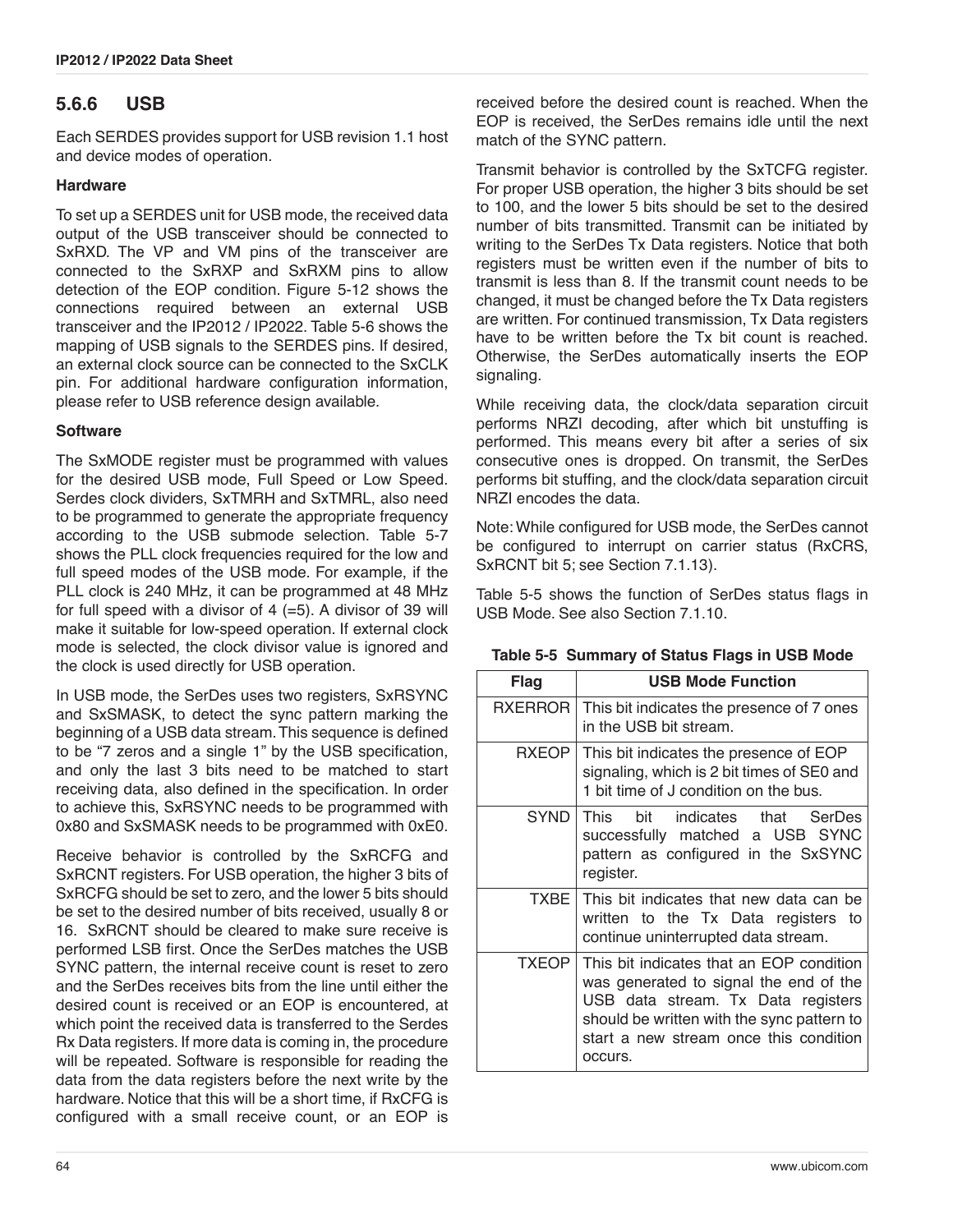#### **Table 5-5 Summary of Status Flags in USB Mode**

| <b>Flag</b>              | <b>USB Mode Function</b>                                                                                                                                                           |  |  |  |  |  |
|--------------------------|------------------------------------------------------------------------------------------------------------------------------------------------------------------------------------|--|--|--|--|--|
| SXLINK-1<br><b>PULSE</b> | Txidle in USB mode. This bit indicates<br>whether the SerDes is<br>actively<br>transmitting data.                                                                                  |  |  |  |  |  |
| <b>RXBF</b>              | This bit indicates that Rx data registers<br>are written with new data and should be<br>read before the next desired amount of<br>bits are received.                               |  |  |  |  |  |
| <b>RXXCRS</b>            | This bit is a live status indicator in USB<br>mode. If set, the SerDes is receiving data<br>into the shift register, but there might not<br>be any data in the data registers yet. |  |  |  |  |  |

Software must perform the following functions to implement the USB protocol for a device:

- CRC generation and checking (can be done using the LFSR, [Section 5.9](#page-73-0)).
- Detecting reset of the device function, which is indicated by 10 milliseconds of a single-ended zero (SE0) condition on the bus.
- Detecting the suspend state, which is indicated by more than 3 milliseconds of idle. Software muse make sure that the suspend current of 500 uA will be drawn after 10 milliseconds of bus inactivity.
- Formation of the USB packet by putting the sync, pid, and data into the transmit data registers and setting the proper count.
- Endpoint and device management and other higher level protocol tasks.

### **Timing Considerations**

USB relies on certain timing limitations for error detection and recovery. Response time requirements are specifically harder to meet. ISR for USB needs to be carefully structured to satisfy these requirements, and this is possible because of IP2012 / IP2022's deterministic ISR execution times. The time from the SE0 on bus to the RXEOP indication is about 208 ns. The time from writing to TX data registers and the data put on the bus is about 125 ns. Software tasks like address, error, CRC checking, and determining the endpoint response have to be carefully timed and cycle counted to assure the required timing limitations are satisfied.



**Figure 5-12 USB Interface Example**

<span id="page-64-1"></span><span id="page-64-0"></span>

| <b>USB Signal</b><br><b>Name</b> | <b>SERDES</b><br><b>Signal Name</b> | <b>SERDES1</b><br><b>Pin Name</b> | <b>SERDES2</b><br><b>Pin Name</b><br>(IP2022 only) | <b>Direction</b> | <b>Description</b>             |
|----------------------------------|-------------------------------------|-----------------------------------|----------------------------------------------------|------------------|--------------------------------|
| VP                               | <b>SxRXP</b>                        | RE <sub>1</sub>                   | RF <sub>5</sub>                                    | Input            | Plus-side differential input   |
| VM                               | <b>SxRXM</b>                        | RF <sub>2</sub>                   | RF <sub>6</sub>                                    | Input            | Minus-side differential input  |
| <b>VPO</b>                       | <b>SxTXP</b>                        | RE <sub>5</sub>                   | RF <sub>1</sub>                                    | Output           | Plus-side differential output  |
| <b>VMO</b>                       | <b>SxTXM</b>                        | RE <sub>6</sub>                   | RF <sub>2</sub>                                    | Output           | Minus-side differential output |

**Table 5-6 USB Interface Signal Usage**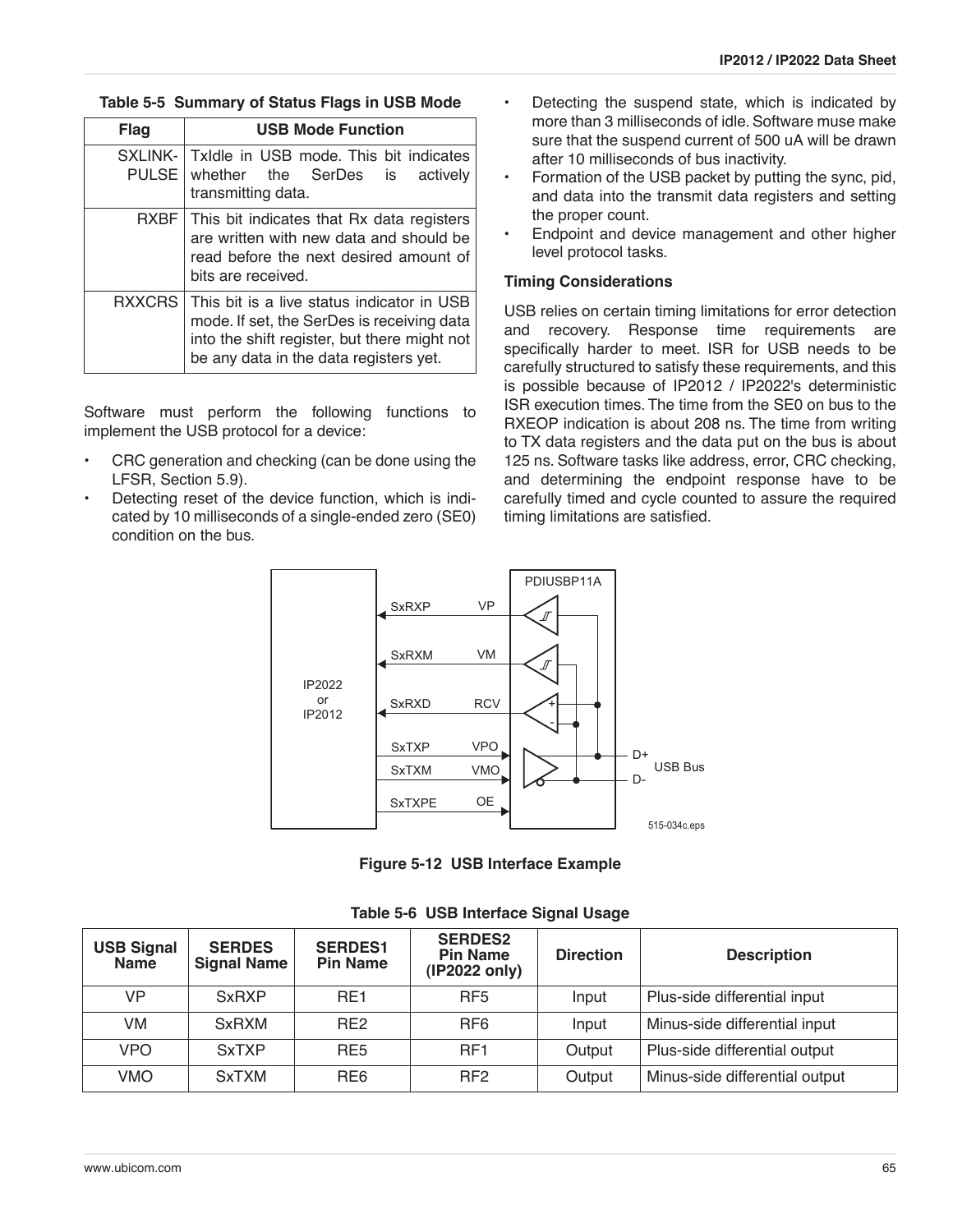| <b>USB Signal</b><br><b>Name</b> | <b>SERDES</b><br><b>Signal Name</b> | <b>SERDES1</b><br><b>Pin Name</b> | <b>SERDES2</b><br><b>Pin Name</b><br>(IP2022 only) | <b>Direction</b> | <b>Description</b>              |
|----------------------------------|-------------------------------------|-----------------------------------|----------------------------------------------------|------------------|---------------------------------|
| <b>OE</b>                        | <b>SxTXPE</b>                       | RF4                               | RF <sub>0</sub>                                    | Output           | Output enable                   |
| <b>RCV</b>                       | <b>SxRXD</b>                        | RE3                               | RF7                                                | Input            | Receive data                    |
| <b>Clock</b>                     | <b>SxCLK</b>                        | RE <sub>0</sub>                   | RF4                                                | Input            | External clock input (optional) |

**Table 5-6 USB Interface Signal Usage** (continued)

### <span id="page-65-0"></span>**Table 5-7 Required Clock Frequencies from SerDes Clock in USB Mode**

| <b>Protocol</b>    | <b>Receive</b> |
|--------------------|----------------|
| USB 1.1 Full Speed | 48 MHz         |
| USB 1.1 Low Speed  | 6 MHz          |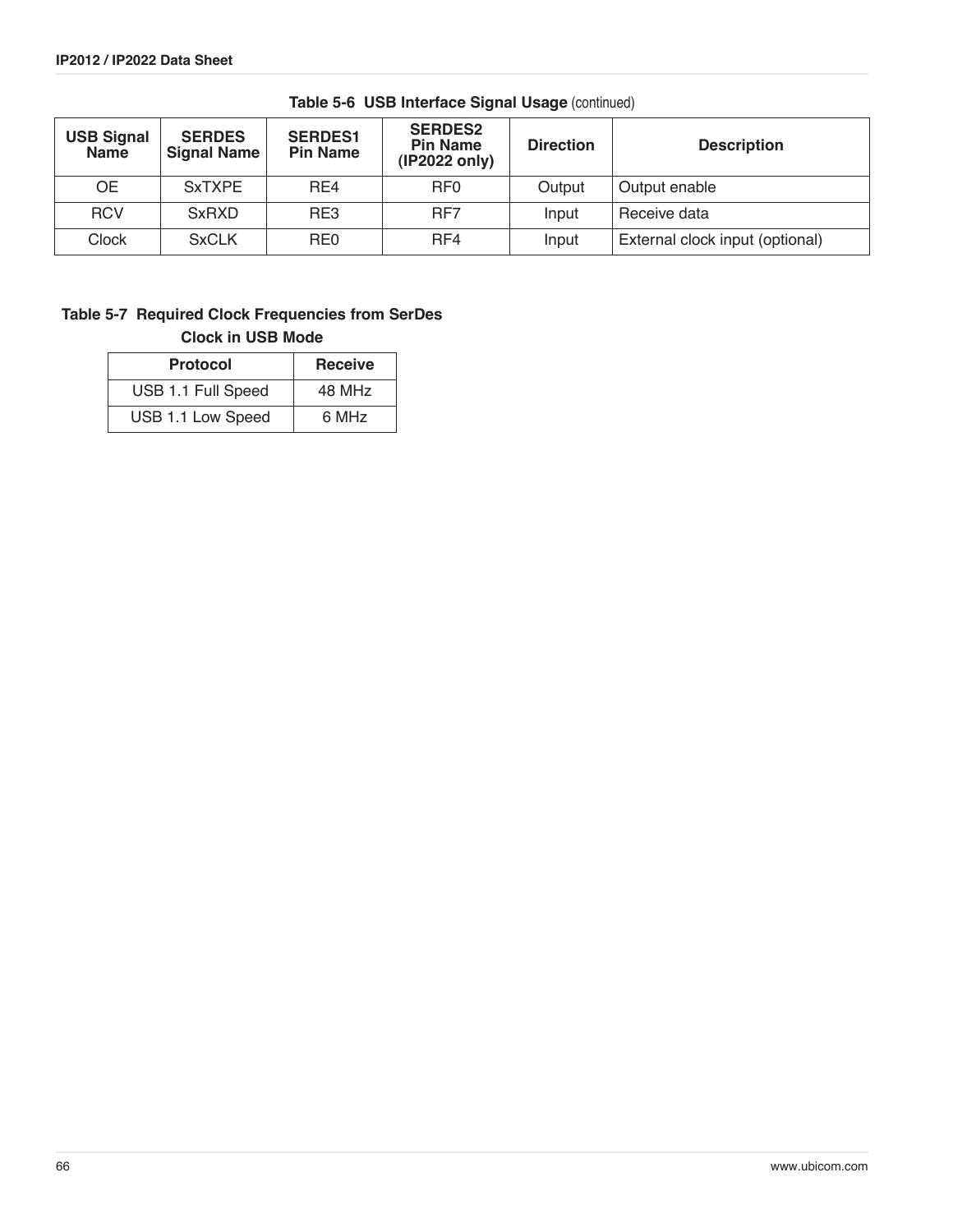## **5.6.7 UART**

For UART operation, two internal divide-by-16 circuits are used. Based on the clock source (either internal or external), the receive section and the transmit section use two divided-by-16 clocks that potentially can be out of phase. This is due to the nature of the UART bus transfers. The receive logic, based on the 16x bit clock (the clock source chosen by user), will sample the incoming data for an falling edge. Once the edge is detected, the receive logic counts 8 clock cycles and samples the number of bits specified in the SxRCNT register using the bit clock (which is obtained by dividing the clock source by 16).

#### **Hardware**

[Figure 5-13](#page-66-1) shows an example circuit to connect the SERDES in UART mode. [Table 5-8](#page-66-0) shows the UART signal to port pin usage.

#### **Software**

To set up a SERDES unit for UART mode, select UART mode in the PRS3:0 bits of the SxMODE register. This causes the data to be clocked in after a valid start bit is

detected. Make sure that the polarity selected by the RPOREV bit in the SxRCFG register and the TPOREV bit in the SxTCFG register match the polarity provided by the RS-232 transceiver. (Most of them are inverted.) Make sure the bit order is compatible with the data format (RS-232 uses LSB-first bit order). The receiver uses 16X oversampling, so select a SERDES clock divisor (see [Section 7.1.17](#page-98-0) for information on the SxTMRH/L registers) that is 16 times the desired baud rate.

To operate in UART mode, depending on the application, either transmit or receive can be performed first. In both cases, the configuration register needs to be programmed with a bit count that is appropriate for the format. The bit count depends on the number of data bits, stop bits, and parity bits. The start bit is included in the bit count. The receiver does not check for the presence of stop bits. To detect framing errors caused by missing stop bits, increase the receiver's bit count (i.e. the RXSCNT field in the SxRCFG register) and test the trailing bit(s) in software.



**Figure 5-13 UART Interface Example**

|  |  | Table 5-8 UART Interface Signal Usage |  |  |
|--|--|---------------------------------------|--|--|
|--|--|---------------------------------------|--|--|

<span id="page-66-1"></span><span id="page-66-0"></span>

| <b>UART</b><br><b>Signal Name</b> | <b>SERDES</b><br><b>Signal Name</b> | <b>SERDES1</b><br><b>Pin Name</b> | <b>SERDES2</b><br><b>Pin Name</b><br>(IP2022 only) | <b>Direction</b> | <b>Description</b> |
|-----------------------------------|-------------------------------------|-----------------------------------|----------------------------------------------------|------------------|--------------------|
| <b>RXD</b>                        | <b>SxRXD</b>                        | RE3                               | RF7                                                | Input            | Receive data       |
| TXD                               | <b>SxTXP</b>                        | RE <sub>5</sub>                   | RF <sub>1</sub>                                    | Output           | Transmit data      |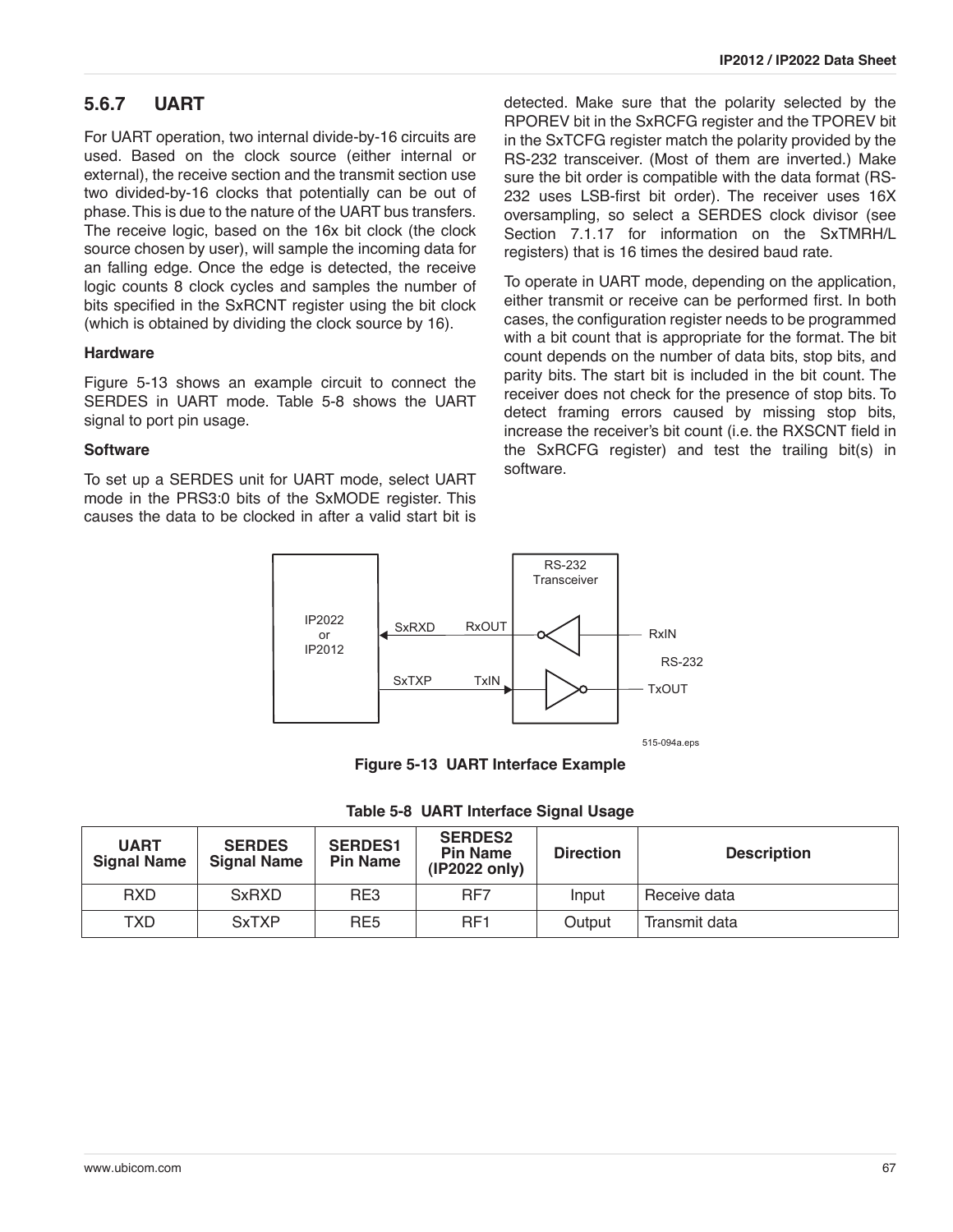### **5.6.8 SPI**

#### **Hardware**

[Figure 5-14](#page-67-0) shows example circuits to connect the SERDES in SPI mode. [Table 5-10](#page-68-1) and [Table 5-11](#page-68-0) show the SPI signal to port pin usage.

### **Configuration**

The SERDES can be configured for either master or slave mode:

 $SxRCFG[7] = 0$ : slave  $SxRCFG[7] = 1:$  master

The SERDES SCK idle-level (i.e. when  $\overline{SS}$  is de-asserted) can be configured:

 $SxModel[4] (CPOL) = 0$ : idle is low  $SxMode[4] (CPOL) = 1$ : idle is high

Finally, the SERDES can be configured for the phase relationship of the SDO/SDI pins with respect to the SCK edge:

### $SxModel[3] (CPHA) = 0$ :

SDO is set up by the other device a half clock period before the first edge following the assertion of SS\*. Therefore SDI will be sampled by this device (the slave) on the first edge (transition).

SxMode[3] (CPHA) = 1:

SDO is set up by the other device on the first edge following the assertion of SS\*. Therefore SDI will be sampled by this device (the slave) on the second edge (transition).

**Note:**The use of the term "edge" in the above paragraphs implies any transition, not a specific type (i.e. rising or falling) of transition. Therefore, "first edge" implies a rising edge when CPOL=0, and implies a falling edge when CPOL=1.

In the SPI scheme implemented by Motorola, which the IP2012 / IP2022 follows, data being output on SDO and data being sampled on SDI always occur on opposing edges of the clock, on either master or slave. Transmitting and sampling on the same-edge of the clock is not supported by the SERDES.

CPOL, in conjunction with CPHA, determines which clock edges the SERDES will be using to output and sample data on, as given by [Table 5-9.](#page-67-1)

#### <span id="page-67-1"></span>**Table 5-9 SERDES Output and Sample Configuration**

| CPOL | CPHA |                                     |
|------|------|-------------------------------------|
|      |      | output on falling, sample on rising |
|      |      | output on rising, sample on falling |
|      |      | output on rising, sample on falling |
|      |      | output on falling, sample on rising |

When the SERDES is configured as a slave, the state of the SDO line when SS\* is de-asserted will be determined by the value in the RxOUT GPIO register for that pin, which the user can configure.



<span id="page-67-0"></span>**Figure 5-14 SPI Interface Examples**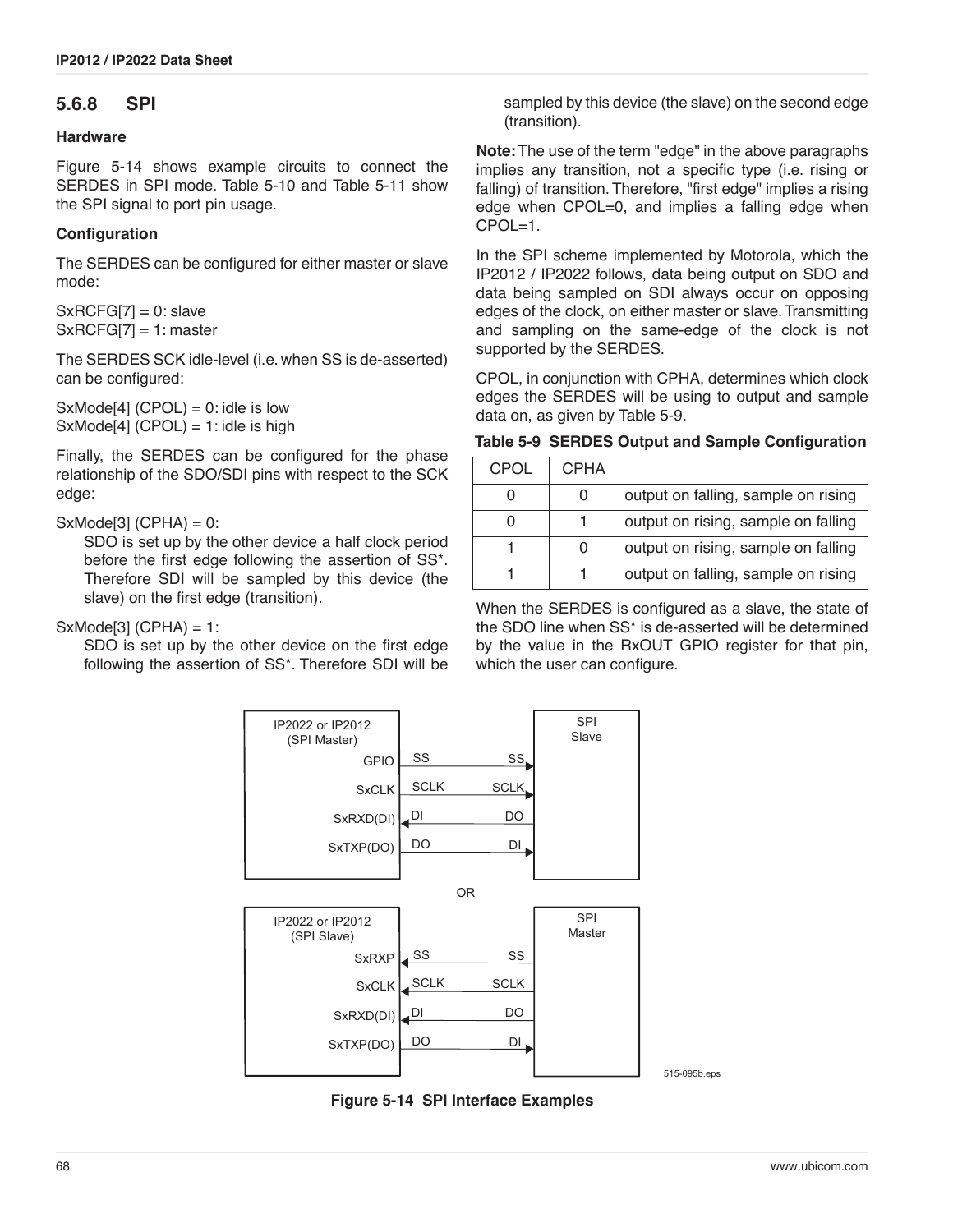<span id="page-68-1"></span>

| <b>SPI Device</b><br><b>Signal Name</b> | <b>IP2012/</b><br><b>IP2022 SPI</b><br><b>Signal Name</b> | <b>SERDES</b><br><b>Signal Name</b> | <b>SERDES1</b><br><b>Pin Name</b> | <b>SERDES2 Pin</b><br><b>Name</b><br>(IP2022 only) | <b>Direction</b> | <b>Description</b>                                                                 |
|-----------------------------------------|-----------------------------------------------------------|-------------------------------------|-----------------------------------|----------------------------------------------------|------------------|------------------------------------------------------------------------------------|
| <b>SCLK</b>                             | <b>SCLK</b>                                               | <b>SxCLK</b>                        | RE <sub>0</sub>                   | RF4                                                | Output           | Serial clock output in mas-<br>ter mode, input in slave<br>mode                    |
| DO                                      | DI                                                        | <b>SxRXD</b>                        | RE3                               | RF7                                                | Input            | Receive data                                                                       |
| <b>DI</b>                               | DO                                                        | <b>SxTXP</b>                        | RE <sub>5</sub>                   | RF <sub>1</sub>                                    | Output           | Transmit data                                                                      |
| SS                                      | SS                                                        | <b>GPIO</b>                         | RF <sub>1</sub>                   | RF <sub>5</sub>                                    | Output           | Slave select pin used in<br>slave mode only (Master<br>select handled by software) |

### **Table 5-10 SPI Master Interface Signal Usage**

**Table 5-11 SPI Slave Signal Usage** 

<span id="page-68-0"></span>

| <b>SPI Device</b><br><b>Signal Name</b> | IP2012/<br><b>IP2022 SPI</b><br><b>Signal Name</b> | <b>SERDES</b><br><b>Signal Name</b> | <b>SERDES1</b><br><b>Pin Name</b> | <b>SERDES2</b><br><b>Pin Name</b><br>(IP2022 only) | <b>Direction</b> | <b>Description</b>                                                                 |
|-----------------------------------------|----------------------------------------------------|-------------------------------------|-----------------------------------|----------------------------------------------------|------------------|------------------------------------------------------------------------------------|
| <b>SCLK</b>                             | <b>SCLK</b>                                        | <b>SxCLK</b>                        | RE <sub>0</sub>                   | RF4                                                | Input            | Serial clock output in mas-<br>ter mode, input in slave<br>mode                    |
| DO                                      | DΙ                                                 | <b>SxRXD</b>                        | RE3                               | RF7                                                | Input            | Receive data                                                                       |
| DI                                      | DO                                                 | <b>SxTXP</b>                        | RE <sub>5</sub>                   | RF <sub>1</sub>                                    | Output           | Transmit data                                                                      |
| SS                                      | SS                                                 | <b>SxRXP</b>                        | RE <sub>1</sub>                   | RF <sub>5</sub>                                    | Input            | Slave select pin used in<br>slave mode only (Master<br>select handled by software) |



**Figure 5-15 SPI Signal Timing**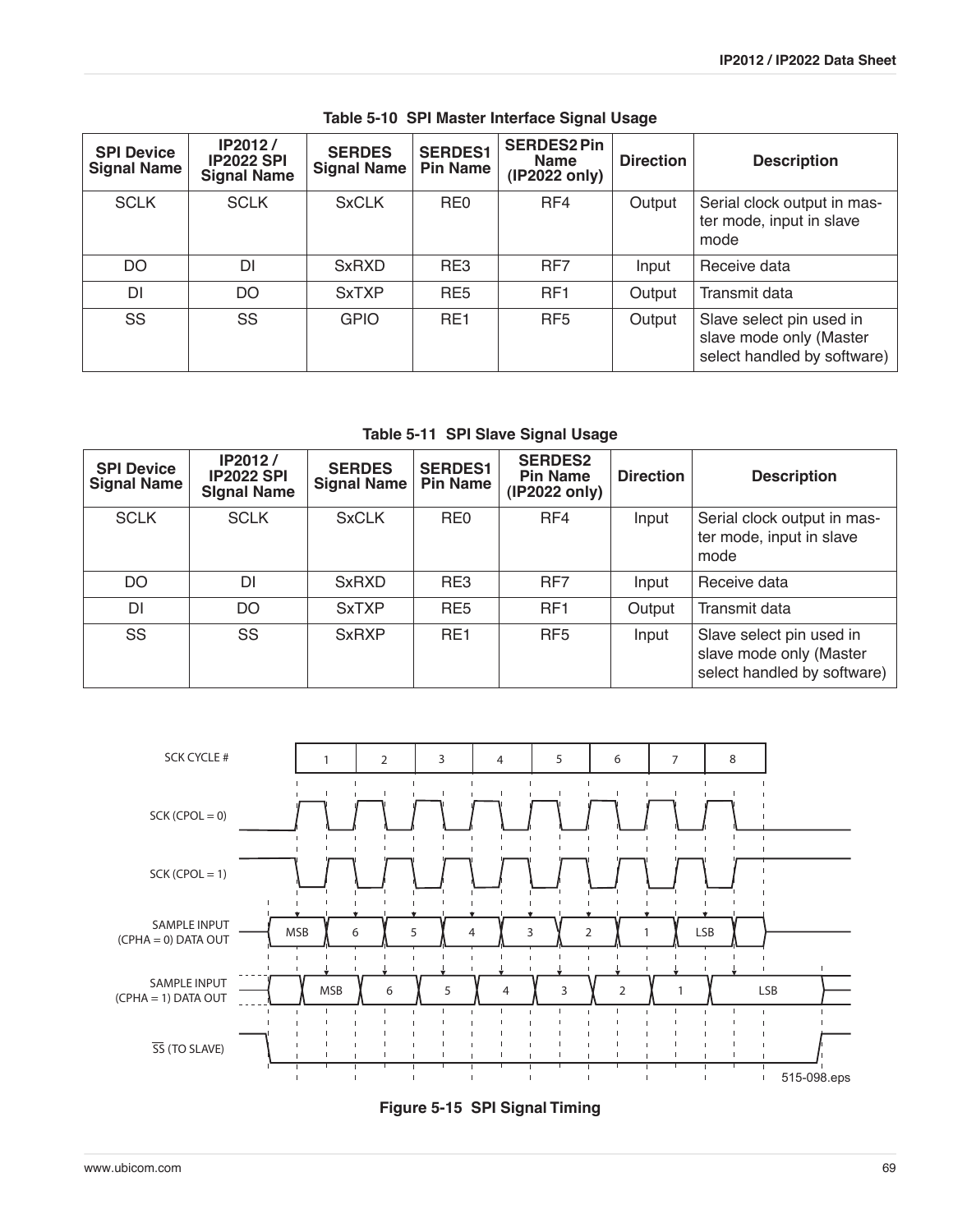### **5.6.9 GPSI**

#### **Hardware**

[Figure 5-16](#page-69-0) shows example circuits to connect the SERDES in GPSI (General Purpose Serial Interface) mode. [Table 5-12](#page-70-0) shows the GPSI signal to port pin mapping in Master mode, and [Table 5-13](#page-70-1) shows the GPSI signal to port pin mapping in Slave mode.

#### **Software**

GPSI is a general-purpose, point-to-point, full-duplex serial bus protocol. Only two devices are allowed to exist on a bus. The GPSI PHY device is responsible for maintaining bus timing by driving two continuously running clocks, TxClk and RxClk. The device that does not drive the clocks is the MAC device. The TxEn and TxD signals are synchronized to the TxClk clock. The RxD and RxEn signals are synchronized to the RxClk clock.

The COLLISION and TxBUSY signals do not participate in actual data transfer on the GPSI bus. COLLISION and TxBUSY provide additional flow control capabilities for the software device driver. The COLLISION signal is used to indicate that a PHY device has detected a collision condition. This signal is only useful when the SERDES is connected to a PHY device or acting as a PHY device.

The TxBUSY signal is used by a GPSI device to indicate that the device is currently busy, and that another device should not attempt to start a data transfer.

Refer to SxRCNT register bit 5. Refer to [Section 7.1.10](#page-94-0) through [Section 7.1.17](#page-98-0) for detailed configurations.

Example: To get the PLL clock divided by 2 out on RE6:

S1MODE=63 S1RCFG=80 S1TCFG=80



515-096c.eps

<span id="page-69-0"></span>**Figure 5-16 GPSI Interface Examples**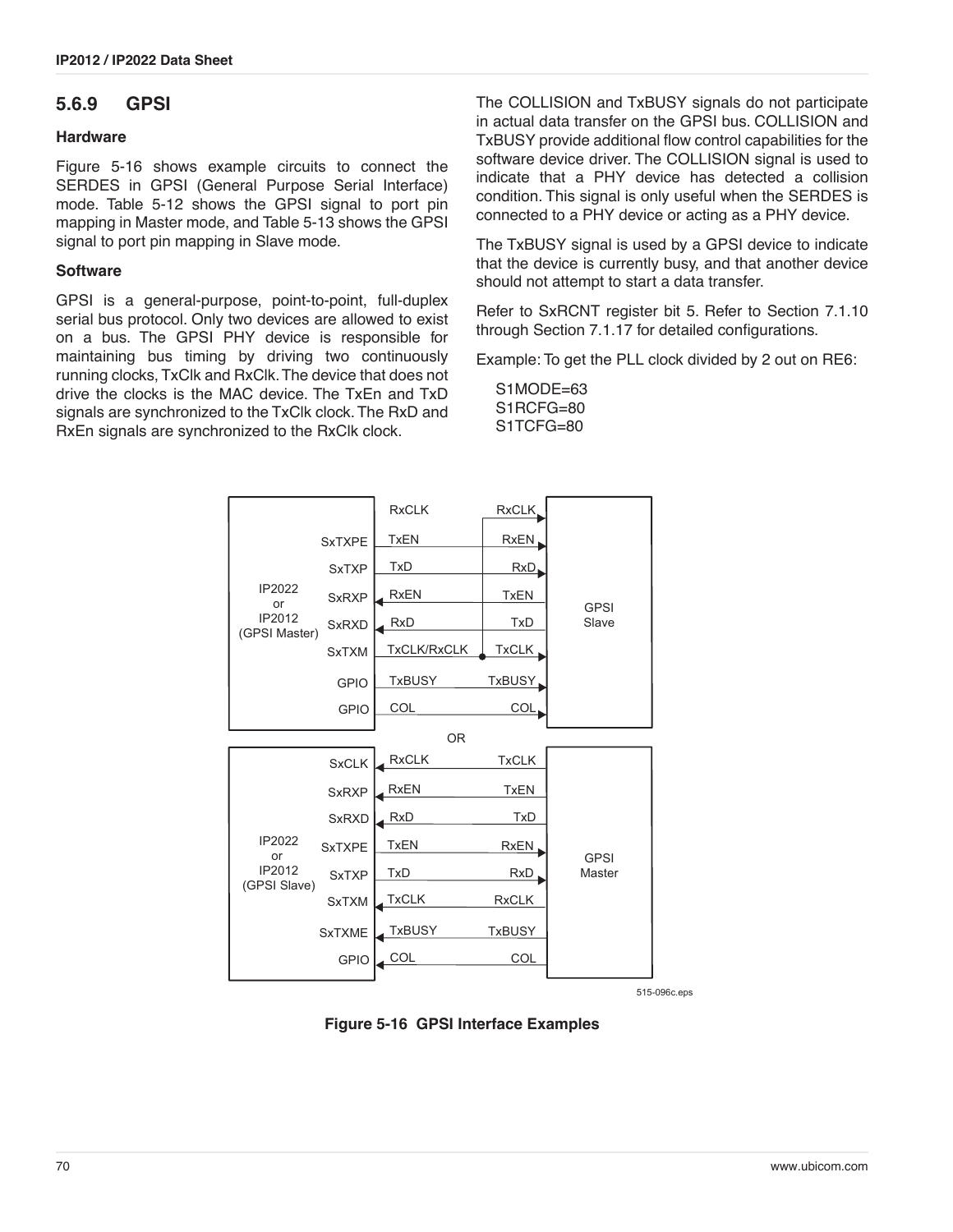<span id="page-70-0"></span>

| <b>GPSI Slave</b><br><b>Signal Name</b> | IP2012/<br><b>IP2022 GPSI</b><br><b>Signal Name</b> | <b>SERDES</b><br><b>Signal Name</b> | <b>SERDES1</b><br><b>Pin Name</b> | <b>SERDES2</b><br><b>Pin Name</b><br>(IP2022 only) | IP2012/<br><b>IP2022's</b><br><b>Direction</b> | <b>Description</b>                                                     |
|-----------------------------------------|-----------------------------------------------------|-------------------------------------|-----------------------------------|----------------------------------------------------|------------------------------------------------|------------------------------------------------------------------------|
| TxCLK and<br><b>RxCLK</b>               | TxCLK and<br><b>RxCLK</b>                           | <b>SxTXM</b>                        | RE <sub>6</sub>                   | RF <sub>2</sub>                                    | Output                                         | Transmit and<br>Receive clock                                          |
| <b>TxD</b>                              | <b>RxD</b>                                          | <b>SxRXD</b>                        | RE3                               | RF7                                                | Input                                          | Transmit data                                                          |
| <b>TxEN</b>                             | <b>RxEN</b>                                         | <b>SxRXP</b>                        | RE <sub>1</sub>                   | RF <sub>5</sub>                                    | Input                                          | Transmit data valid                                                    |
| <b>RxD</b>                              | TxD                                                 | <b>SxTXP</b>                        | RE <sub>5</sub>                   | RF <sub>1</sub>                                    | Output                                         | Receive data                                                           |
| <b>RxEN</b>                             | TxEN                                                | <b>SxTXPE</b>                       | RE4                               | RF <sub>0</sub>                                    | Output                                         | Receive data valid                                                     |
| <b>TxBUSY</b>                           | <b>TxBUSY</b>                                       | <b>GPIO</b>                         | ۰                                 |                                                    | Output                                         | Indicates a data<br>transfer in progress<br>(handled by soft-<br>ware) |
| <b>COLLISION</b>                        | <b>COLLISION</b>                                    | <b>GPIO</b>                         |                                   |                                                    | Output                                         | Indicates a collision<br>at PHY layer (han-<br>dled by software)       |

**Table 5-12 IP2012 / IP2022 GPSI Master Interface Signal Usage** 

### **Table 5-13 IP2012 / IP2022 GPSI Slave Interface Signal Usage**

<span id="page-70-1"></span>

| <b>GPSI Master</b><br><b>Signal Name</b> | IP2012/<br><b>IP2022 GPSI</b><br><b>Signal Name</b> | <b>SERDES</b><br><b>Signal Name</b> | <b>SERDES1</b><br><b>Pin Name</b> | <b>SERDES2</b><br><b>Pin Name</b><br>(IP2022 only) | IP2012/<br><b>IP2022's</b><br><b>Direction</b> | <b>Description</b>                                                     |
|------------------------------------------|-----------------------------------------------------|-------------------------------------|-----------------------------------|----------------------------------------------------|------------------------------------------------|------------------------------------------------------------------------|
| <b>TxCLK</b>                             | <b>RxCLK</b>                                        | <b>SxTXM</b>                        | RE <sub>6</sub>                   | RF <sub>2</sub>                                    | Input                                          | Transmit clock                                                         |
| <b>RxD</b>                               | <b>TxD</b>                                          | <b>SxTXP</b>                        | RE <sub>5</sub>                   | RF <sub>1</sub>                                    | Output                                         | Transmit data                                                          |
| <b>RxEN</b>                              | TxEN                                                | <b>SxTXPE</b>                       | RE4                               | RF <sub>0</sub>                                    | Output                                         | Transmit data valid                                                    |
| <b>TxCLK</b>                             | <b>RxCLK</b>                                        | <b>SxCLK</b>                        | RE <sub>0</sub>                   | RF4                                                | Input                                          | Receive clock                                                          |
| TxD                                      | <b>RxD</b>                                          | <b>SxRXD</b>                        | RE3                               | RF7                                                | Input                                          | Receive data                                                           |
| <b>TxEN</b>                              | <b>RxEN</b>                                         | <b>SxRXP</b>                        | RE <sub>1</sub>                   | RF <sub>5</sub>                                    | Input                                          | Receive data valid                                                     |
| TxBUSY                                   | <b>TxBUSY</b>                                       | <b>SxTXME</b>                       | RE7                               | RF3                                                | Input                                          | Indicates a data<br>transfer in progress<br>(handled by soft-<br>ware) |
| <b>COLLISION</b>                         | <b>COLLISION</b>                                    | <b>GPIO</b>                         |                                   |                                                    | Input                                          | Indicates a collision<br>at PHY layer (han-<br>dled by software)       |

Note: In GPSI master mode, the SxTXM SERDES pin should be used by the GPSI slave for both TxCLK and RxCLK inputs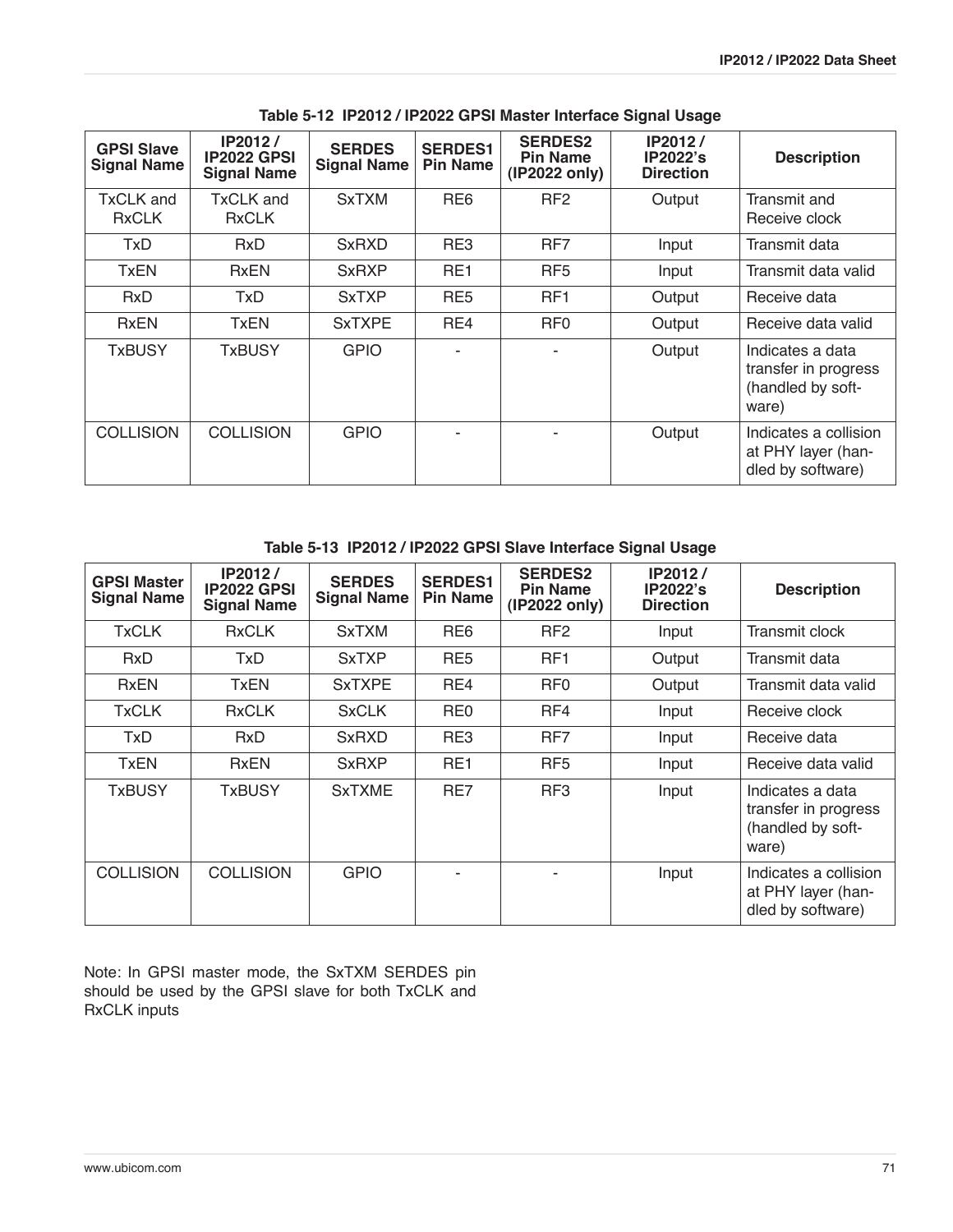## **5.7 Analog to Digital Converter (ADC)**

The on-chip A/D converter has the following features:

- 10-bit ADC (when Vref > 2.3V)
- 8 input channels
- 48 kHz maximum sampling rate
- One-shot conversion.
- Optional external reference voltage
- $Vmax = AVdd$  (max 2.7V)
- Result returned in the ADCH and ADCL registers

[Figure 5-17](#page-71-1) shows the A/D converter circuitry. The ADC input pins use alternate functions of the Port G pins. The result of an ADC sample is the analog value measured on the selected pin. To correctly read an external voltage, the pin being sampled must be configured as an input in the port direction register (i.e. the RGDIR register). If the pin is configured as an output, then the result will indicate the voltage level being driven by the output buffer. The RG1 and RG2 port pins are also used as the analog comparator input pins. The result of sampling the RG1 or RG2 pins will be correct whether or not the comparator is operating. The RG0 pin is also used as the comparator output pin. If the comparator is enabled, then sampling the RG0 pin will indicate the voltage level being driven by the comparator. The RG3 pin is multiplexed with the external reference voltage.



<span id="page-71-1"></span>**Figure 5-17 A/D Converter Block Diagram**

## **5.7.1 ADC Reference Voltage**

The reference voltage (Vref) can come from either the RG3 port pin or from the AVdd supply voltage. If AVdd is used, the RG3 port pin may be used as a channel of analog input or as a general-purpose port pin.

Vref defines a voltage level which reads as one increment of resolution below the full-scale voltage. The full-scale voltage reads as 0x3FF, so the Vref voltage reads as 0x3FE and the A/D converter resolution is 10 bits. [Table](#page-71-0) [5-14](#page-71-0) shows the values reported at the upper and lower limits of the ADC input voltage range.

## **5.7.2 A/D Converter Registers**

### **ADCTMR Register**

The ADCTMR register (see [Section 7.1.2](#page-88-2)) is used to specify the number of system clock cycles required for a delay of 1736 ns, which is used to provide the 1.152MHz (48 kHz  $\infty$  24) clock period reference clock for the A/D converter.

For example, at a system clock frequency of 120 MHz, the timer register should be set to 53 ((120 MHz/1.152 MHz)/2). The minimum value that may be loaded into the ADCTMR register is 2, so the system clock must be at least 24 times the ADC sampling frequency for the ADC to function.

### **ADCCFG Register**

The A/D converter configuration register (ADCCFG) provides the control and status bits for the A/D converter, as shown in [Section 7.1.1.](#page-88-1)

<span id="page-71-0"></span>

| <b>Vin Voltage</b>  | <b>ADC Value</b> |  |  |
|---------------------|------------------|--|--|
| 0V                  | 0x000            |  |  |
| Vref/0x3FE          | 0x001            |  |  |
| Vref                | 0x3FE            |  |  |
| Vref + (Vref/0x3FE) | 0x3FF            |  |  |

**Table 5-14 ADC Values**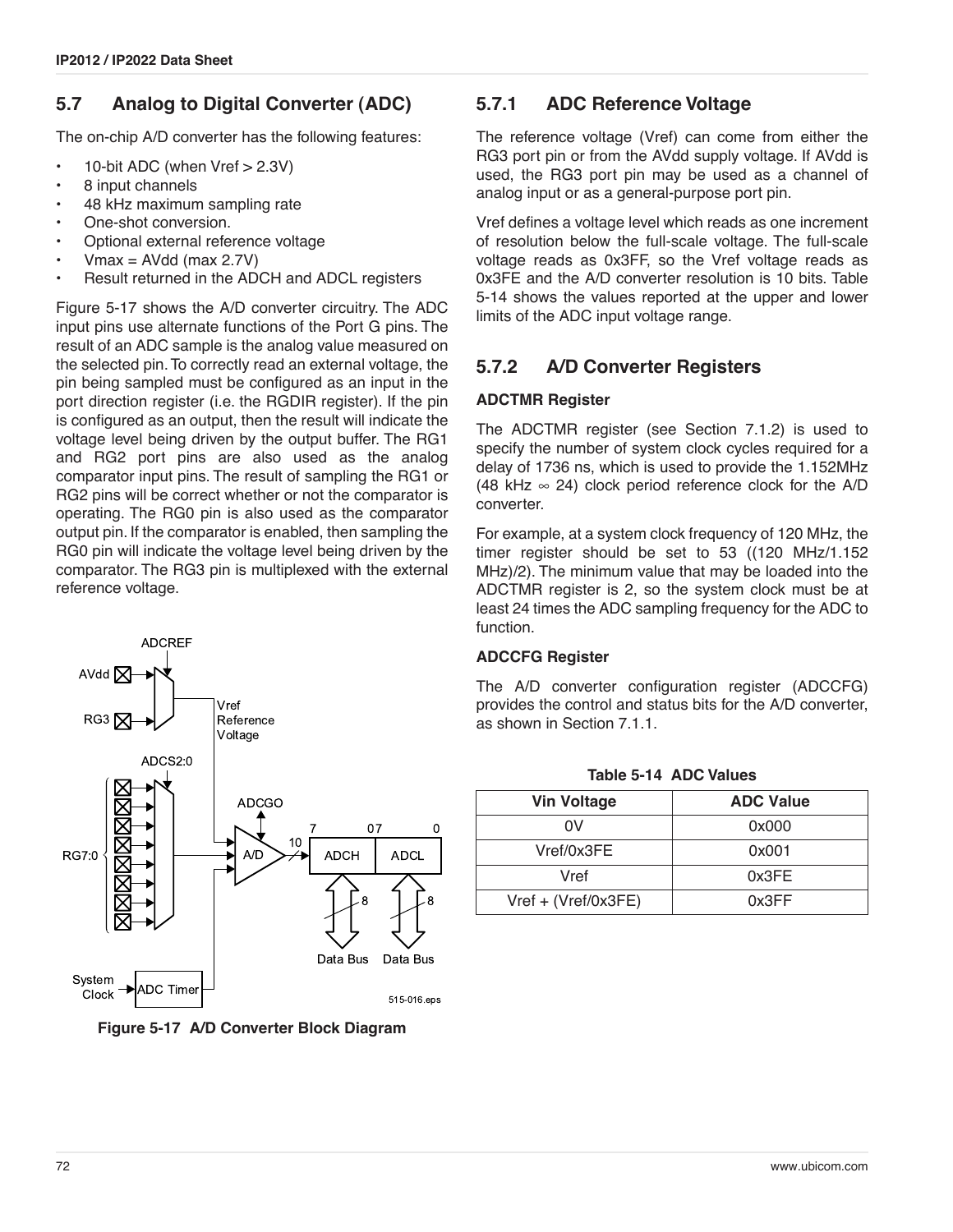### **5.7.3 Using the A/D Converter**

The following sequence is recommended:

- 1. Set the ADCTMR register to the correct value for the system clock speed.
- 2. Load the ADCCFG register to specify the channel and set the ADCGO bit. Setting the ADCGO bit enables and resets the ADC timer.
- 3. After a period of time (24 timer overflows =  $20.8 \,\mu s$ ) the conversion will complete, the ADCGO bit will be cleared, and the ADC timer will be disabled.
- 4. A timer-based interrupt service routine can detect or assume the ADCGO bit has been cleared and read the ADC value.
- 5. Another load to the ADCCFG register can then be used to start another conversion.

#### **5.7.4 ADC Result Justification**

The 10 bits of the ADC value can be mapped to the 16 bits of the ADCH/ADCL register pair in three different ways, as shown in [Table 5-15.](#page-72-0) In this table, the numbers in the cells represent bit positions in the 10-bit ADC value, Z represents zero (as opposed to bit position 0), and -9 represents the inversion of bit position 9.

<span id="page-72-0"></span>

| <b>ADCH Register Bits</b><br>Mode |    |    |    | <b>ADCL Register Bits</b> |    |    |    |            |  |   |   |  |   |                 |  |  |
|-----------------------------------|----|----|----|---------------------------|----|----|----|------------|--|---|---|--|---|-----------------|--|--|
|                                   |    |    |    |                           |    |    |    |            |  |   |   |  | 3 | ŋ               |  |  |
| Left Justified                    | 9  | O  |    | R                         |    |    | റ  | $\sqrt{2}$ |  |   |   |  |   |                 |  |  |
| <b>Right Justified</b>            |    |    |    |                           |    |    | 9  | 8          |  |   | G |  | 3 | $\sqrt{2}$<br>_ |  |  |
| Signed                            | -9 | -9 | -9 | -9                        | -9 | -9 | -9 |            |  | 6 | G |  | З | $\sqrt{2}$      |  |  |

#### **Table 5-15 Justification of the ADC Value**

#### **5.8 Comparator**

The IP2012 / IP2022 has an on-chip analog comparator which uses alternate functions of the RG0, RG1, and RG2 port pins. The RG1 and RG2 pins are the comparator negative and positive inputs, respectively, while the RG0 pin is the comparator output pin. To use the comparator, software must program the port direction register (RGDIR) so that RG1 and RG2 are inputs. RG0 may be set up as a comparator output pin.



**Figure 5-18 Analog Comparator**

The comparator enable bits are cleared on reset, which disables the comparator. To avoid drawing additional current during power-down mode, the comparator should be disabled before entering power-down mode. A 50 mV

hysteresis is applied between the inputs, when the CMPHYS bit is set in the CMPCFG register.

### **5.8.1 CMPCFG Register**

The CMPCFG register is used to enable the comparator, to read the output of the comparator internally, to enable the output of the comparator to the comparator output pin, and to enable the hysteresis. [Section 7.1.3](#page-88-0) shows the bits in this register.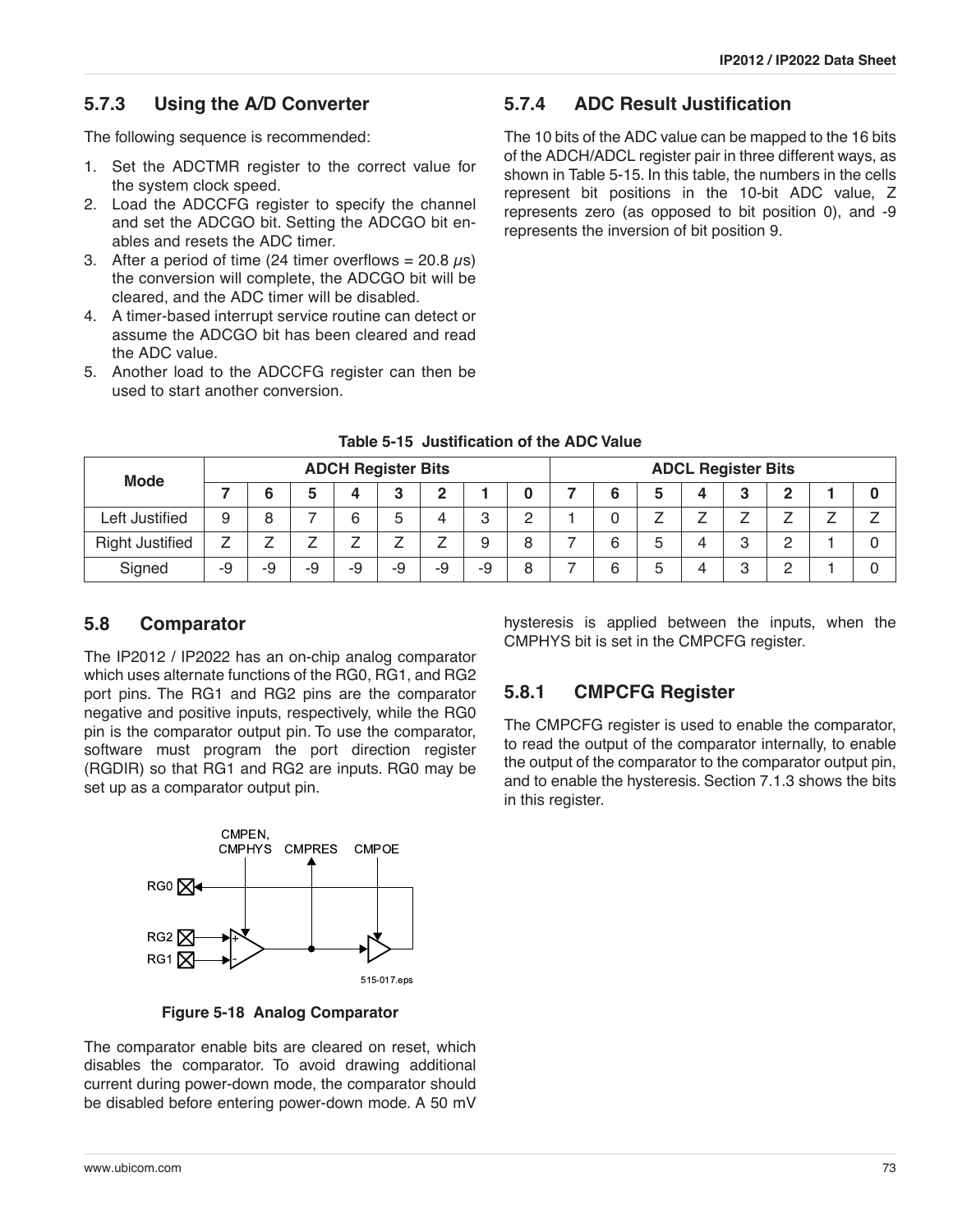### **5.9 Linear Feedback Shift Register (LFSR)**



**Figure 5-19 LFSR Block Diagram**

Four linear feedback shift register (LFSR) units provide hardware support for the computation-intensive inner loops of algorithms commonly used in data communications, such as:

- Cyclic Redundancy Check (CRC)
- Data Scrambling
- Data Whitening
- Encryption/Decryption
- Hashing

The LFSR units implement a programmable architecture, which can be adapted for algorithms used by the Bluetooth, Ethernet, Homeplug, HomePNA, HomeRF, IEEE 802.11, and USB communication protocols. Figure 5-19 is a block diagram of the LFSR architecture.

The 40-bit residue register and its surrounding circuits are the computational core of an LFSR unit. On every clock cycle, 39 output bits from the register are available at the input for performing a shift operation or a polynomial add/subtract-and-shift operation. Four 40-bit multiplexers at the output of the residue register allow selecting up to four terms of the register for feedback into the input (D0), polynomial operation control (POLY\_XOR\_EN), and

output (DOUT) bit streams. A fifth multiplexer is only used for generating the output bit stream.

The polynomial and residue registers are mapped as five 8-bit registers. The mapping of the residue register is controlled by the ML\_OUT bit of the LFSRCFG3 register, as shown in [Figure 5-20.](#page-73-0)



**Figure 5-20 Mapping of the Residue Register**

<span id="page-73-0"></span>Input data is shifted serially out of the 16-bit DATAIN register, which can be programmed to provide the data LSB-first or MSB-first. Output data is shifted serially LSBfirst into the 16-bit DATAOUT register.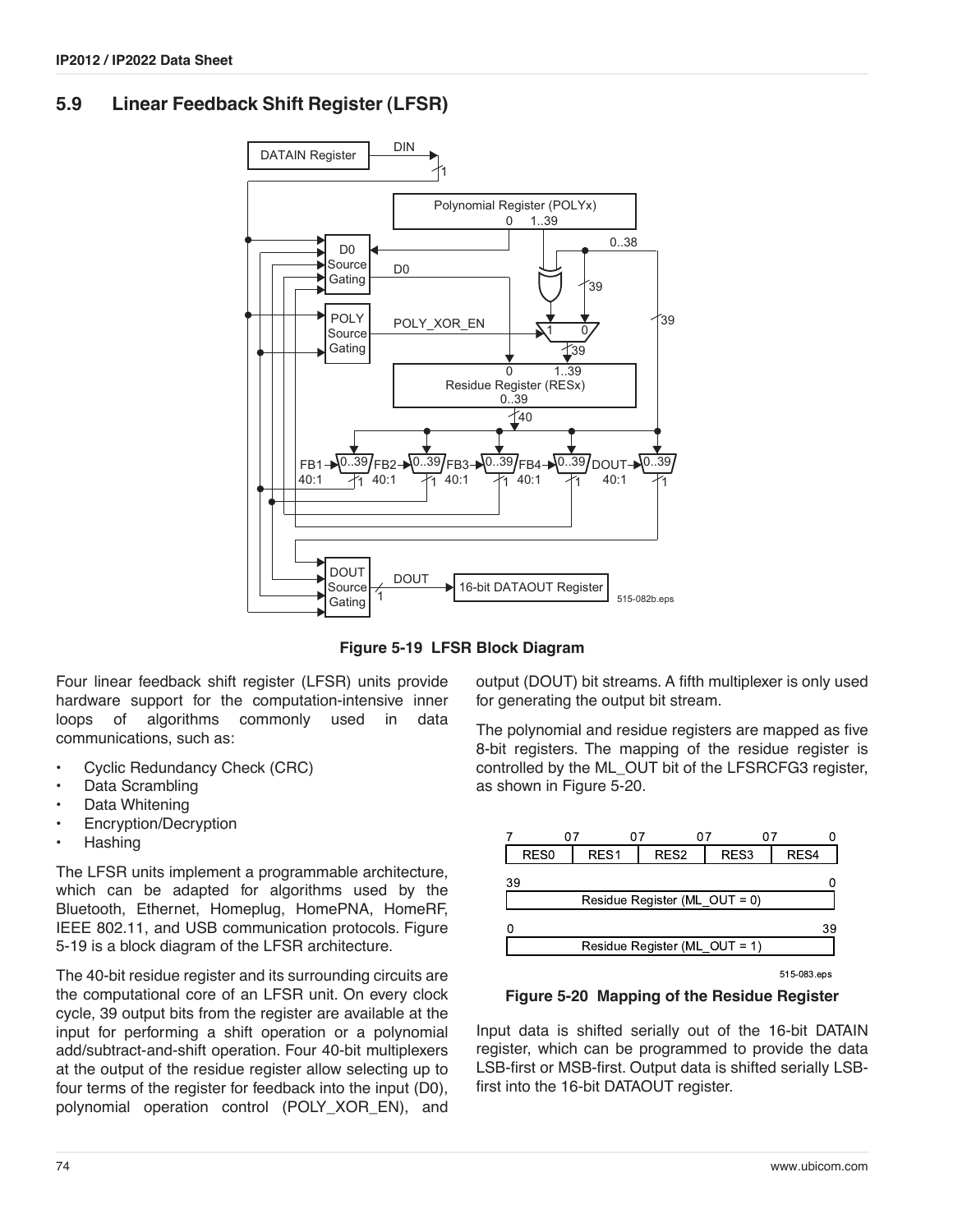A 32-bit RESCMP register (not shown) can be used to compare the result in the residue register against an expected value. When ML\_OUT is set, residue register bits 0:31 are compared against RESCMP bits 0:31. When ML OUT is clear, residue register bits 39:8 are compared to RESCMP bits 0:31, respectively. If there are bits in the residue register which do not participate in the programmed LFSR operation, be sure that the corresponding bits in the RESCMP register are initialized to the same values as these non-participating bits.

Each LFSR unit has three configuration registers (LFSRCFG1, LFSRCFG2, and LFSRCFG3) for various control and status bits. The HL\_TRIGGER bit in the LFSRCFG3 register controls whether operation of the LFSR unit is triggered by a write to the high byte or the low byte of the DATAIN register (i.e. DATAINH or DATAINL). The operation then proceeds for some number of cycles programmed in the SHIFT\_COUNT3:0 field of the LFSRCFG1 register. Completion of the operation is indicated when the DONE bit in the LFSRCFG1 register is set. (Alternatively, software can wait 1 cycle/bit of DATAIN before reading the result.)

An autoloading option is available for each LFSR unit to load the DATAIN register automatically from the SERDES RX buffers (SxRBUF register of the corresponding SERDES unit). LFSR0 and LFSR2 are paired with SERDES1, and LFSR1 and LFSR3 are paired with SERDES2.

Three registers in data memory are used to access the LFSR register banks, as shown in [Table 5-16](#page-74-2).

**Table 5-16 LFSR Registers in Data Memory** 

<span id="page-74-2"></span>

| <b>Address</b>       | <b>Name</b>  | <b>Description</b> |
|----------------------|--------------|--------------------|
| 0x23                 | <b>LFSRH</b> | High data byte     |
| <b>LFSRL</b><br>0x27 |              | Low data byte      |
| 0x2B                 | <b>LFSRA</b> | Address register   |

The LFSRA register is loaded to point to a specific LFSR unit and a register pair within the unit. The LFSRA register has the format shown in [Figure 5-21](#page-74-1)

| JNIT30 |  | INDEX3:0 |  |
|--------|--|----------|--|

#### **Figure 5-21 LFSRA Register**

<span id="page-74-1"></span>Only 0, 1, 2, and 3 are valid as the UNIT, LFSRA bits 7 and  $6 =$  don't care. The valid encodings for the index are shown in [Table 5-17](#page-74-0).

|  |  | Table 5-17 LFSRA Register INDEX Encoding |
|--|--|------------------------------------------|
|--|--|------------------------------------------|

<span id="page-74-0"></span>

| <b>INDEX3:0</b>                                                                                               | <b>High Byte (LFSRH)</b> | Low Byte (LFSRL)  |  |  |  |
|---------------------------------------------------------------------------------------------------------------|--------------------------|-------------------|--|--|--|
| 0x0                                                                                                           | <b>DATAINH</b>           | <b>DATAINL</b>    |  |  |  |
| 0x1                                                                                                           | DATAOUTH                 | DATAOUTL          |  |  |  |
| 0x2                                                                                                           | FB <sub>2</sub>          | FB <sub>1</sub>   |  |  |  |
| 0x3                                                                                                           | LFSRCFG2                 | RES4              |  |  |  |
| 0x4                                                                                                           | RES <sub>3</sub>         | RES2              |  |  |  |
| 0x5                                                                                                           | RES <sub>1</sub>         | RES <sub>0</sub>  |  |  |  |
| 0x6                                                                                                           | FB4                      | FB <sub>3</sub>   |  |  |  |
| 0x7                                                                                                           | LFSRCFG3                 | <b>DOUT</b>       |  |  |  |
| 0x8                                                                                                           | LFSRCFG1                 | POLY4             |  |  |  |
| 0x9                                                                                                           | POLY3                    | POLY <sub>2</sub> |  |  |  |
| 0xA                                                                                                           | POLY1                    | POLY0             |  |  |  |
| 0xB                                                                                                           | RESCMP3                  | RESCMP2           |  |  |  |
| 0xC<br>RESCMP1<br>RESCMP0                                                                                     |                          |                   |  |  |  |
| All registers initialized to 0x00 upon reset, except RESx<br>$= 0xFF$ , RESCMPx = 0xFF, and LFSRCFG1 = 0x10). |                          |                   |  |  |  |

The LFSR registers do not support consecutive readmodify-write operations. For example, the following instruction sequence loads unpredictable values:

**clrb lfsrh,7 clrb lfsrh,4**

## **5.9.1 LFSRCFG1 Register**

|                               | к. | 5 |  |  |                                          |  |
|-------------------------------|----|---|--|--|------------------------------------------|--|
|                               |    |   |  |  | Rsvd SET_RES DONE CMP_RES SHIFT_COUNT3:0 |  |
| Figure 5-22 LFSRCFG1 Register |    |   |  |  |                                          |  |

- **SET\_RES**—set to initialize the residue register to all ones (write-only, reads as zero).
- *DONE*—clear while the LFSR is busy, set when the operation is completed (read only).
- *CMP\_RES*—set if last LFSR operation result matched contents of RESCMP register (read only).
- SHIFT\_COUNT3:0-specifies number of bits to shift, load with N for an operation of N+1 shifts.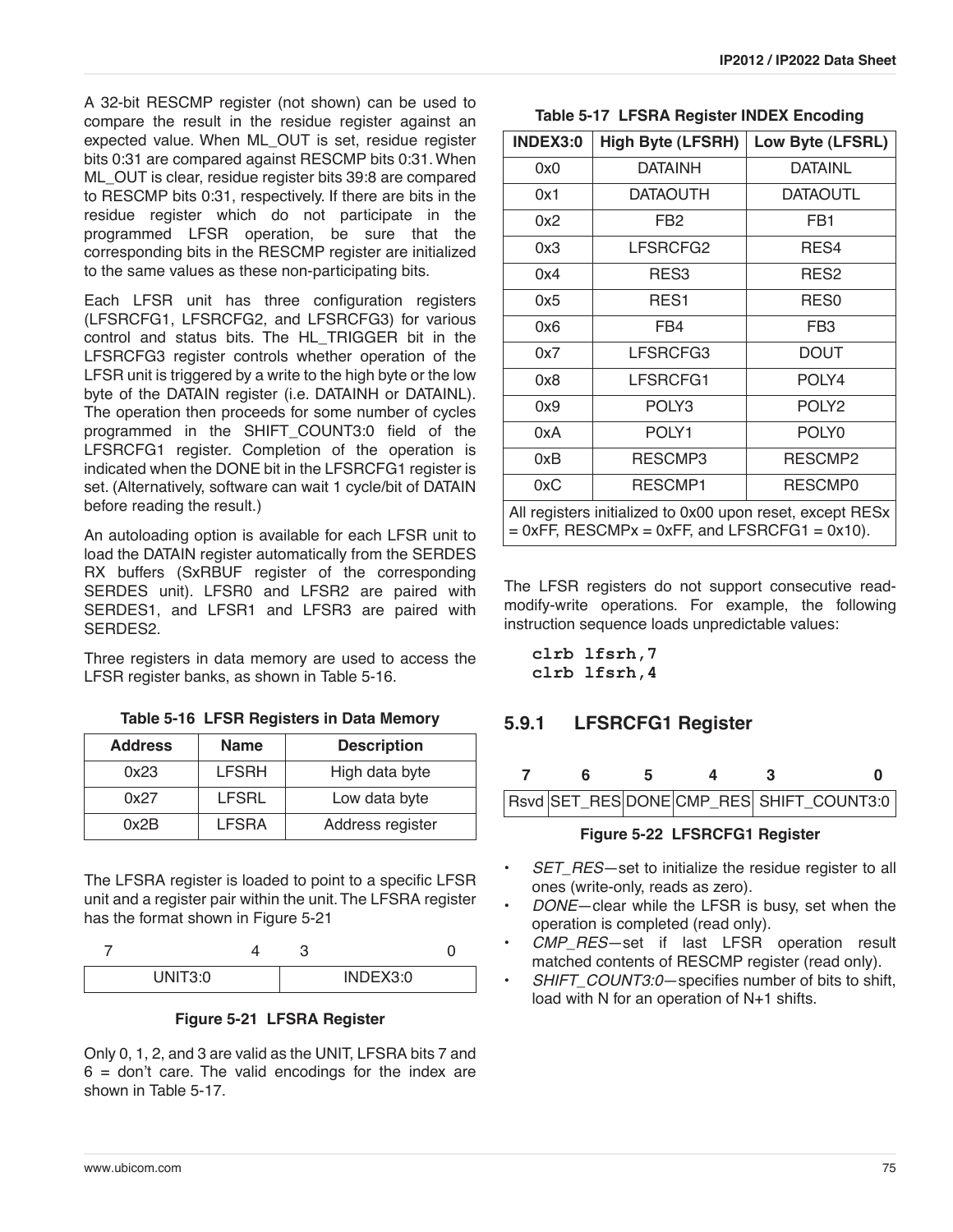### **5.9.2 LFSRCFG2 Register**





- *DOUT\_DOUT\_EN*—set to enable DOUT multiplexer output in source gating for DOUT node.
- DIN\_DOUT\_EN-set to enable DIN signal in source gating for DOUT node.
- *FB1\_DOUT\_EN*—set to enable FB1 signal in source gating for DOUT node.
- FB2\_DOUT\_EN-set to enable FB2 signal in source gating for DOUT node.
- DIN\_D0\_EN-set to enable DIN signal in source gating for D0 node.
- *FB1\_D0\_EN*—set to enable FB1 signal in source gating for D0 node.
- *FB2\_D0\_EN*—set to enable FB2 signal in source gating for D0 node.
- DATA\_IN\_POLYXOR\_EN-set to enable DIN signal in source gating for POLY\_XOR\_EN node.

### **5.9.3 LFSRCFG3 Register**



**Figure 5-24 LFSRCFG3 Register**

- *AUTOLOAD\_EN*—set to enable autoloading DATAIN register when SxRBUF register of corresponding SERDES unit is loaded.
- ML OUT-set to shift data out of residue register LSB, and into MSB, clear to shift data out of residue register MSB, and into LSB. See [Figure 5-20](#page-73-0) for effect on RESx mapping.
- ML IN-set to shift data from DATAIN register MSBfirst to DIN node, clear to shift data LSB-first.
- *HL\_TRIGGER*—set to trigger operation start on loading DATAINH register, clear to trigger on DATAINL.
- *FB3\_D0\_EN*—set to enable FB3 signal in source gating for D0 node.
- *FB4\_D0\_EN*—set to enable FB4 signal in source gating for D0 node.

#### **5.9.4 DATAIN Register**

The 8-bit DATAINH and DATAINL registers together comprise the 16-bit DATAIN register. For LFSR0 and LFSR2, the AUTOLOAD EN bit in the LFSRCFG3 register can be used to enable automatic loading from SERDES1. For LFSR1 and LFSR3, the AUTOLOAD\_EN bit in the LFSRCFG3 register can be used to enable automatic loading from SERDES2. The HL\_TRIGGER bit in the LFSRCFG3 register controls whether loading the DATAINH or DATAINL register triggers the start of the LFSR operation. The ML\_IN bit in the LFSRCFG3 register controls whether data is shifted MSB-first or LSB-first from the DATAIN register to the DIN node.

### **5.9.5 DATAOUT Register**

The 8-bit DATAOUTH and DATAOUTL registers together comprise the 16-bit DATAOUT register. Data shifted out of the residue register is shifted LSB-first into the DATAOUT register.

### **5.9.6 DOUT Register**

The DOUT register controls a 40:1 multiplexer on the residue register outputs. It selects a term which can be used in the source gating for the DOUT bit stream.

#### **5.9.7 FBx Registers**

The four FBx registers control four 40:1 multiplexers on the residue register outputs. They select feedback terms which can be used in the source gating for the D0, POLY XOR EN, and DOUT bit streams.

#### **5.9.8 POLYx Registers**

The five POLYx registers hold the 40-bit polynomial used in the LFSR operation.

#### **5.9.9 RESx Registers**

The five RESx registers hold the 40-bit residue used in the LFSR operation. The ML\_OUT bit controls the mapping of the residue register to the RESx registers, as shown in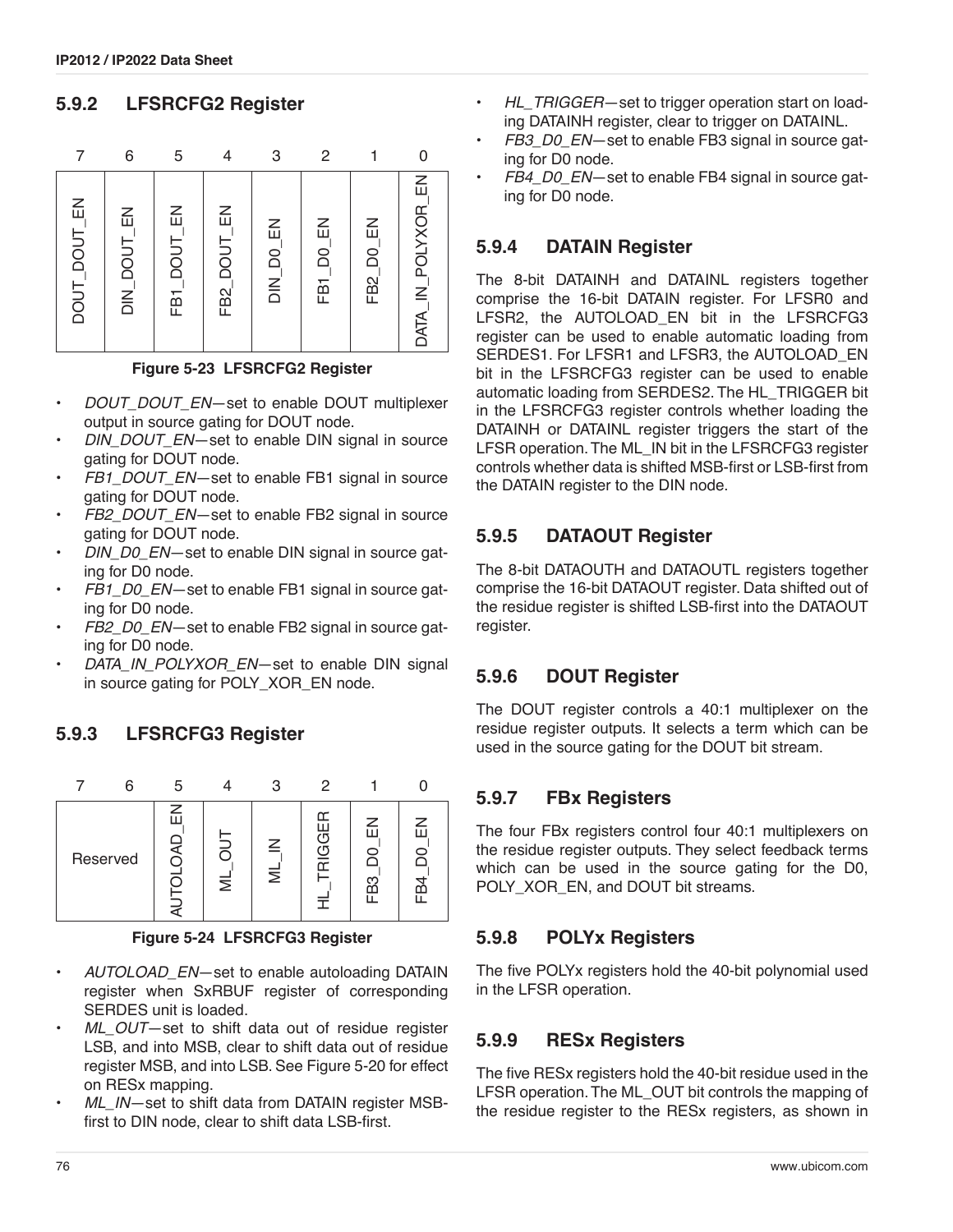[Figure 5-20.](#page-73-0) The residue register can be initialized to all ones by setting the SET\_RES bit in the LFSRCFG1 register.

#### **5.9.10 RESCMPx Registers**

The four RESCMPx registers hold a 32-bit value for comparison with the contents of the residue register. After an LFSR operation is completed, the CMP\_RES bit in the LFSRCFG1 register indicates whether the result of the operation matched the 32-bit value. When the ML\_OUT bit in the LFSRCFG3 register is clear, bits 39:8 of the residue register are compared against bits 0:31 of the RESCMP register. When ML\_OUT is set, bits 0:31 of the residue register are compared against bits 0:31 of RESCMP.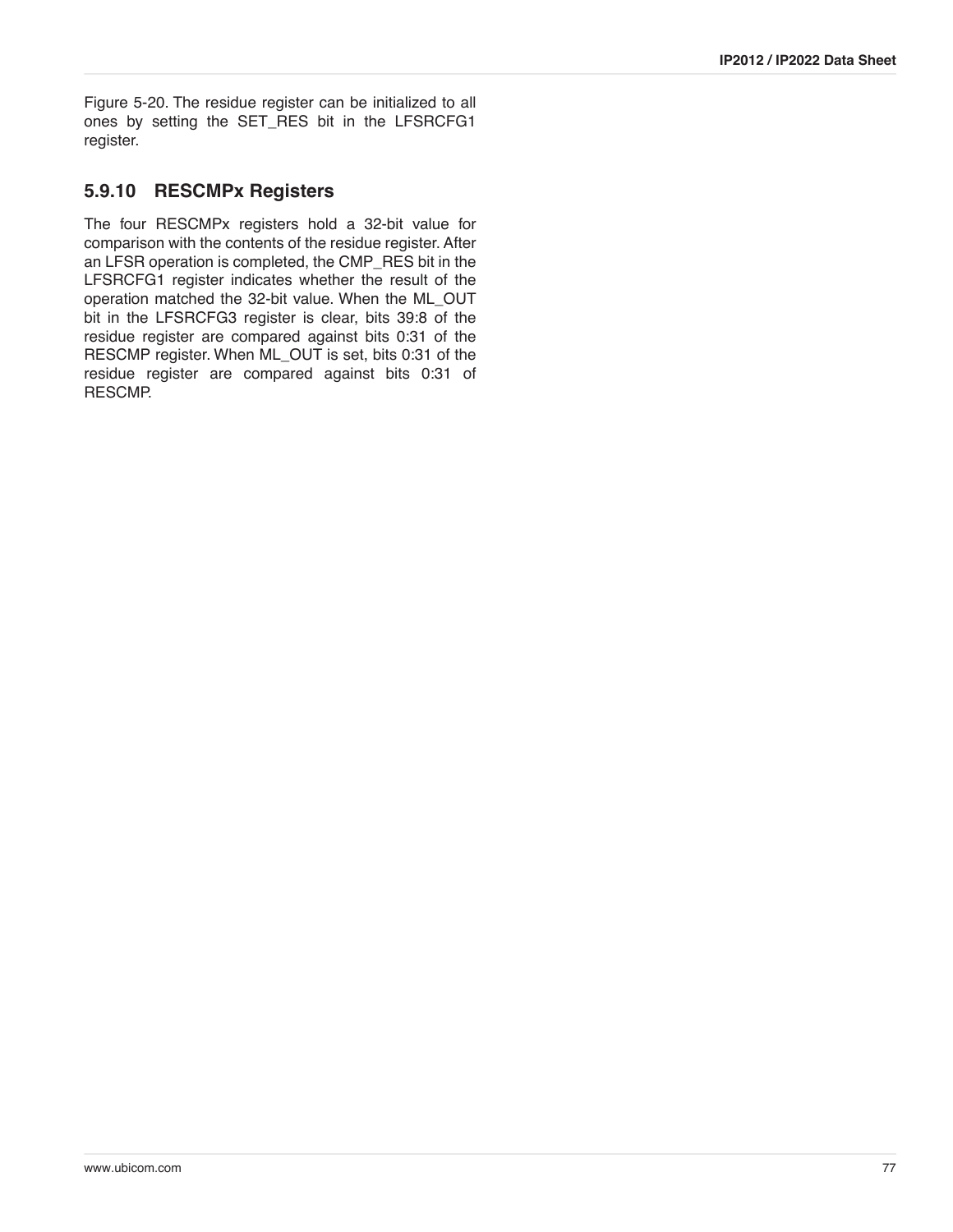### **5.9.11 LFSR Configuration**

The LFSR units were designed with the following communication protocols in mind: Bluetooth, Ethernet, Homeplug, HomePNA, HomeRF, IEEE 802.11, and USB.

[Table 5-18](#page-77-0) shows the LFSR configurations used to support these protocols.

<span id="page-77-0"></span>

| <b>Protocol</b> | <b>Subfunction</b> | D <sub>0</sub> In              | <b>Feedback</b>     | D Out           |
|-----------------|--------------------|--------------------------------|---------------------|-----------------|
| <b>USB</b>      | CRC16              | Din^D15                        | Din^D15             |                 |
|                 | CRC5               | Din^D4                         | Din^D4              |                 |
| Ethernet        | CRC32              | Din^D31                        | Din^D31             |                 |
|                 | Scrambler          | Din^D17^D22                    |                     | Din^D17^D22     |
|                 | Descrambler        | Din                            |                     | Din^D17^D22     |
| HomePlug        | CRC8               | Din^D7                         | Din^D7              |                 |
|                 | CRC16              | Din^D15                        | Din^D15             |                 |
|                 | Scrambler          | D6^D3                          |                     | Din^D6^D3       |
| <b>HomePNA</b>  | CRC8               | Din^D7                         | Din^D7              |                 |
|                 | CRC16              | Din^D15                        | Din^D15             |                 |
|                 | Scrambler          | D17^D22                        |                     | Din^D17^D22     |
| 802.11          | CRC32 (FCS)        | Din^D31                        | Din^D31             |                 |
|                 | CRC16 (HEC)        | Din^D15                        | Din^D15             |                 |
|                 | Data<br>Whitening  | D <sub>3</sub> ^D <sub>6</sub> |                     | Din^D3^D6       |
|                 | CRC16 (CRC)        | Din^D15                        | Din^D15             |                 |
|                 | Scrambler          | Din^D3^D6                      |                     | Din^D3^D6       |
|                 | Descrambler        | Din                            |                     | Din^D3^D6       |
| Home-RF         | <b>CRC</b>         | Din^D31                        | Din^D31             |                 |
|                 | Scrambler          | Din                            |                     | Din^D3^D8       |
|                 | Descrambler        | Din                            |                     | Din^D3^D8       |
| Bluetooth       | <b>FEC</b>         | Din <sup>^</sup> D4            | Din <sup>^</sup> D4 |                 |
|                 | <b>HEC</b>         | Din^D7                         | Din^D7              |                 |
|                 | CRC16              | Din^D15                        | Din^D15             |                 |
|                 | Data<br>Whitening  | D <sub>6</sub>                 | D <sub>6</sub>      | Din^D6          |
|                 | Encryption         | Din^D8^D12^D20^D25             |                     | D <sub>24</sub> |
|                 |                    | Din^D12^D16^D24^D31            |                     | D <sub>24</sub> |
|                 |                    | Din^D4^D24^D28^D33             |                     | D32             |
|                 |                    | Din^D4^D28^D36^D39             |                     | D32             |

#### **Table 5-18 LFSR Configurations for Various Protocols**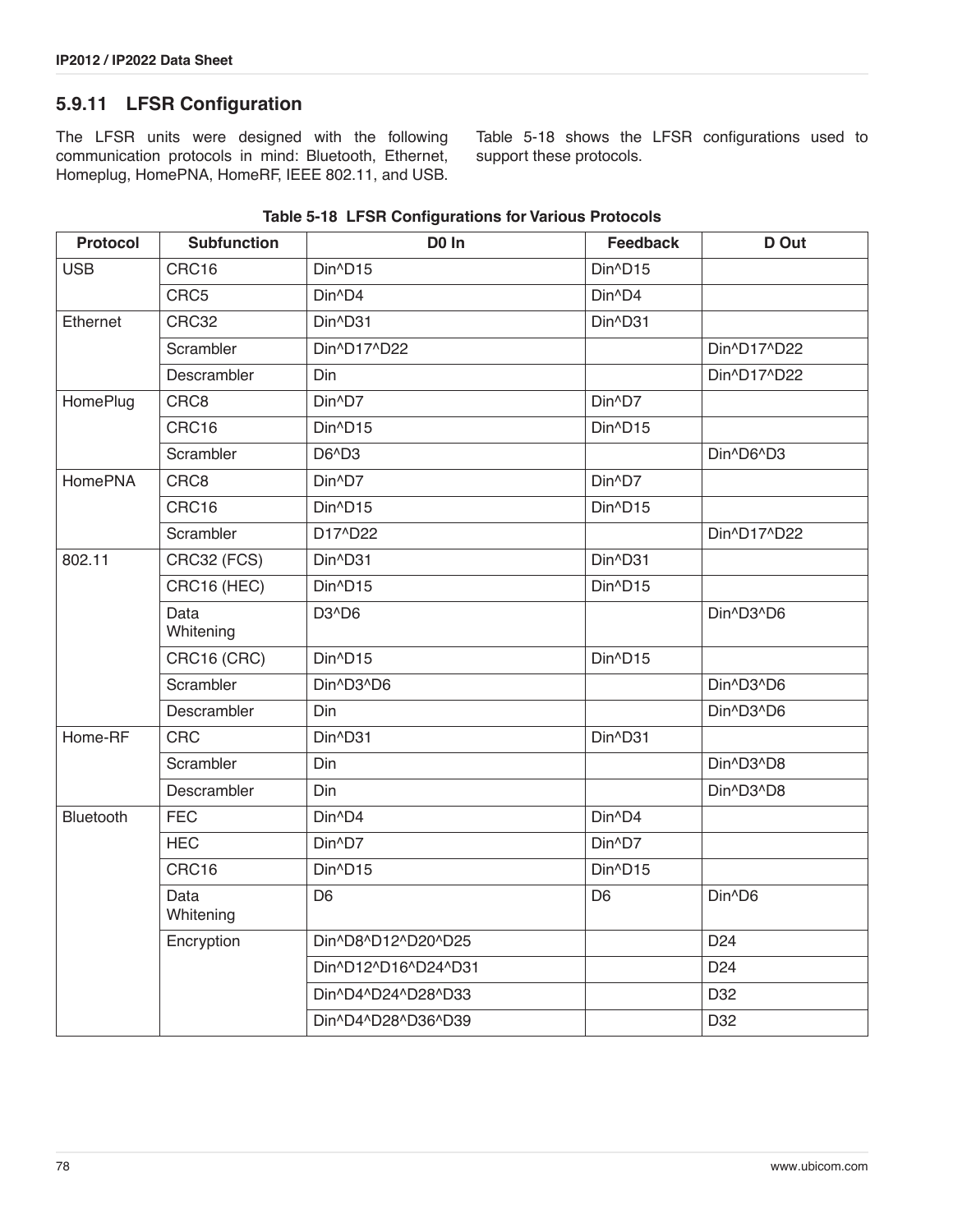#### **5.10 Parallel Slave Peripheral (PSP)**

The Parallel Slave Peripheral allows the IP2012 / IP2022 to operate as an 8- or 16-bit slave to an external device, much like a memory chip. The IP2022 supports either 8 bit or 16-bit wide bus operation, while the IP2012 is 8-bit wide bus only. Alternate functions of Port C and Port D are used for transferring data, and alternate functions of Port B are used for control signals. [Figure 5-25](#page-78-0) shows the connections between an external master and the Parallel Slave Peripheral interface.



**Figure 5-25 Parallel Slave Peripheral**

<span id="page-78-0"></span>To read or write through the Parallel Slave Peripheral interface, the external master asserts the chip select  $(\overline{CS})$ signal low. This signal is an alternate function of port pin RB7. The direction of transfer is indicated by the R/ $\overline{W}$ signal, which is an alternate function of port pin RB6. When the R/ $\overline{W}$  signal is high, the master is reading from the slave. When the R $\overline{W}$  signal is low, the master is writing to the slave.

Optionally, a HOLD signal may be enabled as an alternate function of port pin RB5. Assertion of HOLD indicates to the external master that the Parallel Slave Peripheral interface is not ready to allow the data transfer to complete. The HOLD signal is driven like an opencollector signal, i.e. low when asserted and highimpedance when not asserted. When the  $\overline{CS}$  signal is not asserted (i.e. the IP2012 / IP2022 is not selected), the

HOLD signal is in high-impedance mode. The HOLD signal should have an external pullup resistor  $(R1 = 10K)$  $\Omega$  is recommended). The  $\overline{\text{CS}}$  signal must not be allowed to float.

When  $\overline{CS}$  is asserted, an interrupt is generated and HOLD (if enabled) is automatically asserted. If the data transfer is a write from the external master, software reads the Port C, Port D, or both. If the data transfer is a read, software writes the data to the port or ports. Finally, if HOLD is asserted, software releases assertion of HOLD by writing to the PSPRDY bit in the PSPCFG register.

The Parallel Slave Peripheral does not generate interrupts by itself. Software is required to enable port pin RB7 (the  $\overline{CS}$  input) as a falling-edge interrupt input for the Parallel Slave Peripheral to function. The CS signal must go high, then back low, for each data transfer. RB6 (the R $\overline{W}$  input) must also be configured as an input. The setting in the RBDIR register for RB5 (the HOLD output) is overridden by the programming of the Parallel Slave Peripheral.

## **5.10.1 PSPCFG Register**

The PSPCFG register is used to enable the Parallel Slave Peripheral, select which ports are used for data transfer, enable the HOLD output, and release the HOLD output when the data transfer is ready to complete.

|                            |  |  | 4                                     | 32 1 |  |  |  |
|----------------------------|--|--|---------------------------------------|------|--|--|--|
|                            |  |  | PSPEN2 PSPEN1 PSPHEN PSPRDY Res WD BO |      |  |  |  |
| Table 5-19 PSPCFG Register |  |  |                                       |      |  |  |  |

- *PSPEN2*—set to enable Port D for data transfer, clear to disable. (If this bit is set, the Parallel Slave Peripheral overrides the RDDIR register.)
- *PSPEN1*—set to enable Port C for data transfer, clear to disable. (If this bit is set, the Parallel Slave Peripheral will immediately override the RCDIR register.)
- *PSPHEN*—set to enable HOLD output, clear to disable. (If this bit is set, the Parallel Slave Peripheral will immediately override bit 5 of the RBDIR register.)
- *PSPRDY*—set to release HOLD. This bit always reads as 0.
- *WD*—Watchdog time-out bit. Set at reset, if reset was triggered by Watchdog Timer overflow, otherwise cleared.
- *BO*—Brown-out reset bit. Set at reset, if reset was triggered by brown-out voltage level detection, otherwise cleared.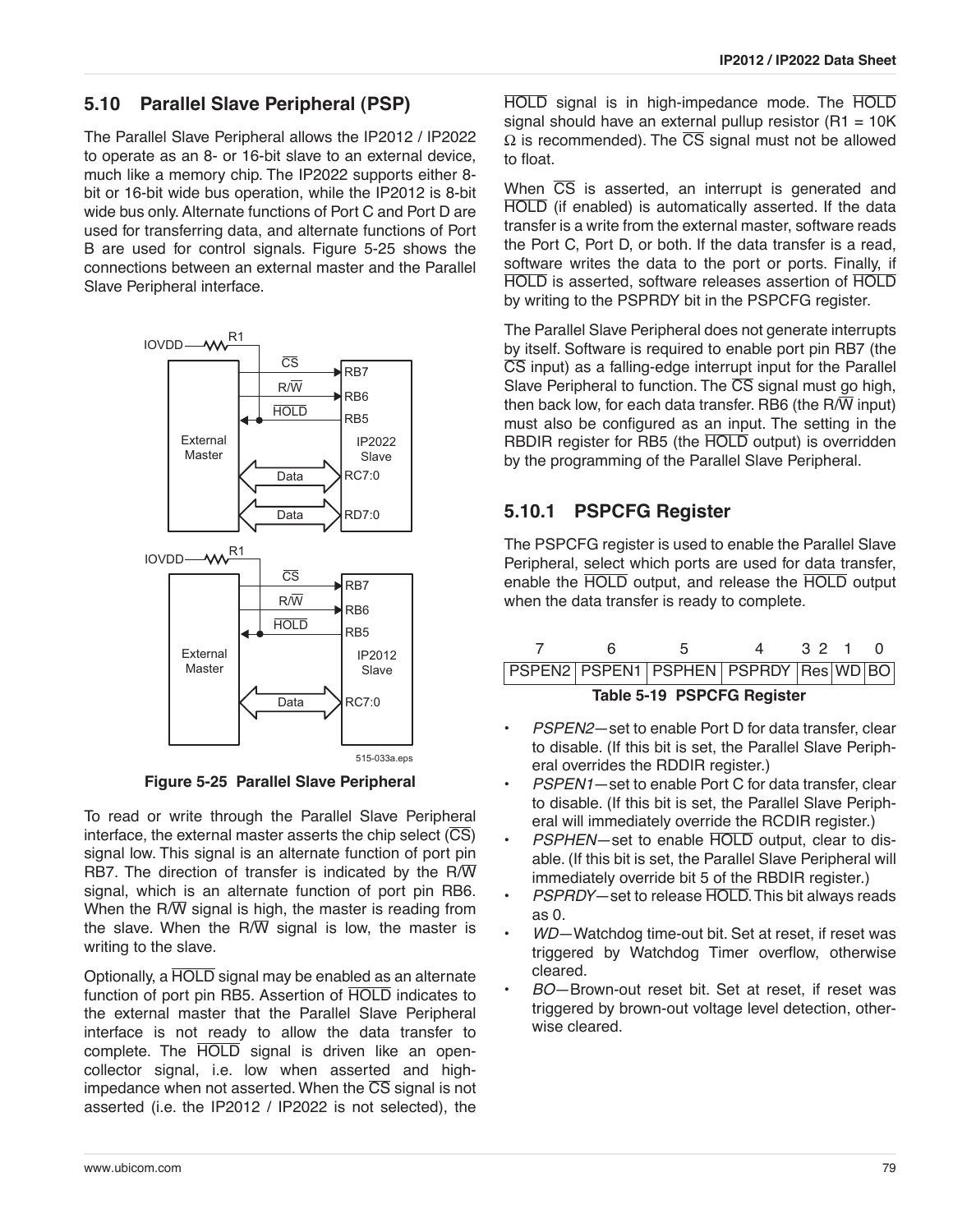### <span id="page-79-2"></span>**5.11 External Memory Interface (IP2022 only)**

Port C and Port D can also be used for a parallel interface for up to 128K bytes of linear-addressed external memory, (not program memory) as shown in [Figure 5-26](#page-79-0). With additional software-based addressing on I/O, up to 2M bytes is possible. Port C implements the high address bits, and Port D is multiplexed between data and the low address bits. A level-triggered 8-bit latch (TI part number SN74AC573 or equivalent) is required for demultiplexing. This latch passes the RD7:0 data when  $\overline{LE}$  is high, and holds the data when  $\overline{LE}$  is low.



**Figure 5-26 External Memory Interface**

<span id="page-79-0"></span>External memory is accessed as 16-bit words at wordaligned byte addresses 0x800000 to 0x81FFFE, as shown in [Figure 5-27.](#page-79-1) External 8-bit memory can only be accessed through the current ADDRX/ADDRH/ADDRL pointer using the **iread** and **iwrite** instructions. Programs cannot execute directly out of external memory, and commands on the ISD/ISP interface cannot directly access external memory.

Note: In order to use the external memory interface correctly, RB[4:7], RC[0:7] and RD[0:7] must ALL be configured as outputs through their respective portdirection configuration registers.

### **5.11.1 EMCFG Register (IP2022 only)**

Refer to [Section 7.1.4](#page-89-0) for field definitions and other information about the EMCFG register.

Note: When external memory is enabled ( $EMEN = 1$ ), the RDDIR register value is overridden. PSP function will need to be disabled. Port B bits 4-7 interrupts need to be disabled.

Note: Wait one cycle after changing ADDRX bit 7, EMCFG bit 7, or ADDRSEL before executing an **fread**, **fwrite**, or **ferase**, or an **iread** or **ireadi**.



**Figure 5-27 External Memory Map**

<span id="page-79-1"></span>Software is responsible for inserting a one-instruction delay between changing the address (i.e. the contents of the ADDRSEL, ADDRX, ADDRH, or ADDRL registers) and executing the **iread** or **iwrite** instruction, if required by the timing of the external latch.

A read cycle to external memory has the timing shown in Figure 5-28. Write cycle timing is shown in Figure 5-29. The timings shown are recommended for 10ns and 12ns SRAMs. All external memory cycles are 16-bit transfers, with the low byte  $(A0 = 0)$  followed by the high byte  $(A0 = 0)$ 1).

The number of system clocks required for one read or write access cycle is programmable to meet the SRAM timing. Figure 5-28 shows a typical SRAM read access cycle, with EMCFG register set to C9h, that is used to access 10ns SRAM with a 120 MHz system clock. SRAM grade reflects SRAM access time (Taa) in nanoseconds and typically is a last digit of an SRAM part number. SRAM has several important parameters which should be taken into account when calculating EMCFG register settings (refer to Table 5-21).

[Table 5-20](#page-80-0) shows maximum capacitance allowed on any SRAM controller signal line *vs*. a given SRAM grade and EMCFG setting that provides reliable access.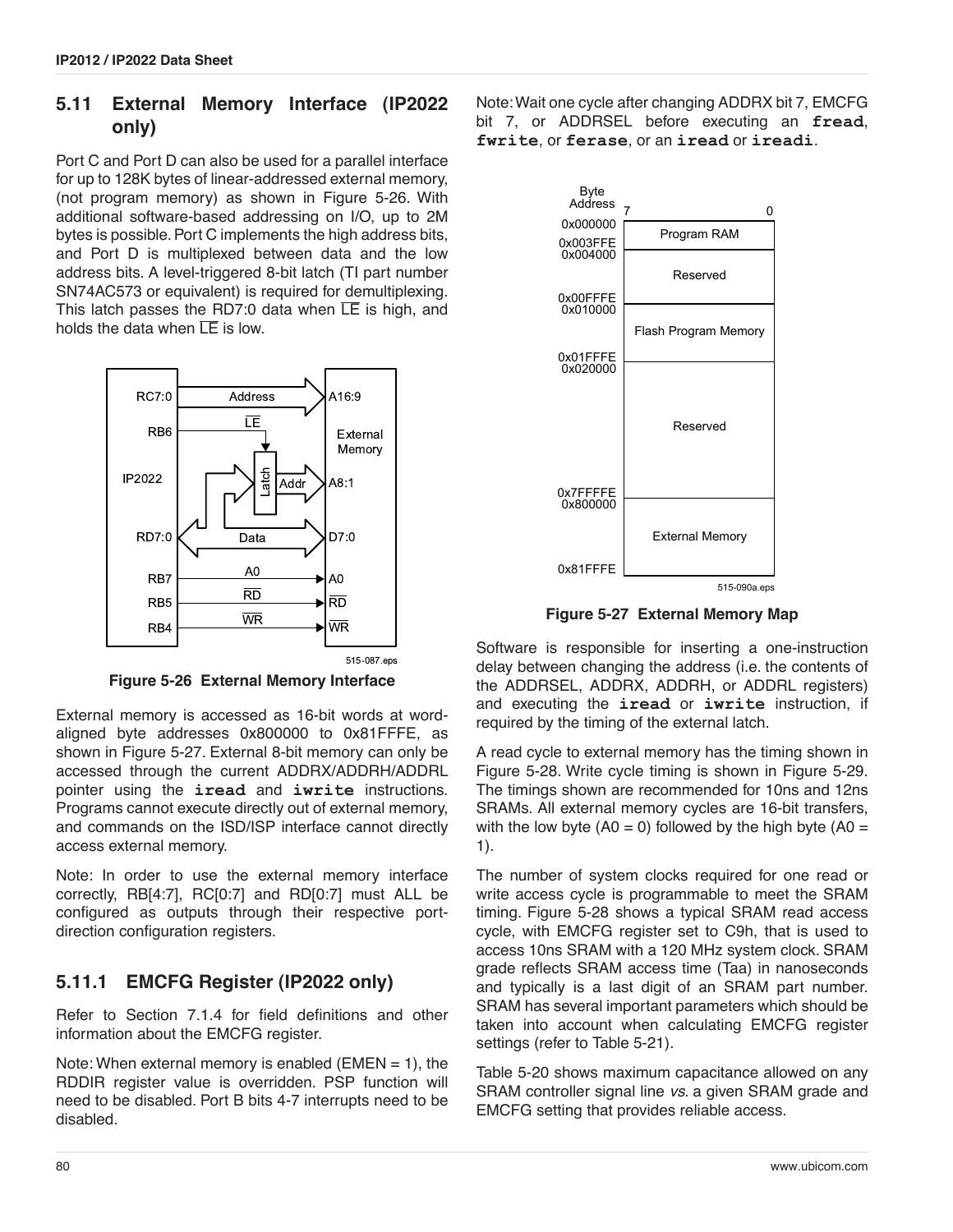<span id="page-80-0"></span>

| <b>IP2022</b><br><b>System</b><br><b>CLK</b> | <b>Max Load</b><br>Capacitance<br>on LE, RD,<br>WR, A0, and<br>RD7:0(pF) | <b>Tipd</b><br>(ns) | Taa<br>(ns) | <b>EMCFG</b><br><b>Register</b><br><b>Setting</b> |
|----------------------------------------------|--------------------------------------------------------------------------|---------------------|-------------|---------------------------------------------------|
| 120                                          | 10                                                                       | 8                   | 12          | C9h                                               |
| 120                                          | 30                                                                       | 9                   | 12          | C <sub>9</sub> h                                  |
| 120                                          | 50                                                                       | 10                  | 10          | C <sub>9</sub> h                                  |
| 160                                          | 10                                                                       | 8                   | 10          | D <sub>2</sub> h                                  |
| 160                                          | 30                                                                       | 9                   | 12          | D <sub>2</sub> h                                  |

#### **Table 5-20 EMCFG Settings**

**Note:** The formulas and tables above assume that the address latch chip propagation delay is < Tsys\_clk.

Software is responsible for allowing a memory cycle to complete before reading DATAH/DATAL registers by inserting instructions as follows:

- Instructions between IREAD and read of DATAH =  $EMRDT + 1$
- Instructions between IREAD and read of DATAL =  $2 *$  $(EMENT + 1)$
- Instructions between consecutive IREADs (not including IREAD access cycles) =  $2 * (EMRDT + 1)$



- \* \*\* System Clock is the IP2022's internal clock, and is shown for reference only. Setting EMBRT adds one extra Z state cycle on the RD7:0 bus between cycle 7
	- and cycle 0, and increases the IREAD cycle time from 8 to 9 cycles.

**Figure 5-28 SRAM Read Cycle (EMBRT=1; EMRDT=2 cycles)**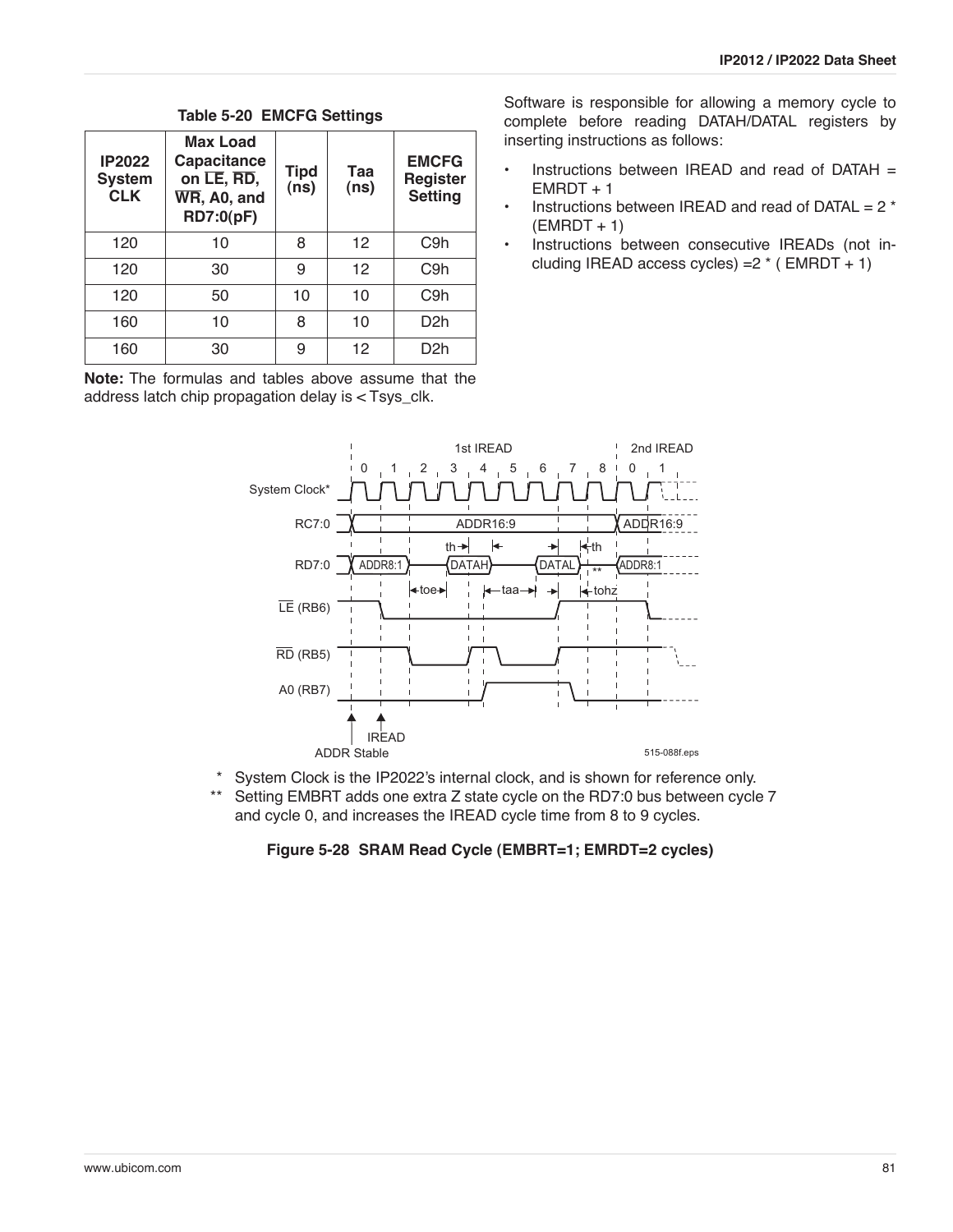| <b>IP2022's Timing Requirements</b>                                                                                                                                                                                                                                                                                                                               | <b>Signal Name</b> |             |                                                          | <b>Units</b> | <b>Note</b> |  |  |  |  |
|-------------------------------------------------------------------------------------------------------------------------------------------------------------------------------------------------------------------------------------------------------------------------------------------------------------------------------------------------------------------|--------------------|-------------|----------------------------------------------------------|--------------|-------------|--|--|--|--|
| Data Hold Time                                                                                                                                                                                                                                                                                                                                                    |                    | th $\geq 0$ |                                                          | ns           |             |  |  |  |  |
| Set EMRDT and EMBRT in the EMCFG Register such that:                                                                                                                                                                                                                                                                                                              |                    |             |                                                          |              |             |  |  |  |  |
| <b>SRAM Signal Description</b>                                                                                                                                                                                                                                                                                                                                    | <b>Signal Name</b> |             |                                                          | <b>Units</b> | <b>Note</b> |  |  |  |  |
| Output Enable to Output Data                                                                                                                                                                                                                                                                                                                                      |                    |             | toe $\leq$ (EMRDT+1)*Tsys_clk - tipd                     | ns           | 1,2         |  |  |  |  |
| Address to Output Data                                                                                                                                                                                                                                                                                                                                            |                    |             | $taa \leq (EMRDT+1.5)^*Tsys_clk - tipd$                  | ns           | 1,2         |  |  |  |  |
| Output Disable to Output in Hi-Z                                                                                                                                                                                                                                                                                                                                  |                    |             | tohz $\leq$ (EMBRT+1)*Tsys_clk - 6ns                     | ns           | 1,2,3       |  |  |  |  |
| Add instruction(s) after any ADDR change and before the IREAD or IWRITE in software, such that:                                                                                                                                                                                                                                                                   |                    |             |                                                          |              |             |  |  |  |  |
| <b>Latch Signal Description</b>                                                                                                                                                                                                                                                                                                                                   | <b>Signal Name</b> |             |                                                          |              |             |  |  |  |  |
| Setup Time of Address Before LE                                                                                                                                                                                                                                                                                                                                   |                    |             | tsu $\le$ (# of instructions added + 1) * Tsys_clk - 3ns |              |             |  |  |  |  |
| Notes:<br>IP2022's RD is connected to the external SRAM's OE pin.<br>1.<br>2. Tsys_clk is the period of the IP2022 system clock, and tipd is the propagation delay internally in the IP2022, of<br>the SRAM control signals (see Table 5-20).<br>The IP2022 should not output on RDZ:0 before the SRAM tri-states this bus (set EMRRT $-1$ if bus contention<br>↷ |                    |             |                                                          |              |             |  |  |  |  |

#### **Table 5-21 Timing Requirements for SRAM**

3. The IP2022 should not output on RD7:0 before the SRAM tri-states this bus (set EMBRT = 1 if bus contention can exist with  $EMBRT = 0$ ).



**Figure 5-29 SRAM Write Cycle (EMWRT=2 cycles)**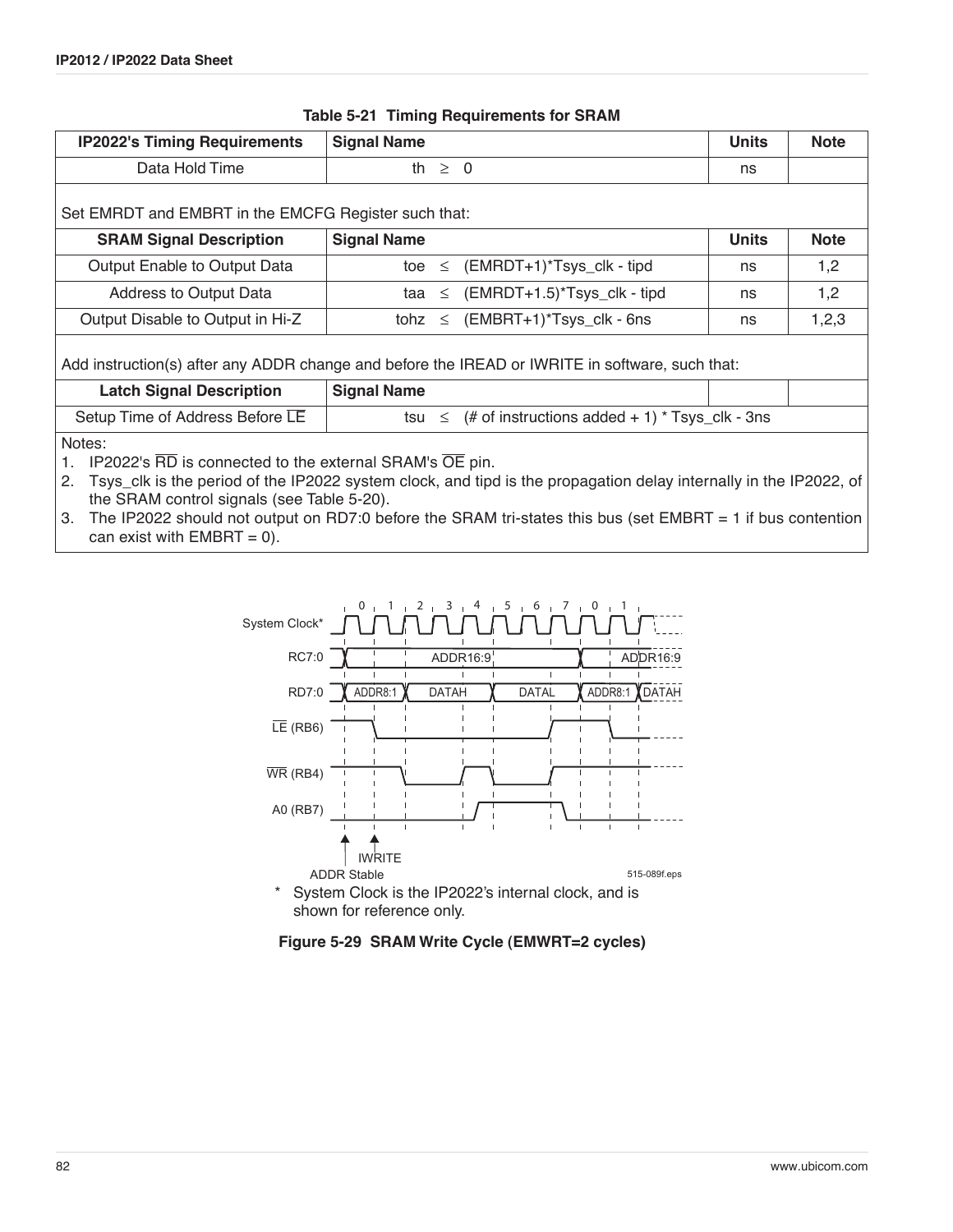# **6.0 In-System Programming**

The IP2000 series devices provide a dedicated serial interface for in-system programming (ISP) of the flash program memory and configuration block. ISP allows designers to incorporate a small connector which can be used to interface to a device programmer for programming or reprogramming the part after it has been soldered to a circuit board.

The interface used for in-system programming (ISP) and in-system debugging (ISD) is compatible with the SPI serial interface protocol. Whenever possible, a standard connector should be incorporated in the system design for in-system debugging and programming. The recommended connector layout for the ISD/ISP interface is shown in [Figure 6-1.](#page-82-0) The connector is a male 10-pin connector with 100-mil pin spacing, whose pin assignments are listed in [Table 6-1](#page-82-1). The connector is keyed to prevent backward insertion.



#### **Figure 6-1 ISD/ISP Connector**

<span id="page-82-0"></span>Signal levels on the connector are LVTTL-compatible. The target system provides the TSCK, TSI, TRST, and TSS signals with 10K ohm pullup resistors.

For more information about the ISD/ISP interface and the interaction between the debugger/programmer and the target system, see the *IP2000 Series User's Manual*.

|  |  |  | Table 6-1 Connector Pin Assignments |
|--|--|--|-------------------------------------|
|--|--|--|-------------------------------------|

<span id="page-82-1"></span>

| Pin | <b>Name</b>             | <b>Description</b>                                                                                                                                           |
|-----|-------------------------|--------------------------------------------------------------------------------------------------------------------------------------------------------------|
|     | <b>KEY</b>              | Key (not a signal)                                                                                                                                           |
| 2   | $\overline{\text{TSS}}$ | Target Slave Select-Active-low sig-<br>nal which enables the IP2012 / IP2022<br>to communicate on the SPI bus. Con-<br>nect to pin 1 on the IP2012 / IP2022. |
| З   | GND                     | Ground                                                                                                                                                       |

#### **Table 6-1 Connector Pin Assignments (continued)**

| Pin            | <b>Name</b> | <b>Description</b>                                                                                                                                                                                                                                                                                                                                                                                                                                                                                                                                                                                                                                                                                                                                                                                                     |
|----------------|-------------|------------------------------------------------------------------------------------------------------------------------------------------------------------------------------------------------------------------------------------------------------------------------------------------------------------------------------------------------------------------------------------------------------------------------------------------------------------------------------------------------------------------------------------------------------------------------------------------------------------------------------------------------------------------------------------------------------------------------------------------------------------------------------------------------------------------------|
| 4              | <b>TSCK</b> | Target Data Clock-Serial clock. Con-<br>nect to pin 2 on the IP2012 / IP2022.                                                                                                                                                                                                                                                                                                                                                                                                                                                                                                                                                                                                                                                                                                                                          |
| 5              | OSC         | Target Clock Oscillator-If the debug-<br>ger/programmer is capable of supply-<br>ing an OSC clock for the target<br>system, then this clock must be con-<br>figurable so that it can be disabled to<br>prevent it from interfering with the tar-<br>get system (i.e. the OSC clock output<br>is placed in a high-impedance state).                                                                                                                                                                                                                                                                                                                                                                                                                                                                                     |
| 6              | Reserved    | Reserved                                                                                                                                                                                                                                                                                                                                                                                                                                                                                                                                                                                                                                                                                                                                                                                                               |
| $\overline{7}$ | <b>TRST</b> | Target Reset-The target system may<br>use the TRST signal to reset the entire<br>system, to reset only the IP2012 /<br>IP2022, or it may ignore the TRST sig-<br>nal. The debugger/programmer may<br>provide a 100-ms system reset signal<br>(TRST) to the target system. If sup-<br>ported, the TRST output must be an<br>open-collector driver to accommo-<br>date other sources of reset in the tar-<br>get system. The minimum source<br>requirement for this driver is 6 mA.<br>The debugger/programmer should not<br>detect or be reset by the TRST signal<br>being driven low by the target system.<br>There is no requirement that the part<br>be connected to the TRST signal, so<br>the debugger/programmer cannot<br>assume that the part has been reset if<br>the target system pulls the TRST pin<br>low. |
| 8              | <b>TSI</b>  | Target Serial Input-Sampled on the<br>rising edge of TSCK. Connect to pin 3<br>on the IP2012 / IP2022.                                                                                                                                                                                                                                                                                                                                                                                                                                                                                                                                                                                                                                                                                                                 |
| 9              | VDD         | Power. 2.3 - 3.6V (optional)                                                                                                                                                                                                                                                                                                                                                                                                                                                                                                                                                                                                                                                                                                                                                                                           |
| 10             | <b>TSO</b>  | Target Serial Output-Driven by the<br>IP2012 / IP2022 after the falling edge<br>of TSCK. Connect to pin 4 on the part.<br>The IP2012 / IP2022 drives this pin<br>only if TSS is held low (TSO is<br>tristated otherwise). The TSO pin is<br>driven low if TSS is driven low while<br>the part is in reset; TSO will be driven<br>high as soon as the part is out of<br>reset.                                                                                                                                                                                                                                                                                                                                                                                                                                          |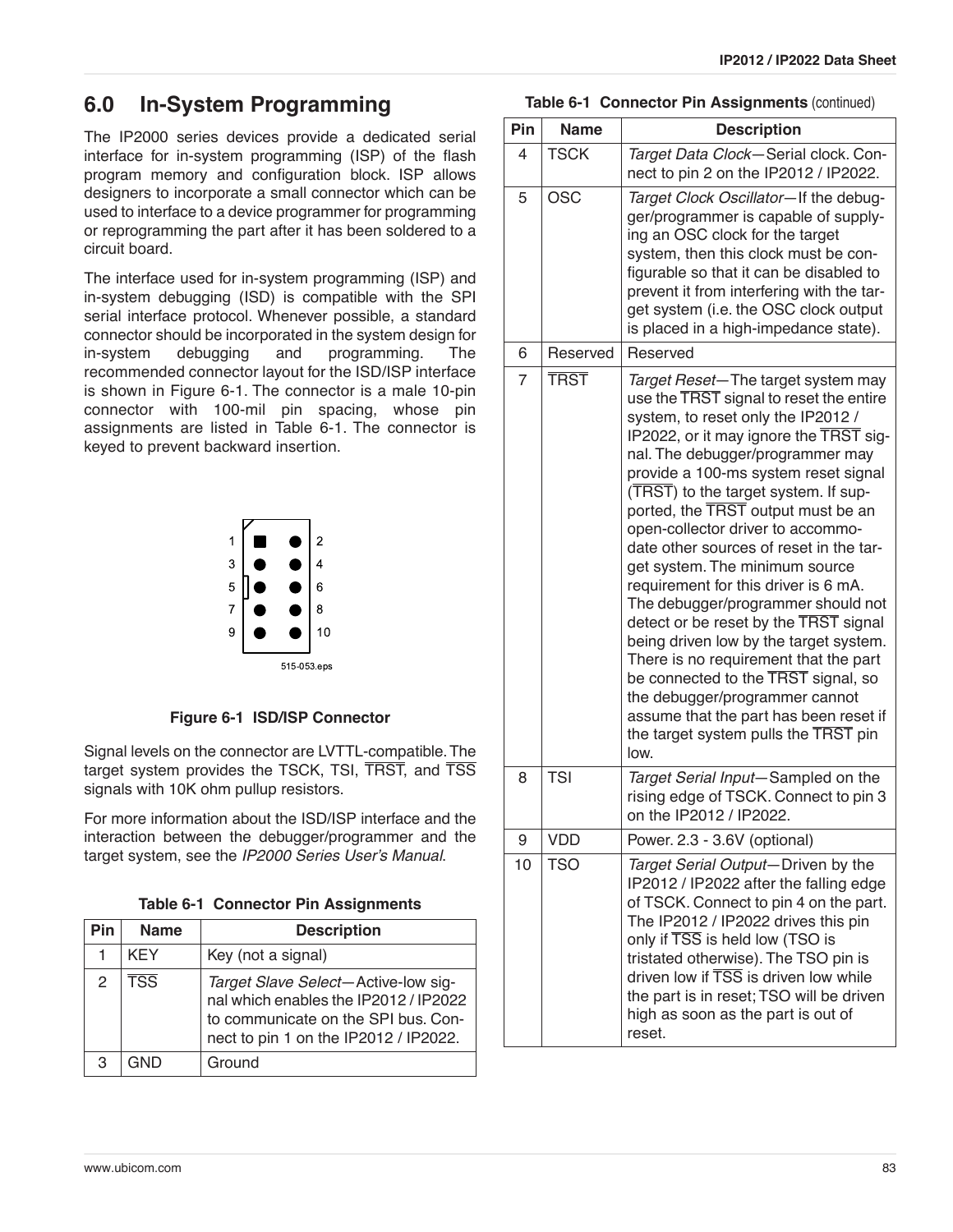# **7.0 Memory Reference**

# **7.0.1 Registers (sorted by address)**

[Table 7-1](#page-83-0) shows the addresses and reset values of all special-purpose registers in data memory, sorted by their address.

<span id="page-83-0"></span>

| <b>Address</b> | <b>Name</b>    | <b>Description</b>                                                             | <b>Register Status Follow-</b><br>ing Reset (Power-On,<br>RST, Brown-Out RST,<br><b>Watchdog RST)</b> |
|----------------|----------------|--------------------------------------------------------------------------------|-------------------------------------------------------------------------------------------------------|
| 0x001          | Reserved       | Reserved                                                                       | Reserved                                                                                              |
| 0x002          | <b>ADDRSEL</b> | Selector for current external(IP2022 only)/program<br>memory ADDRX/ADDRH/ADDRL | 0000 0000                                                                                             |
| 0x003          | <b>ADDRX</b>   | External(IP2022 only)/program memory pointer<br>(bits 23:16)                   | 0000 0000                                                                                             |
| 0x004          | <b>IPH</b>     | Indirect Data RAM Pointer (high byte)                                          | 0000 0000                                                                                             |
| 0x005          | <b>IPL</b>     | Indirect Data RAM Pointer (low byte, see Section<br>4.1)                       | 0000 0000                                                                                             |
| 0x006          | <b>SPH</b>     | Data RAM Stack Pointer (high byte)                                             | 0000 0000                                                                                             |
| 0x007          | <b>SPL</b>     | Data RAM Stack Pointer (low byte, see Section<br>4.1)                          | 0000 0000                                                                                             |
| 0x008          | <b>PCH</b>     | Current PC (program counter) bits 15:8 (read-only)                             | 1111 1111                                                                                             |
| 0x009          | <b>PCL</b>     | Virtual register for direct PC modification                                    | 1111 0000                                                                                             |
| 0x00A          | <b>WREG</b>    | W (working) register                                                           | 0000 0000                                                                                             |
| 0x00B          | <b>STATUS</b>  | STATUS register                                                                | 1110 0000                                                                                             |
| 0x00C          | <b>DPH</b>     | Data Pointer (high byte)                                                       | 0000 0000                                                                                             |
| 0x00D          | <b>DPL</b>     | Data Pointer (low byte, see Section 4.1)                                       | 0000 0000                                                                                             |
| 0x00E          | <b>SPDREG</b>  | Current speed (read-only, see Section 3.5)                                     | 1001 0011                                                                                             |
| 0x00F          | <b>MULH</b>    | Multiply result (high byte)                                                    | 0000 0000                                                                                             |
| 0x010          | <b>ADDRH</b>   | External(IP2022 only)/program memory address<br>(bits 15:8)                    | 0000 0000                                                                                             |
| 0x011          | <b>ADDRL</b>   | External(IP2022 only)/program memory address<br>(bits 7:0, see Section 5.11)   | 0000 0000                                                                                             |
| 0x012          | <b>DATAH</b>   | External(IP2022 only)/program memory data (high<br>byte)                       | 0000 0000                                                                                             |
| 0x013          | <b>DATAL</b>   | External(IP2022 only)/program memory data (low<br>byte)                        | 0000 0000                                                                                             |
| 0x014          | <b>INTVECH</b> | Interrupt vector (high byte)                                                   | 0000 0000                                                                                             |
| 0x015          | <b>INTVECL</b> | Interrupt vector (low byte)                                                    | 0000 0000                                                                                             |
| 0x016          | <b>INTSPD</b>  | Interrupt speed register                                                       | 0000 0000                                                                                             |
| 0x017          | <b>INTF</b>    | Port B interrupt flags                                                         | Undefined                                                                                             |
| 0x018          | <b>INTE</b>    | Port B interrupt enable bits                                                   | 0000 0000                                                                                             |
| 0x019          | <b>INTED</b>   | Port B interrupt edge select bits                                              | 0000 0000                                                                                             |

| Table 7-1 Register Addresses and Reset State |  |  |  |  |  |
|----------------------------------------------|--|--|--|--|--|
|----------------------------------------------|--|--|--|--|--|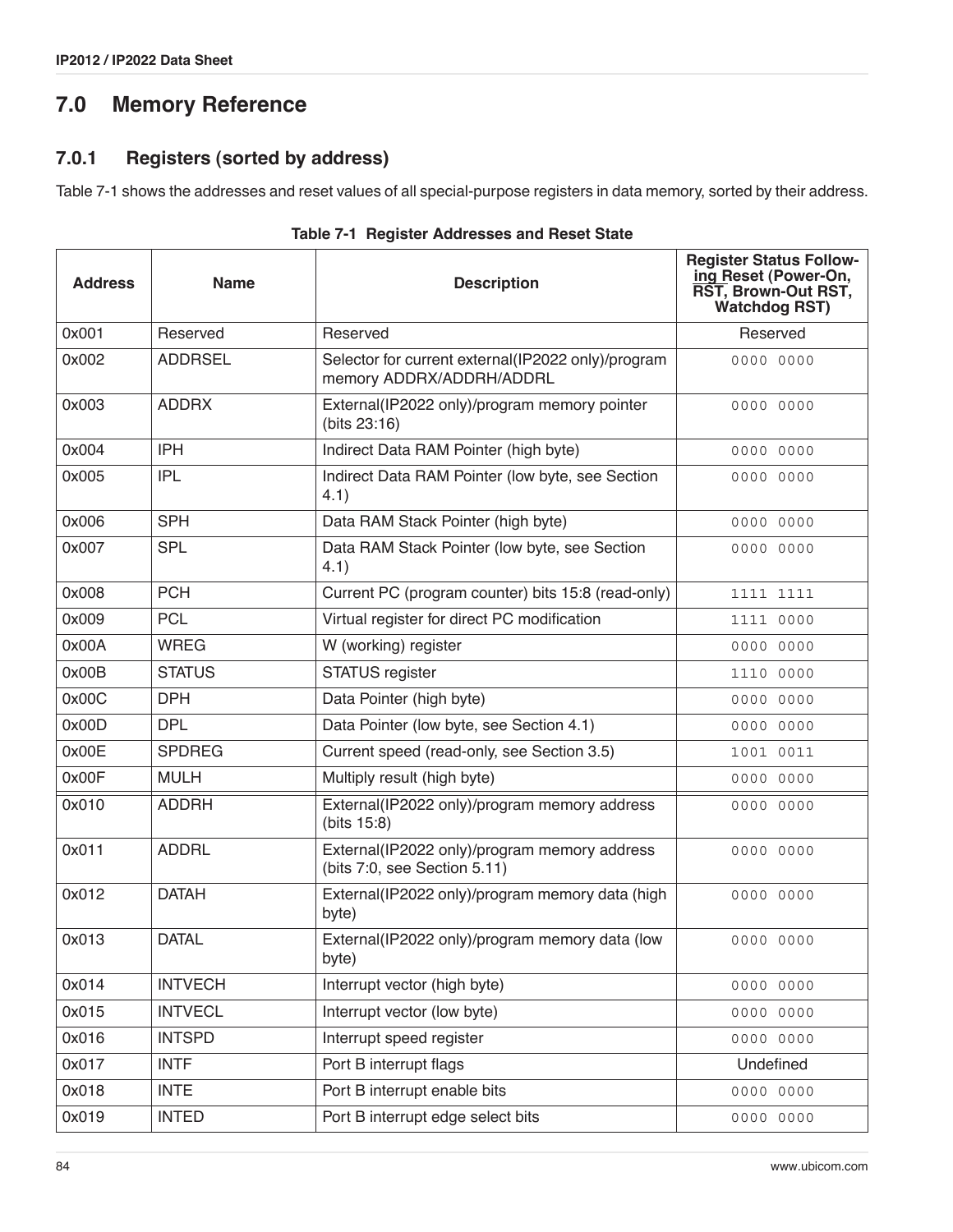| <b>Address</b> | <b>Name</b>  | <b>Description</b>                                      | <b>Register Status Follow-</b><br>ing Reset (Power-On,<br>RST, Brown-Out RST,<br><b>Watchdog RST)</b> |
|----------------|--------------|---------------------------------------------------------|-------------------------------------------------------------------------------------------------------|
| 0x01A          | <b>FCFG</b>  | Flash configuration register                            | 0000 0000                                                                                             |
| 0x01B          | <b>TCTRL</b> | Timer 1/2 common control register                       | 0000 0000                                                                                             |
| 0x01C          | <b>XCFG</b>  | Extended configuration (bit 0 is read-only)             | 0000 000x<br>(See Section 7.1.26 for<br>FBUSY))                                                       |
| 0x01D          | <b>EMCFG</b> | External memory configuration register (IP2022<br>only) | 0000 0000                                                                                             |
| 0x01E          | <b>IPCH</b>  | Interrupt return address (high byte)                    | 0000 0000                                                                                             |
| 0x01F          | <b>IPCL</b>  | Interrupt return address (low byte)                     | 0000 0000                                                                                             |
| 0x020          | <b>RAIN</b>  | Data on Port A pins                                     | N/A                                                                                                   |
| 0x021          | <b>RAOUT</b> | Port A output latch                                     | 0000 0000                                                                                             |
| 0x022          | <b>RADIR</b> | Port A direction register                               | 1111 1111                                                                                             |
| 0x023          | <b>LFSRH</b> | LFSR data register (high byte)                          | 0000 0000                                                                                             |
| 0x024          | <b>RBIN</b>  | Data on Port B pins                                     | N/A                                                                                                   |
| 0x025          | <b>RBOUT</b> | Port B output latch                                     | 0000 0000                                                                                             |
| 0x026          | <b>RBDIR</b> | Port B direction register                               | 1111 1111                                                                                             |
| 0x027          | <b>LFSRL</b> | LFSR data register (low byte)                           | 0000 0000                                                                                             |
| 0x028          | <b>RCIN</b>  | Data on Port C pins                                     | N/A                                                                                                   |
| 0x029          | <b>RCOUT</b> | Port C output latch                                     | 0000 0000                                                                                             |
| 0x02A          | <b>RCDIR</b> | Port C direction register                               | 1111 1111                                                                                             |
| 0x02B          | <b>LFSRA</b> | LFSR address register                                   | 0000 0000                                                                                             |
| 0x02C          | <b>RDIN</b>  | Data on Port D pins                                     | N/A                                                                                                   |
| 0x02D          | <b>RDOUT</b> | Port D output latch                                     | 0000 0000                                                                                             |
| 0x02E          | <b>RDDIR</b> | Port D direction register                               | 1111 1111                                                                                             |
| 0x02F          | Reserved     | Reserved                                                | Reserved                                                                                              |
| 0x030          | <b>REIN</b>  | Data on Port E pins                                     | N/A                                                                                                   |
| 0x031          | <b>REOUT</b> | Port E output latch                                     | 0000 0000                                                                                             |
| 0x032          | <b>REDIR</b> | Port E direction register                               | 1111 1111                                                                                             |
| 0x033          | Reserved     | Reserved                                                | Reserved                                                                                              |
| 0x034          | <b>RFIN</b>  | Data on Port F pins                                     | N/A                                                                                                   |
| 0x035          | <b>RFOUT</b> | Port F output latch                                     | 0000 0000                                                                                             |
| 0x036          | <b>RFDIR</b> | Port F direction register                               | 1111 1111                                                                                             |
| 0x037          | Reserved     | Reserved                                                | Reserved                                                                                              |
| 0x038          | Reserved     | Reserved                                                | Reserved                                                                                              |
| 0x039          | <b>RGOUT</b> | Port G output latch                                     | 0000 0000                                                                                             |
| 0x03A          | <b>RGDIR</b> | Port G direction register                               | 1111 1111                                                                                             |

|  |  | Table 7-1 Register Addresses and Reset State (continued) |  |  |  |  |
|--|--|----------------------------------------------------------|--|--|--|--|
|--|--|----------------------------------------------------------|--|--|--|--|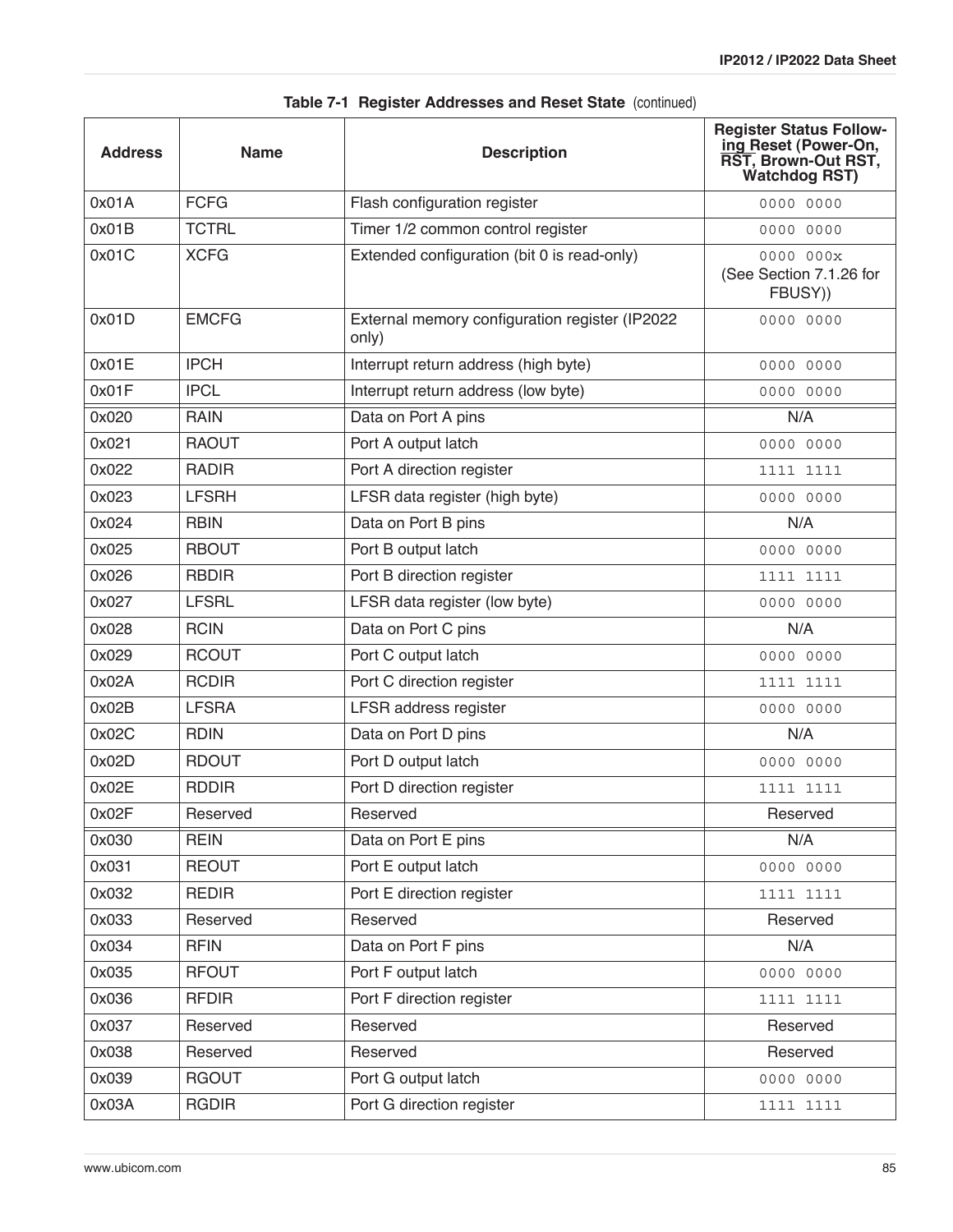| <b>Address</b> | <b>Name</b>         | <b>Description</b>                          | <b>Register Status Follow-</b><br>ing Reset (Power-On,<br>RST, Brown-Out RST,<br><b>Watchdog RST)</b> |
|----------------|---------------------|---------------------------------------------|-------------------------------------------------------------------------------------------------------|
| 0x03B          | Reserved            | Reserved                                    | Reserved                                                                                              |
| 0x03C          | Reserved            | Reserved                                    | Reserved                                                                                              |
| 0x03D          | Reserved            | Reserved                                    | Reserved                                                                                              |
| 0x03E          | Reserved            | Reserved                                    | Reserved                                                                                              |
| 0x03F          | Reserved            | Reserved                                    | Reserved                                                                                              |
| 0x040          | <b>RTTMR</b>        | Real-time timer value                       | 0000 0000                                                                                             |
| 0x041          | <b>RTCFG</b>        | Real-time timer configuration register      | 0000 0000                                                                                             |
| 0x042          | <b>TOTMR</b>        | Timer 0 value                               | 0000 0000                                                                                             |
| 0x043          | <b>TOCFG</b>        | Timer 0 configuration register              | 0000 0000                                                                                             |
| 0x044          | T1CNTH              | Timer 1 counter register high (read only)   | 0000 0000                                                                                             |
| 0x045          | <b>T1CNTL</b>       | Timer 1 counter register low (read only)    | 0000 0000                                                                                             |
| 0x046          | T1CAP1H             | Timer 1 Capture 1 register high (read only) | 0000 0000                                                                                             |
| 0x047          | T1CAP1L             | Timer 1 Capture 1 register low (read only)  | 0000 0000                                                                                             |
| 0x048          | T1CAP2H/T1CMP2H     | Timer 1 Capture 2/Compare 2 register high   | 0000 0000                                                                                             |
| 0x049          | T1CAP2L/T1CMP2L     | Timer 1 Capture 2/Compare 2 register low    | 0000 0000                                                                                             |
| 0x04A          | T1CMP1H             | Timer 1 Compare 1 register high             | 0000 0000                                                                                             |
| 0x04B          | T1CMP1L             | Timer 1 Compare 1 register low              | 0000 0000                                                                                             |
| 0x04C          | T1CFG1H             | Timer 1 configuration register 1 high       | 0000 0000                                                                                             |
| 0x04D          | T1CFG1L             | Timer 1 configuration register 1 low        | 0000 0000                                                                                             |
| 0x04E          | T1CFG2H             | Timer 1 configuration register 2 high       | 0000 0000                                                                                             |
| 0x04F          | T1CFG2L             | Timer 1 configuration register 2 low        | 0000 0000                                                                                             |
| 0x050          | <b>ADCH</b>         | ADC value (high) (read only)                | 0000 0000                                                                                             |
| 0x051          | <b>ADCL</b>         | ADC value (low) (read only)                 | 0000 0000                                                                                             |
| 0x052          | <b>ADCCFG</b>       | ADC configuration register                  | 0000 0000                                                                                             |
| 0x053          | <b>ADCTMR</b>       | ADC timer register                          | 0000 0000                                                                                             |
| 0x054          | T <sub>2</sub> CNTH | Timer 2 counter register high (read only)   | 0000 0000                                                                                             |
| 0x055          | <b>T2CNTL</b>       | Timer 2 counter register low (read only)    | 0000 0000                                                                                             |
| 0x056          | T2CAP1H             | Timer 2 Capture 1 register high (read only) | 0000 0000                                                                                             |
| 0x057          | T2CAP1L             | Timer 2 Capture 1 register low (read only)  | 0000 0000                                                                                             |
| 0x058          | T2CAP2H/T2CMP2H     | Timer 2 Capture 2/Compare 2 register high   | 0000 0000                                                                                             |
| 0x059          | T2CAP2L/T2CMP2L     | Timer 2 Capture 2/Compare 2 register low    | 0000 0000                                                                                             |
| 0x05A          | T2CMP1H             | Timer 2 Compare 1 register high             | 0000 0000                                                                                             |
| 0x05B          | T2CMP1L             | Timer 2 Compare 1 register low              | 0000 0000                                                                                             |
| 0x05C          | T2CFG1H             | Timer 2 configuration register 1 high       | 0000 0000                                                                                             |
| 0x05D          | T2CFG1L             | Timer 2 configuration register 1 low        | 0000 0000                                                                                             |

**Table 7-1 Register Addresses and Reset State** (continued)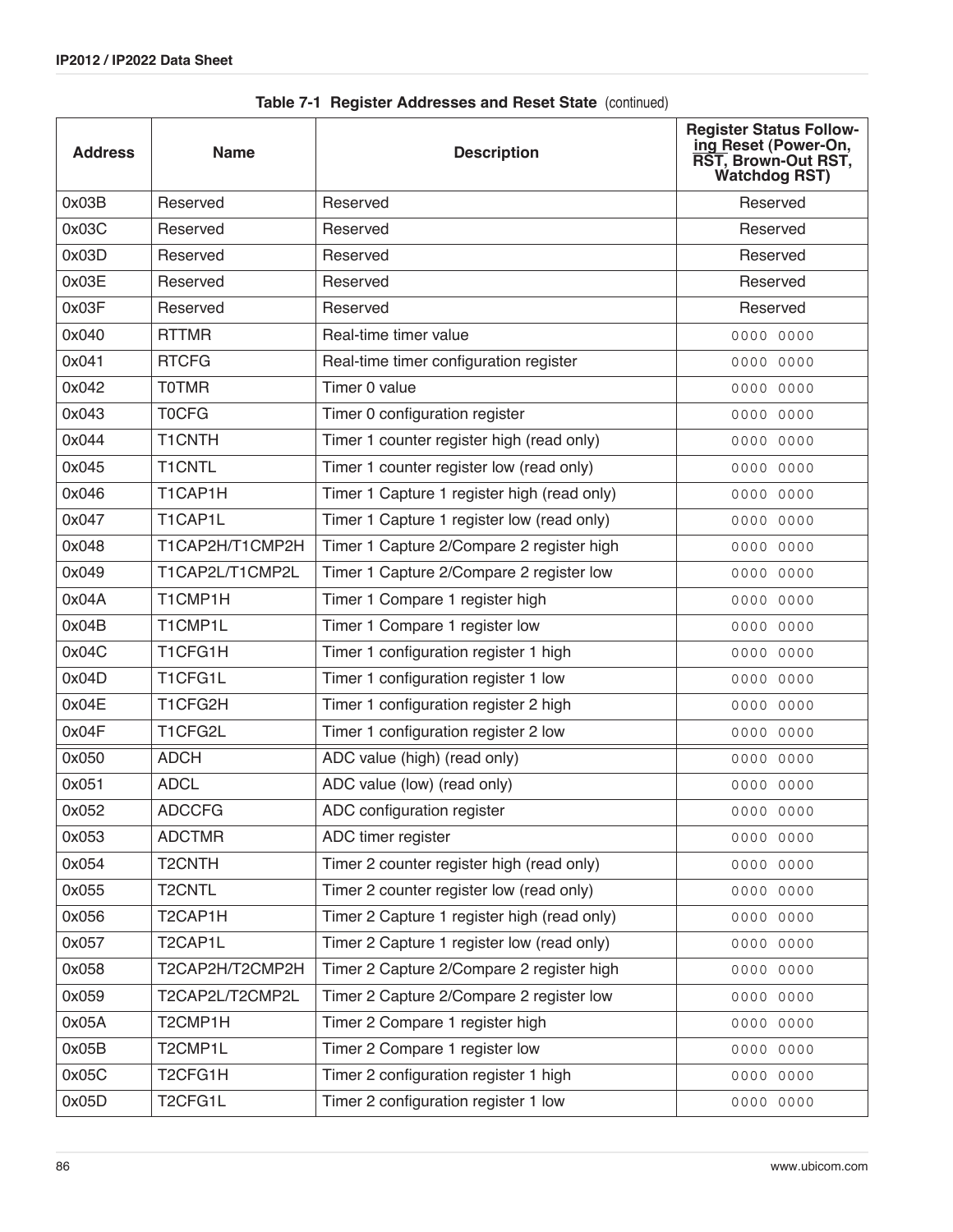| <b>Address</b> | <b>Name</b>                       | <b>Description</b>                                                | <b>Register Status Follow-</b><br>ing Reset (Power-On,<br>RST, Brown-Out RST,<br><b>Watchdog RST)</b> |
|----------------|-----------------------------------|-------------------------------------------------------------------|-------------------------------------------------------------------------------------------------------|
| 0x05E          | T <sub>2</sub> CFG <sub>2</sub> H | Timer 2 configuration register 2 high                             | 0000 0000                                                                                             |
| 0x05F          | T <sub>2</sub> CFG <sub>2L</sub>  | Timer 2 configuration register 2 low                              | 0000 0000                                                                                             |
| 0x060          | S1TMRH                            | SERDES 1 clock timer register (high bits)                         | 0000 0000                                                                                             |
| 0x061          | <b>S1TMRL</b>                     | SERDES 1 clock timer register (low bits)                          | 0000 0000                                                                                             |
| 0x062          | S1TBUFH                           | SERDES 1 transmit buffer (high bits)                              | Undefined                                                                                             |
| 0x063          | S1TBUFL                           | SERDES 1 transmit buffer (low bits)                               | Undefined                                                                                             |
| 0x064          | S1TCFG                            | SERDES 1 transmit configuration                                   | 0000 0000                                                                                             |
| 0x065          | S1RCNT                            | SERDES 1 received bit count (actual) (read-only)                  | 0000 0000                                                                                             |
| 0x066          | S1RBUFH                           | SERDES 1 receive buffer (high bits) (read-only)                   | Undefined                                                                                             |
| 0x067          | S1RBUFL                           | SERDES 1 receive buffer (low bits) (read-only)                    | Undefined                                                                                             |
| 0x068          | S1RCFG                            | SERDES 1 receive configuration                                    | 0000 0000                                                                                             |
| 0x069          | S1RSYNC                           | SERDES 1 receive bit sync pattern                                 | 0000 0000                                                                                             |
| 0x06A          | <b>S1INTF</b>                     | SERDES 1 status/Interrupt flags                                   | 0000 0000                                                                                             |
| 0x06B          | S1INTE                            | SERDES 1 Interrupt enable bits                                    | 0000 0000                                                                                             |
| 0x06C          | S1MODE                            | SERDES 1 serial mode/clock select register                        | 0000 0000                                                                                             |
| 0x06D          | S1SMASK                           | SERDES 1 receive sync mask                                        | 0000 0000                                                                                             |
| 0x06E          | <b>PSPCFG</b>                     | Parallel slave peripheral configuration register                  | 0000 00xx<br>(See Section 7.1.8 for BO,<br>WD)                                                        |
| 0x06F          | <b>CMPCFG</b>                     | Comparator configuration register                                 | 0000 000X<br>(See Section 7.1.3)                                                                      |
| 0x070          | S2TMRH                            | SERDES 2 clock timer register (high bits) (IP2022<br>only)        | 0000 0000                                                                                             |
| 0x071          | S2TMRL                            | SERDES 2 clock timer register (low bits) (IP2022<br>only)         | 0000 0000                                                                                             |
| 0x072          | S2TBUFH                           | SERDES 2 transmit buffer (high bits) (IP2022 only)                | Undefined                                                                                             |
| 0x073          | S2TBUFL                           | SERDES 2 transmit buffer (low bits) (IP2022 only)                 | Undefined                                                                                             |
| 0x074          | S2TCFG                            | SERDES 2 transmit configuration (IP2022 only)                     | 0000 0000                                                                                             |
| 0x075          | S2RCNT                            | SERDES 2 received bit count (actual) (read-only)<br>(IP2022 only) | 0000 0000                                                                                             |
| 0x076          | S2RBUFH                           | SERDES 2 receive buffer (high bits) (read-only)<br>(IP2022 only)  | Undefined                                                                                             |
| 0x077          | S2RBUFL                           | SERDES 2 receive buffer (low bits) (read-only)<br>(IP2022 only)   | Undefined                                                                                             |
| 0x078          | S2RCFG                            | SERDES 2 receive configuration (IP2022 only)                      | 0000 0000                                                                                             |
| 0x079          | S2RSYNC                           | SERDES 2 receive bit sync pattern (IP2022 only)                   | 0000 0000                                                                                             |
| 0x07A          | S2INTF                            | SERDES 2 status/Interrupt flags (IP2022 only)                     | 0000 0000                                                                                             |
| 0x07B          | S2INTE                            | SERDES 2 interrupt enable bits (IP2022 only)                      | 0000 0000                                                                                             |

|  |  | Table 7-1 Register Addresses and Reset State (continued) |  |  |  |  |
|--|--|----------------------------------------------------------|--|--|--|--|
|--|--|----------------------------------------------------------|--|--|--|--|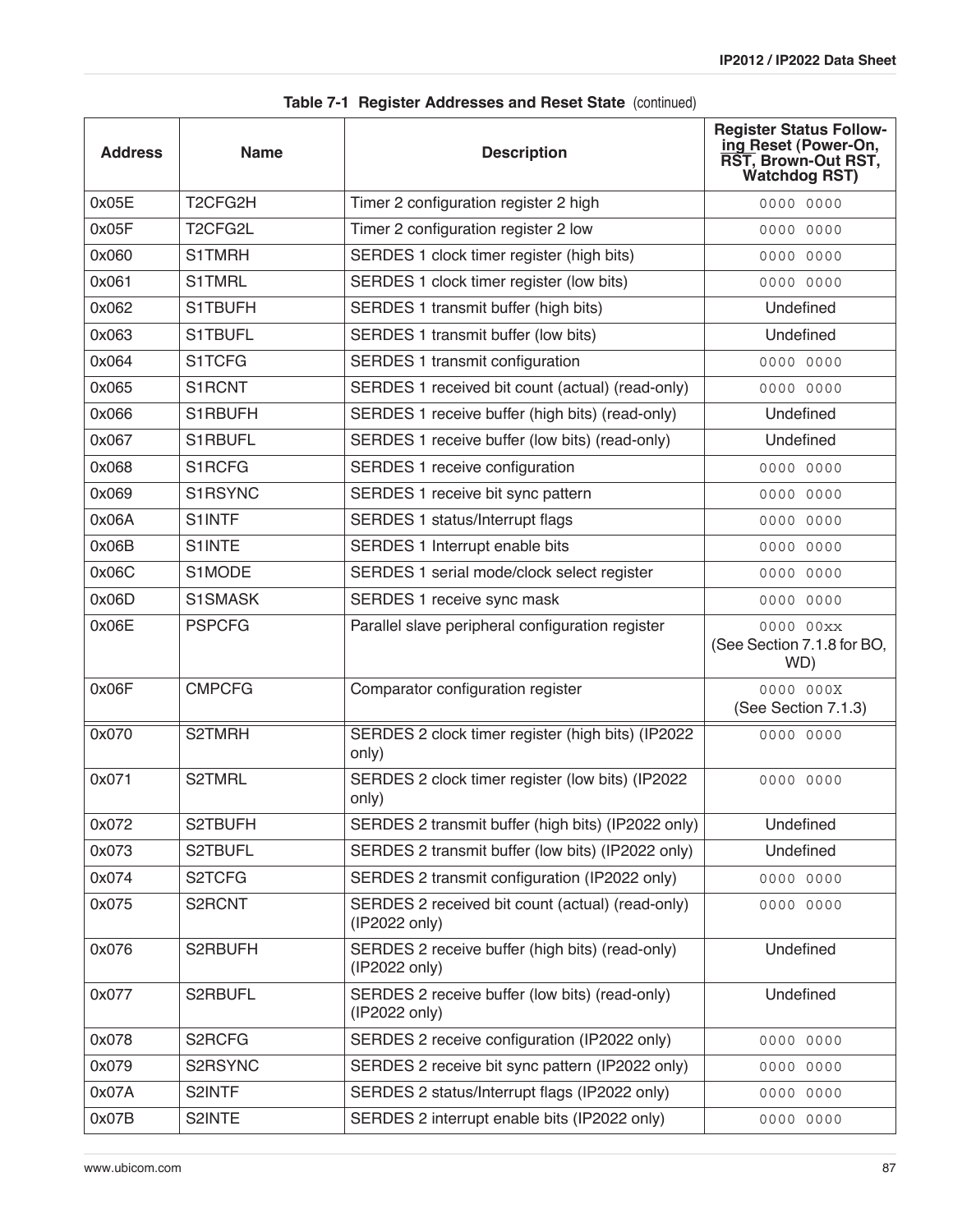| <b>Address</b>      | <b>Name</b>  | <b>Description</b>                                           | <b>Register Status Follow-</b><br>ing Reset (Power-On,<br>RST, Brown-Out RST,<br><b>Watchdog RST)</b> |
|---------------------|--------------|--------------------------------------------------------------|-------------------------------------------------------------------------------------------------------|
| 0x07C               | S2MODE       | SERDES 2 serial mode/clock select register<br>(IP2022 only)  | 0000 0000                                                                                             |
| 0x07D               | S2SMASK      | SERDES 2 receive sync mask (IP2022 only)                     | 0000 0000                                                                                             |
| 0x07E               | CALLH        | Top of call stack (high 8 bits)                              | 1111 1111                                                                                             |
| 0x07F               | <b>CALLL</b> | Top of call stack (low 8 bits)                               | 1111 1111                                                                                             |
| 0x080 to<br>0x0FF   |              | Directly addressable general-purpose (global) reg-<br>isters | Undefined after power-on<br>or brown-out reset,<br>unchanged after RST or<br>Watchdog Timer reset     |
| $0x100$ to<br>0xFFF |              | Data memory RAM                                              | Undefined after power-on<br>or brown-out reset,<br>unchanged after RST or<br>Watchdog Timer reset     |

#### **Table 7-1 Register Addresses and Reset State** (continued)

### **7.0.2 Program Memory**

[Table 7-2](#page-87-0) shows the addresses and reset values of all program memory.

| <b>Table 7-2 Program Memory Addresses</b> |  |  |  |  |
|-------------------------------------------|--|--|--|--|
|-------------------------------------------|--|--|--|--|

<span id="page-87-0"></span>

| <b>Address</b>                            | <b>Description</b>                                                                                         | <b>Status Following Reset (Power-On,</b><br>RST, Brown-Out RST, Watchdog<br>RST)                                                                                |
|-------------------------------------------|------------------------------------------------------------------------------------------------------------|-----------------------------------------------------------------------------------------------------------------------------------------------------------------|
| $0x0000$ to $0x1$ FFF<br>(word addresses) | Program Memory RAM                                                                                         | Undefined after power-on or brown-<br>out reset, unchanged after RST or<br><b>Watchdog Timer reset</b>                                                          |
| 0x8000 to 0xFFFF<br>(word addresses)      | Program Memory Flash.                                                                                      | Unchanged after power-on, brown-out<br>reset, RST or Watchdog Timer reset<br>(changes only during ISP program-<br>ming, and during flash self-program-<br>ming) |
| 0x10000 to 0x1003F<br>(word addresses)    | Flash Configuration Block (see Section 3.10).<br>Flash is factory programmed to:                           | Unchanged after power-on, brown-out<br>reset, RST or Watchdog Timer reset                                                                                       |
|                                           | <b>Word Address</b><br>\$10000<br>$FUSE0 = 1000$<br>\$10001<br>$FUSE1 = FFF7$<br>$TRIMO = FBFE$<br>\$10004 | (changes only during ISP program-<br>ming, and during flash self-program-<br>ming)                                                                              |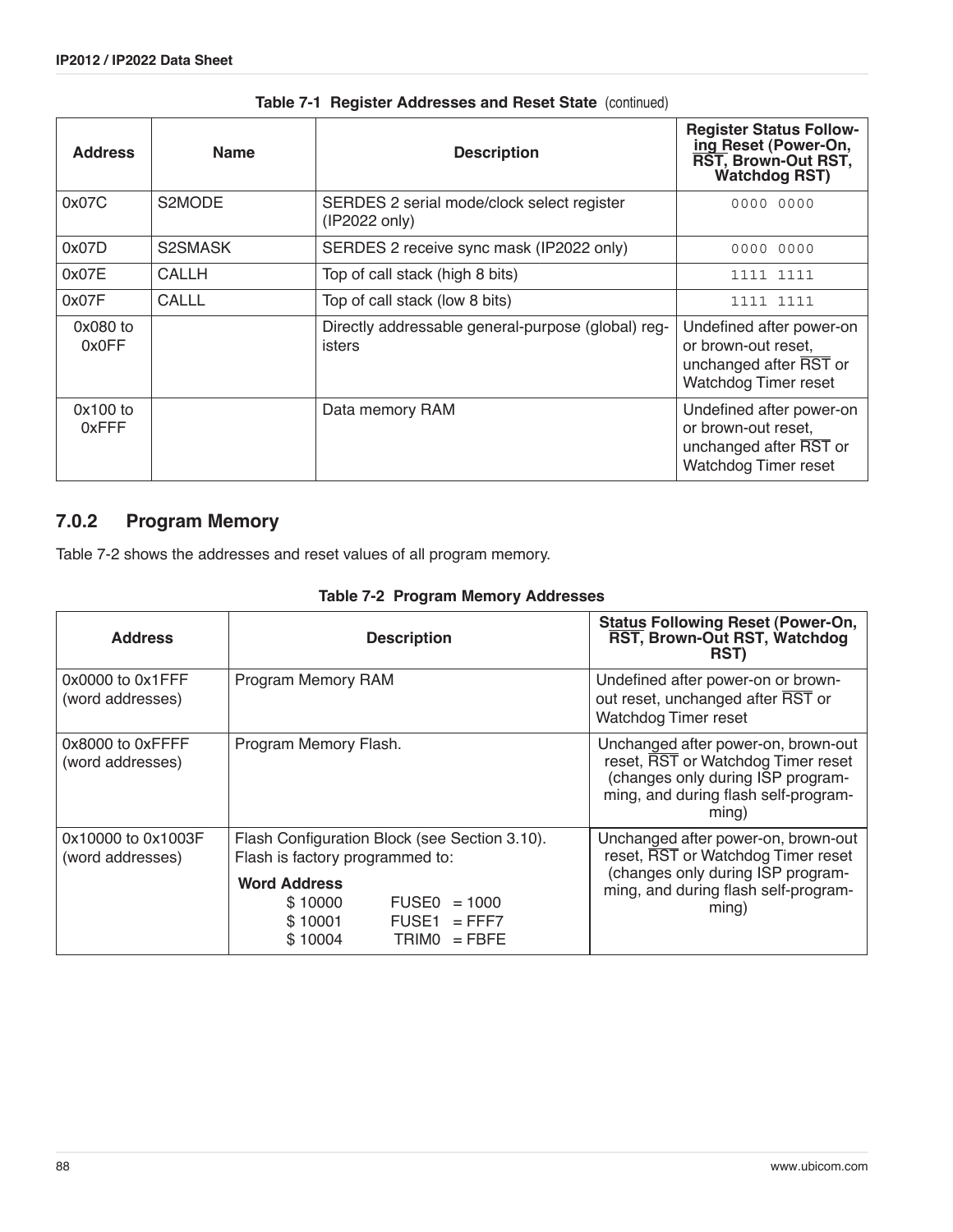### **7.1 Register Bit Definitions**

For those registers which have special functions assigned to bits or fields within the register, the definition of those bits and fields is described below. The registers are presented alphabetically.

## **7.1.1 ADCCFG Register**

A/D converter configuration.

| ADCREF ADCJST Rsrvd. ADCGO ADCS2:0 |  |  |  |  |
|------------------------------------|--|--|--|--|

| <b>Name</b>   |        | <b>Description</b>                                                                                   |
|---------------|--------|------------------------------------------------------------------------------------------------------|
| <b>ADCREF</b> |        | A/D converter reference voltage select                                                               |
|               |        | $0 =$ AVdd is the reference voltage                                                                  |
|               | $1 =$  | RG3 port pin is used to receive<br>an external reference voltage                                     |
| <b>ADCJST</b> | select | A/D converter result justification mode                                                              |
|               | $00 =$ | Right justified                                                                                      |
|               |        | $01 =$ Signed                                                                                        |
|               |        | $10 =$ Left justified                                                                                |
|               |        | $11 =$ Reserved                                                                                      |
| <b>ADCGO</b>  |        | A/D converter GO/DONE bit                                                                            |
|               | $0 =$  | When the last conversion has<br>completed, this bit reads as 0.                                      |
|               | $1 =$  | Write 1 to begin a new conver-<br>sion. While the conversion is in<br>progress, this bit reads as 1. |
| ADCS2:0       |        | A/D converter input channel select                                                                   |
|               |        | $000 =$ Port pin RG0                                                                                 |
|               |        | $001 =$ Port pin RG1                                                                                 |
|               |        | $010 =$ Port pin RG2                                                                                 |
|               |        | $011 =$ Port pin RG3                                                                                 |
|               |        | $100 =$ Port pin RG4                                                                                 |
|               |        | $101 =$ Port pin RG5                                                                                 |
|               |        | $110 =$ Port pin RG6                                                                                 |
|               |        | $111 =$ Port pin RG7                                                                                 |

is used to provide the 1.152MHz (48 kHz  $\infty$  24) clock period reference clock for the A/D converter.

### <span id="page-88-0"></span>**7.1.3 CMPCFG Register**

Comparator configuration.



| <b>Name</b>   | <b>Description</b>                                  |
|---------------|-----------------------------------------------------|
| <b>CMPEN</b>  | Comparator enable bit                               |
|               | $0 =$ Comparator disabled                           |
|               | $1 =$ Comparator enabled                            |
| <b>CMPOE</b>  | Comparator output enable bit                        |
|               | $0 =$ Comparator output disabled.                   |
|               | $1 =$ Comparator output enabled on<br>port pin RG0. |
| <b>CMPHYS</b> | Comparator hysteresis enable bit                    |
|               | $0 =$ Hysteresis disabled                           |
|               | $1 =$ Hysteresis enabled                            |
| <b>CMPRES</b> | Comparator result (read-only)                       |
|               | $0 = \text{RG2 voltage} > \text{RG1}$               |
|               | $1 = \text{RG1 voltage} > \text{RG2}$               |

#### **7.1.2 ADCTMR Register**

The ADCTMR register is used to specify the number of system clock cycles required for a delay of 1736 ns, which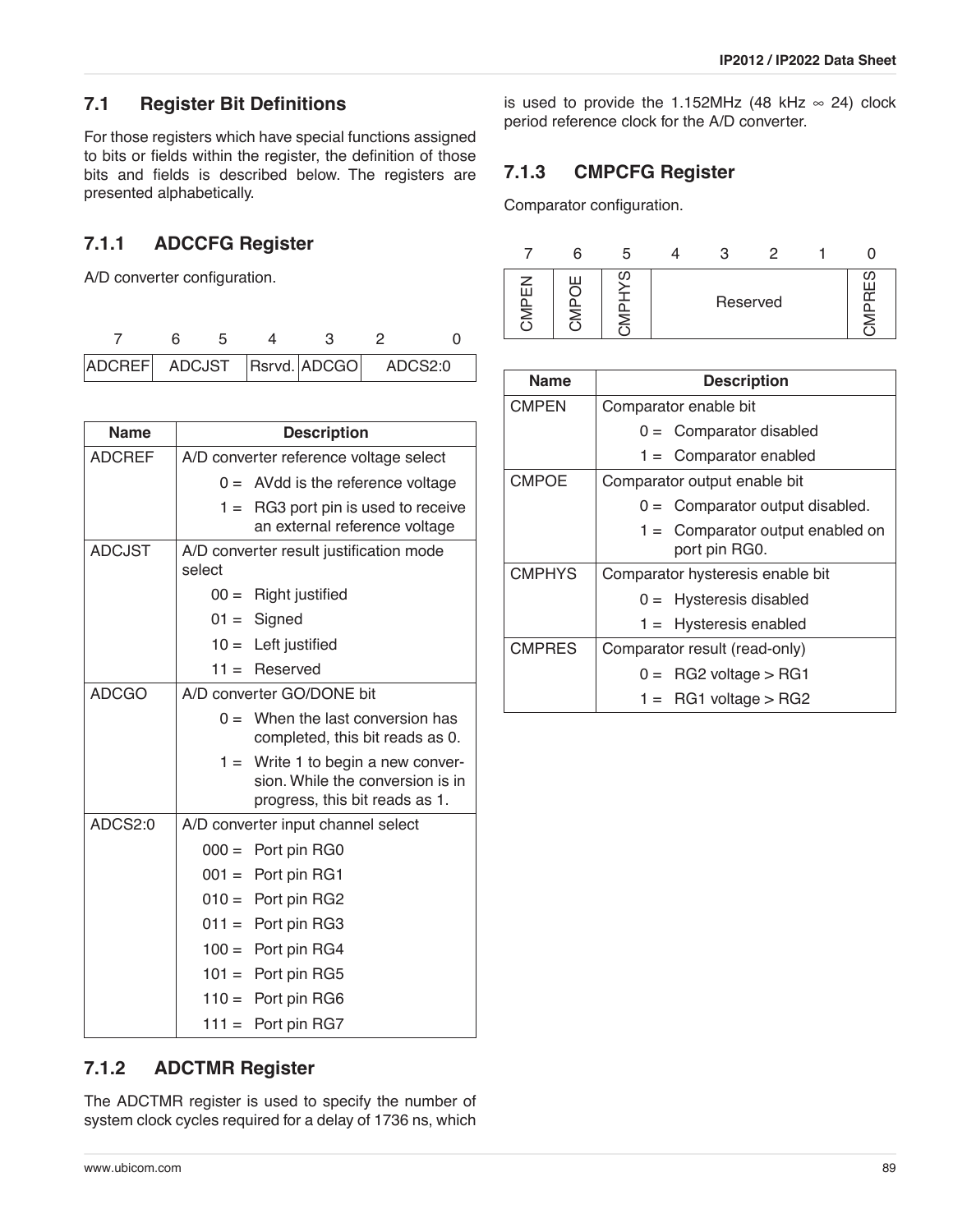### <span id="page-89-0"></span>**7.1.4 EMCFG Register (IP2022 only)**

External memory interface configuration. (Reserved in IP2012; value 0x00.)

| <b>EMEN EMBRT</b> | FMWRT2:0 |  | EMRDT2:0 |
|-------------------|----------|--|----------|

| <b>Name</b>  | <b>Description</b>          |                                        |           |  |  |
|--------------|-----------------------------|----------------------------------------|-----------|--|--|
| <b>EMEN</b>  |                             | Enable external memory interface       |           |  |  |
|              |                             | $0 =$ Port C, Port D and RB7:4 avail-  |           |  |  |
|              |                             | able for general-purpose I/O           |           |  |  |
|              |                             | $1 =$ Port C, Port D and RB7:4 used    |           |  |  |
|              |                             | for external memory interface          |           |  |  |
| <b>EMBRT</b> |                             | Enable bus release wait state          |           |  |  |
|              |                             | $0 =$ No wait state                    |           |  |  |
|              |                             | $1 =$ One wait state cycle added to    |           |  |  |
|              |                             | IREAD and IWRITE after read of         |           |  |  |
|              | DATAL and before ADDR8:1 is |                                        |           |  |  |
|              |                             | put on RD7:0 bus                       |           |  |  |
| EMWRT2:0     |                             | WR pulse width, in system clock cycles |           |  |  |
|              | $000 = 1$                   |                                        | $100 = 5$ |  |  |
|              | $001 = 2$                   |                                        | $101 = 6$ |  |  |
|              | $010 = 3$                   |                                        | $110 = 7$ |  |  |
|              | $011 = 4$                   |                                        | $111 = 8$ |  |  |
| EMRDT2:0     |                             | RD pulse width, in system clock cycles |           |  |  |
|              | $000 = 1$                   |                                        | $100 = 5$ |  |  |
|              | $001 = 2$                   |                                        | $101 = 6$ |  |  |
|              | $010 = 3$                   |                                        | $110 = 7$ |  |  |
|              | $011 = 4$                   |                                        | $111 = 8$ |  |  |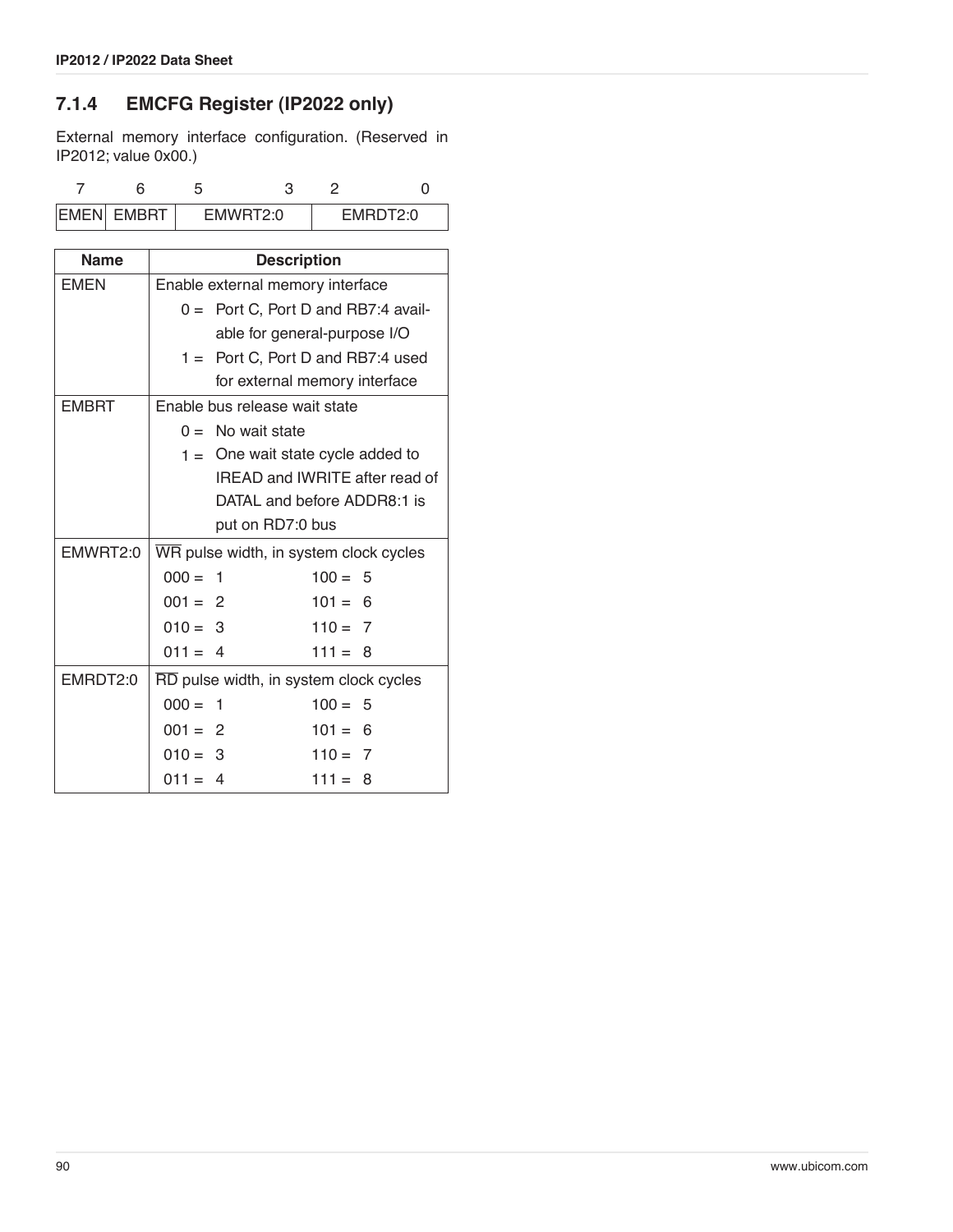## <span id="page-90-0"></span>**7.1.5 FCFG Register**

Flash configuration.

|  | FRDTS1:0   FRDTC1:0 |  | FWRT3:0 |  |
|--|---------------------|--|---------|--|

| <b>Name</b> |                                                                                                                                                                                                                                                                                                                                                                                                                                                                                                                                                                                                                                                                                                                                                                                                                                                                                  | <b>Description</b>                                                       |              |                                                                 |  |  |  |  |
|-------------|----------------------------------------------------------------------------------------------------------------------------------------------------------------------------------------------------------------------------------------------------------------------------------------------------------------------------------------------------------------------------------------------------------------------------------------------------------------------------------------------------------------------------------------------------------------------------------------------------------------------------------------------------------------------------------------------------------------------------------------------------------------------------------------------------------------------------------------------------------------------------------|--------------------------------------------------------------------------|--------------|-----------------------------------------------------------------|--|--|--|--|
| FRDTS1:0    | The core clock frequency is automatically reduced (if necessary) when executing out of flash memory to<br>prevent the flash memory access time from being too short. The FRDTS1:0 bits specify the minimum<br>number of system clock cycles required for instruction execution from flash memory. The actual execu-<br>tion speed from flash memory will be the slower of the speed indicated in the SPDREG register and the<br>speed specified by the FRDTS1:0 bits. The 11 setting can always be used, but it may cause slower<br>flash operation than necessary.                                                                                                                                                                                                                                                                                                              |                                                                          |              |                                                                 |  |  |  |  |
|             | Set to this:                                                                                                                                                                                                                                                                                                                                                                                                                                                                                                                                                                                                                                                                                                                                                                                                                                                                     | If System Clock Frequency (MHz) is                                       |              | <b>System Clock Cycles For</b><br><b>Éach Flash Instruction</b> |  |  |  |  |
|             |                                                                                                                                                                                                                                                                                                                                                                                                                                                                                                                                                                                                                                                                                                                                                                                                                                                                                  | 120 MHz Part                                                             | <b>Cycle</b> |                                                                 |  |  |  |  |
|             | 00                                                                                                                                                                                                                                                                                                                                                                                                                                                                                                                                                                                                                                                                                                                                                                                                                                                                               | $0 - 40$                                                                 | $0 - 53.3$   | 1 cycle                                                         |  |  |  |  |
|             | 01                                                                                                                                                                                                                                                                                                                                                                                                                                                                                                                                                                                                                                                                                                                                                                                                                                                                               | $40 - 80$                                                                | 53.3-106.7   | 2 cycles                                                        |  |  |  |  |
|             | 10                                                                                                                                                                                                                                                                                                                                                                                                                                                                                                                                                                                                                                                                                                                                                                                                                                                                               | $80 - 120$                                                               | 106.7-160    | 3 cycles                                                        |  |  |  |  |
|             | 11                                                                                                                                                                                                                                                                                                                                                                                                                                                                                                                                                                                                                                                                                                                                                                                                                                                                               | reserved                                                                 | reserved     | 4 cycles                                                        |  |  |  |  |
| <b>Note</b> |                                                                                                                                                                                                                                                                                                                                                                                                                                                                                                                                                                                                                                                                                                                                                                                                                                                                                  | Flash instruction execution = $25$ ns minimum (18.75 ns for 160MHz part) |              |                                                                 |  |  |  |  |
| FRDTC1:0    | To prevent the flash memory access time from being too short, it is necessary to specify the number of<br>CPU core cycles between reading the flash memory using an fread instruction (or an iread or<br>ireadi instruction while executing from RAM to read flash) and the time that DATAH and DATAL are<br>written by the IP2012 / IP2022. Because the CPU core is subject to changes in speed, the value pro-<br>grammed in these bits should be appropriate for the fastest speed that might be used (typically, the<br>faster of the main line code and the interrupt service routine). The FRDTC1:0 bits specify the number of<br>CPU core clock cycles required for flash read access. Even with this configured, enough cycles must be<br>executed after the flash read instruction and before reading DATAH or DATAL to account for the mini-<br>mum flash access time. |                                                                          |              |                                                                 |  |  |  |  |
|             | Set to this:                                                                                                                                                                                                                                                                                                                                                                                                                                                                                                                                                                                                                                                                                                                                                                                                                                                                     | If CPU Core Frequency (MHz) is<br>120 MHz Part                           | 160 MHz Part | <b>Core Clock Cycles For</b><br><b>Each Flash Read Cycle</b>    |  |  |  |  |
|             | 00                                                                                                                                                                                                                                                                                                                                                                                                                                                                                                                                                                                                                                                                                                                                                                                                                                                                               | $0 - 40$                                                                 | $0 - 53.3$   | 1 cycle                                                         |  |  |  |  |
|             | 01                                                                                                                                                                                                                                                                                                                                                                                                                                                                                                                                                                                                                                                                                                                                                                                                                                                                               | $40 - 80$                                                                | 53.3-106.7   | 2 cycles                                                        |  |  |  |  |
|             | 10                                                                                                                                                                                                                                                                                                                                                                                                                                                                                                                                                                                                                                                                                                                                                                                                                                                                               | $80 - 120$                                                               | 106.7-160    | 3 cycles                                                        |  |  |  |  |
|             | 11                                                                                                                                                                                                                                                                                                                                                                                                                                                                                                                                                                                                                                                                                                                                                                                                                                                                               | reserved                                                                 | reserved     | 4 cycles                                                        |  |  |  |  |
| <b>Note</b> |                                                                                                                                                                                                                                                                                                                                                                                                                                                                                                                                                                                                                                                                                                                                                                                                                                                                                  | fread/iread/ireadi of flash= 25ns minimum (18.75ns for 160MHz part)      |              |                                                                 |  |  |  |  |
| FWRT3:0     | The flash memory ferase, fwrite and ISP flash write, flash block erase, or flash bulk erase timing<br>is derived from the CPU core clock through a programmable divider. The FWRT3:0 bits specify the divi-<br>sor. The time base must be 1 to 2 microseconds. Below 1 microsecond, the flash memory will be under-<br>programmed, and data retention is not guaranteed. Above 2 microseconds, the flash memory will be<br>overprogrammed, and reliability is not guaranteed.                                                                                                                                                                                                                                                                                                                                                                                                    |                                                                          |              |                                                                 |  |  |  |  |
|             | Set to this:                                                                                                                                                                                                                                                                                                                                                                                                                                                                                                                                                                                                                                                                                                                                                                                                                                                                     | If CPU Core Frequency is:                                                |              | <b>FWRT Frequency Divisor</b>                                   |  |  |  |  |
|             | 0000                                                                                                                                                                                                                                                                                                                                                                                                                                                                                                                                                                                                                                                                                                                                                                                                                                                                             | $1-2$ MHz                                                                |              | 2                                                               |  |  |  |  |
|             | 0001                                                                                                                                                                                                                                                                                                                                                                                                                                                                                                                                                                                                                                                                                                                                                                                                                                                                             | $2-3$ MHz                                                                |              | 3                                                               |  |  |  |  |
|             | 0010                                                                                                                                                                                                                                                                                                                                                                                                                                                                                                                                                                                                                                                                                                                                                                                                                                                                             | $3-4$ MHz                                                                |              | 4                                                               |  |  |  |  |
|             | 0011                                                                                                                                                                                                                                                                                                                                                                                                                                                                                                                                                                                                                                                                                                                                                                                                                                                                             | $4-6$ MHz                                                                |              | 6                                                               |  |  |  |  |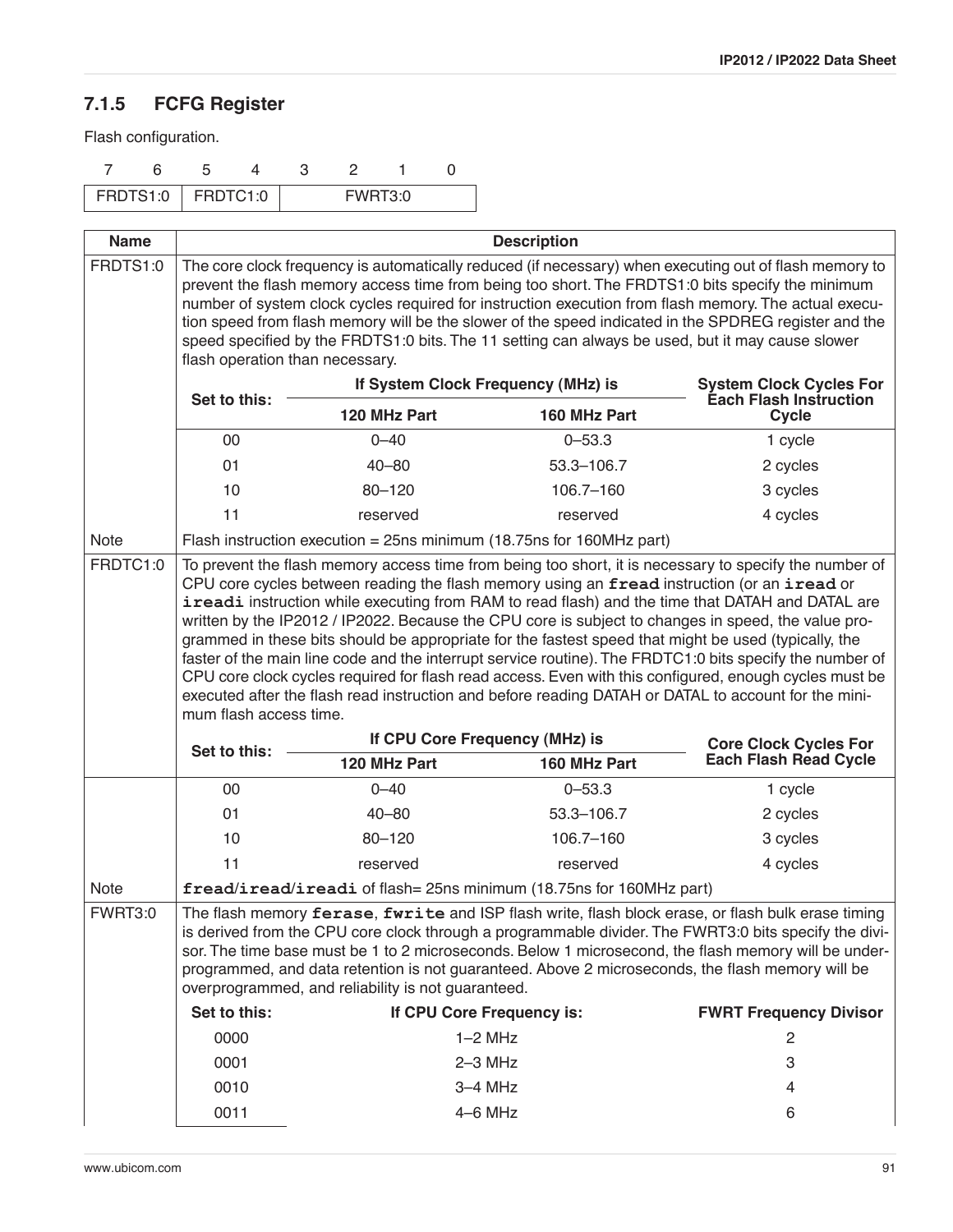| <b>Name</b> |                                                | <b>Description</b>                                       |                 |
|-------------|------------------------------------------------|----------------------------------------------------------|-----------------|
|             | 0100                                           | $6 - 8$ MHz                                              | 8               |
|             | 0101                                           | 8-12 MHz                                                 | 12 <sup>2</sup> |
|             | 0110                                           | 12-16 MHz                                                | 16              |
|             | 0111                                           | 16-24 MHz                                                | 24              |
|             | 1000                                           | 24-32 MHz                                                | 32              |
|             | 1001                                           | 32-48 MHz                                                | 48              |
|             | 1010                                           | 48-64 MHz                                                | 64              |
|             | 1011                                           | 64-96 MHz                                                | 96              |
|             | 1100                                           | 96-128 MHz                                               | 128             |
|             | 1101                                           | 128-160 MHz                                              | 192             |
|             | 1110                                           | Reserved                                                 | 256             |
|             | 1111                                           | Reserved                                                 | 384             |
| Note:       | If FCFG & OSC1 are optimal:<br>$fwrite = 42us$ | <b>ferase</b> = 20ms, because FPERT in TRIM0 should be 0 |                 |

## **7.1.6 INTSPD Register**

Configuration of clock and PLL settings to be used during an interrupt service routine. INTSPD is copied to SPDREG when an interrupt occurs. See [Table 3-5](#page-24-0) for **reti** options.

| DI | $\overline{{\rm OSC}}$ | <b>CLK1:0</b> |  | CDIV3:0 |  |
|----|------------------------|---------------|--|---------|--|

| <b>Name</b> | <b>Description</b>                                                                                                                                                                                                                  |
|-------------|-------------------------------------------------------------------------------------------------------------------------------------------------------------------------------------------------------------------------------------|
| PTT         | Run-time control of PLL clock multiplier oper-<br>ation. If the PLL is not required, power con-<br>sumption can be reduced by disabling it.                                                                                         |
|             | $0 =$ PLL clock multiplier enabled                                                                                                                                                                                                  |
|             | $1 =$ PLL clock multiplier disabled                                                                                                                                                                                                 |
| osc         | Run-time control of OSC oscillator operation.<br>If the crystal oscillator is not required, power<br>consumption can be reduced by disabling it<br>(stops OSC oscillator and blocks propaga-<br>tion of OSC1 external clock input). |
|             | $0 =$ OSC oscillator enabled                                                                                                                                                                                                        |
|             | $1 =$ OSC oscillator disabled                                                                                                                                                                                                       |
| CLK1:0      | Selects the system clock source.                                                                                                                                                                                                    |
|             | $00 =$ PLL clock multiplier. Do not use if<br>an interrupt can awaken the part<br>from sleep (can use a speed<br>instruction in the ISR instead).                                                                                   |

| <b>Name</b> |                                   |                                                                                                                                                                                                                                                                                   | <b>Description</b> |                                         |  |  |  |
|-------------|-----------------------------------|-----------------------------------------------------------------------------------------------------------------------------------------------------------------------------------------------------------------------------------------------------------------------------------|--------------------|-----------------------------------------|--|--|--|
|             |                                   | $01 = \overline{OSC}$ oscillator/external clock on<br>OSC1 input                                                                                                                                                                                                                  |                    |                                         |  |  |  |
|             |                                   | $10 =$ RTCLK oscillator/external clock<br>on RTCLK1 input                                                                                                                                                                                                                         |                    |                                         |  |  |  |
|             |                                   | $11 =$ System clock disabled (off)                                                                                                                                                                                                                                                |                    |                                         |  |  |  |
|             | $3-16$ ).                         | Note: If the OSC crystal driver is stopped<br>(SPDREG bit $6 = 1$ ) and Port B or Real Time<br>Timer interrupts are enabled, then INTSPD<br>bits 5 and 4 must not both be 0, because the<br>crystal startup time plus PLL startup time<br>may be greater than WUDP2:0 (see Figure |                    |                                         |  |  |  |
| CDIV3:0     | Selects the system clock divisor. |                                                                                                                                                                                                                                                                                   |                    |                                         |  |  |  |
|             | $0000 = 1$                        |                                                                                                                                                                                                                                                                                   | $1000 = 12$        |                                         |  |  |  |
|             | $0001 = 2$                        |                                                                                                                                                                                                                                                                                   | $1001 = 16$        |                                         |  |  |  |
|             | $0010 = 3$                        |                                                                                                                                                                                                                                                                                   | $1010 = 24$        |                                         |  |  |  |
|             | $0011 = 4$                        |                                                                                                                                                                                                                                                                                   | $1011 = 32$        |                                         |  |  |  |
|             |                                   | $0100 = 5$                                                                                                                                                                                                                                                                        | $1100 = 48$        |                                         |  |  |  |
|             | $0101 = 6$                        |                                                                                                                                                                                                                                                                                   | $1101 = 64$        |                                         |  |  |  |
|             | $0110 = 8$                        |                                                                                                                                                                                                                                                                                   | $1110 = 128$       |                                         |  |  |  |
|             |                                   | $0111 = 10$                                                                                                                                                                                                                                                                       |                    | $1111 =$ System clock<br>disabled (off) |  |  |  |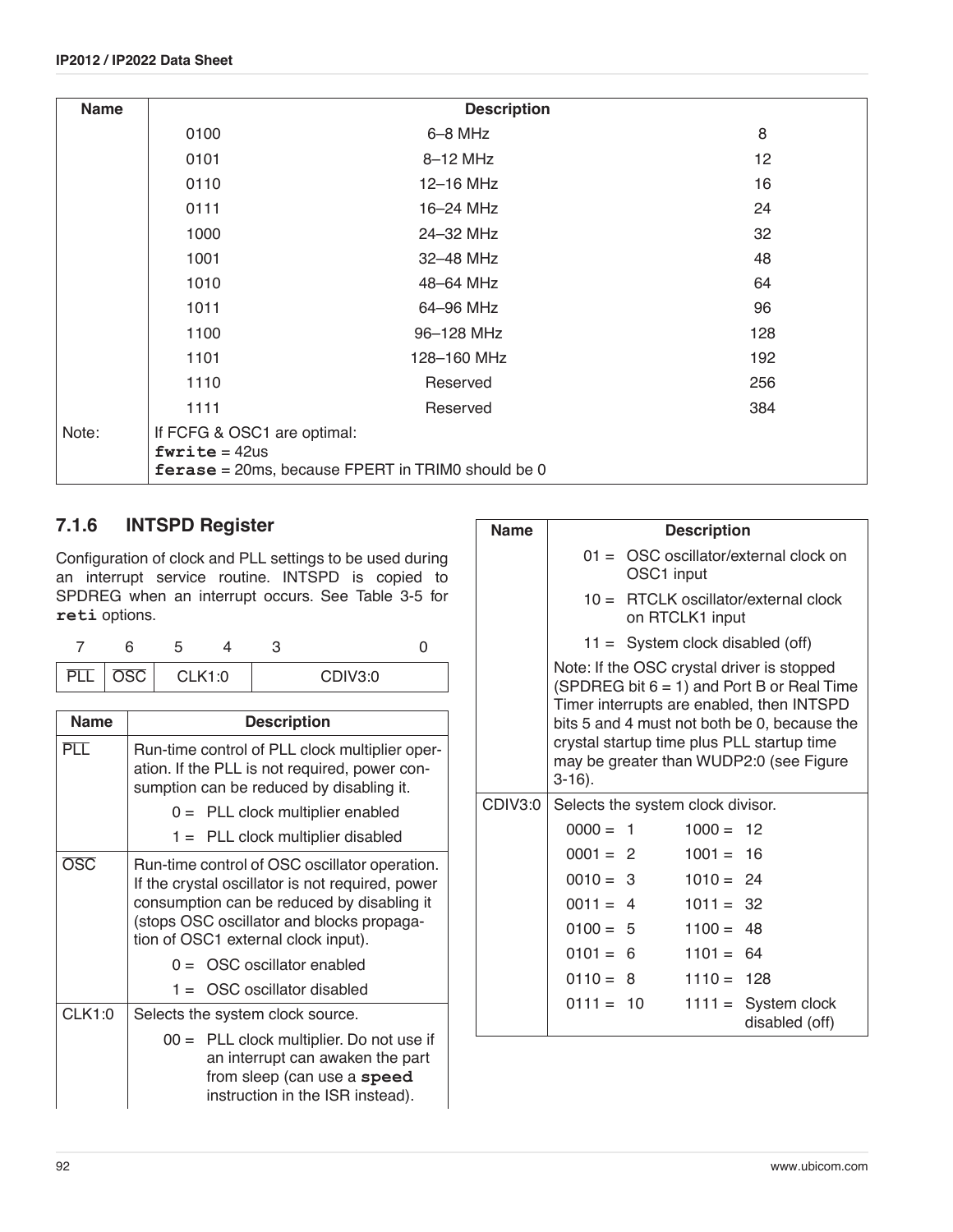### **7.1.7 LFSRA Register**

Linear Feedback Shift Register configuration.

7 43 0 UNIT3:0 INDEX3:0

| <b>Name</b> | <b>Description</b>                                            |
|-------------|---------------------------------------------------------------|
| UNIT3:0     | LFSR unit number (only 0, 1, 2, and 3 are<br>valid)           |
| INDEX3:0    | Index to the LFSR register being<br>accessed (see Table 5-17) |

## <span id="page-92-0"></span>**7.1.8 PSPCFG Register**

Parallel Slave Peripheral configuration.

|  | PSPEN2 PSPEN1 PSPHEN PSPRDY Res WD BO |  |  |
|--|---------------------------------------|--|--|

| <b>Name</b>        | <b>Description</b>                                                                                                                                                                                                                                                                                                                                                                                                                                                                  |
|--------------------|-------------------------------------------------------------------------------------------------------------------------------------------------------------------------------------------------------------------------------------------------------------------------------------------------------------------------------------------------------------------------------------------------------------------------------------------------------------------------------------|
| PSPEN <sub>2</sub> | Port D enable bit (IP2022 only)                                                                                                                                                                                                                                                                                                                                                                                                                                                     |
|                    | Port D is available for general-<br>$0 =$<br>purpose I/O                                                                                                                                                                                                                                                                                                                                                                                                                            |
|                    | Port D is configured for the<br>$1 =$<br>Parallel Slave Peripheral inter-<br>face                                                                                                                                                                                                                                                                                                                                                                                                   |
| PSPEN1             | Port C enable bit                                                                                                                                                                                                                                                                                                                                                                                                                                                                   |
|                    | Port C is available for general-<br>$0 =$<br>purpose I/O                                                                                                                                                                                                                                                                                                                                                                                                                            |
|                    | $1 =$ Port C is configured for the<br>Parallel Slave Peripheral inter-<br>face                                                                                                                                                                                                                                                                                                                                                                                                      |
| <b>PSPHEN</b>      | <b>HOLD</b> output enable bit                                                                                                                                                                                                                                                                                                                                                                                                                                                       |
|                    | HOLD output disabled. Port pin<br>$0 =$<br>RB5 available for general-pur-<br>pose I/O.                                                                                                                                                                                                                                                                                                                                                                                              |
|                    | <b>HOLD</b> output enabled on port<br>$1 =$<br>pin RB5.                                                                                                                                                                                                                                                                                                                                                                                                                             |
| <b>PSPRDY</b>      | Ready bit                                                                                                                                                                                                                                                                                                                                                                                                                                                                           |
|                    | $0 =$ This bit always reads as zero.                                                                                                                                                                                                                                                                                                                                                                                                                                                |
|                    | $1 =$ Write 1 to release $\overline{HOLD}$ when<br>the IP2012 / IP2022 is ready to<br>allow the data transfer to com-<br>plete.                                                                                                                                                                                                                                                                                                                                                     |
| <b>WD</b>          | Watchdog time-out bit. If using the Watch-<br>dog feature, set this bit before the first<br>cwdt instruction. Then this bit is not<br>cleared by a Watchdog reset, but is<br>cleared by all other reset sources. How-<br>ever, if WUDX in FUSE0 is more than<br>70ms longer than the watchdog timeout<br>period in FUSE1, a Power-On Reset or a<br>Brown-Out Reset may set this bit. (Do not<br>use this bit if WUDX is more than 70ms<br>longer than the watchdog timeout period). |
| BO                 | Brown-out reset bit. Set at reset, if reset<br>was triggered by brown-out voltage level<br>detection, otherwise cleared                                                                                                                                                                                                                                                                                                                                                             |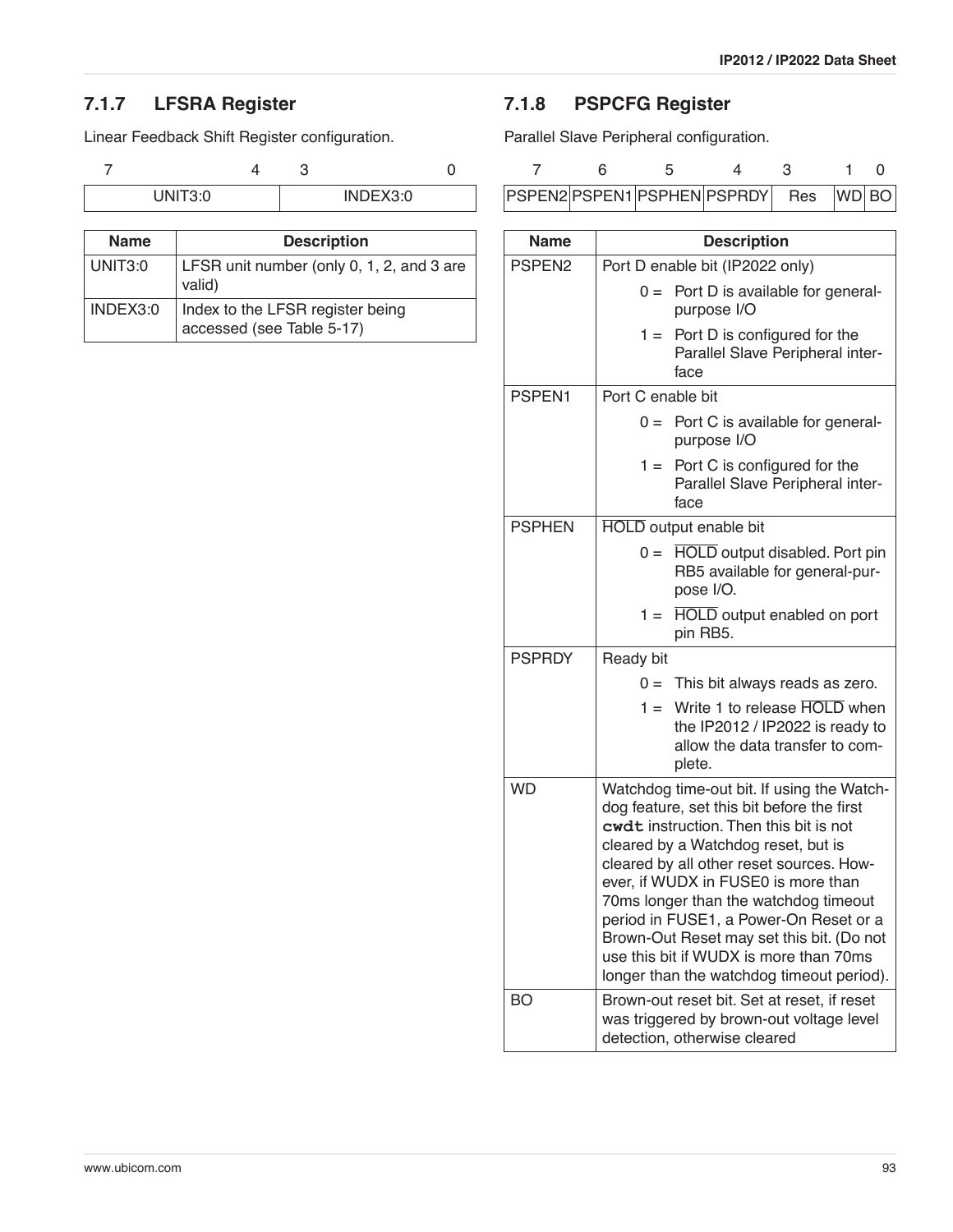# **7.1.9 RTCFG Register**

Real-Time Timer configuration.

| 1 R I FN | RTPS3:0 |  | RTSS  RTIE   RTIF |
|----------|---------|--|-------------------|

| Name        |                            |                                            | <b>Description</b> |                                                                         |
|-------------|----------------------------|--------------------------------------------|--------------------|-------------------------------------------------------------------------|
| <b>RTEN</b> | Real-Time Timer enable bit |                                            |                    |                                                                         |
|             |                            | $0 =$ Real-Time Timer disabled             |                    |                                                                         |
|             |                            | $0 =$ Real-Time Timer enabled              |                    |                                                                         |
| RTPS3:0     |                            | Real-Time Timer prescaler divisor          |                    |                                                                         |
|             | $0000 = 1$                 |                                            | $1000 = 256$       |                                                                         |
|             | $0001 =$                   | $\overline{2}$                             | $1001 = 512$       |                                                                         |
|             | $0010 = 4$                 |                                            | $1010 = 1024$      |                                                                         |
|             | $0011 = 8$                 |                                            | $1011 = 2048$      |                                                                         |
|             | $0100 = 16$                |                                            | $1100 = 4096$      |                                                                         |
|             | $0101 = 32$                |                                            | $1101 = 8192$      |                                                                         |
|             | $0110 = 64$                |                                            | $1110 = 16384$     |                                                                         |
|             | $0111 = 128$               |                                            | $1111 = 32768$     |                                                                         |
| <b>RTSS</b> |                            | Real-Time Timer clock source select        |                    |                                                                         |
|             |                            | $0 =$ external OSC clock                   |                    |                                                                         |
|             |                            | $1 =$ external RTCLK clock                 |                    |                                                                         |
| <b>RTIE</b> |                            | Real-Time Timer interrupt enable bit       |                    |                                                                         |
|             |                            | abled                                      |                    | 0 = Real-Time Timer interrupt dis-                                      |
|             |                            | $1 =$ Real-Time Timer interrupt<br>enabled |                    |                                                                         |
| <b>RTIF</b> |                            | Real-Time Timer interrupt flag             |                    |                                                                         |
|             |                            |                                            |                    | $0 =$ No timer overflow has occurred<br>since this bit was last cleared |
|             |                            | after the actual overflow<br>occurs.       |                    | $1 =$ Timer overflow has occurred.<br>This bit goes high two cycles     |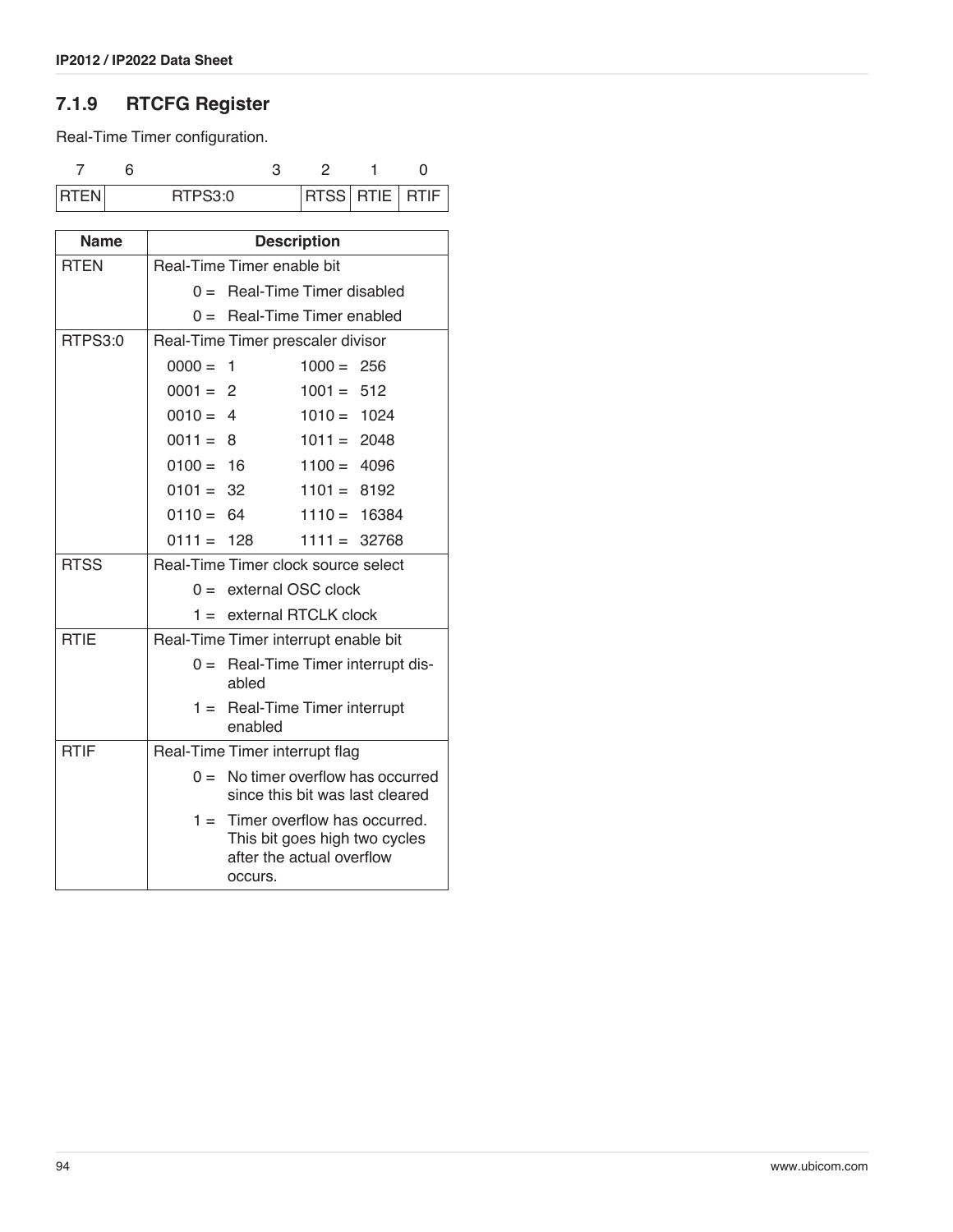## **7.1.10 SxINTE/SxINTF Register**

Indicates the SERDES conditions that may be enabled as interrupts.

The SxINTE register has the same format as the SxINTF register. For each condition indicated by a flag in the SxINTF register, setting the corresponding bit in the SxINTE register enables the interrupt for that condition.

|         | 6     | 5           |      | 3     | 2                  |      |               |
|---------|-------|-------------|------|-------|--------------------|------|---------------|
| RXERROR | RXEOP | <b>GYND</b> | TXBE | TXEOP | <b>SXLINKPULSE</b> | RXBF | <b>RXXCRS</b> |

| <b>Name</b>    | <b>Description</b>                                                                                                                                          |
|----------------|-------------------------------------------------------------------------------------------------------------------------------------------------------------|
| <b>RXERROR</b> | Receive error interrupt flag<br>10Base-T mode: Manchester encod-<br>ing data phase error<br>USB mode: bit unstuffing error<br>$(1111111$ received)          |
|                | $0 =$ Receive error has not been<br>detected since this bit was last<br>cleared                                                                             |
|                | $1 =$ Receive error has been<br>detected                                                                                                                    |
| <b>RXEOP</b>   | End-of-Packet detection interrupt flag<br>10Base-T and USB modes: end-of-<br>packet detected<br>GPSI mode: RxEN deasserted<br>SPI mode: Set on rising edge. |
|                | $0 =$ End-of-Packet has not been<br>detected since this bit was last<br>cleared                                                                             |
|                | $1 =$ End-of-Packet has been<br>detected                                                                                                                    |
| <b>SYND</b>    | Synchronization pattern detection<br>interrupt flag (10Base-T and USB<br>modes only)                                                                        |
|                | Synchronization pattern has not<br>$0 =$<br>been detected since this bit was<br>last cleared                                                                |
|                | Synchronization pattern has<br>$1 =$<br>been detected                                                                                                       |
| <b>TXBE</b>    | Transmit buffer empty interrupt flag                                                                                                                        |
|                | Transmit buffer has not been<br>$0 =$<br>empty since this bit was last<br>cleared                                                                           |
|                | $1 =$ Transmit buffer has been empty                                                                                                                        |

| <b>Name</b>        | <b>Description</b>                                                                                                                                                                                                                                                   |
|--------------------|----------------------------------------------------------------------------------------------------------------------------------------------------------------------------------------------------------------------------------------------------------------------|
| <b>TXEOP</b>       | Transmit underrun. This bit is set<br>when the previous data in the transmit<br>buffer register (SxTXBUF) has been<br>transmitted and no new data has been<br>loaded in the register. In USB and<br>10Base-T modes, this causes an EOP<br>condition to be generated. |
|                    | $0 =$ Transmit underrun has not<br>occurred since this bit was last<br>cleared                                                                                                                                                                                       |
|                    | $1 =$ Transmit underrun has occurred                                                                                                                                                                                                                                 |
| <b>SXLINKPULSE</b> | Set after a link pulse of 60 to 200 ns<br>duration is detected in Ethernet mode.<br>Also known as Txidle in USB mode.                                                                                                                                                |
|                    | $0 = 10$ Base-T mode: No link pulse<br>has been detected since this bit<br>was last cleared<br>USB mode: SERDES is trans-<br>mitting                                                                                                                                 |
|                    | 1 = 10Base-T mode: Link pulse<br>detected<br>USB mode: SERDES is not<br>transmitting                                                                                                                                                                                 |
| <b>RXBF</b>        | Receive buffer full interrupt flag                                                                                                                                                                                                                                   |
|                    | $0 =$ Receive buffer has not been full<br>since this bit was last cleared                                                                                                                                                                                            |
|                    | $1 =$ Receive buffer has been full                                                                                                                                                                                                                                   |
| <b>RXXCRS</b>      | Set while the carrier is sensed.                                                                                                                                                                                                                                     |
|                    | 10bT mode: clear to 0                                                                                                                                                                                                                                                |
|                    | $0 = \text{USB mode}$ : RxBUSY is<br>detected - SERDES is receiving                                                                                                                                                                                                  |
|                    | USB mode: RxBUSY is not<br>$1 =$<br>detected - SERDES is not<br>receiving                                                                                                                                                                                            |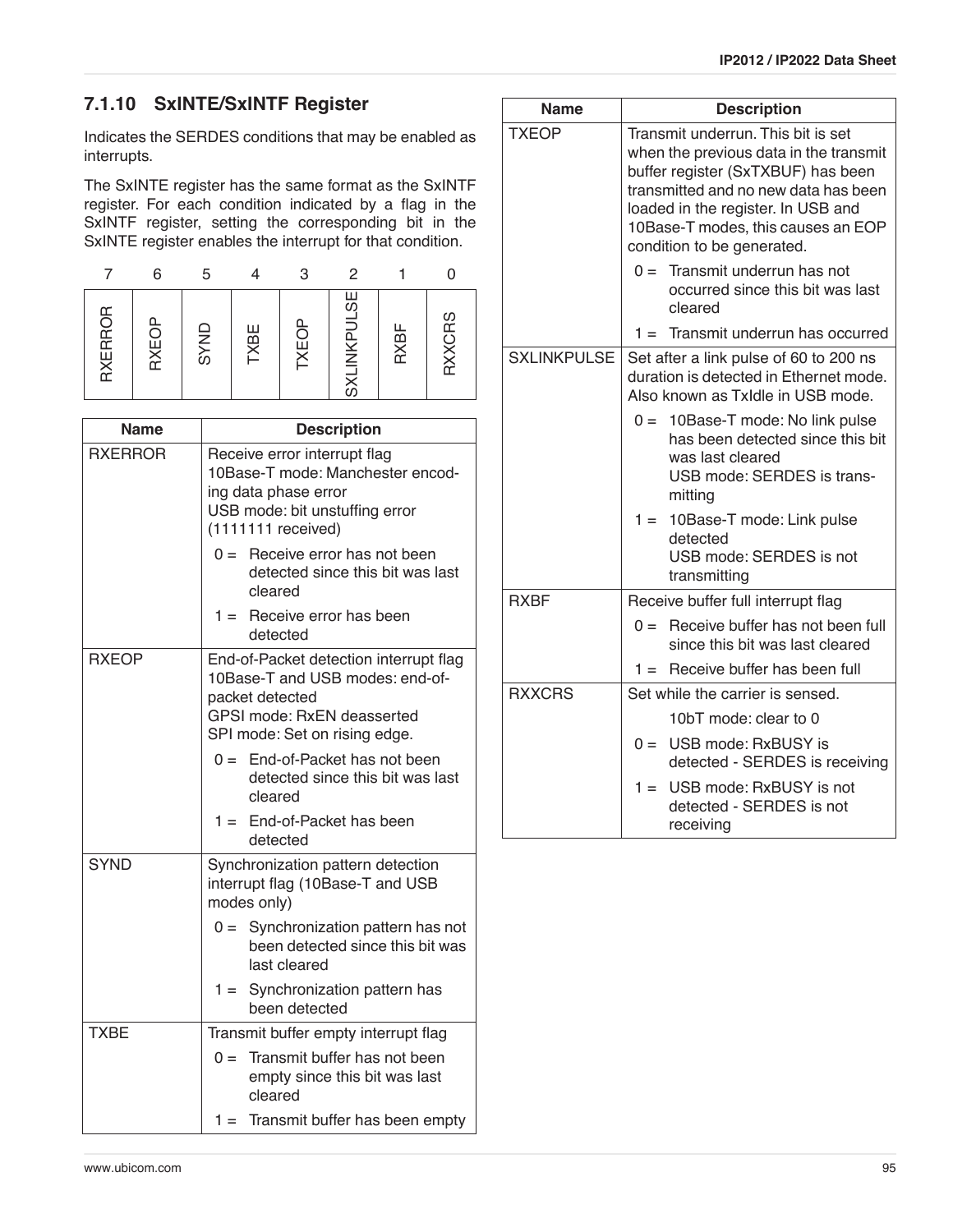### <span id="page-95-0"></span>**7.1.11 SxMODE Register**

SERDES protocol mode configuration.

| 3EV | PRS2:0 |  | <b>SUBM1:0</b> | CLKS1:0 |  |
|-----|--------|--|----------------|---------|--|

| <b>Name</b>    | <b>Description</b>                                                                          |
|----------------|---------------------------------------------------------------------------------------------|
| <b>REV</b>     | Read-only as "1" in latest revision. Refer to<br>IP2022 silicon errata sheet.               |
| <b>PRS2:0</b>  | Protocol select (see Table 5-3). All other<br>encodings are reserved.                       |
|                | $000 =$ Disabled                                                                            |
|                | $001 = 10$ Base-T                                                                           |
|                | $010 = \text{USB Bus}$                                                                      |
|                | $011 = UART$                                                                                |
|                | $101 = SPI$                                                                                 |
|                | $110 = GPSI$                                                                                |
| <b>SUBM1:0</b> | Submode select<br>USB mode:                                                                 |
|                | $01 =$ Low-speed USB interface                                                              |
|                | $10 =$ High-speed USB interface                                                             |
|                | SPI mode:                                                                                   |
|                | $00 =$ Positive clock polarity, receive<br>on rising edge, transmit on fall-<br>ing edge    |
|                | $01 =$ Positive clock polarity, receive<br>on falling edge, transmit on ris-<br>ing edge    |
|                | $10 =$<br>Negative clock polarity, receive<br>on falling edge, transmit on ris-<br>ing edge |
|                | Negative clock polarity, receive<br>$11 =$<br>on rising edge, transmit on fall-<br>ing edge |
|                | GPSI mode:                                                                                  |
|                | $00 =$ Receive on rising edge, trans-<br>mit on falling edge                                |
|                | $01 =$ Receive on falling edge, trans-<br>mit on falling edge                               |
|                | Receive on rising edge, trans-<br>$10 =$<br>mit on rising edge                              |
|                | $11 =$<br>Receive on falling edge, trans-<br>mit on rising edge                             |

| <b>Name</b> | <b>Description</b>                                                                                                                                                                                                                               |
|-------------|--------------------------------------------------------------------------------------------------------------------------------------------------------------------------------------------------------------------------------------------------|
| CLKS1:0     | Clock source select (see Figure 5-8).                                                                                                                                                                                                            |
|             | $00 =$ Clock disabled                                                                                                                                                                                                                            |
|             | $01 = SxCLK$ input                                                                                                                                                                                                                               |
|             | $10 = \overline{OSC}$ clock oscillator                                                                                                                                                                                                           |
|             | $11 =$ post-PLL clock                                                                                                                                                                                                                            |
|             | Note: When switching CLKS1:0 to 10, a<br>delay is needed before reliable writes to<br>SERDES registers can be made. The<br>required delay, in number of core instruc-<br>tions, is (core clock frequency / new SER-<br>DES clock frequency) x 2. |

### **7.1.12 SxRCFG Register**

SERDES RX shift count, USB sync detect and data polarity configuration.

| MASSEL  SYNCDETEN  RPOREV | RXSCNT4:0 |  |
|---------------------------|-----------|--|

| <b>Name</b>      | <b>Description</b>                                          |  |  |
|------------------|-------------------------------------------------------------|--|--|
| MASSEL           | 10Base-T mode:                                              |  |  |
|                  | $0 =$ Normal polarity detected                              |  |  |
|                  | $1 =$ Reverse polarity detected                             |  |  |
|                  | GPSI or SPI mode:                                           |  |  |
|                  | $0 =$ Slave mode                                            |  |  |
|                  | $1 =$ Master mode                                           |  |  |
| <b>SYNCDETEN</b> | Synchronization byte detection enable<br>(USB mode only)    |  |  |
|                  | $0 =$ Synchronization byte detec-<br>tion enabled           |  |  |
|                  | $1 =$ Synchronization byte detec-<br>tion disabled          |  |  |
| <b>RPOREV</b>    | Receive data polarity reversal select                       |  |  |
|                  | $0 =$ Data polarity uninverted                              |  |  |
|                  | $1 =$ Data polarity inverted                                |  |  |
| RXSCNT4:0        | Receive shift count, specifies number<br>of bits to receive |  |  |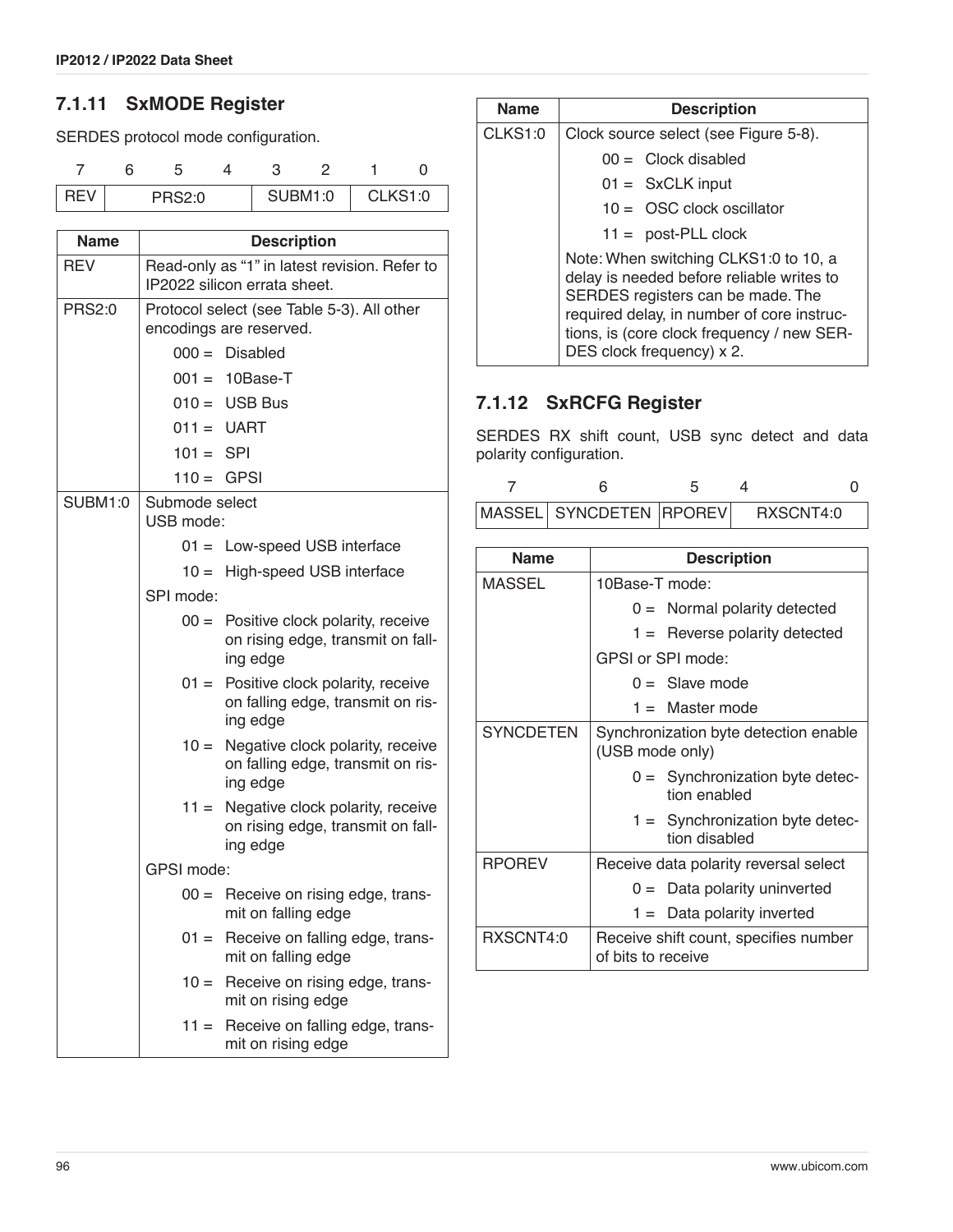# **7.1.13 SxRCNT Register**

SERDES RX activity configuration.

7 6 54 0

BITORDER RxCRSED RxCRS RXACNT4:0

| <b>Name</b>     | <b>Description</b>                                                                                                             |
|-----------------|--------------------------------------------------------------------------------------------------------------------------------|
| <b>BITORDER</b> | Bit order for transmit and receive                                                                                             |
|                 | $0 = \text{LSB}$ first                                                                                                         |
|                 | $1 = \text{MSB}$ first                                                                                                         |
| <b>RxCRSED</b>  | Not used for 10baseT mode. For<br>GPSI Slave mode:                                                                             |
|                 | $0 =$ Disable TxBUSY input                                                                                                     |
|                 | 1 = Enable TxBUSY input                                                                                                        |
| <b>RxCRS</b>    | Carrier Sense Status: Current state<br>of carrier                                                                              |
| RXACNT4:0       | Receive shift count, actual number<br>of bits received (read-only). Excep-<br>tions occur during the last transfer:            |
|                 | $\text{RXACNT} = 0$ if bit count is<br>less than 8                                                                             |
|                 | $\text{RXACNT} = 8$ if bit count is<br>greater than or equal to 8, but<br>less than 16                                         |
|                 | $\text{RXACNT} = 16$ if bit count is<br>greater than or equal to 16<br>and the RXSCNT4:0 field in<br>the SxRCFG register is 16 |

## **7.1.14 SxRSYNC Register**

SERDES sync pattern configuration.

| SYNCPAT7:2 | <b>ISOUELCHEN DRIBBITEN</b> |  |
|------------|-----------------------------|--|

| Name             | <b>Description</b>                                          |  |  |  |  |
|------------------|-------------------------------------------------------------|--|--|--|--|
| SYNCPAT7:2       | Synchronization pattern, bits 7:2 (USB<br>mode only)        |  |  |  |  |
| <b>SQUELCHEN</b> | USB mode: synchronization pattern, bit                      |  |  |  |  |
|                  | 10Base-T mode:                                              |  |  |  |  |
|                  | $0 =$ Squelch disabled                                      |  |  |  |  |
|                  | $1 =$ Squelch enabled                                       |  |  |  |  |
|                  | All other modes: 0                                          |  |  |  |  |
| DRIBBITEN        | USB mode: synchronization pattern, bit<br>0                 |  |  |  |  |
|                  | 10Base-T mode:                                              |  |  |  |  |
|                  | $0 =$ Hardware handles dribble bit                          |  |  |  |  |
|                  | $1 =$ Software is responsible for han-<br>dling dribble bit |  |  |  |  |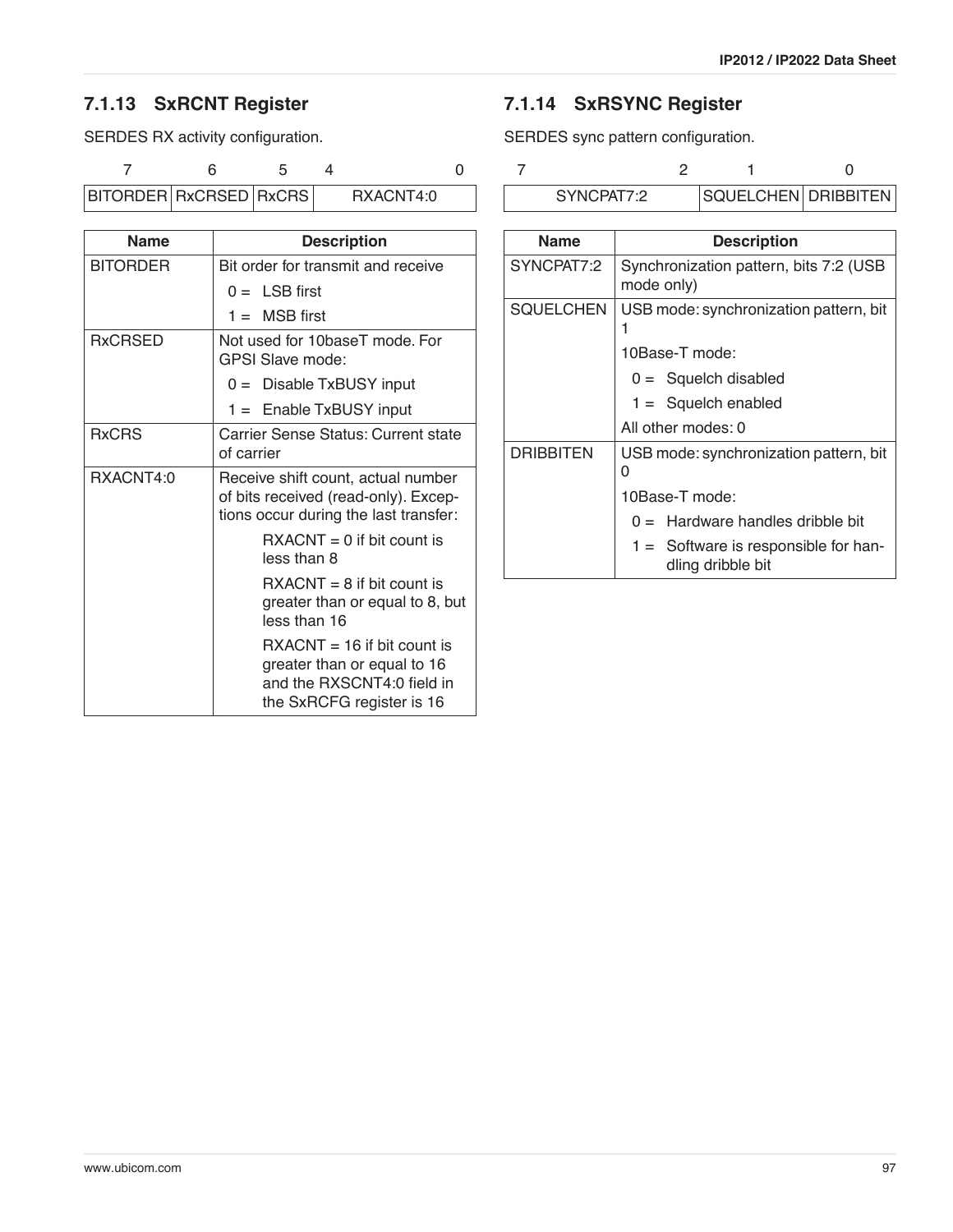#### **7.1.15 SxSMASK Register**

SERDES sync-pattern configuration.

#### **10Base-T mode:**

|  |  | Resrvd. PREAMCNT3:0 Resrvd. CONTPAIR Resrvd. |  |
|--|--|----------------------------------------------|--|

MASK7:0

#### **USB mode:**

7 0

| <b>Name</b>     |                                                                                   | <b>Description</b>                                                             |  |  |  |
|-----------------|-----------------------------------------------------------------------------------|--------------------------------------------------------------------------------|--|--|--|
| PREAMCNT3:0     | Preamble pair count (10Base-T<br>mode only). All other encodings are<br>reserved. |                                                                                |  |  |  |
|                 | $0000 = 24 \text{ pairs}$                                                         |                                                                                |  |  |  |
|                 | $0001 = 20 \text{ pairs}$                                                         |                                                                                |  |  |  |
|                 | $0010 = 16 \text{ pairs}$                                                         |                                                                                |  |  |  |
|                 | $0011 = 12 \text{ pairs}$                                                         |                                                                                |  |  |  |
|                 | $0100 = 8 \text{ pairs}$                                                          |                                                                                |  |  |  |
|                 | $0101 = 4 \text{ pairs}$                                                          |                                                                                |  |  |  |
| <b>CONTPAIR</b> | Configures the detection of consecu-<br>tive pairs of "10" for sync detection.    |                                                                                |  |  |  |
|                 | $0 =$ Sync detected if 6 "10"<br>pairs + "11".                                    |                                                                                |  |  |  |
|                 |                                                                                   | 1 = Use PREAMCNT for num-<br>ber of "10" pairs                                 |  |  |  |
| MASK7:0         | Mask bits for SxRSYNC (USB mode<br>only)                                          |                                                                                |  |  |  |
|                 |                                                                                   | $0 =$ Ignore corresponding bit in<br><b>SxRSYNC</b>                            |  |  |  |
|                 |                                                                                   | $1 =$ Use corresponding bit in<br>search pattern for synchro-<br>nization byte |  |  |  |

### **7.1.16 SxTCFG Register**

SERDES TX shift count configuration.

|  | GLOBEN LPBACK   TPOREV | TXSCNT4:0 |  |
|--|------------------------|-----------|--|

Name **Description** GLOBEN | Global enable bit 0 = Disable SERDES output 1 = Enable SERDES output (must use for TX). If enabling SERDES1, the REOUT port data are overridden by SERDES1 outputs. If enabling SERDES2 (IP2022 only), the RFOUT port data are overridden by SERDES2 outputs. LPBACK | Loopback enable bit  $0 =$  Normal operation  $1 =$  Output is driven into input  $TPOREV$  Transmit data polarity reversal select (UART mode only)  $0 =$  Data polarity uninverted 1 = Data polarity inverted TXSCNT4:0 Transmit shift count, specifies number of bits to transmit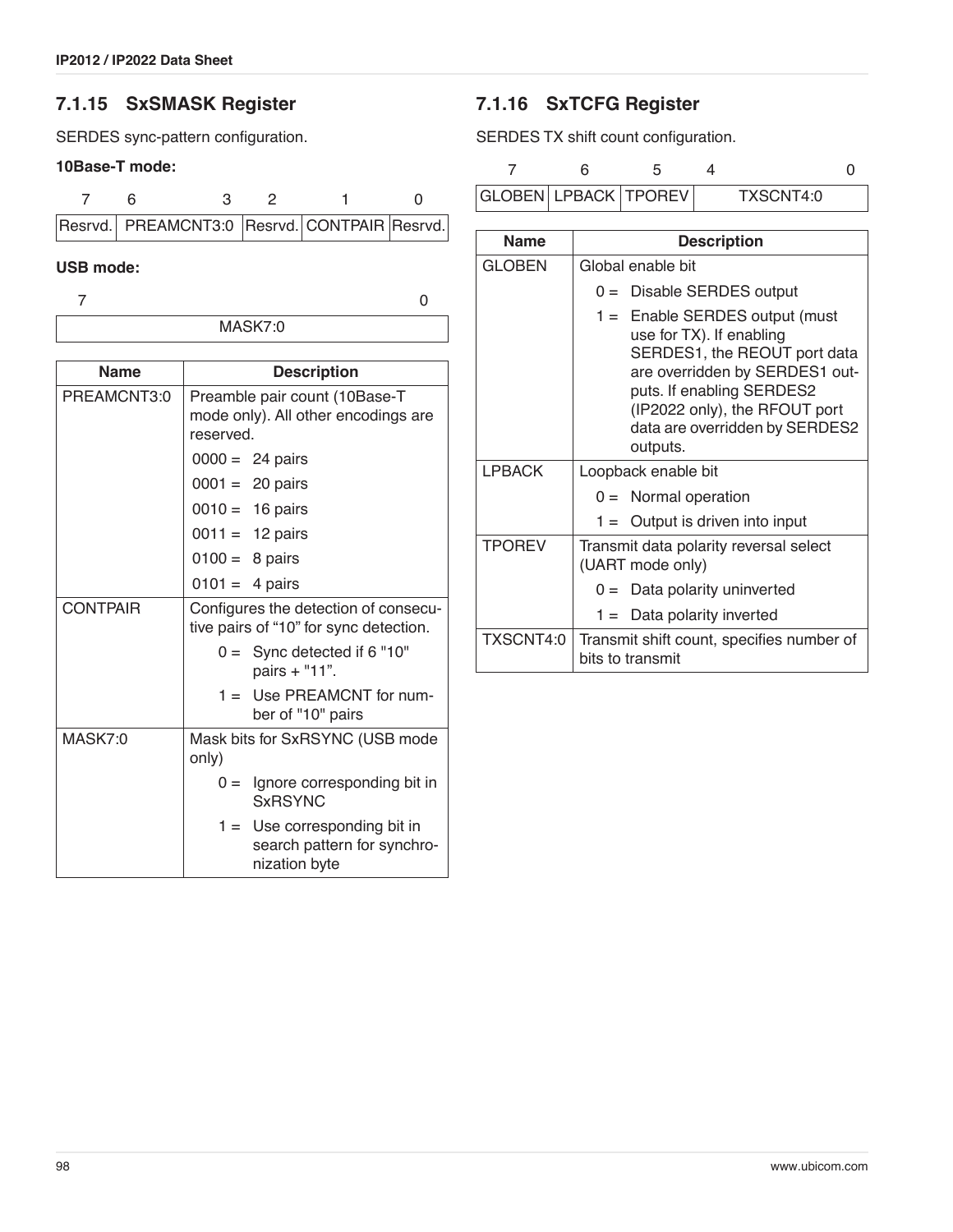### **7.1.17 SxTMRH/SxTMRL Register**

Used to specify the divide value for the OSC clock, post-PLL clock or SxCLK input (specified in the SxMode register bits CLKS1:0, [Section 7.1.11](#page-95-0)) to generate the SERDES clock. The effective divide value =  ${SxTMRH}$ , SxTMRL} + 1, except, in the case of SPI and GPSI Master, the effective divide value =  $\{(SxTMRH/SxTMRL) + 1\} x 2$ .

## **7.1.18 SPDREG Register**

Status of clock and PLL settings during run-time.

Note: This is a read-only register, use **speed** instruction to change settings.

|     | ∽<br>х.       |  |         |  |
|-----|---------------|--|---------|--|
| רפה | <b>CLK1:0</b> |  | CDIV3:0 |  |

| <b>Name</b>   | <b>Description</b>                                                                                                                                                                                                                    |  |  |  |  |
|---------------|---------------------------------------------------------------------------------------------------------------------------------------------------------------------------------------------------------------------------------------|--|--|--|--|
| PLL           | Run-time control of PLL clock multiplier<br>operation. If the PLL is not required,<br>power consumption can be reduced by<br>disabling it, but a WUDP delay is required<br>to start it again (controlled in FUSE0).                   |  |  |  |  |
|               | $0 =$ PLL clock multiplier on                                                                                                                                                                                                         |  |  |  |  |
|               | $1 =$ PLL clock multiplier off                                                                                                                                                                                                        |  |  |  |  |
| <b>OSC</b>    | Run-time control of OSC oscillator opera-<br>tion. If the OSC clock is not required,<br>power consumption can be reduced by<br>disabling it (stops OSC crystal oscillator<br>and blocks propagation of OSC1 external<br>clock input). |  |  |  |  |
|               | $0 = \overline{O}$ OSC oscillator enabled                                                                                                                                                                                             |  |  |  |  |
|               | $1 =$ OSC oscillator disabled                                                                                                                                                                                                         |  |  |  |  |
| <b>CLK1:0</b> | Selects the system clock source.                                                                                                                                                                                                      |  |  |  |  |
|               | $00 =$ PLL clock multiplier                                                                                                                                                                                                           |  |  |  |  |
|               | OSC oscillator/external clock<br>$01 =$<br>on OSC1 input                                                                                                                                                                              |  |  |  |  |
|               | RTCLK oscillator/external clock<br>$10 =$<br>on RTCLK1 input                                                                                                                                                                          |  |  |  |  |
|               | $11 =$ System clock disabled (off)                                                                                                                                                                                                    |  |  |  |  |

| <b>Name</b> |              | <b>Description</b>                                                              |
|-------------|--------------|---------------------------------------------------------------------------------|
| CDIV3:0     |              | Selects the divisor which divides the sys-<br>tem clock to give the core clock. |
|             | $0000 = 1$   |                                                                                 |
|             | $0001 = 2$   |                                                                                 |
|             | $0010 = 3$   |                                                                                 |
|             | $0011 = 4$   |                                                                                 |
|             | $0100 = 5$   |                                                                                 |
|             | $0101 = 6$   |                                                                                 |
|             | $0110 = 8$   |                                                                                 |
|             | $0111 = 10$  |                                                                                 |
|             | $1000 = 12$  |                                                                                 |
|             | $1001 = 16$  |                                                                                 |
|             | $1010 = 24$  |                                                                                 |
|             | $1011 = 32$  |                                                                                 |
|             | $1100 = 48$  |                                                                                 |
|             | $1101 = 64$  |                                                                                 |
|             | $1110 = 128$ |                                                                                 |
|             |              | $1111 =$ System clock disabled (off)                                            |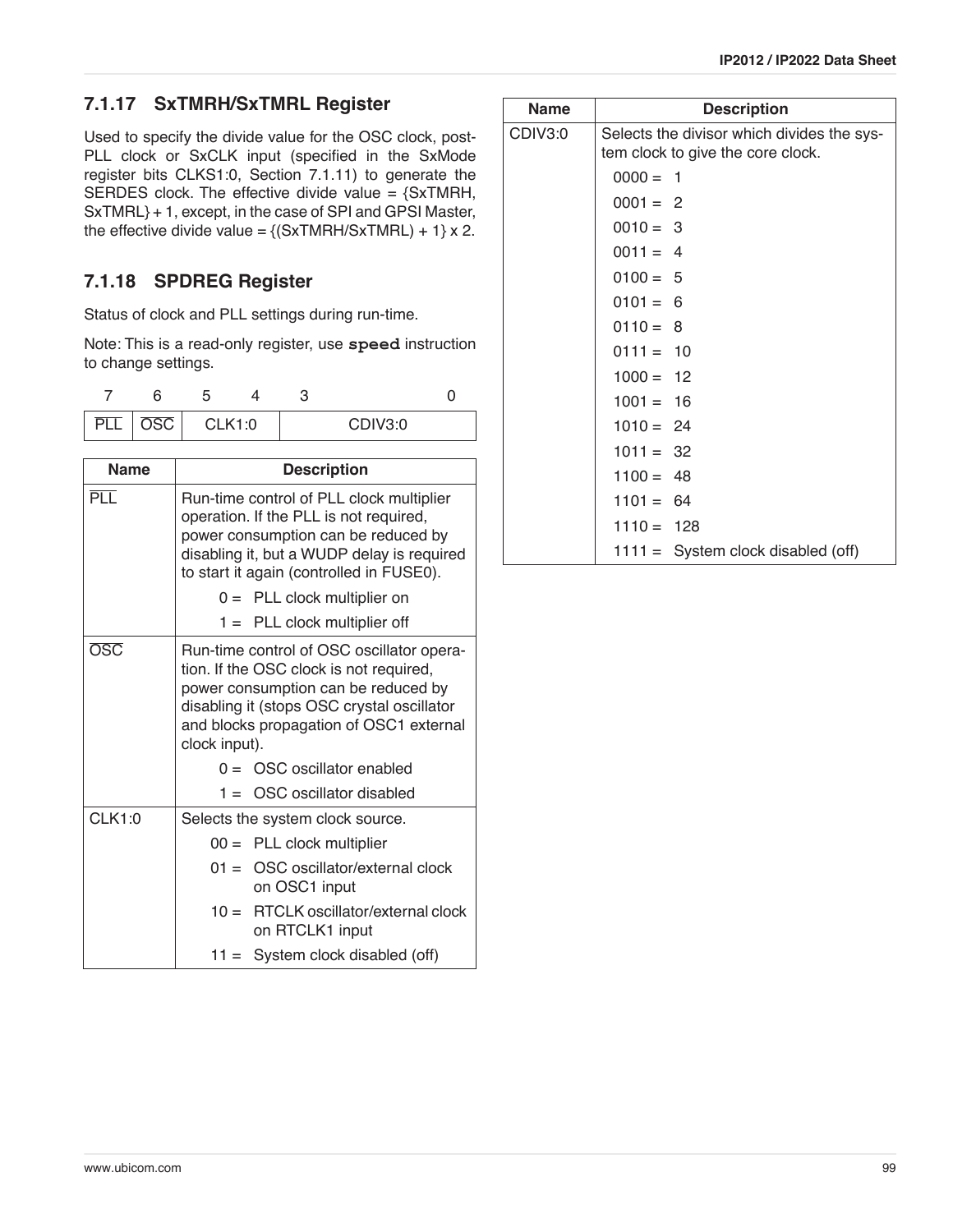## **7.1.19 STATUS Register**

Condition flags for the results of arithmetic and logical operations, the page bits, and bits which indicate the skipping state of the core and control of continuation skip after return from interrupt.

| <b>PA21</b> |  | $SAR$ $SSF$ $Z$ | DC | U |
|-------------|--|-----------------|----|---|

| <b>Name</b> | <b>Description</b>                                                                                                                                                                                                                                                                                                                      |  |  |  |  |  |
|-------------|-----------------------------------------------------------------------------------------------------------------------------------------------------------------------------------------------------------------------------------------------------------------------------------------------------------------------------------------|--|--|--|--|--|
| PA2:0       | Program memory page select bits (read<br>only). Used to extend the 13-bit address<br>encoded in jump and call instructions<br>(these 3 bits are written to the upper 3 bits<br>of the program counter when a jump or<br>call occurs). Modified using the page<br>instruction.                                                           |  |  |  |  |  |
| <b>SAR</b>  | Skip After Return bit. Indicates if the core<br>should be in the skipping/not state after<br>the completion of a return instruction<br>(ret, retnp, or retw instructions, but<br>not reti). The return instruction will also<br>clear the SAR bit to ensure correct behav-<br>ior after the dynamic jump.                               |  |  |  |  |  |
|             | $0 =$ The core should not be in a<br>skipping state upon comple-<br>tion of the return.                                                                                                                                                                                                                                                 |  |  |  |  |  |
|             | $1 =$ The core should be in a skip-<br>ping state upon completion of<br>the return.                                                                                                                                                                                                                                                     |  |  |  |  |  |
| <b>SSF</b>  | Shadowed Skipping/not state Flag. Gives<br>the ISR the ability to know if the interrupt<br>occurred immediately following a skip<br>instruction. The software can choose<br>either to clear the SSF flag in the ISR or to<br>make the first instruction of the mainline<br>context switching code a nop to flush out<br>the skip state. |  |  |  |  |  |
|             | $0 =$ The core was not in a skipping<br>state when interrupted.                                                                                                                                                                                                                                                                         |  |  |  |  |  |
|             | $1 =$<br>The core was in a skipping<br>state when interrupted.                                                                                                                                                                                                                                                                          |  |  |  |  |  |

| <b>Name</b> | <b>Description</b>                                                                                                                                                                                                                                                                                        |
|-------------|-----------------------------------------------------------------------------------------------------------------------------------------------------------------------------------------------------------------------------------------------------------------------------------------------------------|
| Z           | Zero bit. Affected by most logical, arith-<br>metic, and data movement instructions<br>(refer to "Flags Affected" column in Table<br>4-2 through Table 4-7). Set if the result<br>was zero, otherwise cleared.                                                                                            |
|             | $0 =$ Result of last ALU operation<br>was non-zero.                                                                                                                                                                                                                                                       |
|             | Result of last ALU operation<br>$1 =$<br>was zero.                                                                                                                                                                                                                                                        |
| DC          | Digit Carry bit. After addition, set if carry<br>from bit 3 occurred, otherwise cleared.<br>After subtraction, cleared if borrow from<br>bit 3 occurred, otherwise set.                                                                                                                                   |
|             | $0 =$ Last addition did not generate<br>carry out of bit 3, or last sub-<br>traction generated borrow out<br>of bit 3.                                                                                                                                                                                    |
|             | $1 =$ Last addition generated carry<br>out of bit 3, or last subtraction<br>did not generate borrow out of<br>bit 3.                                                                                                                                                                                      |
| C           | Carry bit. After addition, set if carry from<br>bit 7 of the result occurred, otherwise<br>cleared. After subtraction, cleared if bor-<br>row from bit 7 of the result occurred, oth-<br>erwise set. After rotate (rr or r1)<br>instructions, loaded with the LSB or MSB<br>of the operand, respectively. |
|             | Last addition did not generate<br>$0 =$<br>carry out of bit 7, last subtrac-<br>tion generated borrow out of bit<br>7, or last rotate loaded a 0.                                                                                                                                                         |
|             | $1 =$<br>Last addition generated carry<br>out of bit 7, last subtraction did<br>not generate borrow out of bit<br>7, or last rotate loaded a 1.                                                                                                                                                           |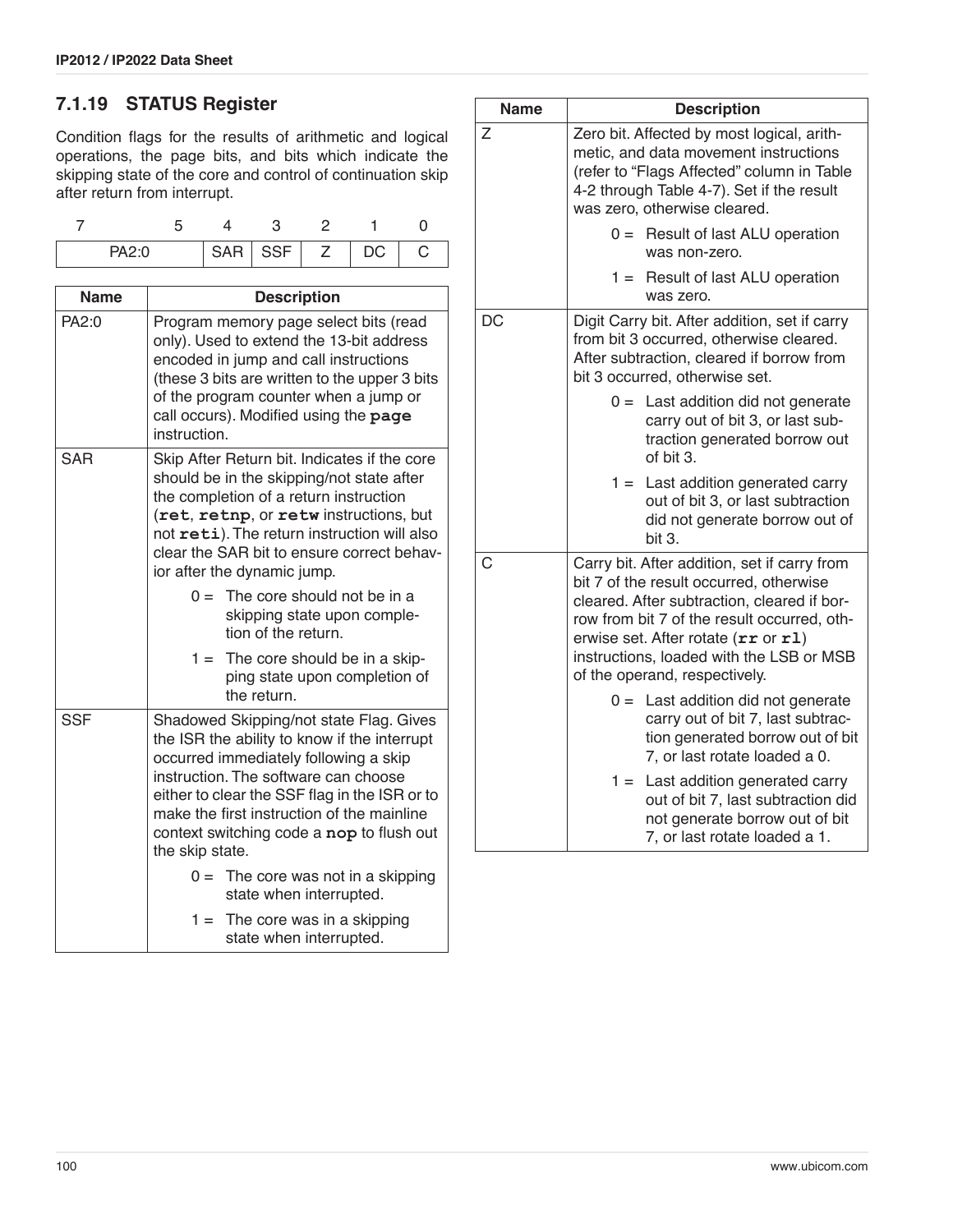## **7.1.20 T0CFG Register**

#### Timer 0 configuration.

| TOEN | T0PS3:0 | Rsrvd.   T0IE   T0IF |  |
|------|---------|----------------------|--|

| <b>Name</b> | <b>Description</b>                                                              |
|-------------|---------------------------------------------------------------------------------|
| <b>T0EN</b> | Enables Timer 0                                                                 |
|             | $0 =$ Timer 0 disabled                                                          |
|             | $1 =$ Timer 0 enabled                                                           |
| T0PS3:0     | Specifies Timer 0 prescaler divisor                                             |
|             | $0000 =$<br>- 1                                                                 |
|             | $0001 = 2$                                                                      |
|             | $0010 = 4$                                                                      |
|             | $0011 = 8$                                                                      |
|             | $0100 = 16$                                                                     |
|             | $0101 = 32$                                                                     |
|             | $0110 = 64$                                                                     |
|             | $0111 = 128$                                                                    |
|             | $1000 = 256$                                                                    |
|             | 1001 to $1111 =$ Reserved                                                       |
| <b>TOIE</b> | Timer 0 interrupt enable bit                                                    |
|             | $0 =$ Timer 0 interrupt disabled                                                |
|             | $1 =$ Timer 0 interrupt enabled                                                 |
| <b>TOIF</b> | Timer 0 interrupt flag                                                          |
|             | No timer overflow has occurred<br>$\Omega =$<br>since this bit was last cleared |
|             | $1 =$ Timer overflow has occurred                                               |

### **7.1.21 TxCFG1H Register**

Timer 1 and 2 configuration.

| 뿐<br>⋽ | 씡<br>≒<br>௨<br>= | 쁘 | 쁮<br>SINS | $\overline{\overline{\Omega}}$<br>నే<br>∠ | ≑<br>₫ | ≑<br>௳<br>≅ |
|--------|------------------|---|-----------|-------------------------------------------|--------|-------------|

| <b>Name</b>  | <b>Description</b>                          |
|--------------|---------------------------------------------|
| <b>OFIE</b>  | Timer overflow interrupt enable bit         |
|              | $0 =$ Overflow interrupt disabled           |
|              | $1 =$ Overflow interrupt enabled            |
| CAP2IE<br>or | PWM mode: Compare 2 interrupt enable<br>bit |

| Name         | <b>Description</b>                                                                     |  |  |  |
|--------------|----------------------------------------------------------------------------------------|--|--|--|
| CMP2IE       | Capture/Compare mode: Capture 2 inter-<br>rupt enable bit                              |  |  |  |
|              | $0 =$ Capture/Compare 2 interrupt<br>disabled                                          |  |  |  |
|              | Capture/Compare 2 interrupt<br>$1 =$<br>enabled                                        |  |  |  |
| CAP1IE       | Capture 1 interrupt enable bit                                                         |  |  |  |
|              | $0 =$ Capture 1 interrupt disabled                                                     |  |  |  |
|              | Capture 1 interrupt enabled<br>$1 =$                                                   |  |  |  |
| CMP1IE       | Compare 1 interrupt enable bit                                                         |  |  |  |
|              | $0 =$ Compare 1 interrupt disabled                                                     |  |  |  |
|              | Compare 1 interrupt enabled<br>$1 =$                                                   |  |  |  |
| <b>OFIF</b>  | Timer overflow interrupt flag                                                          |  |  |  |
|              | No timer overflow has occurred<br>$0 =$<br>since this bit was last cleared             |  |  |  |
|              | Timer overflow has occurred<br>$1 =$                                                   |  |  |  |
| CAP2IF<br>or | PWM mode: Compare 2 interrupt flag (i.e.<br>timer value matched TxCMP2 value)          |  |  |  |
| CMP2IF       | Capture/Compare mode: Capture 2 flag<br>(i.e. TxCPI2 input triggered)                  |  |  |  |
|              | No capture/compare 2 event<br>$0 =$<br>has occurred since this bit was<br>last cleared |  |  |  |
|              | $1 =$ Capture/compare 2 event has<br>occurred                                          |  |  |  |
| CAP1IF       | Capture 1 interrupt flag                                                               |  |  |  |
|              | No capture 1 event has<br>$0 =$<br>occurred since this bit was last<br>cleared         |  |  |  |
|              | $1 =$ Capture 1 event has occurred                                                     |  |  |  |
| CMP1IF       | Compare 1 interrupt flag                                                               |  |  |  |
|              | No compare 1 event has<br>$0 =$<br>occurred since this bit was last<br>cleared         |  |  |  |
|              | $1 =$ Compare 1 event has occurred                                                     |  |  |  |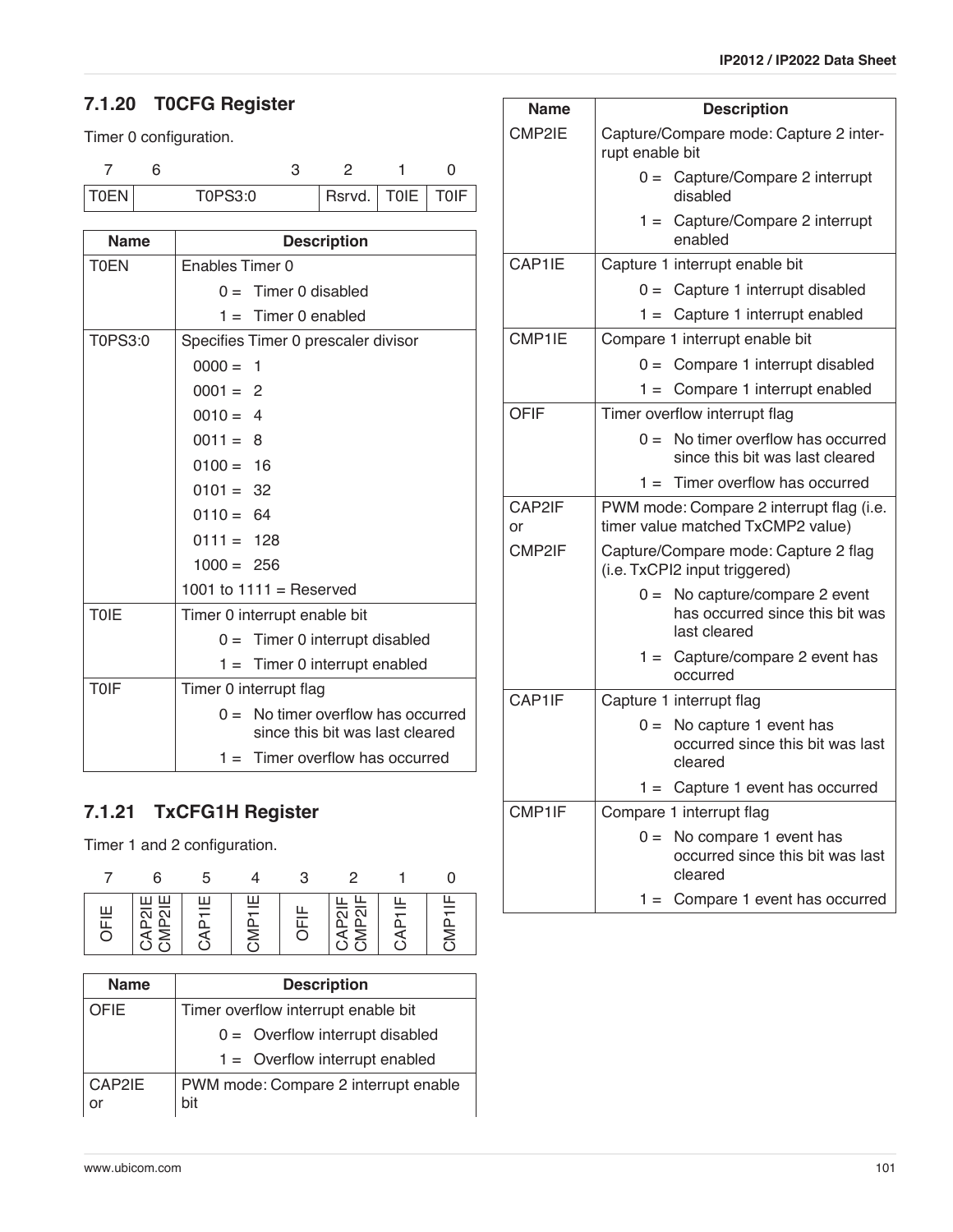## **7.1.22 TxCFG2H Register**

Timer 1 and 2 configuration.

|  |  | PS3:0 |  |
|--|--|-------|--|

| <b>Name</b>  |              | <b>Description</b>      |                |  |
|--------------|--------------|-------------------------|----------------|--|
| <b>PS3:0</b> |              | Timer prescaler divisor |                |  |
|              | $0000 = 1$   |                         | $1000 = 256$   |  |
|              | $0001 = 2$   |                         | $1001 = 512$   |  |
|              | $0010 = 4$   |                         | $1010 = 1024$  |  |
|              | $0011 = 8$   |                         | $1011 = 2048$  |  |
|              | $0100 = 16$  |                         | $1100 = 4096$  |  |
|              | $0101 = 32$  |                         | $1101 = 8192$  |  |
|              | $0110 = 64$  |                         | $1110 = 16384$ |  |
|              | $0111 = 128$ |                         | $1111 = 32768$ |  |

## **7.1.23 TxCFG1L Register**

Timer 1 and 2 configuration.

|          |     | 5    |        |        |       |                       |       |
|----------|-----|------|--------|--------|-------|-----------------------|-------|
| 岂<br>DIN | ŪEI | LKEN | CPI2EN | CPITEN | LKEDG | P <sub>1RS</sub><br>⋜ | TMREN |

| <b>Name</b>   | <b>Description</b>                                                                                                                                             |
|---------------|----------------------------------------------------------------------------------------------------------------------------------------------------------------|
| <b>MODE</b>   | Timer mode select                                                                                                                                              |
|               | $0 =$ PWM/timer mode                                                                                                                                           |
|               | $1 =$ Capture/compare mode                                                                                                                                     |
| OEN           | TxOUT enable bit                                                                                                                                               |
|               | $0 =$ TxOUT disabled. Port pin avail-<br>able for general-purpose I/O.                                                                                         |
|               | $1 =$ TxOUT enabled. Port pin must<br>be configured for output in cor-<br>responding RxDIR register bit.<br>Output is on RA3 for T1, RB3<br>for T <sub>2</sub> |
| <b>ECLKEN</b> | <b>TxCLK</b> enable bit                                                                                                                                        |
|               | $0 =$ TxCLK disabled. Port pin avail-<br>able for general-purpose I/O.                                                                                         |

| Name               | <b>Description</b>                                                                                                                                                               |  |
|--------------------|----------------------------------------------------------------------------------------------------------------------------------------------------------------------------------|--|
|                    | $1 =$ TxCLK enabled as clock<br>source for timer. Enabling this<br>bit does not make any other<br>restrictions on the use of the<br>TxCLK port pin for general-pur-<br>pose I/O. |  |
| CPI <sub>2EN</sub> | TxCPI2 enable bit                                                                                                                                                                |  |
|                    | $0 =$ System clock enabled as clock<br>source for timer. TxCPI2 port<br>pin available for general-pur-<br>pose I/O.                                                              |  |
|                    | $1 =$ TxCLK enabled as clock<br>source for timer. Enabling this<br>bit does not make any other<br>restrictions on the use of the<br>port pin for general-purpose<br>$1/O$ .      |  |
| <b>CPI1EN</b>      | <b>TxCPI1</b> enable bit                                                                                                                                                         |  |
|                    | $0 =$ Capture 1 input disabled.<br>TxCPI1 port pin available for<br>general-purpose I/O.                                                                                         |  |
|                    | $1 =$ TxCPI1 enabled as capture 1<br>input. Enabling this bit does not<br>make any other restrictions on<br>the use of the port pin for gen-<br>eral-purpose I/O.                |  |
| <b>ECLKEDG</b>     | TxCLK edge sensitivity select. (This bit is<br>ignored if the ECLKEN bit is clear.)                                                                                              |  |
|                    | $0 =$ TxCLK increments timer on ris-<br>ing edge                                                                                                                                 |  |
|                    | TxCLK increments timer on fall-<br>$1 =$<br>ing edge                                                                                                                             |  |
| CAP1RSI            | Reset timer on capture 1 event enable bit                                                                                                                                        |  |
|                    | $0 =$<br>Timer value unchanged by<br>occurrence of a capture 1<br>event                                                                                                          |  |
|                    | Timer value cleared by occur-<br>$1 =$<br>rence of a capture 1 event                                                                                                             |  |
| <b>TMREN</b>       | Timer enable bit                                                                                                                                                                 |  |
|                    | Timer disabled. Timer clock<br>$0 =$<br>source shut off to reduce power<br>consumption.                                                                                          |  |
|                    | Timer enabled<br>$1 =$                                                                                                                                                           |  |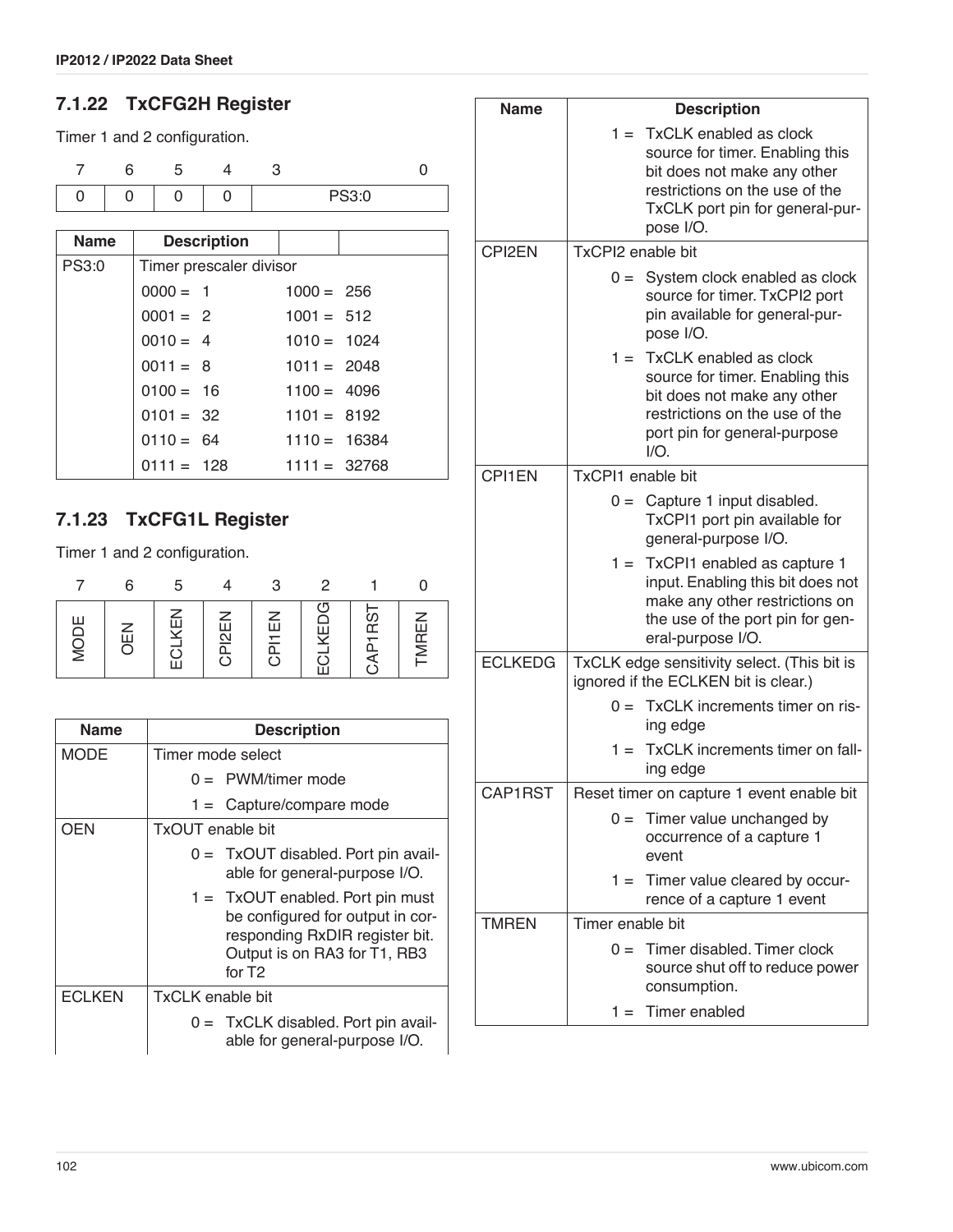# **7.1.24 TxCFG2L Register**

Timer 1 and 2 configuration.

|                 | ี่ค      |                                             | 3                                  | $\mathcal{P}$ |               |
|-----------------|----------|---------------------------------------------|------------------------------------|---------------|---------------|
| ਨ<br>ğ<br>Reser | <u>რ</u> | ⋍<br>൨<br>ក<br>N<br>N<br>$\overline{\circ}$ | ∺<br>(ŋ<br>Ш<br>$\bar{\mathbb{2}}$ |               | ∓<br>ŕΠ<br>三二 |

| <b>Name</b>    |              | <b>Description</b>                                                                                                   |
|----------------|--------------|----------------------------------------------------------------------------------------------------------------------|
| <b>TOUTSET</b> |              | Override bit to set the TxOUT output.<br>This bit always reads as zero.                                              |
|                |              | $0 =$ Writing 0 to this bit has no<br>effect                                                                         |
|                |              | $1 =$ Writing 1 to this bit forces the<br>TxOUT signal high                                                          |
| <b>TOUTCLR</b> |              | Override bit to clear the TxOUT output.<br>This bit always reads as zero.                                            |
|                |              | $0 =$ Writing 0 to this bit has no<br>effect                                                                         |
|                |              | $1 =$ Writing 1 to this bit forces the<br>TxOUT signal low                                                           |
| CPI2CPI1       | purpose I/O. | Internally connect the TxCPI2 input to<br>the TxCPI1 input. This makes the<br>TxCPI2 port pin available for general- |
|                | $0 =$        | No internal connection<br>between TxCPI1 and TxCPI2                                                                  |
|                |              | $1 =$ TxCPI1 and TxCPI2 internally<br>connected                                                                      |
| CPI2EDG1:0     |              | TxCPI2 edge sensitivity select                                                                                       |
|                | $00 =$       | Falling edge on TXCPI2 rec-<br>ognized as capture 2 event                                                            |
|                |              | 01 = Rising edge on TXCPI2 rec-<br>ognized as capture 2 event                                                        |
|                | $10 =$       | Any falling or rising edge on<br>TXCPI2 recognized as cap-<br>ture 2 event                                           |
|                |              | $11 =$ Any falling or rising edge on<br>TXCPI2 recognized as cap-<br>ture 2 event                                    |

| <b>Name</b> |                                | <b>Description</b>                                                                |  |  |  |  |
|-------------|--------------------------------|-----------------------------------------------------------------------------------|--|--|--|--|
| CPI1EDG1:0  | TxCPI1 edge sensitivity select |                                                                                   |  |  |  |  |
|             |                                | 00 = Falling edge on TXCPI1 rec-<br>ognized as capture 1 event                    |  |  |  |  |
|             |                                | $01 =$ Rising edge on TXCPI1 rec-<br>ognized as capture 1 event                   |  |  |  |  |
|             |                                | $10 =$ Any falling or rising edge on<br>TXCPI1 recognized as cap-<br>ture 1 event |  |  |  |  |
|             |                                | $11 =$ Any falling or rising edge on<br>TXCPI1 recognized as cap-<br>ture 1 event |  |  |  |  |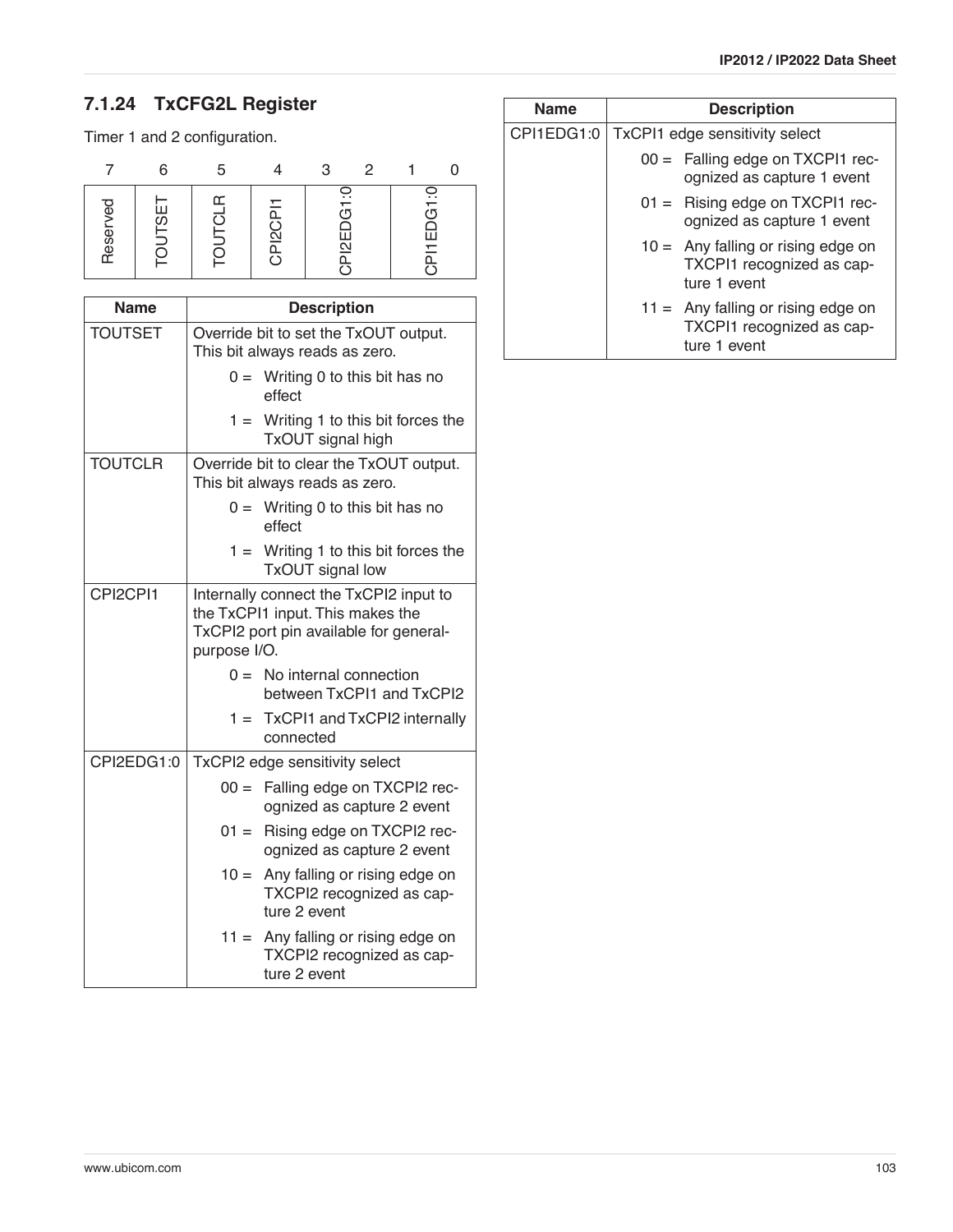## **7.1.25 TCTRL Register**

Timer 1 and 2 configuration.

| <b>Name</b>        | <b>Description</b>                                   |  |  |  |  |  |  |
|--------------------|------------------------------------------------------|--|--|--|--|--|--|
| T <sub>2</sub> IE  | Timer 2 interrupt enable                             |  |  |  |  |  |  |
|                    | $0 =$ Timer 2 interrupt disabled                     |  |  |  |  |  |  |
|                    | $1 =$ Timer 2 interrupt enabled                      |  |  |  |  |  |  |
| T <sub>1</sub> IE  | Timer 1 interrupt enable                             |  |  |  |  |  |  |
|                    | $0 =$ Timer 1 interrupt disabled                     |  |  |  |  |  |  |
|                    | $1 =$ Timer 1 interrupt enabled                      |  |  |  |  |  |  |
| T <sub>2</sub> RST | Timer 2 reset bit. This bit always reads as<br>zero. |  |  |  |  |  |  |
|                    | $0 =$ Writing 0 to this bit has no<br>effect.        |  |  |  |  |  |  |
|                    | $1 =$ Writing 1 to this bit clears Timer<br>2.       |  |  |  |  |  |  |
| T <sub>1</sub> RST | Timer 1 reset bit. This bit always reads as<br>zero. |  |  |  |  |  |  |
|                    | $0 =$ Writing 0 to this bit has no<br>effect.        |  |  |  |  |  |  |
|                    | $1 =$ Writing 1 to this bit clears Timer<br>1.       |  |  |  |  |  |  |

## <span id="page-103-0"></span>**7.1.26 XCFG Register**

Extra configuration bits for various functions.

|  | $\sim$ |                                          | 3 2 1 |  |  |
|--|--------|------------------------------------------|-------|--|--|
|  |        | GIE FWP RTEOS RTOSC_EN INT_EN Rsvd FBUSY |       |  |  |

| <b>Name</b>     | <b>Description</b>                                                                                                                                                                                                           |
|-----------------|------------------------------------------------------------------------------------------------------------------------------------------------------------------------------------------------------------------------------|
| <b>GIE</b>      | Global interrupt enable bit                                                                                                                                                                                                  |
|                 | Interrupts disabled<br>$0 =$                                                                                                                                                                                                 |
|                 | Interrupts enabled<br>$1 =$                                                                                                                                                                                                  |
| <b>FWP</b>      | Flash write protect bit. This bit only<br>affects operation of fwrite and<br>ferase self-programming instructions<br>on flash, not programming through the<br>ISD/ISP interface. Does not affect writes<br>or erases of RAM. |
|                 | $0 =$ Writes to flash memory dis-<br>abled (act as nop instructions)                                                                                                                                                         |
|                 | $1 =$ Writes to flash memory<br>enabled                                                                                                                                                                                      |
| <b>RTEOS</b>    | Real-time timer oversampling bit                                                                                                                                                                                             |
|                 | Oversampling disabled<br>$0 =$                                                                                                                                                                                               |
|                 | Oversampling enabled<br>$1 =$                                                                                                                                                                                                |
| <b>RTOSC EN</b> | RTCLK oscillator enable bit                                                                                                                                                                                                  |
|                 | RTCLK oscillator is operational<br>$0 =$                                                                                                                                                                                     |
|                 | <b>RTCLK</b> oscillator turned off<br>$1 =$                                                                                                                                                                                  |
| INT EN          | int instruction interrupt enable bit                                                                                                                                                                                         |
|                 | int instructions only incre-<br>$0 =$<br>ment the PC, like nop                                                                                                                                                               |
|                 | $1 =$<br>int instructions cause inter-<br>rupts                                                                                                                                                                              |
| <b>FBUSY</b>    | Flash memory busy bit (read-only).<br>For more information about programming<br>the flash memory, see Section 4.7.                                                                                                           |
|                 | $0 =$ Flash memory is idle                                                                                                                                                                                                   |
|                 | Fetching instructions out of<br>$1 =$<br>flash memory or busy process-<br>ing an iread, ireadi,<br>fwrite, fread or ferase<br>instruction on Flash                                                                           |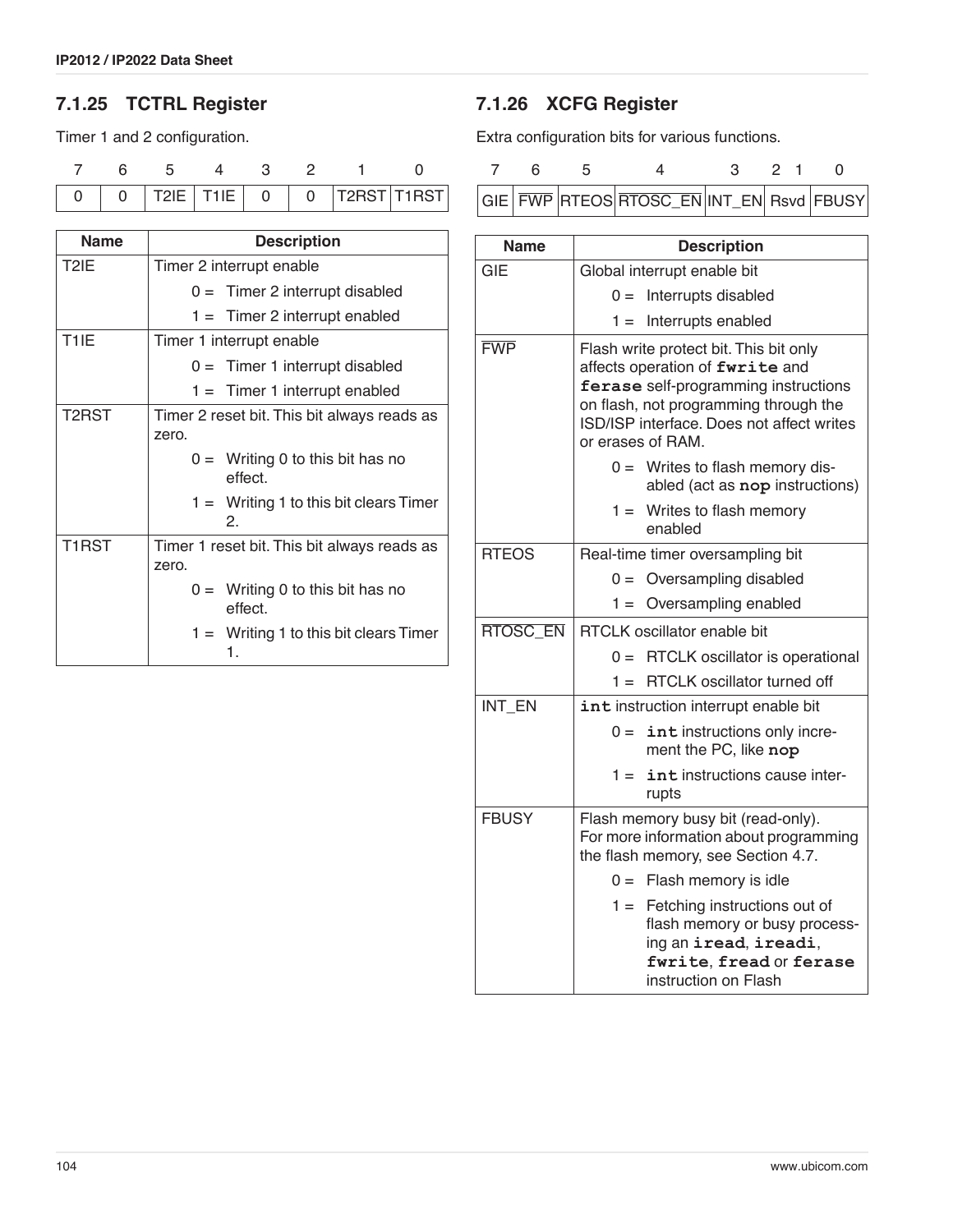# **8.0 Electrical Characteristics**

8.1 Absolute Maximum Ratings (beyond which permanent damage may occur. Correct operation not guaranteed outside of DC specifications in [Section 8.2](#page-105-0))

| <b>Parameter</b>                                                                                      | <b>Minimum</b> | <b>Maximum</b> | <b>Units</b>    |
|-------------------------------------------------------------------------------------------------------|----------------|----------------|-----------------|
| Ambient temperature under bias                                                                        | $-40$          | 85             | $^{\circ}$ C    |
| Storage temperature                                                                                   | -65            | 150            | $^{\circ}$ C    |
| PQFP Soldering temperature ramp to 160-180°C                                                          |                | 2.5            | $\degree$ C/sec |
| PQFP Soldering hold time at 160-180°C                                                                 | 60             | 110            | sec             |
| PQFP Soldering temperature ramp from 160-180°C to 240°C maximum                                       |                | 3.0            | $\degree$ C/sec |
| PQFP Soldering hold time at 240°C maximum                                                             | 10             | 40             | sec             |
| PQFP Soldering temperature ramp down to 180°C                                                         |                | 5              | °C/sec          |
| Voltage on DVdd, XVdd, AVdd, and GVdd with respect to Vss                                             | $-0.5$         | 3.5            | $\vee$          |
| Voltage on IOVdd with respect to Vss                                                                  | $-0.5$         | 4.5            | $\vee$          |
| Voltage on Port A through Port F, OSC1, RST, RTCLK1, TSCK, TSI, and TSS<br>inputs with respect to Vss | $-0.5$         | 5.7            | $\vee$          |
| Voltage on Port G inputs with respect to Vss                                                          | $-0.5$         | 3.5            | $\vee$          |
| Total power dissipation                                                                               |                | 1              | W               |
| Maximum current out of all DVss pins                                                                  |                | 400            | mA              |
| Maximum current into all DVdd pins                                                                    |                | 400            | mA              |
| Maximum allowable sink current per I/O pin                                                            |                | 160            | mA              |
| Maximum allowable source current per I/O pin (excluding port G)                                       |                | 160            | mA              |
| Maximum allowable source current per G pin                                                            |                | 20             | mA              |
| Maximum allowable sink current per group of I/O pins between IOVss pins                               |                | 160            | mA              |
| Maximum allowable source current per group of I/O pins between IOVdd pins<br>(excluding port G)       |                | 160            | mA              |
| Latchup                                                                                               |                | 200            | mA              |
| $\theta$ <sub>JA</sub> , 80-pin PQFP Package                                                          |                | 48             | $\degree$ C/W   |
| $\theta_{IA}$ , 80-pin µBGA Package                                                                   |                | 37             | $^{\circ}$ C/W  |
| Flash block erase cycle lifetime (if using 20ms block erases - Section 7.1.5)                         | 20K            |                | Cycles          |
| Flash bulk erase cycle lifetime                                                                       | 20K            |                | Cycles          |
| ESD Human Body Model - all pins                                                                       | 2000           |                | $\vee$          |
| ESD Machine Model - all pins                                                                          | 200            |                | $\vee$          |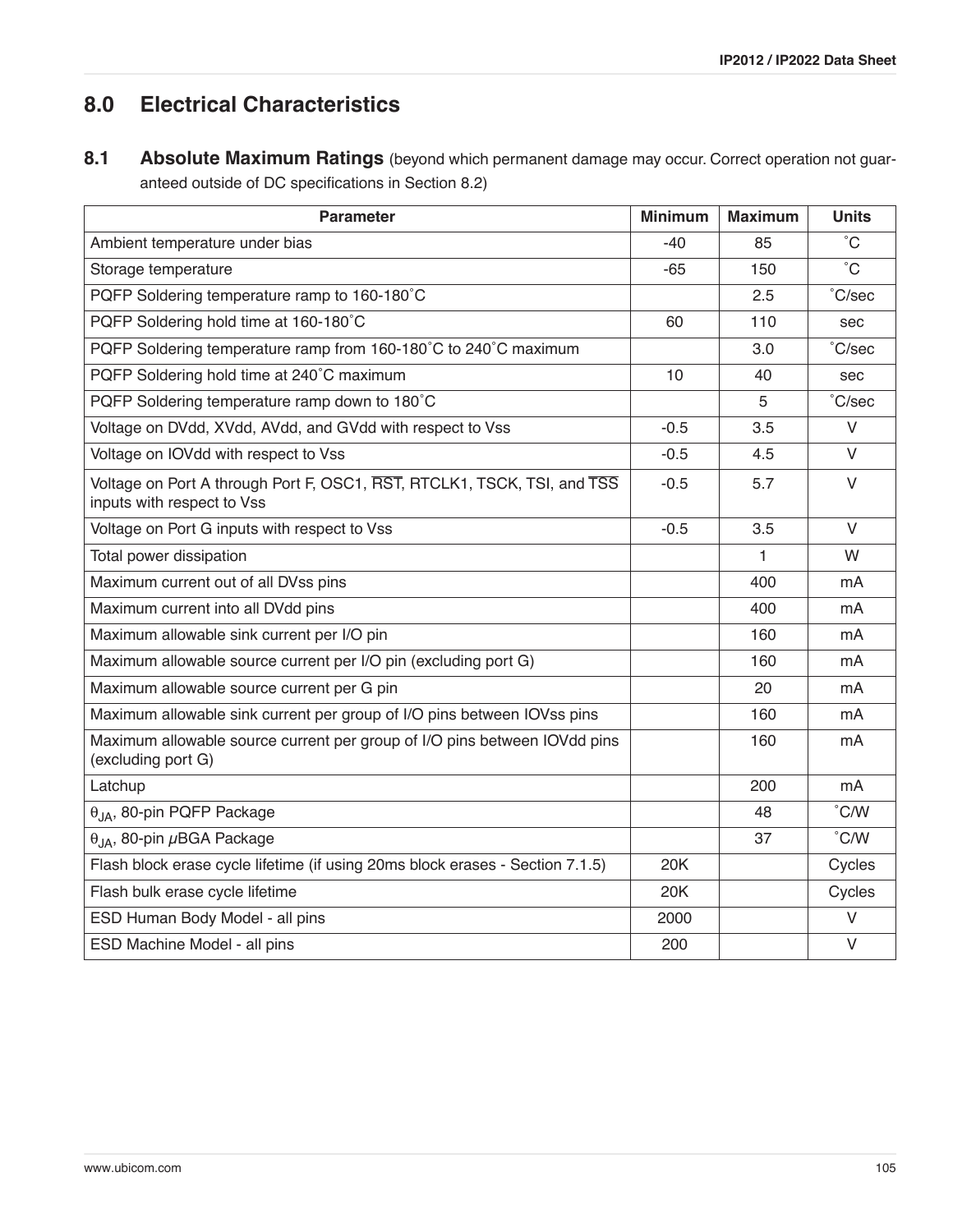# <span id="page-105-0"></span>**8.2 DC Specifications: IP2022-120, IP2012-120**

Operating Temperature -40 $^{\circ}$ C  $\leq$  Ta  $\leq$  +85 $^{\circ}$ C

| <b>Symbol</b> | <b>Parameter</b>                                                            | Min         | <b>Typ</b> | <b>Max</b>   | <b>Units</b> | <b>Conditions</b>                                                                                                                                                                                     |
|---------------|-----------------------------------------------------------------------------|-------------|------------|--------------|--------------|-------------------------------------------------------------------------------------------------------------------------------------------------------------------------------------------------------|
| <b>DVdd</b>   | Digital supply voltage                                                      | 2.3         | 2.5        | 2.7          | V            |                                                                                                                                                                                                       |
| AVdd          | Analog supply voltage                                                       | 2.3         | 2.5        | 2.7          | V            | = DVdd (filters between supplies)                                                                                                                                                                     |
| GVdd          | Port G supply voltage                                                       | 2.3         | 2.5        | 2.7          | V            | = DVdd (filters between supplies)                                                                                                                                                                     |
| <b>XVdd</b>   | PLL supply voltage                                                          | 2.3         | 2.5        | 2.7          | V            | = DVdd (filters between supplies)                                                                                                                                                                     |
| <b>IOVdd</b>  | I/O supply voltage<br>(except Port G)                                       | $\geq$ DVdd | 2.5/3.3    | 3.6          | $\vee$       | See note 4                                                                                                                                                                                            |
| Idd           | Supply current, full operation<br>DVdd + AVdd + GVdd +<br><b>XVdd</b>       |             | 150        |              | mA           | DVdd = 2.3 - 2.7V, 120 MHz CPU core<br>executing 100% of time (during ISR<br>and main program code)                                                                                                   |
|               |                                                                             |             | 70         |              | mA           | DVdd = 2.5V, 120 MHz CPU core in<br>ISR only, 40MHz CPU core in main pro-<br>gram code (Webserver application)                                                                                        |
| IddIO         | Supply current, full operation<br>IOVdd only                                |             |            |              | mA           | $IOVdd = DVdd - 3.6V$<br>No loads, no floating inputs                                                                                                                                                 |
| Isleep        | Supply current, sleep<br>$DVdd + AVdd + GVdd +$<br><b>XVdd</b>              |             | 200        |              | $\mu$ A      | $DVdd = 2.7V$ , PLL and oscillators off<br>(XCFG bit $4 = 1$ , CMPCFG bit $7 = 0$ ,<br>ADCCFG bit $3 = 0$ , XCFG bit $0 = 0$ ,<br>FUSE1 bit $3 = 0$ )                                                 |
| IsleepIO      | Supply current, sleep<br>IOVdd only                                         |             |            |              | $\mu$ A      | $IOVdd = 3.6V,$<br>PLL and oscillators off,<br>No loads, no floating inputs                                                                                                                           |
| Vih           | Input high voltage, Port A<br>through Port F                                | 1.8         |            | 5.5          | V            | $DVdd = 2.3 - 2.7V$ ,<br>$IOVdd = DVdd - 3.6V$                                                                                                                                                        |
|               | Input high voltage, OSC1<br>and RTCLK1 inputs                               | 1.8         |            | <b>DVdd</b>  | $\vee$       |                                                                                                                                                                                                       |
|               | Input high voltage, RST,<br>TSCK, TSI, and TSS inputs                       | 2.25        |            | 5.5          | V            |                                                                                                                                                                                                       |
| Vil           | Input low voltage, Port A<br>through Port F                                 |             |            | 1.0          | V            | $DVdd = 2.3 - 2.7V,$<br>$IOVdd = DVdd - 3.6V$                                                                                                                                                         |
|               | Input low voltage, OSC1 and<br>RTCLK1 inputs                                |             |            | 0.4          | V            |                                                                                                                                                                                                       |
|               | Input low voltage, RST,<br>TSCK, TSI, and TSS inputs                        |             |            | 0.9          | $\vee$       |                                                                                                                                                                                                       |
| Vina          | Analog input voltage (Port<br>G)                                            |             |            | AVdd         | V            | See note 1                                                                                                                                                                                            |
| lil           | Input leakage current for<br>Port A through Port G,<br>RTCLK1, and TSO pins | $-1$        | ±0.001     | $\mathbf{1}$ | $\mu$ A      | Port $G = 0V$ or AVdd (see note 1),<br>$RTCLK1 = 0V$ or DVdd<br>All other inputs $= 0V$ or 5.5V<br>TSO measured while $\overline{TSS} = 1$<br>RTCLK1 measured in sleep mode and<br>FUSE0 bit $14 = 1$ |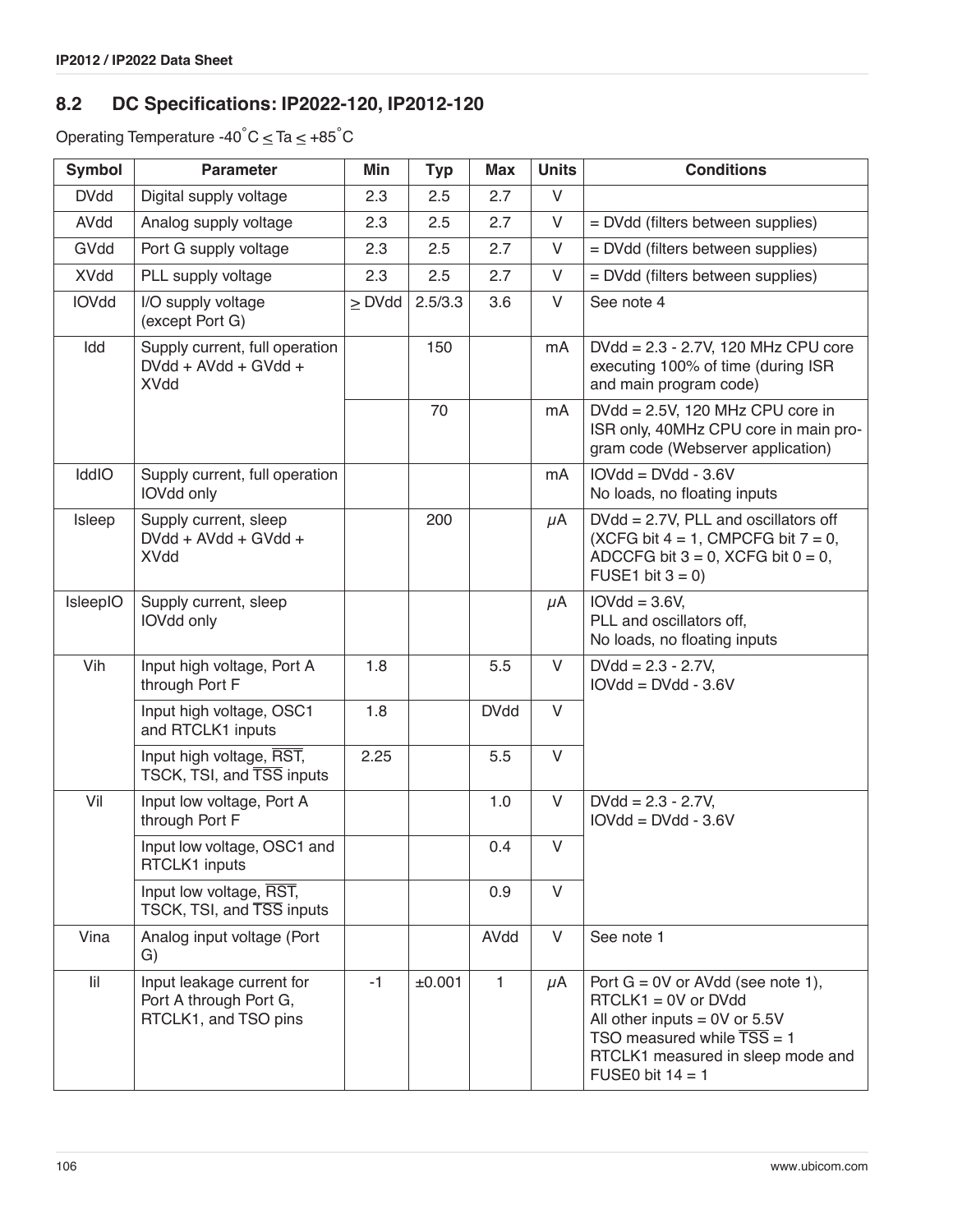| Symbol                   | <b>Parameter</b>                                                                    | <b>Min</b>     | <b>Typ</b> | <b>Max</b> | <b>Units</b> | <b>Conditions</b>                                                                                                                                    |
|--------------------------|-------------------------------------------------------------------------------------|----------------|------------|------------|--------------|------------------------------------------------------------------------------------------------------------------------------------------------------|
| $\overline{\mathbf{ii}}$ | Input leakage current for<br>OSC1 pin                                               | $-1$           |            | 10         | $\mu$ A      | $OSC1 = 0V$ or DVdd<br>OSC1 measured in sleep mode and<br>FUSE0 bit $15 = 1$                                                                         |
| $\overline{\mathbf{ii}}$ | Input pull-up/down leakage<br>current for Port A through<br>Port F pins             | $-300$         |            | 100        | $\mu$ A      | See note 3.                                                                                                                                          |
| lilt                     | Input leakage current for<br>RST, TSCK, TSI, TSS inputs                             | $-60$          |            | 1          | $\mu$ A      | Vin = 0 to 5.5V. These pins have active<br>internal pull-ups to a diode drop below<br>IOVdd. See note 5. (60KOhm min.,<br>103KOhm typ., 173KOhm max) |
| Ioh                      | Output high current from<br>Port A pins and RE5, RE6,<br>RF1 and RF2 pins           | 24             | 60         | 96         | mA           | $Voh = 2.4V$<br>$IOVdd = 3.0$ to $3.6V$                                                                                                              |
|                          | Output high current from<br>Port B pins and RE4:0, RE7,<br>RF7:3, RF0, and TSO pins | 11             | 24         | 39         | mA           |                                                                                                                                                      |
|                          | Output high current from<br>Port C and Port D pins                                  | 8              | 18         | 29         | mA           |                                                                                                                                                      |
|                          | Output high current from<br>Port G pins                                             | $\overline{4}$ | 12         | 24         | mA           | $Voh = 1.8V$<br>$GVdd = 2.3$ to 2.7V                                                                                                                 |
| $I$ ol                   | Output low current from Port<br>A pins and RE5, RE6, RF1<br>and RF2 pins            | 25             | 40         | 50         | mA           | $Vol = 0.4V$<br>$IOVdd = 3.0$ to $3.6V$                                                                                                              |
|                          | Output low current from Port<br>B pins and RE4:0, RE7,<br>RF7:3, RF0, and TSO pins  | 9              | 16         | 24         | mA           |                                                                                                                                                      |
|                          | Output low current from Port<br>C and Port D pins                                   | 6              | 11         | 15         | mA           |                                                                                                                                                      |
|                          | Output low current from Port<br>G pins                                              | $\overline{4}$ | 13         | 24         | mA           | $Vol = 0.4V$<br>$GVdd = 2.3$ to 2.7V                                                                                                                 |

- 1. If Vref is used for the ADC reference voltage (see [Section 5.7.1\)](#page-71-0), then the maximum input voltage on a Port G input is Vref.
- 2. Data in the Typical ("Typ") column is at 2.5/3.3V, 25˚C unless otherwise stated.
- 3. The Port A through Port F pins have a weak latch, even when the pin is configured as an input, which drives floating I/O pins to 0V or to a diode drop below DVdd. Some current is required to toggle the state of the latch.
- 4. If IOVdd rises before DVdd, the IP2012 / IP2022 may drive the I/O pins to IOVdd before DVdd has stabilized. However, there is an internal diode from DVdd to IOVdd, so DVdd should never exceed IOVdd.
- 5. These pins are guaranteed to pull up above their Vih level, even if IOVdd = DVdd = 2.3V.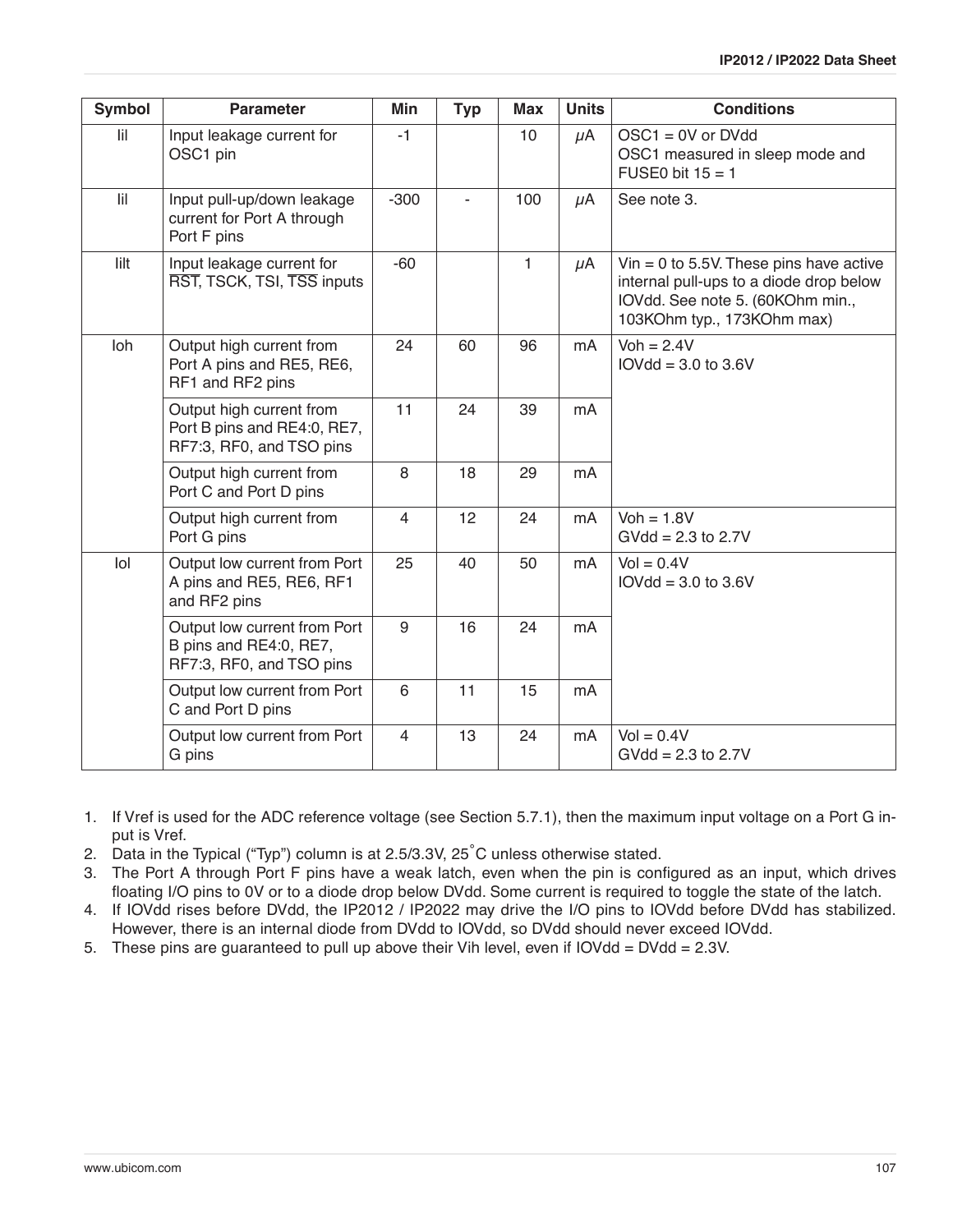# **8.3 DC Specifications: IP2022-160**

Operating Temperature  $0^{\circ}C \leq Ta \leq +55^{\circ}C$ 

| <b>Symbol</b> | <b>Parameter</b>                                                            | Min         | <b>Typ</b>    | <b>Max</b>   | <b>Units</b> | <b>Conditions</b>                                                                                                                                                                                     |
|---------------|-----------------------------------------------------------------------------|-------------|---------------|--------------|--------------|-------------------------------------------------------------------------------------------------------------------------------------------------------------------------------------------------------|
| <b>DVdd</b>   | Digital supply voltage                                                      | 2.55        | 2.625         | 2.70         | V            |                                                                                                                                                                                                       |
| AVdd          | Analog supply voltage                                                       | 2.55        | 2.625         | 2.70         | $\vee$       | = DVdd (filters between supplies)                                                                                                                                                                     |
| GVdd          | Port G supply voltage                                                       | 2.55        | 2.625         | 2.70         | $\vee$       | = DVdd (filters between supplies)                                                                                                                                                                     |
| <b>XVdd</b>   | PLL supply voltage                                                          | 2.55        | 2.625         | 2.70         | V            | = DVdd (filters between supplies)                                                                                                                                                                     |
| <b>IOVdd</b>  | I/O supply voltage<br>(except Port G)                                       | $\geq$ DVdd | 2.625/<br>3.3 | 3.6          | $\vee$       | See note 4                                                                                                                                                                                            |
| Idd           | Supply current, full operation<br>DVdd + AVdd + GVdd +<br><b>XVdd</b>       |             |               |              | mA           | DVdd = 2.55 - 2.70V, 160 MHz CPU<br>core executing 100% of time (during<br>ISR and main program code)                                                                                                 |
|               |                                                                             |             |               |              | mA           | DVdd = 2.625V, 160 MHz CPU core in<br>ISR only, 53.33MHz CPU core in main<br>program code (Webserver application)                                                                                     |
| IddIO         | Supply current, full operation<br>IOVdd only                                |             |               |              | mA           | $IOVdd = DVdd - 3.6V$<br>No loads, no floating inputs                                                                                                                                                 |
| Isleep        | Supply current, sleep<br>DVdd + AVdd + GVdd +<br><b>XVdd</b>                |             | 200           |              | $\mu$ A      | $DVdd = 2.70V$ , PLL and oscillators off<br>(XCFG bit $4 = 1$ , CMPCFG bit $7 = 0$ ,<br>ADCCFG bit $3 = 0$ , XCFG bit $0 = 0$ ,<br>FUSE1 bit $3 = 0$ )                                                |
| IsleepIO      | Supply current, sleep<br>IOVdd only                                         |             |               |              | $\mu$ A      | $IOVdd = 3.6V,$<br>PLL and oscillators off,<br>No loads, no floating inputs                                                                                                                           |
| Vih           | Input high voltage, Port A<br>through Port F                                | 1.8         |               | 5.5          | $\vee$       | $DVdd = 2.55 - 2.70V,$<br>$IOVdd = DVdd - 3.6V$                                                                                                                                                       |
|               | Input high voltage, OSC1<br>and RTCLK1 inputs                               | 1.8         |               | <b>DVdd</b>  | $\vee$       |                                                                                                                                                                                                       |
|               | Input high voltage, RST,<br>TSCK, TSI, and TSS inputs                       | 2.25        |               | 5.5          | $\vee$       |                                                                                                                                                                                                       |
| Vil           | Input low voltage, Port A<br>through Port F                                 |             |               | 1.0          | $\vee$       | $DVdd = 2.55 - 2.70V,$<br>$IOVdd = DVdd - 3.6V$                                                                                                                                                       |
|               | Input low voltage, OSC1 and<br>RTCLK1 inputs                                |             |               | 0.4          | V            |                                                                                                                                                                                                       |
|               | Input low voltage, RST,<br>TSCK, TSI, and TSS inputs                        |             |               | 0.9          | $\vee$       |                                                                                                                                                                                                       |
| Vina          | Analog input voltage (Port<br>G)                                            |             |               | AVdd         | $\vee$       | See note 1                                                                                                                                                                                            |
| $\mathsf{I}$  | Input leakage current for<br>Port A through Port G,<br>RTCLK1, and TSO pins | $-1$        | ±0.001        | $\mathbf{1}$ | $\mu$ A      | Port $G = 0V$ or AVdd (see note 1),<br>$RTCLK1 = 0V$ or DVdd<br>All other inputs $= 0V$ or 5.5V<br>TSO measured while $\overline{TSS} = 1$<br>RTCLK1 measured in sleep mode and<br>FUSE0 bit $14 = 1$ |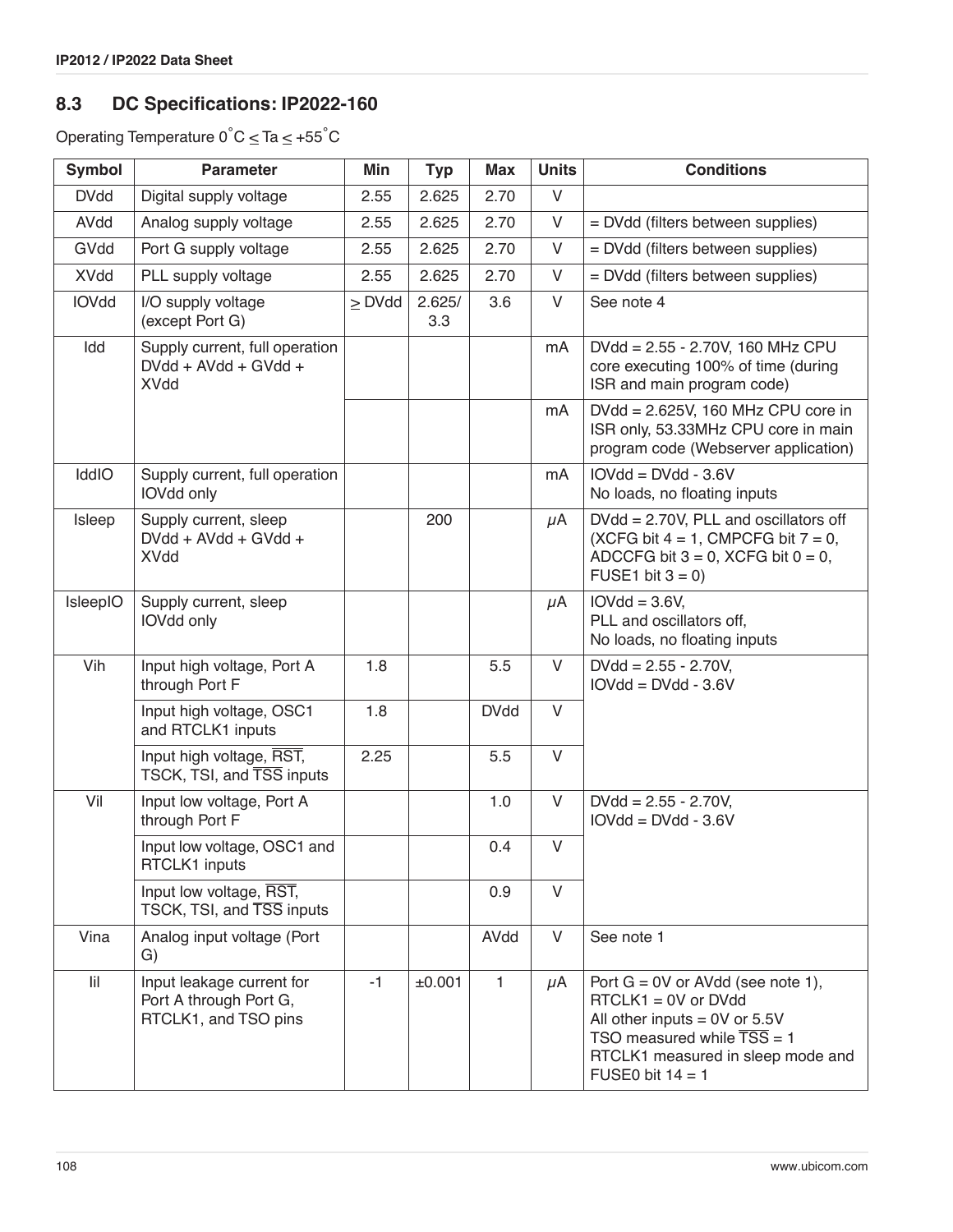| Symbol                   | <b>Parameter</b>                                                                    | <b>Min</b>     | <b>Typ</b> | <b>Max</b> | <b>Units</b> | <b>Conditions</b>                                                                                                                                    |
|--------------------------|-------------------------------------------------------------------------------------|----------------|------------|------------|--------------|------------------------------------------------------------------------------------------------------------------------------------------------------|
| $\overline{\mathbf{ii}}$ | Input leakage current for<br>OSC1 pin                                               | $-1$           |            | 10         | $\mu$ A      | $OSC1 = 0V$ or DVdd<br>OSC1 measured in sleep mode and<br>FUSE0 bit $15 = 1$                                                                         |
| $\overline{\mathbf{ii}}$ | Input pull-up/down leakage<br>current for Port A through<br>Port F pins             | $-80$          |            | 80         | $\mu$ A      | See note 3.                                                                                                                                          |
| lilt                     | Input leakage current for<br>RST, TSCK, TSI, TSS inputs                             | $-60$          |            | 1          | $\mu$ A      | Vin = 0 to 5.5V. These pins have active<br>internal pull-ups to a diode drop below<br>IOVdd. See note 5. (60KOhm min.,<br>103KOhm typ., 173KOhm max) |
| Ioh                      | Output high current from<br>Port A pins and RE5, RE6,<br>RF1 and RF2 pins           | 24             | 60         | 96         | mA           | $Voh = 2.4V$<br>$IOVdd = 3.0$ to $3.6V$                                                                                                              |
|                          | Output high current from<br>Port B pins and RE4:0, RE7,<br>RF7:3, RF0, and TSO pins | 11             | 24         | 39         | mA           |                                                                                                                                                      |
|                          | Output high current from<br>Port C and Port D pins                                  | 8              | 18         | 29         | mA           |                                                                                                                                                      |
|                          | Output high current from<br>Port G pins                                             | $\overline{4}$ | 12         | 24         | mA           | $Voh = 1.8V$<br>$GVdd = 2.55$ to 2.70V                                                                                                               |
| $I$ ol                   | Output low current from Port<br>A pins and RE5, RE6, RF1<br>and RF2 pins            | 25             | 40         | 50         | mA           | $Vol = 0.4V$<br>$IOVdd = 3.0$ to $3.6V$                                                                                                              |
|                          | Output low current from Port<br>B pins and RE4:0, RE7,<br>RF7:3, RF0, and TSO pins  | 9              | 16         | 24         | mA           |                                                                                                                                                      |
|                          | Output low current from Port<br>C and Port D pins                                   | 6              | 11         | 15         | mA           |                                                                                                                                                      |
|                          | Output low current from Port<br>G pins                                              | $\overline{4}$ | 13         | 24         | mA           | $Vol = 0.4V$<br>$GVdd = 2.55$ to 2.70V                                                                                                               |

- 1. If Vref is used for the ADC reference voltage (see [Section 5.7.1\)](#page-71-0), then the maximum input voltage on a Port G input is Vref.
- 2. Data in the Typical ("Typ") column is at 2.625/3.3V, 25˚C unless otherwise stated.
- 3. The Port A through Port F pins have a weak latch, even when the pin is configured as an input, which drives floating I/O pins to 0V or to a diode drop below DVdd. Some current is required to toggle the state of the latch.
- 4. If IOVdd rises before DVdd, the IP2022 may drive the I/O pins to IOVdd before DVdd has stabilized. However, there is an internal diode from DVdd to IOVdd, so DVdd should never exceed IOVdd.
- 5. These pins are guaranteed to pull up above their Vih level, even if IOVdd = DVdd = 2.55V.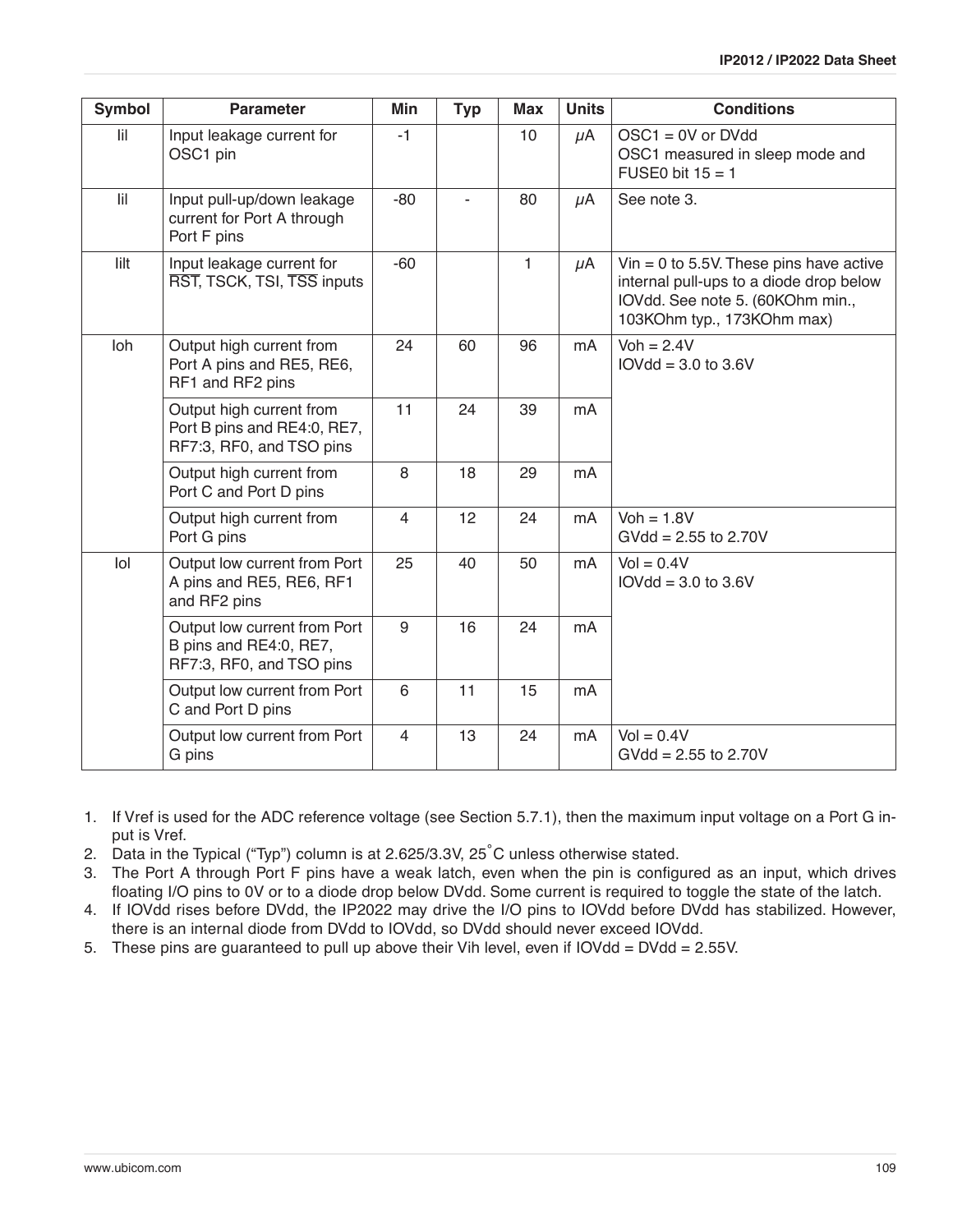# **8.4 AC Specifications: IP2022-120, IP2012-120**

Operating Temperature: -40 $^{\circ}$ C  $\leq$  Ta  $\leq$  +85 $^{\circ}$ C

| Symbol      | <b>Parameter</b>                           | Min          | <b>Typ</b> | <b>Max</b> | <b>Units</b> | <b>Conditions</b>                         |
|-------------|--------------------------------------------|--------------|------------|------------|--------------|-------------------------------------------|
| Fcore       | CPU core clock frequency                   | $\Omega$     |            | 120        | <b>MHz</b>   | Execution from<br>program RAM             |
| Fflash      | CPU core clock frequency                   | $\Omega$     |            | 40         | <b>MHz</b>   | Execution from<br>program flash           |
| <b>Fsys</b> | System clock frequency                     | $\mathbf{0}$ |            | 120        | <b>MHz</b>   |                                           |
| Fosc        | External clock frequency on OSC1           | $\mathbf{0}$ |            | 120        | <b>MHz</b>   |                                           |
| Foscr       | External clock frequency on RTCLK1         | $\mathbf 0$  |            | 120        | <b>MHz</b>   |                                           |
| Fxo         | Crystal frequency, OSC                     | 4.75         | 4.8        | 5.0        | <b>MHz</b>   | Ext. crystal, $±100$<br>ppm               |
| Fpll        | PLL input frequency, after predivider      | 4.75         | 4.8        | 5.0        | <b>MHz</b>   | TRIM0=FBFE                                |
| Fxr         | Crystal frequency, RTCLK                   | 32.765       | 32.768     | 32.771     | kHz          | Ext. 32.768 KHz<br>crystal, $\pm 100$ ppm |
| Tosl, Tosh  | Clock in (OSC1) low or high time           | 3            |            |            | ns           |                                           |
| Trl, Trh    | Clock in (RTCLK1) low or high time         | 3.5          |            |            | ns           |                                           |
| SVdd        | DVdd slew rate to ensure Power-On<br>reset | 0.05         |            |            | V/ms         | See note 6.                               |

6. Vdd must start rising from Vss to ensure proper Power-On-Reset when relying on the internal Power-On-Reset circuitry. If power supply takes more than 50ms to rise from 0 to 2.5V, use RCs on RST pin (see [Figure 3-16](#page-26-0)).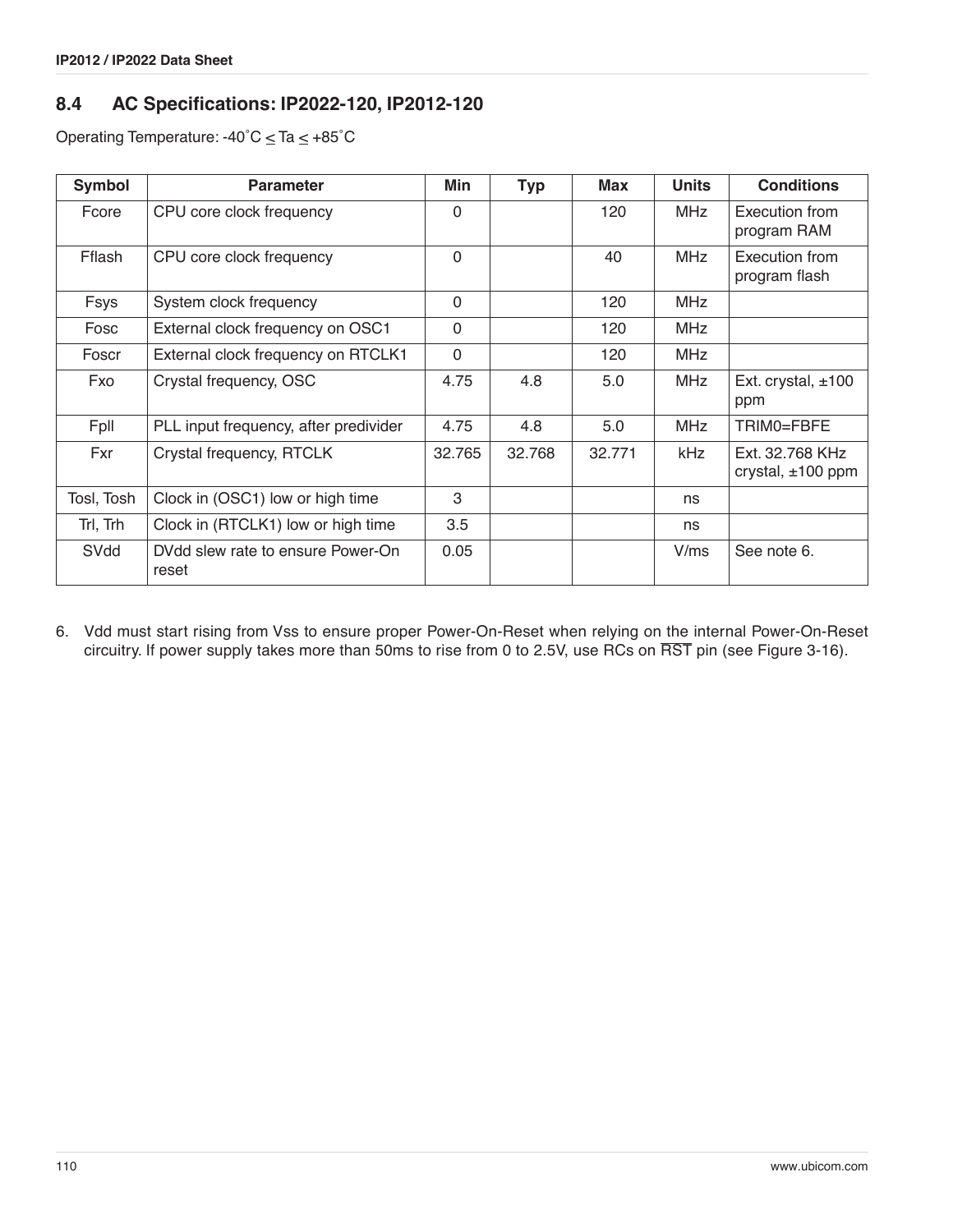# **8.5 AC Specifications: IP2022-160**

Operating Temperature:  $0^{\circ}$ C  $\leq$  Ta  $\leq$  +55 $^{\circ}$ C

| Symbol     | <b>Parameter</b>                                  | Min          | <b>Typ</b> | Max         | <b>Units</b> | <b>Conditions</b>                            |
|------------|---------------------------------------------------|--------------|------------|-------------|--------------|----------------------------------------------|
| Fcore      | CPU core clock frequency                          | $\Omega$     |            | 120 or 160  | <b>MHz</b>   | Execution from program<br>RAM. See Note 8.   |
| Fflash     | CPU core clock frequency                          | $\Omega$     |            | 40 or 53.33 | <b>MHz</b>   | Execution from program<br>flash. See Note 8. |
| Fsys       | System clock frequency                            | $\Omega$     |            | 120 or 160  | <b>MHz</b>   | See Note 8.                                  |
| Fosc       | External clock frequency on OSC1                  | $\mathbf{0}$ |            | 120         | <b>MHz</b>   |                                              |
| Foscr      | External clock frequency on<br>RTCLK <sub>1</sub> | $\Omega$     |            | 120         | <b>MHz</b>   |                                              |
| Fxo        | Crystal frequency, OSC                            |              | 3.2        |             | <b>MHz</b>   | Ext. crystal, $\pm 100$ ppm.<br>See Note 8.  |
| Fpll       | PLL input frequency, after predivider             |              | 3.2        |             | <b>MHz</b>   | TRIMO=FBFD, See Note<br>8.                   |
| Fxr        | Crystal frequency, RTCLK                          | 32.765       | 32.768     | 32.771      | kHz          | Ext. crystal, $\pm 100$ ppm                  |
| Tosl, Tosh | Ext. clock in (OSC1) low or high time             | 3            |            |             | ns           |                                              |
| Trl, Trh   | Ext. clock in (RTCLK1) low or high<br>time        | 3.5          |            |             | ns           |                                              |
| SVdd       | DVdd slew rate to ensure Power-On<br>reset        | 0.05         |            |             | V/ms         | See Note 7.                                  |

7. Vdd must start rising from Vss to ensure proper Power-On-Reset when relying on the internal Power-On-Reset circuitry. If power supply takes more than 50ms to rise from 0 to 2.5V, use RCs on RST pin (see [Figure 3-16](#page-26-0)).

8. The 160MHz part is specified for everything the 120MHz part is specified for (except temperature range), and it will also run at 160MHz. CPU core clock and system clock frequencies between 120 and 160MHz are not guaranteed, because the PLL input frequency is only specified for 4.75–5MHz (with TRIM0=FBFE) to get a system clock up to 120MHz, or at 3.2MHz (with TRIM0=FBFD) to get 160MHz. See [Figure 3-18](#page-29-0), and configure FUSE0, TRIM0, and FCFG correctly. Typically customers who buy 160MHz parts will only use a 3.2MHz crystal, giving 3.2MHz into the PLL, and a 160MHz system clock, with TRIM0=FBFD and FUSE0 bits 15, 11, 10, and 9 = 0.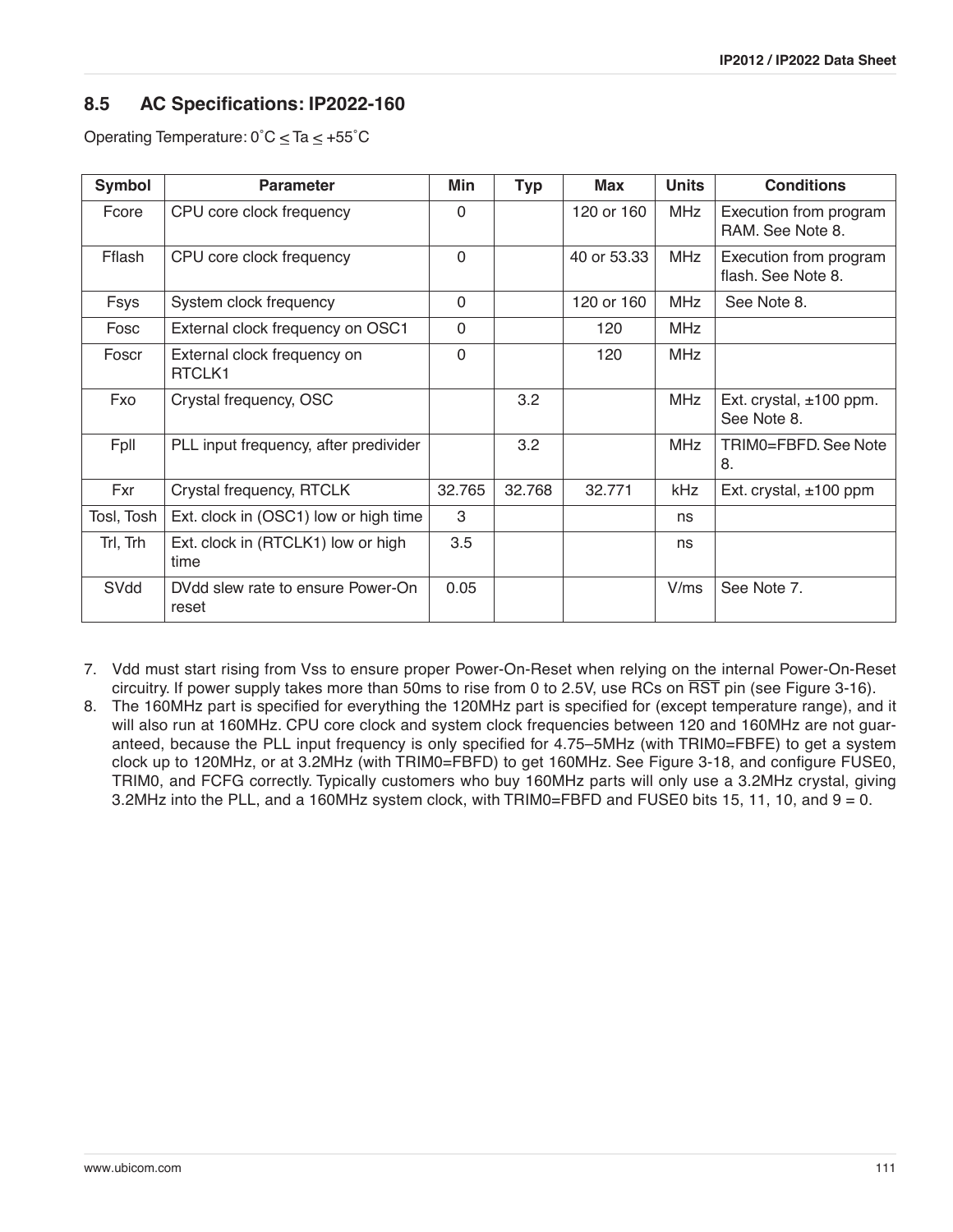# **8.6 Comparator DC and AC Specifications**

Operating Temperature:  $-40^{\circ}$ C  $\leq$  Ta  $\leq$  +85°C for IP2022-120 and IP2012-120; 0°C  $\leq$  Ta  $\leq$  +55°C for IP2022-160.

| <b>Parameter</b>                                       | Min | <b>Typ</b> | Max        | <b>Units</b> | <b>Conditions</b>                                                                         |
|--------------------------------------------------------|-----|------------|------------|--------------|-------------------------------------------------------------------------------------------|
| Input offset voltage                                   |     | ±10        | ±25        | mV           | CMPT2:0 bits in TRIM0 reg-<br>ister are 111                                               |
| Hysteresis, rising or falling edge                     | 20  | 50         | 80         | mV           |                                                                                           |
| <b>Bandwidth</b>                                       |     | 15         |            | MHz          | min. 100 mV peak-to-peak                                                                  |
| Response time                                          |     |            | 100        | ns           | Voverdrive = $50$ mV<br>Does not include compara-<br>tor mode entry stabilization<br>time |
| Time from enabling comparator until<br>output is valid |     | 2000       |            | ns           |                                                                                           |
| Input voltage range                                    | 0.1 |            | AVdd - 0.1 | V            |                                                                                           |

# **8.7 ADC 10-bit Converter DC and AC Specifications**

Vref = AVdd, -40°C  $\leq$  Ta  $\leq$  +85°C for IP2022-120, IP2012-120; 0°C  $\leq$  Ta  $\leq$  +55°C for IP2022-160

| <b>Parameter</b>                      | Min | Typ | <b>Max</b> | <b>Units</b> | <b>Conditions</b> |
|---------------------------------------|-----|-----|------------|--------------|-------------------|
| <b>Sampling Rate</b>                  |     |     | 48         | kHz          |                   |
| <b>Conversion Time</b>                |     |     | 20.8       | $\mu$ s      |                   |
| Differential nonlinearity error (DNL) |     |     | ±1.0       | <b>LSB</b>   |                   |
| Integral nonlinearity error (INL)     |     |     | ±1.25      | <b>LSB</b>   |                   |
| Offset error                          |     |     | ±1.0       | <b>LSB</b>   |                   |
| Full-scale error                      |     |     | ±1.0       | <b>LSB</b>   |                   |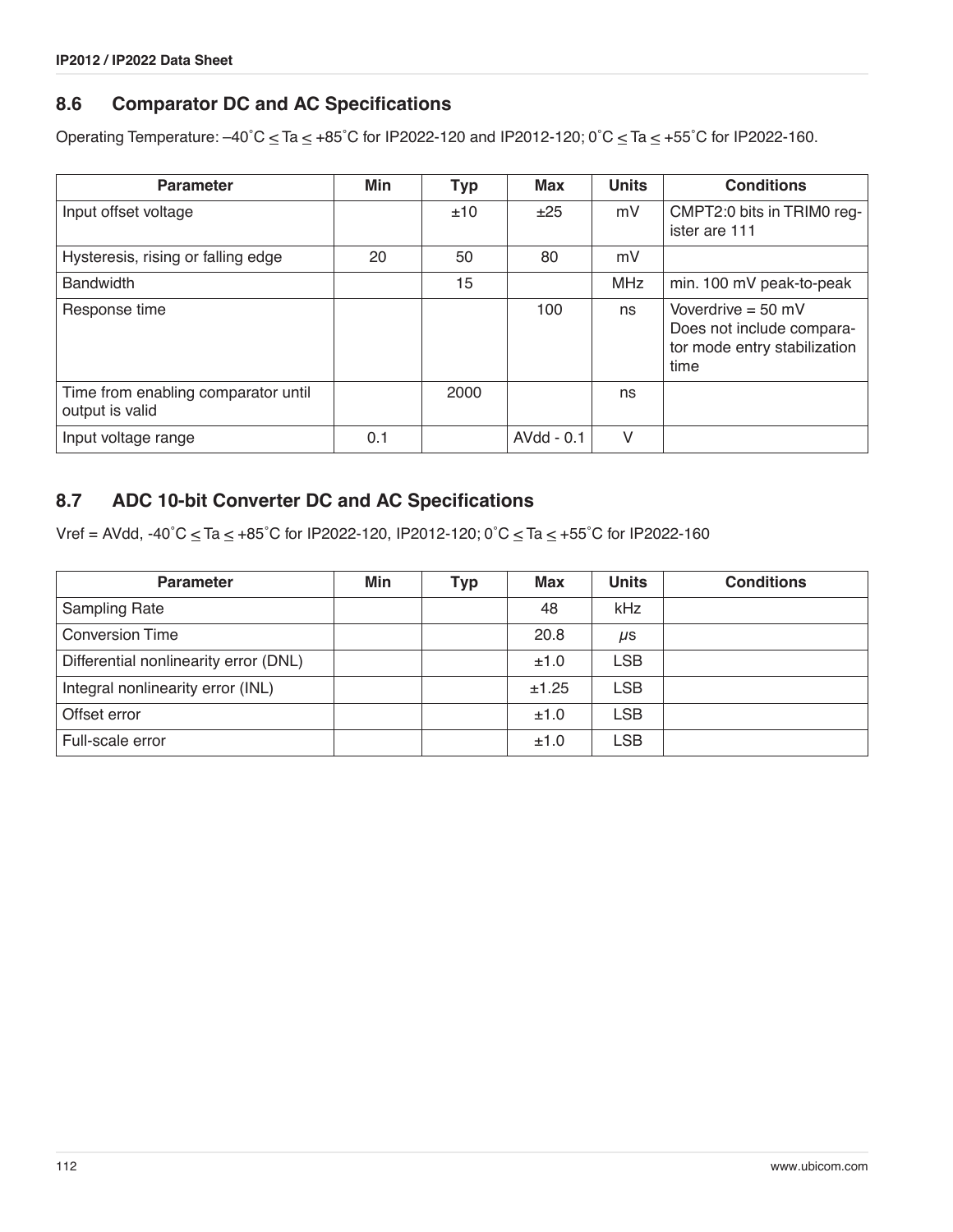0.375

0.175

0.80

1.95

 $0.80$ 

1.00

12.00

17.90

0.80

18.40

23.90

0.178

3.023

2.845

80 L

 $\frac{\text{MO}-112}{\text{CB}-2}$ 

# **9.0 Package Dimensions**

#### **9.1 PQFP**

80-pin, 14 mm ∞ 20 mm ∞ 2.8 mm body, 0.8 mm pitch, 17.9 mm ∞ 23.9 mm tip-to-tip. All dimensions in mm.

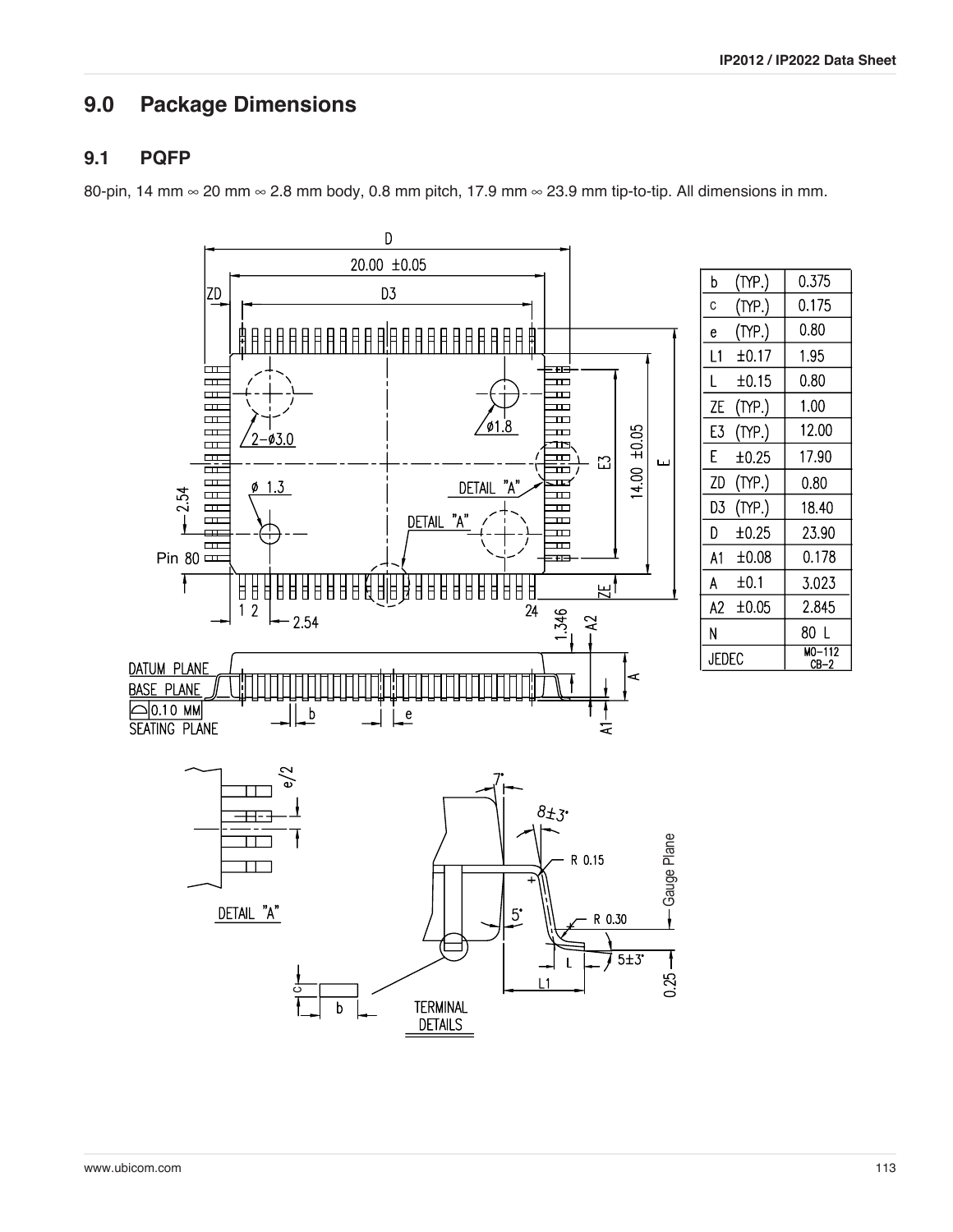# **9.2 µBGA (available for IP2022-120 only)**

80-pin, 9 mm  $\infty$  9 mm  $\infty$  0.95 mm body, 0.8 mm ball spacing





DETAIL A <del>ooooooc</del> SIDE VIEW

| <b>DIMENSIONAL REFERENCE</b> |                      |          |      |  |  |  |
|------------------------------|----------------------|----------|------|--|--|--|
| REF.                         | MIN.                 | NOM.     | MAX. |  |  |  |
| A                            | 1.11                 | 1.21     | 1.31 |  |  |  |
| A <sub>1</sub>               | 0.21                 | 0.26     | 0.31 |  |  |  |
| A2                           | 0.65                 | 0.70     | 0.75 |  |  |  |
| D                            | 8.80                 | 9.00     | 9.20 |  |  |  |
| D <sub>1</sub>               |                      | 7.20 BSC |      |  |  |  |
| D <sub>2</sub>               | 9.00<br>8.80<br>9.20 |          |      |  |  |  |
| E.                           | 8.80                 | 9.00     | 9.20 |  |  |  |
| E1                           | 7.20 BSC             |          |      |  |  |  |
| E <sub>2</sub>               | 8.80                 | 9.00     | 9.20 |  |  |  |
| b                            | 0.39                 | 0.44     | 0.49 |  |  |  |
| C                            |                      | 0.25     |      |  |  |  |
| aaa                          |                      |          | 0.12 |  |  |  |
| bbb                          |                      |          | 0.10 |  |  |  |
| CCC                          |                      |          | 0.10 |  |  |  |
| е                            | 0.80 BSC             |          |      |  |  |  |
| f                            | 1.00<br>0.90<br>0.80 |          |      |  |  |  |
| M                            | 10                   |          |      |  |  |  |
| N                            | 80                   |          |      |  |  |  |

- 1. All Dimensins are in millimeters.
- 2. 'e' represents the basic solder ball pitch.
- 3. 'M' represents the basic solder ball matrix size, and
- symbol 'N' is the number of balls after depopulating.
- $\sqrt{4}$ . 'b' is measureable at the maximum solder ball diameter after reflow parallel to primary datum $\overline{C}$  -.
- $\hat{\mathcal{B}}$ . Dimension 'aaa' is measured parallel to primary datum  $\overline{\mathsf{C}}$  -.
- $\sqrt{6}$  Primary datum  $\overline{-C}$  and seating plane are defined by the spherical crowns of the solder balls.
- 7. Package surface shall be matte finish charmilles 24 to 27.
- 8. package centering to substrate shall be 0.0760mm maximum for both x and y direction respectively.
- 9. Package warp shall be 0.050mm maximum.
- 10. Substrate material base is BT resin.
- 11. The overall package thickness 'A' already considers collapse balls.
- 12. Dimensioning and tolerancing per ASME Y14.5-1994.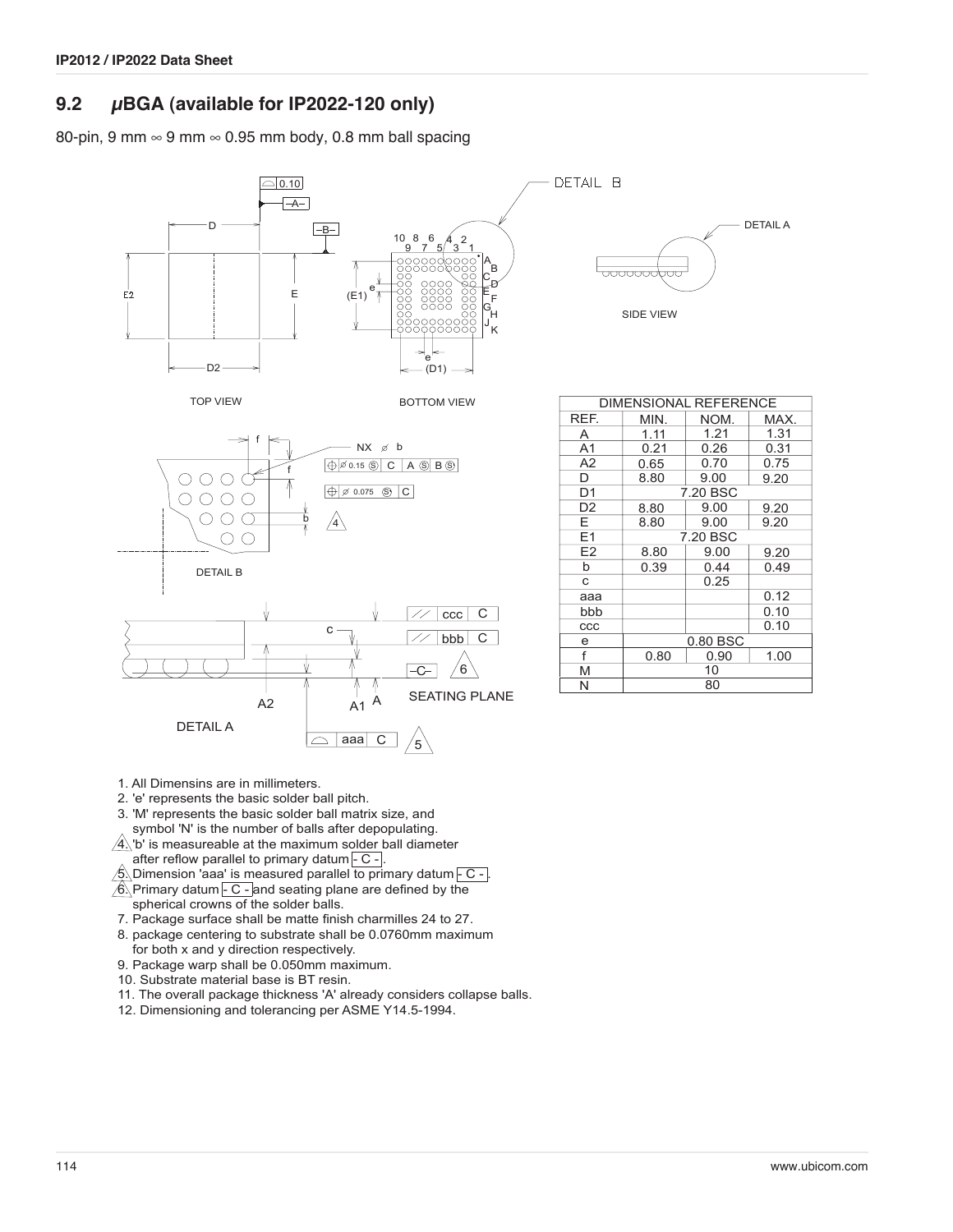# **10.0 Part Numbering**

| <b>Device</b>   | Pins   <i>U</i> O |    | Package     | <b>Program RAM</b><br><b>Program Flash</b> |                    | Data RAM | <b>Temperature</b>               |
|-----------------|-------------------|----|-------------|--------------------------------------------|--------------------|----------|----------------------------------|
| IP2012/PQ80-120 | 80                | 48 | <b>POFP</b> | 64KBytes (32K x 16)                        | 16KBytes (8K x 16) | 4KBytes  | $-40^{\circ}$ to 85 $^{\circ}$ C |
| IP2022/PQ80-120 | 80                | 52 | <b>POFP</b> | 64KBytes (32K x 16)                        | 16KBytes (8K x 16) | 4KBytes  | $-40^{\circ}$ to 85 $^{\circ}$ C |
| IP2022/BG80-120 | 80                | 52 | $\mu$ BGA   | 64KBytes (32K x 16)                        | 16KBytes (8K x 16) | 4KBytes  | $-40^{\circ}$ to 85 $^{\circ}$ C |
| IP2022/PQ80-160 | 80                | 52 | <b>POFP</b> | 64KBytes (32K x 16)                        | 16KBytes (8K x 16) | 4KBytes  | $0^{\circ}$ to 55 $^{\circ}$ C   |

**Table 10-1 Ordering Information**